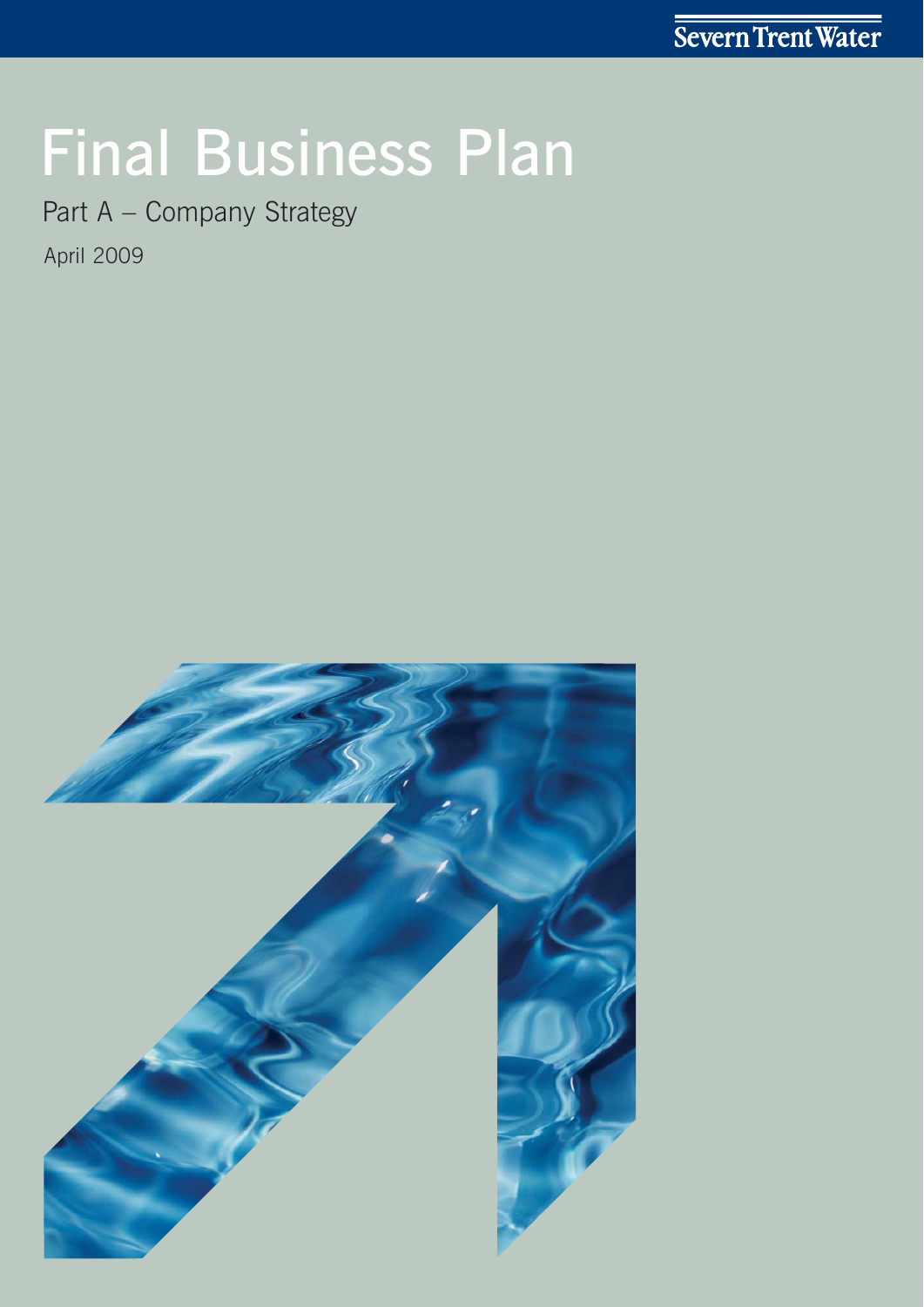### **Contents**

| <b>Foreword</b>                                      | $\overline{2}$ |
|------------------------------------------------------|----------------|
| <b>Executive Summary</b>                             | 5              |
| Our approach to the Final Business Plan              | 16             |
| KSI 1 Providing a continuous supply of quality water | 29             |
| KSI 2 Dealing effectively with waste water           | 40             |
| <b>KSI 3 Responding to customers' needs</b>          | 53             |
| <b>KSI 4 Minimising our carbon footprint</b>         | 58             |
| KSI 5 Having the lowest possible charges             | 61             |
| KSI 6 Having the right skills to deliver             | 67             |
| <b>KSI 7 Maintaining investor confidence</b>         | 70             |
| KSI 8 Promoting an effective regulatory regime       | 75             |
| <b>Overall implications of our strategy</b>          | 77             |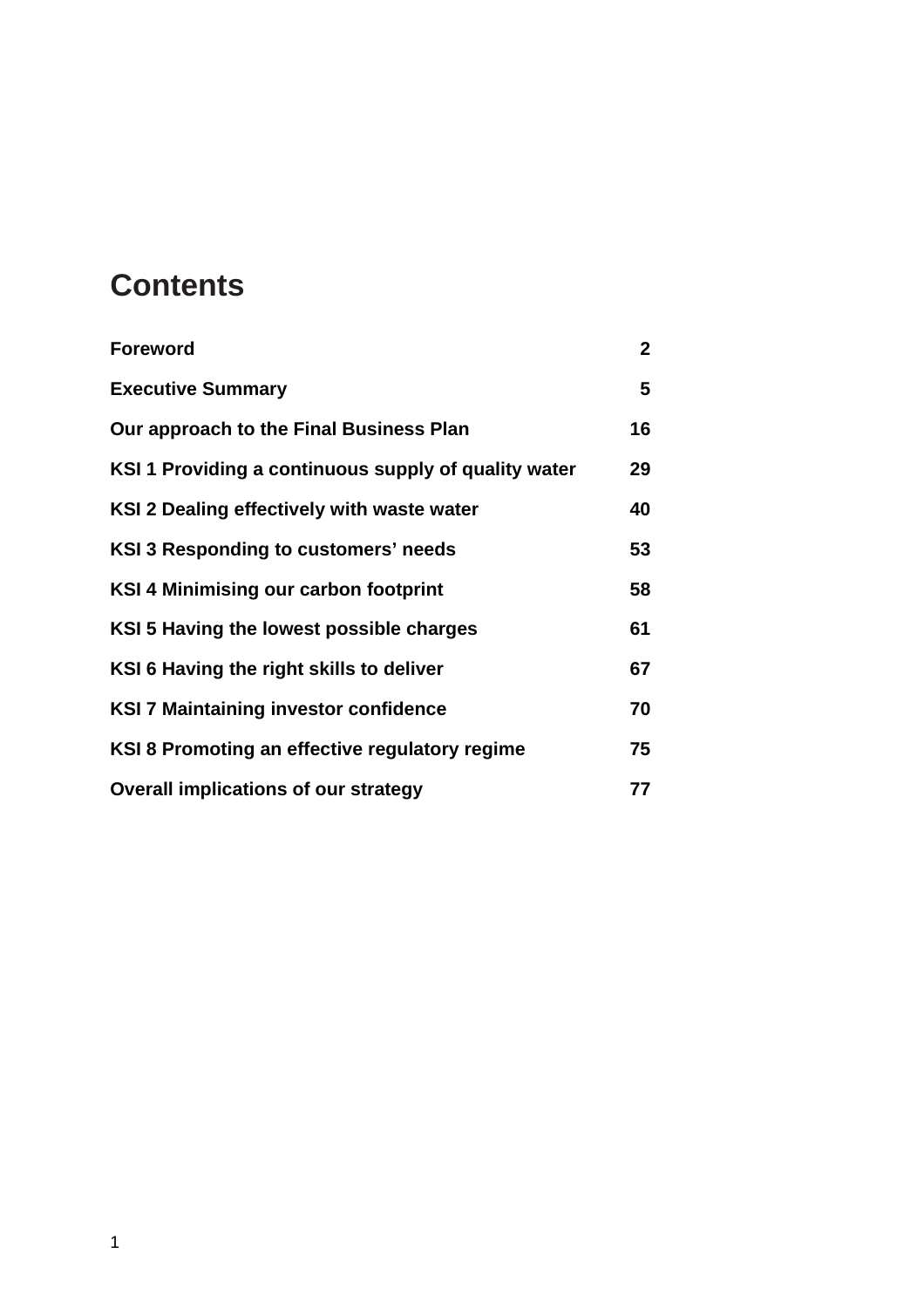### **Severn Trent Water Final Business Plan Part A – Company Strategy**



### **Foreword**

In December 2007 we published our Strategic Direction Statement (SDS) setting out our 25 year vision. In August 2008 we published our Draft Business Plan (DBP), setting out the steps we will take over the next five years in working towards delivering the eight Key Strategic Intentions (KSIs) we set out in the SDS. This Final Business Plan (FBP) refines the proposals set out in the DBP, taking into account feedback from Ofwat and other stakeholders and additional work to increase the robustness of our analysis.

This FBP has been put together in a holistic and balanced way. It has been produced directly from our rolling business planning process, whereby each year we produce a five-year forward looking plan. For this year we produced a plan to 2014/15 (the whole of the pricesetting period).

Since the DBP was produced, the economic environment has deteriorated significantly and greater volatility has become the norm. This underlines the need to set bills at a level which domestic customers and businesses can afford. It also means that the future costs of financing are more uncertain and that price limits need to be set at a level which allow us to withstand economic fluctuations.

In putting the SDS together we wanted to know what our customers and stakeholders considered to be important and we undertook extensive market research early on to determine customers' priorities and willingness to pay. We have supplemented this for the FBP with further research reviewing the acceptability of our DBP proposals. We believe we have put customers "at the heart" of our plan, by delivering improvements whilst keeping prices as low as possible. We have applied the appropriate risk-based framework, including applying the Capital Maintenance Planning Common Framework.

We support Ofwat's increased emphasis on long-term planning and balancing costs and benefits, and the introduction of the Capital Incentive Scheme (CIS). In order to make the right decisions we need to look ahead to the long-term needs of customers and other stakeholders. The water industry is vital to people's health, to the environment, and to the economy. The SDS set out the complex and demanding challenges we face over the next twenty-five years. These challenges have, however, already begun. For example, in the summer of 2007 we saw unprecedented flooding in the Midlands and Gloucestershire. This highlights the importance of some of the proposals we have put forward in this plan, in particular in terms of the resilience of our network, where our plans are based on a detailed review of risks.

The outcomes of our plan are consistent with our SDS and deliver improvements which all stakeholders want, while ensuring that our plans are affordable. This includes:

• **Lowest possible bills** – average household bills will rise by 4% in real terms by the end of the period (KSI 5 – having the lowest possible charges).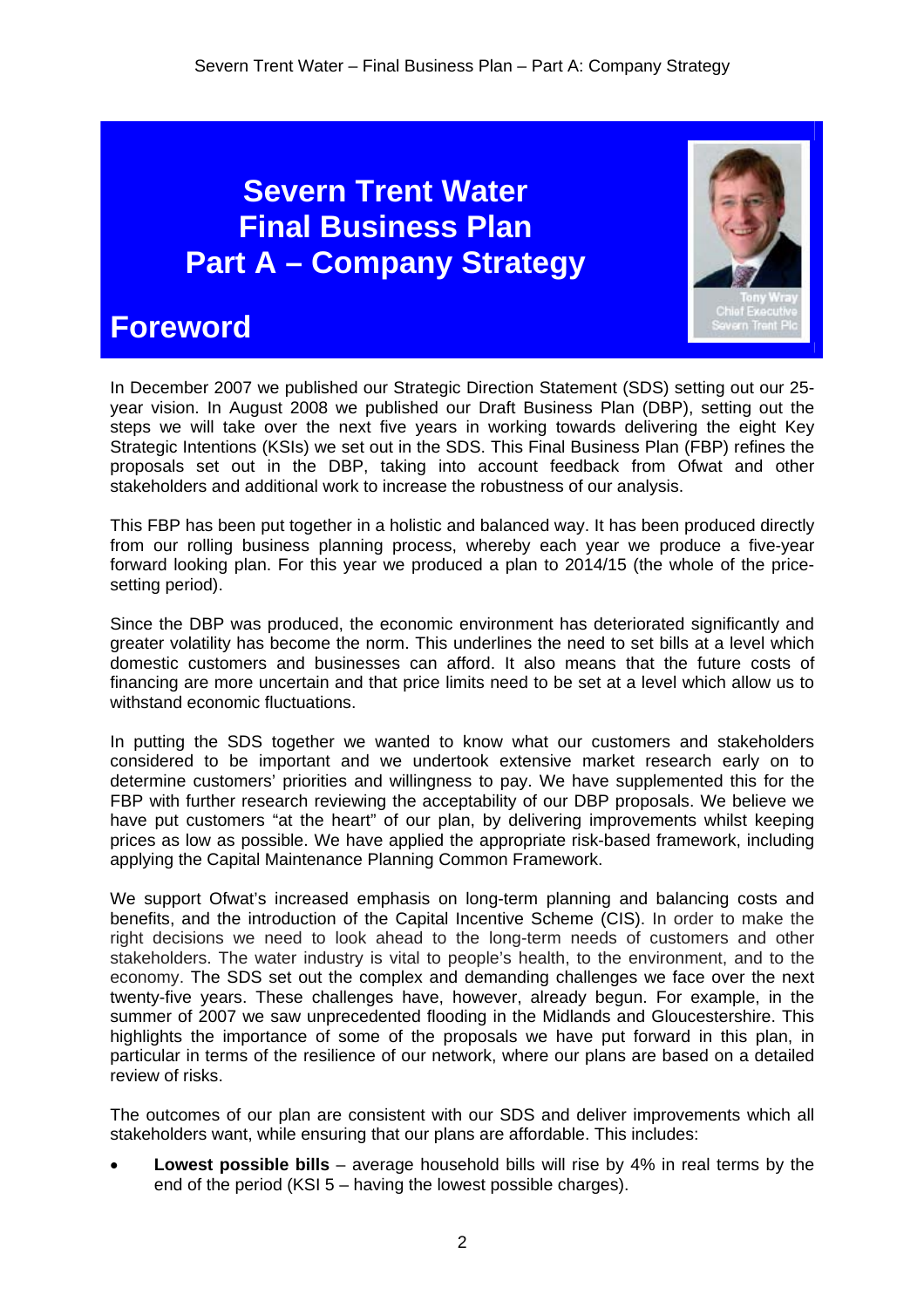- **Improved services** including increased network resilience (KSI 1 providing a continuous supply of quality water) and reducing sewer flooding (KSI 2 – dealing effectively with waste water).
- **Environmental improvements** delivered through improving sewage treatment (KSI 2 – dealing effectively with waste water).
- **Increased spending on assets** to ensure that the environmental and drinking water quality improvements achieved since privatisation are maintained (KSI 1 – providing a continuous supply of quality water and KSI 2 – dealing effectively with waste water).
- **Challenging efficiency targets** are proposed (KSI 5 having the lowest possible charges).
- **A financeable plan** which strikes the right balance in keeping prices low for the longterm and maintaining investor confidence, including delivering a sustainable and progressive dividend policy (KSI 7 – maintaining investor confidence).
- **Sustainable solutions** including promotion of catchment management, sustainable drainage solutions, and taking into account carbon impacts in all the decisions on our programme (KSI 4 – minimising our carbon footprint).

The plan reflects the views of the wider stakeholder groups we have consulted during its preparation. We have engaged with the Consumer Council for Water (CCWater), the Environment Agency (EA), the Drinking Water Inspectorate (DWI) and Natural England through the established quadripartite process sharing the outcomes of our Plan. This has resulted in a broad support for our Plan with, for example:

- CCWater supporting our overall proposals for keeping bills down while delivering service improvements.
- The EA working with us to develop the environmental programme we have reviewed the programme with them to ensure that improvements are only included if justified by the environmental benefits achieved.
- DWI now supporting our programme for targeted lead pipe replacement.
- Consultation with investors in preparing our cost of capital paper and updating it following their feedback.

We believe that the outcomes are broadly supported by our key stakeholders. We have taken into account feedback from Ofwat and Atkins, our Reporter, and consider that our plan is now more robust. We have made central estimates of the expenditure needed to deliver improvements. Reductions in expenditure by Ofwat (e.g. through the application of the CIS) would put at risk the improvements in services which customers want. If expenditure reductions are made we reserve the right to remove the associated outputs.

In developing the plan to meet our objectives we were faced with a number of significant challenges, in particular:

- Our objective of delivering lowest possible prices is affected by upward pressures on our operating costs such as rates, abstraction charges and Traffic Management Act costs, which outweigh the challenging efficiencies which we have included in the plan.
- Our plans to reduce greenhouse gas emissions are being offset by a number of upward pressures, the most significant of these being new environmental quality standards.

There are a number of key assumptions in the FBP that are currently uncertain and potentially volatile, particularly related to the stability of the economic environment and financing: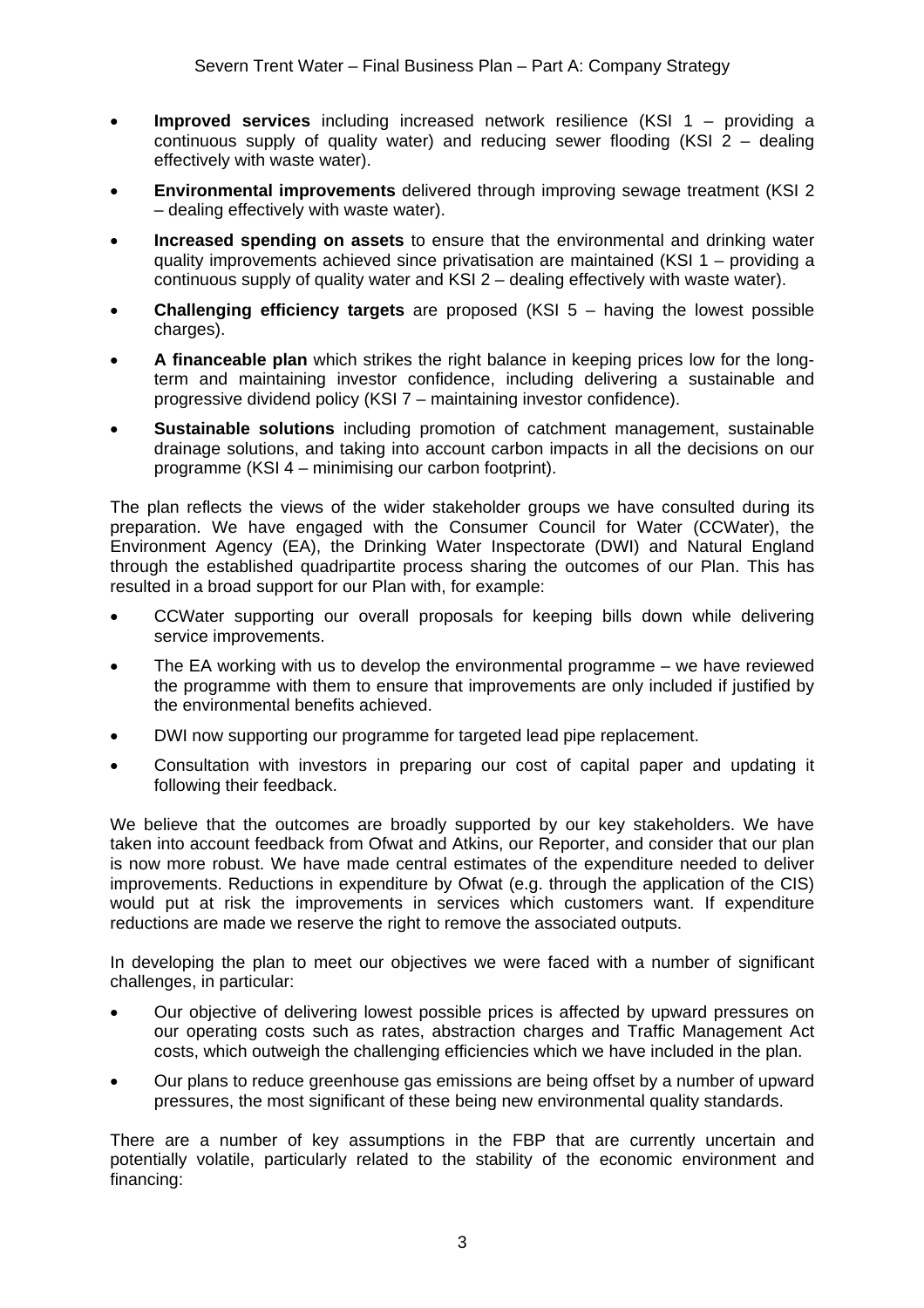- Sustained periods of negative inflation, without proper allowance in price limits, would reduce our income and make financing the plan difficult.
- The future cost of borrowing and availability and source of funds are uncertain.
- The future demand for water is affected by the depth and duration of the economic recession, as is the level of bad debt.
- Operating costs may be significantly affected by changes in energy and other commodity prices.

Our plan sets out approaches for managing such risks where we can, rather than relying on resetting prices during the five-year period. However, the current volatility means that we may well need to submit further information to Ofwat as the economic situation develops, ahead of the Final Determination.

There are other risks in delivering the plan, for example with delivering substantial efficiency savings, but we believe that we are well-placed to manage these, with the exception of private sewer adoption and the introduction of a new competitive regime, which may require resetting price limits in the five-year period.

Price Limits need to be set which enable us, in a time of uncertainty, to finance the plan through a five-year period. A period of negative inflation would reduce our income levels and damage our financial ratios, which could affect our credit rating and our ability to raise finance on reasonable terms. This would ultimately be against customers' interests. Our plan provides for the risk of negative inflation for one year, but it would be problematic if this continued for a second year.

We are discussing with Ofwat options by which this risk, which is beyond our control, can be managed. We have put forward a proposal in this plan whereby Price Limits would be set higher in the second year to allow for the possibility of continued negative inflation (though prices would still be lower in nominal terms than if inflation returns). Any additional revenue arising from higher prices would be returned to customers as and when economic conditions permit. If negative inflation did not occur in 2011/12, we would not use the additional Price Limits.

Our plan makes progress on improving services which customers think are worthwhile, maintains our drive for lowest prices, and delivers environmental improvements. This is possible as a result of the very challenging efficiency targets which we have set. If Ofwat make reductions in the assessment of expenditure needed, we may not be able to deliver the outputs which we are proposing. We will be discussing our plans further with Ofwat, and when final decisions on prices and outputs are made by Ofwat it is essential that the overall balance of the plan is maintained.

**Tony Wray – Chief Executive**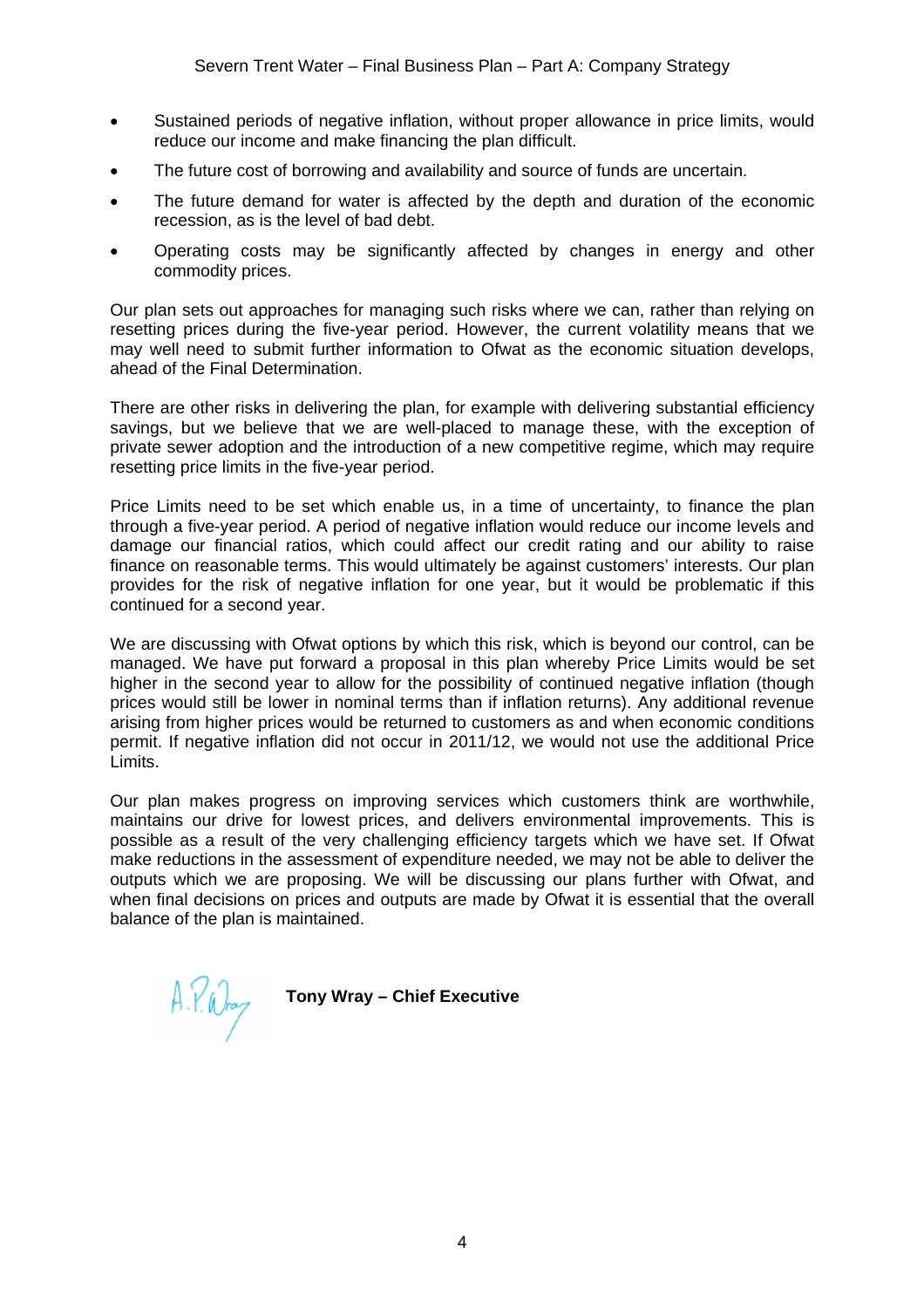## **Severn Trent Water Final Business Plan Part A – Company Strategy**

**Executive Summary** 

**Our approach to the Final Business Plan** 

In December 2007 we published our Strategic Direction Statement (SDS), which set out our approach to dealing with the challenges we face for the next twenty-five years. Our aim is to be the best water and waste services company, achieving the highest customer service and environmental standards while at the same time offering our customers the lowest possible prices and maintaining investor confidence.

In our Draft Business Plan (DBP) we set out how we proposed to make progress over the next five years (2010/11 to 2014/15) in achieving our long-term objectives, and the price limits needed to enable these plans to be delivered. We have now produced our Final Business Plan (FBP), taking account of:

- Feedback from Ofwat and other stakeholders.
- Further work to improve the robustness of the investment programme.
- The significant deterioration in the economic climate since the DBP was produced.

The FBP has been put together in a holistic and balanced way and has been produced directly from our business planning process. This was initiated in 2006, with the objective of building an integrated planning framework within which a long-term strategy could be developed, and linked to medium-term operating plans and annual budgets through a rolling process. This approach provides consistency between our internal plans and ensures continuity to our Periodic Review submissions. In addition to meeting regulatory requirements, our plan is based on our own Key Performance Indicators by which we measure our performance and set targets.

We have based our plan on customer priorities and have taken into account the views of other stakeholders. Since the DBP was produced, the economic environment has, however, deteriorated significantly. This means that the future costs of financing are more uncertain, and underlines the need to set bills at a level which businesses and domestic customers can afford. We have reduced the scale of our programme to reflect the changed environment and our improved analysis of options to deliver improvements.

We have produced an optimised plan, in that:

- We have reviewed alternative options for delivering improvements and maintaining services to ensure that our programme is cost-effective.
- We have balanced service improvements and bills, taking into account customer research and the need for affordable bills.
- The choice of service improvements is based on customer priorities.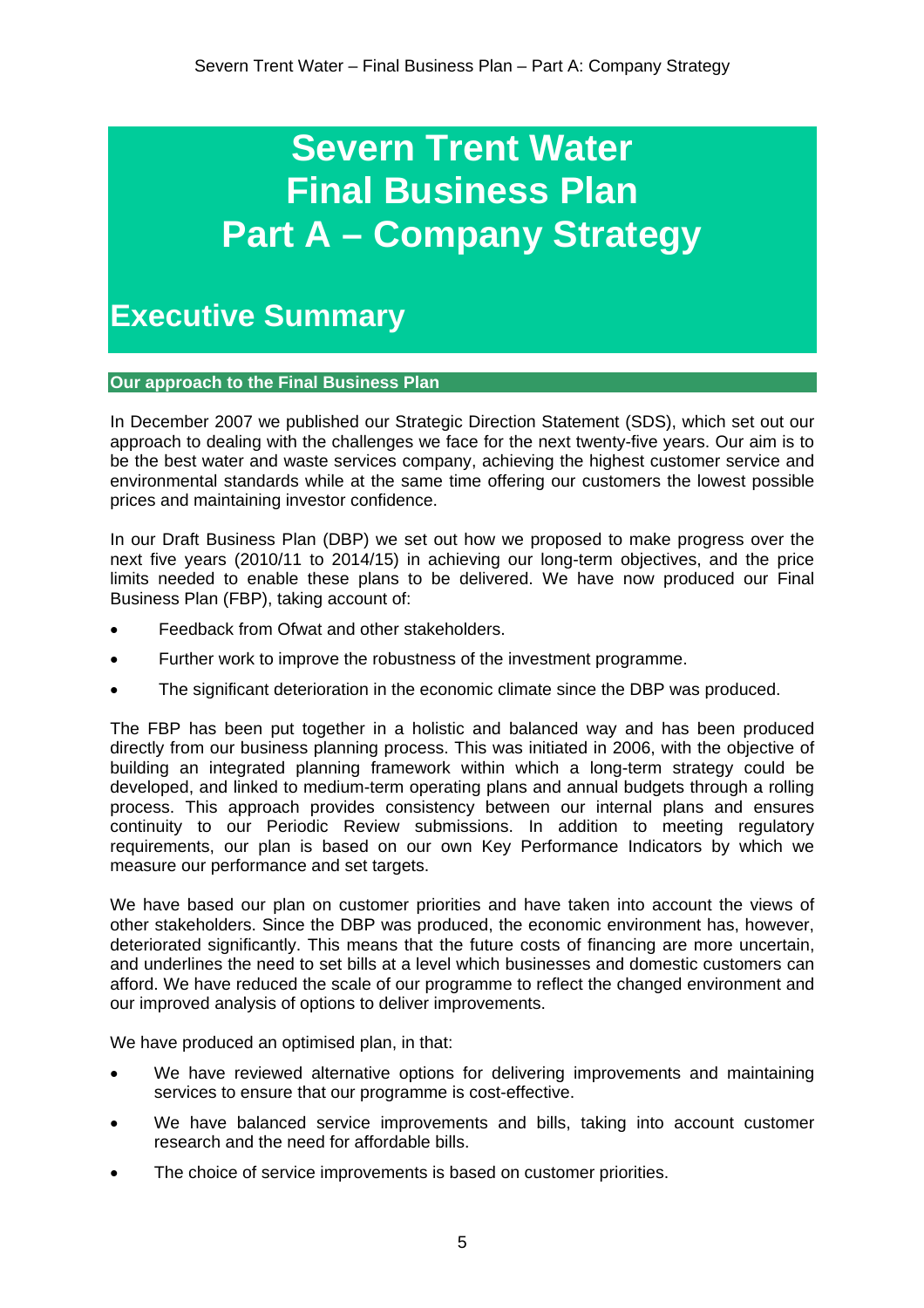We have taken into account synergies between different parts of the plan.

In developing the plan to meet our objectives we were faced with a number of significant challenges, in particular:

- Our objective of delivering lowest possible prices is affected by upward pressures on our operating costs such as rates, abstraction charges and Traffic Management Act costs, which outweigh the challenging efficiencies which we have included in the plan.
- Our plans to reduce greenhouse gas emissions are being offset by a number of upward pressures, the most significant of these being new environmental quality standards.

There are a number of key assumptions in the FBP that are currently uncertain and potentially volatile, particularly related to the stability of the economic environment and financing:

- Sustained periods of negative inflation, without proper allowance in price limits, would reduce our income and make financing the plan difficult.
- The future cost of borrowing and availability and source of funds are uncertain.
- The future demand for water is affected by the depth and duration of the economic recession, as is the level of bad debt.
- Operating costs may be significantly affected by changes in energy and other commodity prices.

In December 2008 Ofwat published its initial view (the Capital Incentive Scheme baseline) of the level of capital expenditure we need to spend in AMP5 (the five-year period from 2010/11 to 2014/15). This was significantly lower than in our DBP (£2.4 bn compared with £3.1 bn in our DBP). The work we have carried out to improve the robustness of our plan has reduced the difference between Ofwat's view and our plans, but significant differences remain, in particular in relation to:

- The level of investment needed on mains replacement to sustainably control leakage.
- The amount of action to be taken to address sewer flooding.
- The extent to which additional maintenance is needed to maintain stable serviceability.

We have provided additional information in our plan in support of our proposals and will be discussing these issues further with Ofwat. Should Ofwat not allow expenditure in price limits we reserve the right to remove the associated outputs rather than fund such investment through the CIS mechanism.

Our proposals are underpinned by a sustainable financing plan. We will make progress in improving services, and continue to meet the challenge of climate change – adapting our operations and reducing our carbon footprint. The flooding incident in Gloucestershire in 2007 highlighted that we need to take extra measures to ensure that we meet customer needs for reliable supply. Our plans are directed towards sustainable solutions, contributing to meeting the government's sustainability objectives. Our programme of service improvements is underpinned by cost-benefit analysis, comparing the costs of improvements with the benefits to customers.

Ensuring that maintenance is sufficient to maintain stable serviceability, sustaining the service and environmental improvements made since privatisation, is a key part of our plan. We have invested over £10 billion since 1990 (nearly £3,000 per customer), and some of the assets installed in the early 1990s are now reaching the end of their useful lives. Our capital maintenance programme is largely based on a forward-looking approach to determine the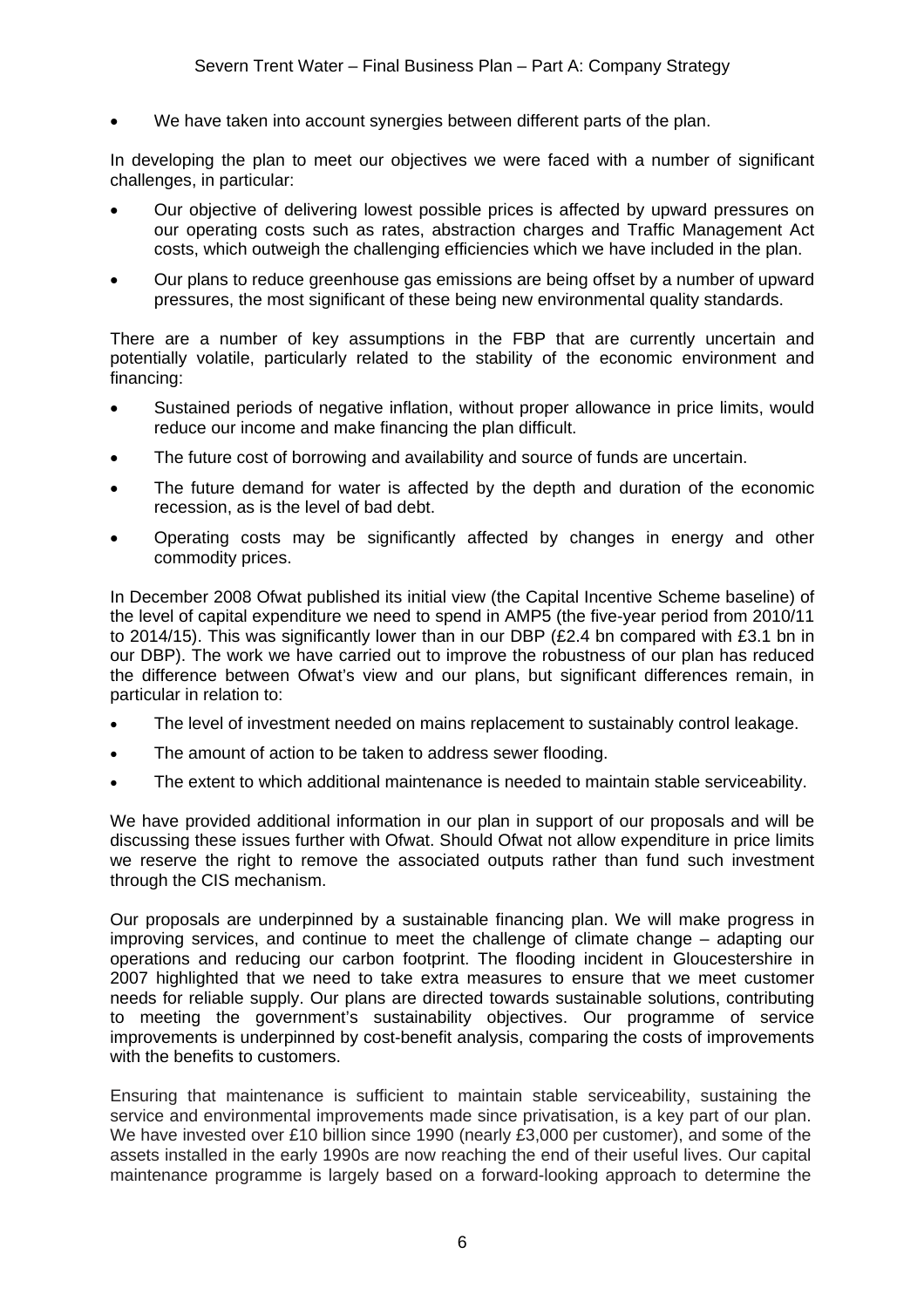appropriate level of investment, modelling the future rate of asset deterioration and the resulting risk of impact on service, in line with the UKWIR Capital Maintenance Planning Common Framework.

Our plan is based upon delivering against the eight key strategic intentions (KSIs) set out in our SDS, which reflect our aims for service, the environment and charges. These KSIs reflect what our customers consider important and the views of wider stakeholder groups.

Our proposals under each of these KSIs are summarised below, together with tables showing expenditure proposals. The figures in all the tables are at 2007/08 prices and incorporate estimated efficiency savings. Capex (capital expenditure) is the total spend for the five years; opex (operating costs) is the annual additional spend by 2014/15 over 2009/10 levels.

#### **KSI 1 – Providing a continuous supply of quality water**

Ensuring a reliable, safe water supply is the top priority for our customers. Our plans are designed to ensure that we maintain our current high quality standards and increase reliability of supplies.

The key elements of our plan are:

- $\triangleright$  Increasing the resilience of our assets to reduce the risk of supply failures.
- $\triangleright$  Reducing interruptions to supply.
- $\triangleright$  Increasing expenditure on water mains replacement and on maintenance of some of our key assets in order to maintain service levels.
- $\triangleright$  Balancing supply and demand, principally through:
	- Reducing leakage.
	- Promoting water efficiency through education programmes and the use of more waterefficient equipment.
- $\triangleright$  Meeting water quality standards through a programme to increase treatment where raw water quality is deteriorating, and working to influence agricultural practice to improve water quality entering treatment works.

| <b>Expenditure – Ensuring a continuous supply of quality water</b> |                        |                        |
|--------------------------------------------------------------------|------------------------|------------------------|
| Area of expenditure                                                | Capex<br>$(\text{Em})$ | <b>Opex</b><br>(£m pa) |
| Ensuring a continuous supply                                       | 624                    | 2.0                    |
| Providing safe, acceptable drinking water                          | 281                    | 2.1                    |
| Having enough water available to meet demand                       | 114                    | 5.2                    |
| Resolving low pressure problems                                    | 18                     | 0.6                    |
| Total - Providing a continuous supply of quality water             | 1,037                  | 9.9                    |

#### **KSI 2 – Dealing effectively with waste water**

Our proposals are based on making improvements which customers support, in particular reducing sewer flooding, and ensuring that we have a sustainable impact on the environment. As requested by Ofwat, we have not included the costs of adopting private sewers as the timing and scale of asset adoption is uncertain.

The key elements of our plan are: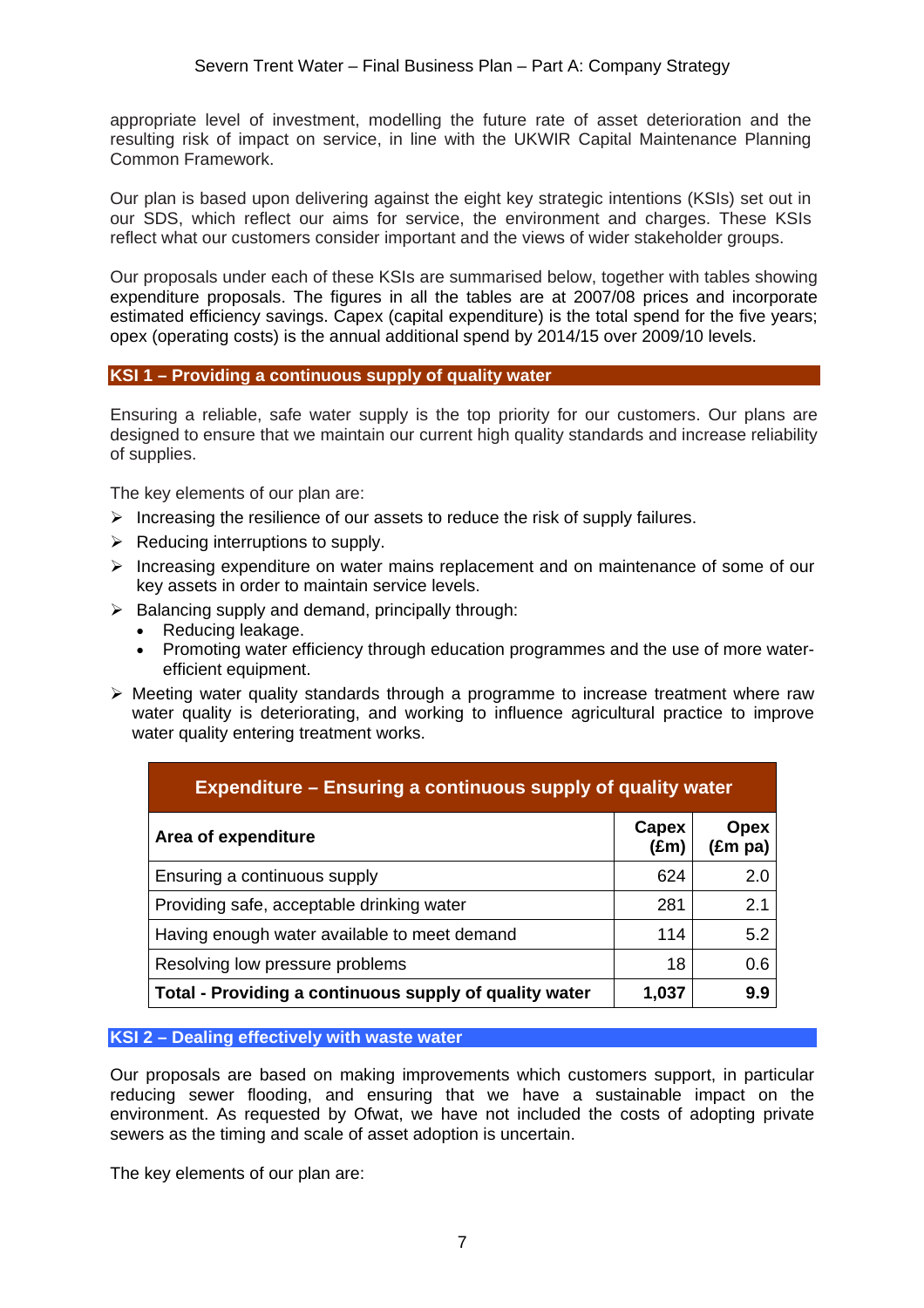- $\triangleright$  Action to reduce the number of sewer flooding incidents.
- ¾ Increasing maintenance at sewage treatment works; significant investment in sewage treatment improvements was made between 1990/91 and 1994/95, and many of these assets will need replacement in order that reliable services are maintained.
- $\triangleright$  Meeting new standards for sewage treatment delivering environmental improvements through producing higher quality sewage effluents.
- $\triangleright$  Increasing sewer replacement, and a programme of measures to achieve a further reduction in pollution, including increased sewer cleansing and installation of more telemetry on our network so that we are aware of problems more quickly.
- $\triangleright$  A programme of measures to reduce odour problems.
- $\triangleright$  Increasing digester capacity to deal with additional sludge from higher treatment standards and new customers.
- $\triangleright$  For AMP5, focussing on securing the quality of our product and eliminating our reliance on liquid to land operations by providing more dewatering installations. The sludge to agriculture route is currently considered the best practicable environmental option but has operational risks in terms of the future availability of this route.
- ¾ Optimising sludge drying and developing new technology for use of sewage sludge as a renewable energy source.
- ¾ Contributing to Local Authorities' surface water management plans and working with them and other stakeholders to develop integrated flooding solutions.

| <b>Expenditure - Dealing effectively with waste water</b>  |                        |                          |
|------------------------------------------------------------|------------------------|--------------------------|
| Area of expenditure                                        | Capex<br>$(\text{Em})$ | Opex<br>$(\text{Em pa})$ |
| Dealing with sewer flooding                                | 191                    | 1.6                      |
| Meeting new sewage treatment standards                     | 235                    | 7.3                      |
| Maintaining the network                                    | 722                    | (0.1)                    |
| Controlling pollution                                      | 107                    | 1.2 <sub>2</sub>         |
| Dealing with problems of odour from sewage treatment works | 7                      | 0.0                      |
| Dealing with sewage sludge sustainably                     | 14                     | (0.7)                    |
| Total - Dealing effectively with waste water               | 1,276                  | 9.3                      |

Our expenditure proposals are shown in the table below.

#### **KSI 3 – Responding to customers' needs**

Our customers tell us that, in addition to providing the highest levels of water and waste services, they expect to see higher standards of service in relation to customer contact and billing issues.

The key elements of our plan are:

- ¾ Improving our quality and speed of response when customers contact us.
- $\triangleright$  Making improvements in the way in which we operate our water mains and sewer networks and billing systems to minimise the need for customers to contact us due to service failures.
- $\triangleright$  Increasing the number of operational problems resolved at the first contact or visit to customers' properties.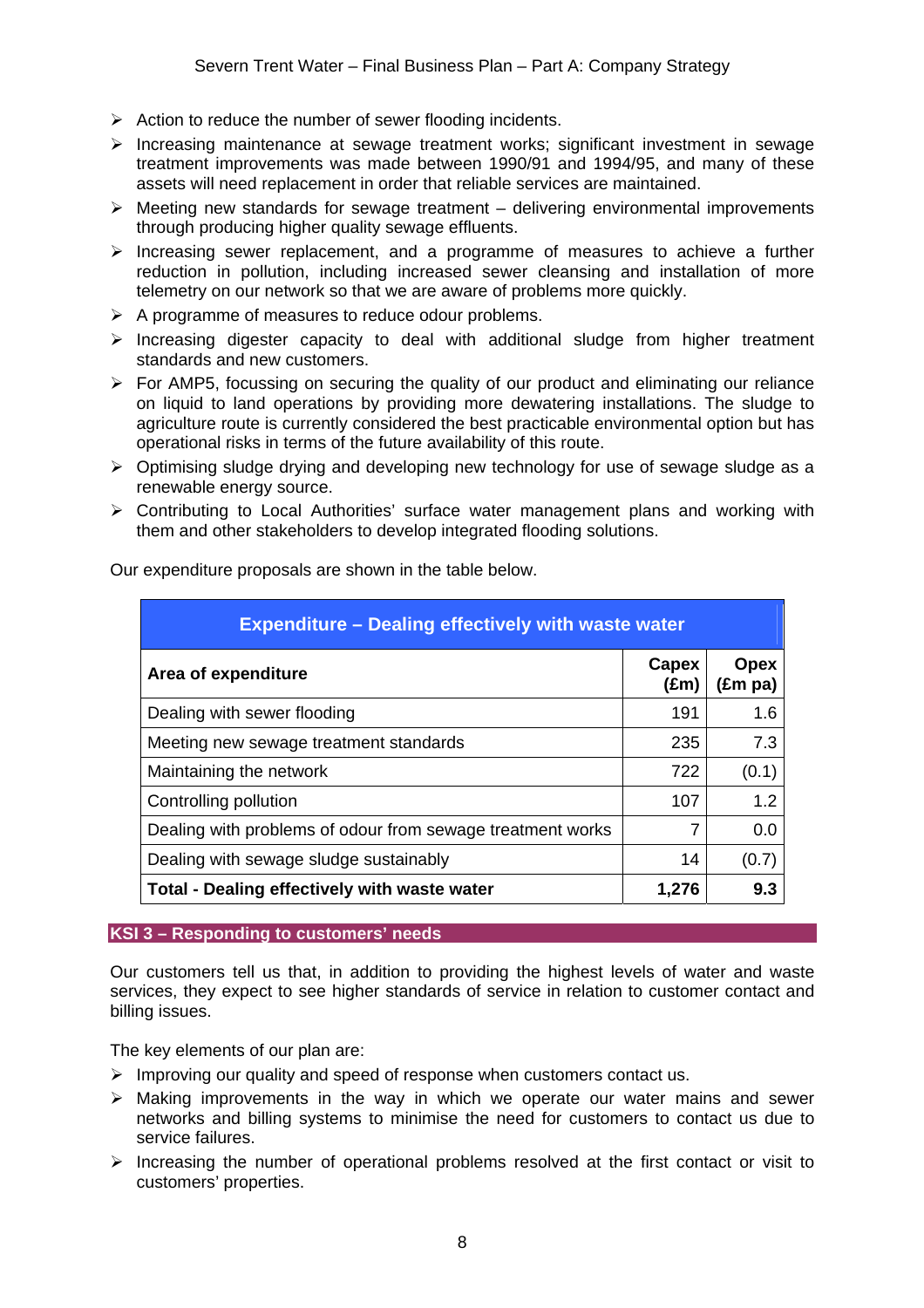$\triangleright$  Increasing the range of communication channels which customers can use to contact us.

There is no additional net expenditure included for achieving higher standards – we expect improvements in our processes to enable us to provide better customer service and increase efficiency. The initial investment needed to deliver efficiency savings is included under KSI5.

In this KSI we also include our responsibilities to the local community – we play an important role in the provision of a vital public service to the communities we serve.

| <b>Expenditure – Responding to customers' needs</b> |                        |                                         |
|-----------------------------------------------------|------------------------|-----------------------------------------|
| Area of expenditure                                 | Capex<br>$(\text{Em})$ | <b>Opex</b><br>$(\text{Em}^{\cdot}$ pa) |
| Conservation, access and recreation                 | 13                     | บ.เ                                     |

#### **KSI 4 – Minimising our carbon footprint**

The UK is taking a leading position to address climate change and in particular action to reduce emissions of greenhouse gases. The UK water industry is responsible for less than 1% of total UK emissions, about 5 million tonnes, but it recognises it has a role to play in seeking to reduce emissions. Our KSI 4 sets out the key actions the company is taking to seek to minimise its own emissions. The main challenge which we face is the increasing quality and environmental standards, which put upward pressure on emissions, primarily through increased energy use.

Our approach in this Business Plan has been an economic one, which takes account of the potential climate change effects by using the Defra "social cost of carbon" in assessing our proposals. This is consistent with the approach required by Ofwat. We believe that this approach strikes the right balance between our intention to seek to minimise our carbon footprint and our other commitments to our customers.

In the FBP we forecast that our net operational greenhouse gas emissions will stay virtually stable until 2015.

The key elements of our plan to reduce our carbon footprint are:

- $\triangleright$  Measures to achieve significant efficiencies in energy use.
- $\triangleright$  Taking into account carbon impacts in assessing the case for further quality and environmental improvements.
- $\triangleright$  Additional electricity generation projects, in particular using sewage sludge as a renewable energy source, to build upon our leadership position in the water sector.

The carbon impact of our operations is projected to remain virtually unchanged between 2009/10 and 2014/15. There are significant increases due to changes in services, with the largest contributor being the waste water quality programme, which we have managed to offset through the reductions which we are making

Our expenditure proposals are shown in the table below (energy cost savings are included in KSI 5).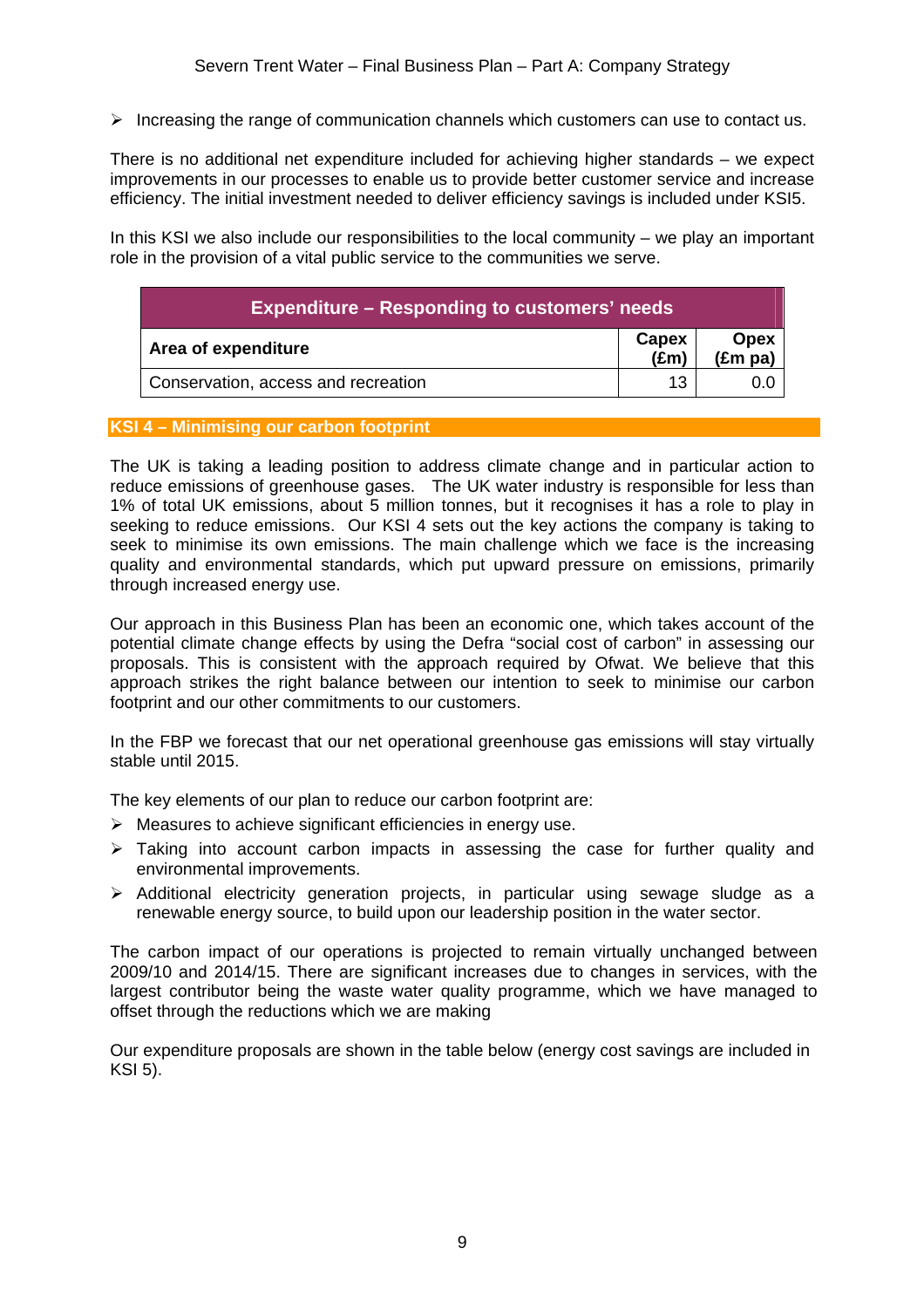| <b>Expenditure – Minimising our carbon footprint</b> |                        |                                 |
|------------------------------------------------------|------------------------|---------------------------------|
| Area of expenditure                                  | Capex<br>$(\text{Em})$ | <b>Opex</b><br>$(\text{Em pa})$ |
| Renewable energy generation                          |                        | See KSI5                        |

#### **KSI 5 – Lowest possible charges**

Since privatisation in 1989, bills for Severn Trent customers have been amongst the lowest in the country, while at the same time services have been improved. It is our objective to retain this position, while aiming for highest standards, and making improvements where supported by customers.

The key elements of our plan are:

 $\triangleright$  Limiting bill increases by ensuring that any planned improvements are supported by customers.



 $\triangleright$  Challenging targets for making continued improvements in efficiency in both capital expenditure and operating costs, enabling us to keep bills down. Examples include our accommodation and Information Technology (IT) strategies.

- $\triangleright$  Identifying cost-effective solutions to new requirements in 35 cases we have identified that new sewage treatment standards can be met without additional investment.
- $\triangleright$  Ensuring proposed service improvements take account of willingness to pay amongst low-income groups.
- $\triangleright$  Continuing to increase metering rateable values are now 30 years old and becoming an increasingly outdated basis for charging unmeasured customers.
- $\triangleright$  Developing payment options and continuing to support our charitable trust which provides help to those in debt – to help the most needy and least able to pay.
- $\triangleright$  Making sure that those who can pay but won't are pursued effectively.

We have been reinvesting AMP4 efficiency savings to deliver further savings in AMP5. There will be some further 'up front' capital and operating expenditure in early AMP5. These costs have been incorporated in our plan and are included in the table below.

Our objectives to reduce our operating costs are affected by upward pressures on our operating costs such as rates, abstraction charges and Traffic Management Act costs, which outweigh the challenging efficiencies which we have included in the plan.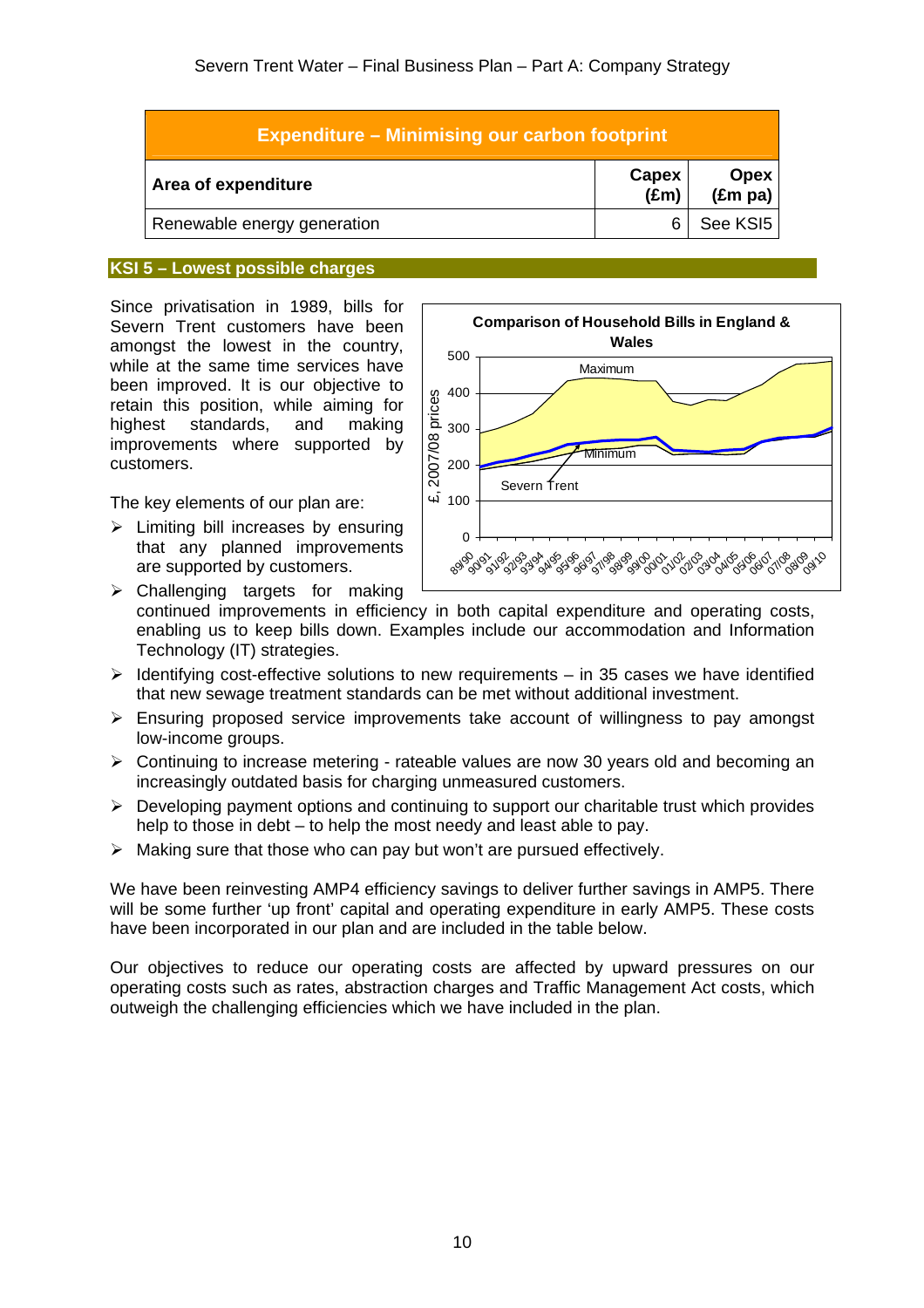| <b>Expenditure - lowest possible charges</b>                       |                        |                                 |
|--------------------------------------------------------------------|------------------------|---------------------------------|
| Area of expenditure                                                | Capex<br>$(\text{Em})$ | <b>Opex</b><br>$(\text{Em pa})$ |
| ΙT                                                                 | 101                    |                                 |
| Accommodation strategy                                             | 65                     |                                 |
| <b>Efficiency Initiatives</b>                                      | 39                     | (62.8)                          |
| Maintaining our transport fleet                                    | 28                     |                                 |
| Maintaining other assets (small items e.g. mobile emergency pumps) | 9                      |                                 |
| Total - initiatives to promote lowest possible charges             | 242                    |                                 |

#### **KSI 6 – Having the right skills to deliver**

If we are to deliver service improvements and increase efficiency, we need to have the right people and resources available to us. Key aspects of this are attracting and retaining the right skills among our employees and suppliers.

The key elements of our plan are:

- $\triangleright$  Building a talented, diverse workforce with the right skills, experience and behaviours.
- $\triangleright$  Ensuring that we retain the right skills, particularly when we consolidate our central Midlands offices.
- $\triangleright$  Creating an environment where people want to work and can perform at their best, including giving a very high priority to health and safety.
- $\triangleright$  Championing skills development in the region and engaging with schools and colleges.
- $\triangleright$  Promoting the economy and the environment of the region for the benefit of our communities and for Severn Trent.

#### **KSI 7 – Maintaining investor confidence**

Privatisation has enabled funding of a large investment programme over the last 18 years – about £10 billion in our case. Our plans show that there will be a continuing large capital programme to be financed. Investor confidence needs to be maintained so that finance can be obtained at reasonable cost. The cost of borrowing has increased in recent months as a result of changed financial market conditions.

The financing plan is designed to achieve an appropriate balance between risk and return. We have assumed a cost of capital of 5% but this will need to be reviewed before Ofwat finally sets prices in December 2009 in the light of developments in market conditions.

Net borrowing will increase by around £1bn from 2008 to 2015. Gearing is expected to fall slightly during the period to 63%, slightly below the current industry average. Financial performance is assessed to be

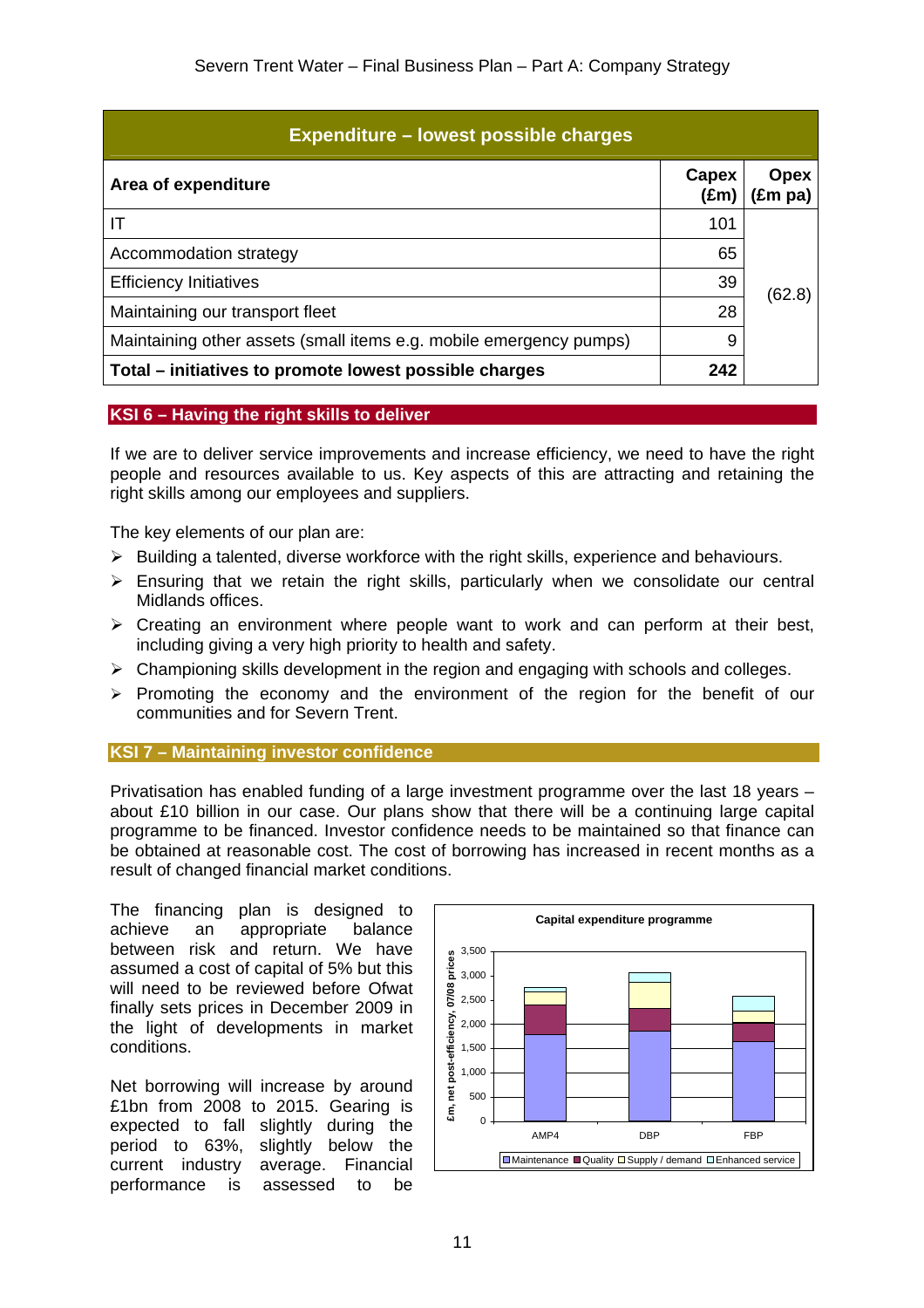sufficient to maintain a stable credit rating, enabling us to finance the capital programme on reasonable terms.

The key elements of our plan are:

- $\triangleright$  Setting a cost of capital which ensures water remains attractive to investors in order to secure sufficient financing for our significant planned investment programme.
- $\triangleright$  Having a financial structure which can absorb the impact of business cycle changes and enables funding of a long-term investment plan.
- $\triangleright$  Providing long-term reasonable returns to equity investors.
- $\triangleright$  Setting a capital programme which can be financed on reasonable terms.

There are significant risks affecting our ability to deliver the plan, with the most significant issues arising from uncertainties in financing and the economic situation:

- $\triangleright$  Negative inflation.
- ¾ Interest rates.
- $\triangleright$  Commercial demand.
- $\triangleright$  Energy prices.

Our approach, as set out in the plan, is to manage such risks without undue reliance on the mechanism to adjust prices within the five year period. Additional costs arising from private sewer adoption and the introduction of a new competitive regime may, however, require changes in price limits during the period.

In addition, there will be difficulties with financing were we to experience a second year of negative RPI in 2011/12. We believe there is a need for automatic adjustment to price limits, which are set in real terms, to mitigate this risk and avoid adverse investor perception. We consider that there need to be proactive regulatory measures to support companies in the event that RPI falls for a second year. These measures would need to be fair and equitable, with no additional impact on customers over time.

We therefore propose that:

- $\triangleright$  Price limits are set which allow for a second year of negative price inflation.
- $\triangleright$  Provision is made within the Determination that we would only utilise price limits in full if a second year of negative inflation occurred.
- $\triangleright$  In the event that the additional price limit was required, return of the additional amount to customers as and when economic circumstances allowed.

We wish to discuss these proposals further with Ofwat.

#### **KSI 8 – Promoting effective regulation**

The regulatory regime for the water industry has played a major role in achieving increased efficiency and service and environmental improvements over the last 20 years. A stable regulatory framework has enabled the very large capital programme to be financed and service improvements to be delivered.

The framework now needs to develop to respond to the new challenges facing the industry, in particular to encourage innovation, long-term sustainable solutions and the development of competition. We continue to work constructively with our regulators on ways in which the regulatory regime could be improved so that it works more effectively in customers' interests. Key issues are: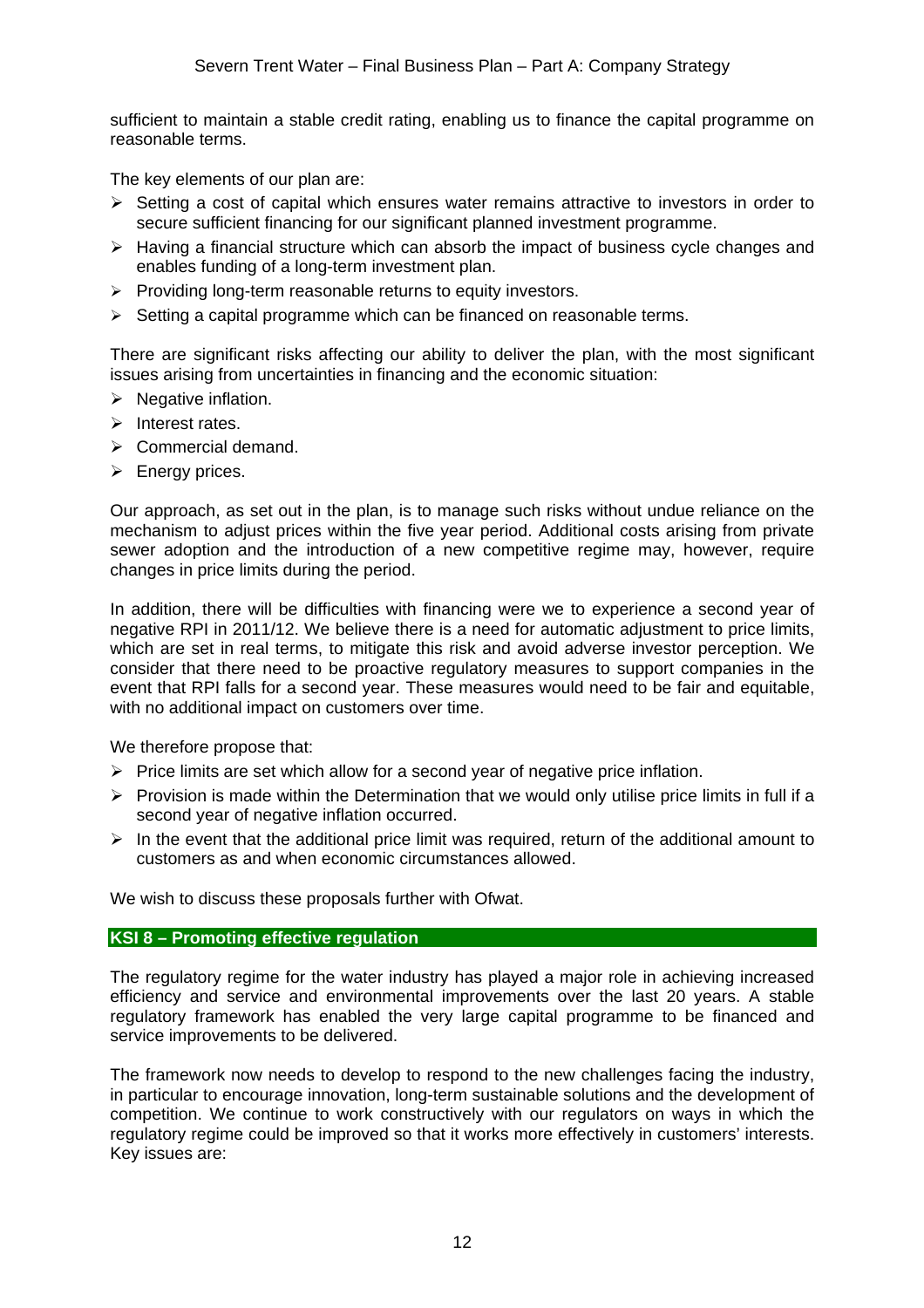- $\triangleright$  Increasing quality standards are increasing borrowing and bills and adding to carbon impacts. A long-term view needs to be taken of the sustainability of current trends.
- $\triangleright$  The current level of detailed regulatory intervention discourages innovation and increases costs for companies and regulators. New mechanisms need to be considered which will allow higher-level outputs to be set.

The key elements of our plan are:

- $\triangleright$  Preparation of a final business plan which we consider to be realistic and robust.
- $\triangleright$  Ensuring that our performance meets our regulators' expectations.
- $\triangleright$  Proactive engagement with other stakeholders to ensure that customers' needs are met in the most sustainable manner, including recommendations from the "Pitt Review: Lessons learned from the 2007 floods".
- $\triangleright$  Encouraging changes to the legal and regulatory framework where this meets customers' needs, e.g. adoption of customers' water supply pipes and recognition of the need to adopt and maintain Sustainable Urban Drainage Systems.
- $\triangleright$  Supporting the adoption of Private Sewers (although costs have been excluded from this plan).
- $\triangleright$  Supporting the promotion of effective competition. We have included the impact of inset appointments in this plan. However, given the uncertainty around timing, costs and whether retail separation will occur within AMP5, we have excluded the set-up costs and any change in ongoing costs. We question whether sufficient financial benefits can be created to make legal separation of retail worthwhile.

| <b>Expenditure – Promoting effective regulation</b> |                        |                                         |
|-----------------------------------------------------|------------------------|-----------------------------------------|
| <b>Preparing for competition</b>                    | Capex<br>$(\text{Em})$ | <b>Opex</b><br>$(\text{Em/} \text{pa})$ |
| Retail separation                                   | 0                      |                                         |
| Accounting separation                               | 0                      | 0.1                                     |
| Inset appointments                                  | 0                      | (0.2)                                   |
| <b>Total - preparing for competition</b>            | 0                      | (0.1                                    |

#### **Overall implications**

We are planning a range of service improvements but average household bills will only increase by 4.3% over 2009/10 levels in real terms.

The increase in bills will be kept at this relatively low level through efficiency savings and a lower cost of capital than at PR04.

The increase in household bills is slightly lower than the proposed price limits as a result of some customers benefiting from taking up the option to have a meter installed.

Although the increase in real terms (2007/08 prices) in 2010/11 is relatively large, the actual increase in cash terms

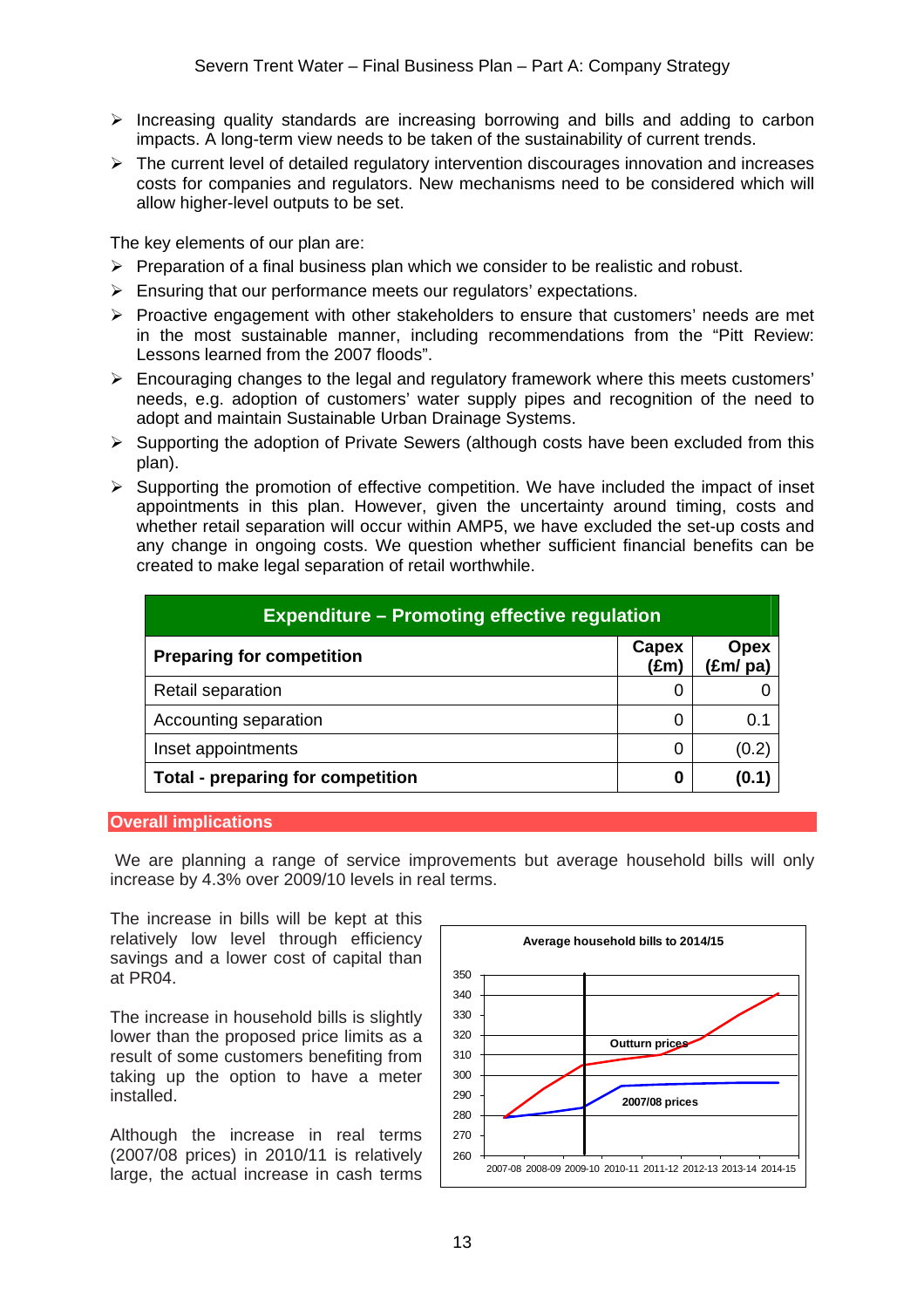will be small, as the graph on the right shows. This is because we are expecting inflation in November 2009, which determines 2010/11 prices, to be negative.

The 2014/15 average bill is only £3 higher than the DBP estimate of £292. However, we have reduced our estimate of the average 2009/10 bill from £289 to £283, which makes the increase from 2009/10 to 2014/15 higher.

|                                             |       |         |         |         | 2009/10 2010/11 2011/12 2012/13 2013/14 2014/15 |         |
|---------------------------------------------|-------|---------|---------|---------|-------------------------------------------------|---------|
| <b>Proposed price limits</b>                |       | $3.1\%$ | $0.6\%$ | $0.6\%$ | $0.6\%$                                         | $0.6\%$ |
| Average household bills<br>(2007/08 prices) | 283.8 | 294.7   | 295.6   | 295.7   | 296.1                                           | 296.1   |

Our plans provide for falling prices in 2009/10 but a second year of negative RPI would present financing difficulties. For this reason we consider it prudent that Ofwat sets higher price limits for 2011/12 based on alternative assumptions on RPI (3.7% rather than 0.6%). We would, however, only utilise the higher price limits if RPI diverges from the FBP track, with a second year of negative inflation.

Our proposed total capital expenditure is lower than the level of expenditure included in the SDS and in our DBP, but similar to that in AMP4 (the five-year period from 2005/06 to 2009/10).

The level of expenditure has been reduced from that in the DBP as a result of further analysis and review of options for delivering improvements and maintaining our assets, and a lower waste water quality programme developed in discussion with the EA.

We believe that we have set out a balanced, optimised plan which:

- $\triangleright$  Is investing past efficiencies to drive further sustainable improvements in efficiency.
- $\triangleright$  Meets the needs of customers, in terms of level of bills and service improvements.
- $\triangleright$  Reflects the concerns of other key stakeholders.
- $\triangleright$  Will retain the confidence of investors and allow the proposed programme to be financed at reasonable cost.

#### **Next steps**

After submission of the FBP to Ofwat, Ofwat will be raising any questions on our plan and setting draft price limits in July 2009. Following further discussion, final price limits will be set in November 2009. We then have to decide whether to appeal to the Competition Commission against the Final Determination of price limits. We will then produce our Monitoring Plan, setting out our outputs and activities for the next five years, and publish a revised SDS. This will set out our plans for the next 25 years in the light of recent economic developments and the price limits and outputs for the next five years.

In order that we can deliver our plans, we need Ofwat to:

 $\triangleright$  Discuss how price limits can be set which allow for the possibility of continuing negative inflation (falling RPI). Proactive measures are needed to support companies through a period of negative inflation which is beyond companies' control. This needs to be done in a way which is fair and equitable and price-neutral to customers over time. Early public reassurance on this would go a long way to support investor confidence. Our proposal is for a higher price limit to be set in 2011/12 to allow for a second year of negative inflation. If negative inflation was prolonged beyond that there would need to be a more general review of price limits.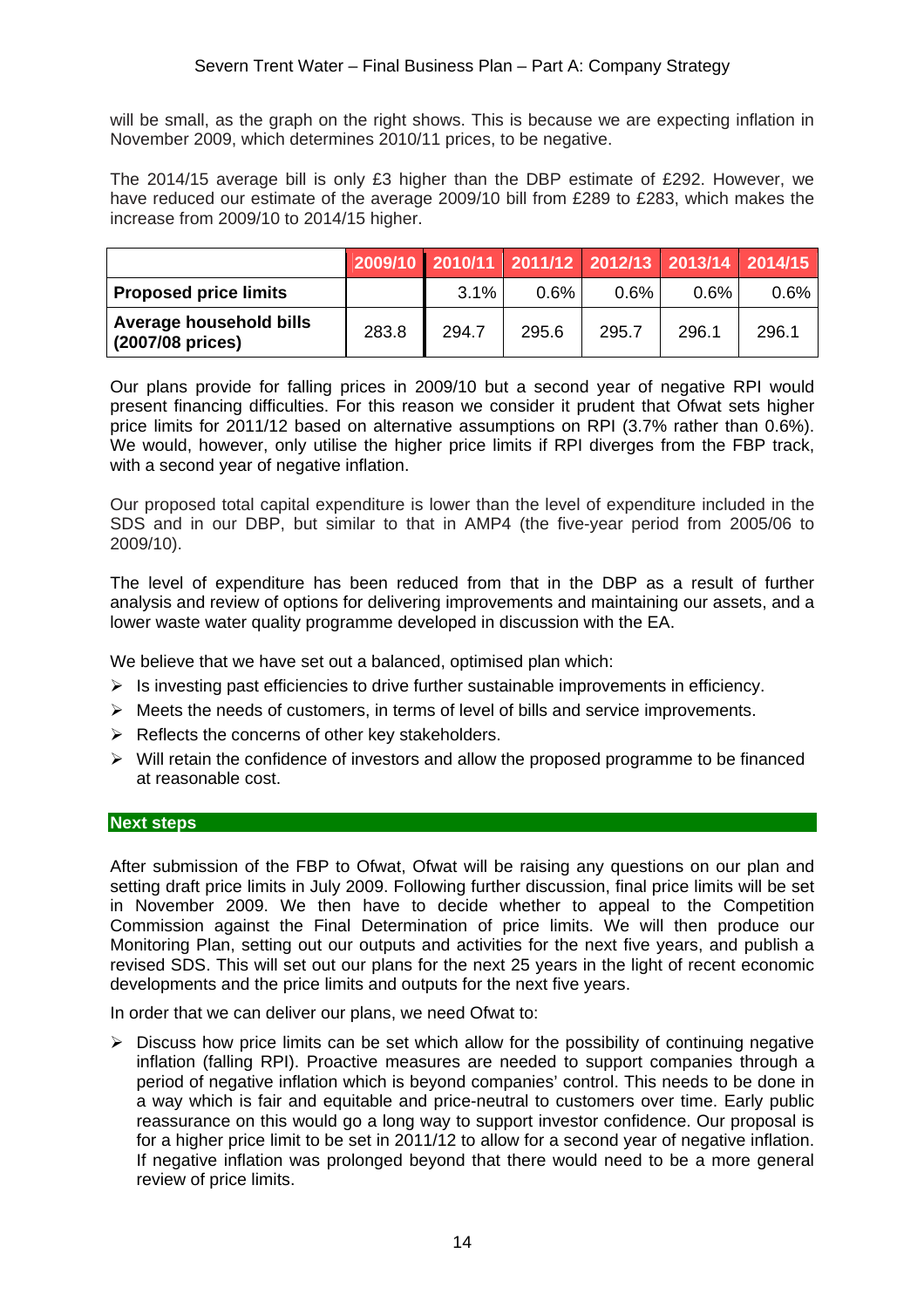- $\triangleright$  Continue to engage with us to understand the basis of our plan, and the dependencies between the different elements, so that there are no unjustified reductions made to the plan, and the consequences of any reductions for other areas of the plan are understood.
- $\triangleright$  Implement the new Capital Incentive Scheme in a way which ensures that we can finance our activities.
- $\triangleright$  Set a cost of capital which enables us to finance our functions with our chosen financial structure, i.e. a structure with a significant equity component.
- $\triangleright$  Give clarity on our determination obligations and how the enforcement process will work, including how penalties will be set, in order that the risks of non-compliance can be understood.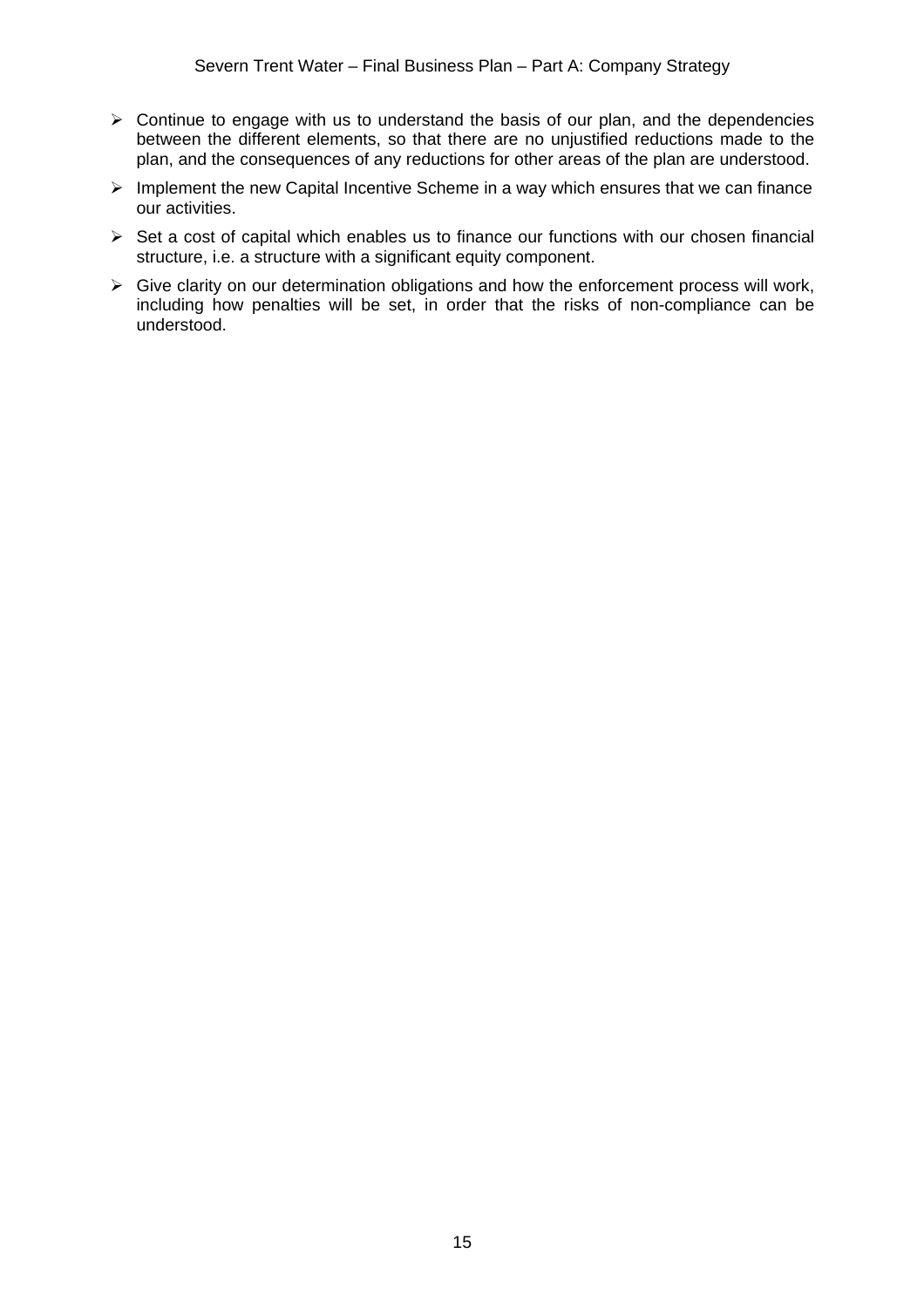### **Our approach to the Final Business Plan**

**This section sets out our approach to developing the Business Plan, including:** 

- **How we have determined our plans for 2010 to 2015**
- **Stakeholder views**
- **Determining priorities**
- **Making our contribution to sustainability**
- **Adapting to climate change**

**Our strategy is based on eight Key Strategic Intentions and our plans under each of these are set out in the following sections:** 

- **KSI 1 Providing a continuous supply of quality water**
- **KSI 2 Dealing effectively with waste water**
- **KSI 3 Responding to customers' needs**
- **KSI 4 Minimising our carbon footprint**
- **KSI 5 Having the lowest possible charges**
- **KSI 6 Having the right skills to deliver**
- **KSI 7 Maintaining investor confidence**
- **KSI 8 Promoting an effective regulatory regime**

**We then show the overall implications of our strategy and how it has changed from the DBP.** 

#### **How we have determined our plans for 2010 to 2015**

In December 2007 we published our SDS, which set out our approach to dealing with the challenges we face for the next twenty-five years. Our aim is to be the best water and waste services company, providing best value for customers by achieving the highest customer service and environmental standards while at the same time offering our customers the lowest possible prices.

In our DBP, published in August 2008, we set out how we proposed to make progress over the five years 2010/11 to 2014/15 in achieving our long-term objectives, and the price limits needed to enable these plans to be delivered. Following feedback from Ofwat and other stakeholders, and further work to improve the robustness of the programme, we have produced our FBP. We have also taken into account developments since producing the DBP, in particular the downturn in the economy. The plan is based on consumer priorities, is consistent with our long-term plans, as set out in our SDS, and is underpinned by a sustainable financing plan under our plan assumptions.

We have set out in the FBP:

- How we have responded to feedback from Ofwat and from other stakeholders.
- How we have improved the robustness of our plan.
- Where cost estimates have changed.
- Where there are changes in the outputs package.
- What new evidence is provided to support our case.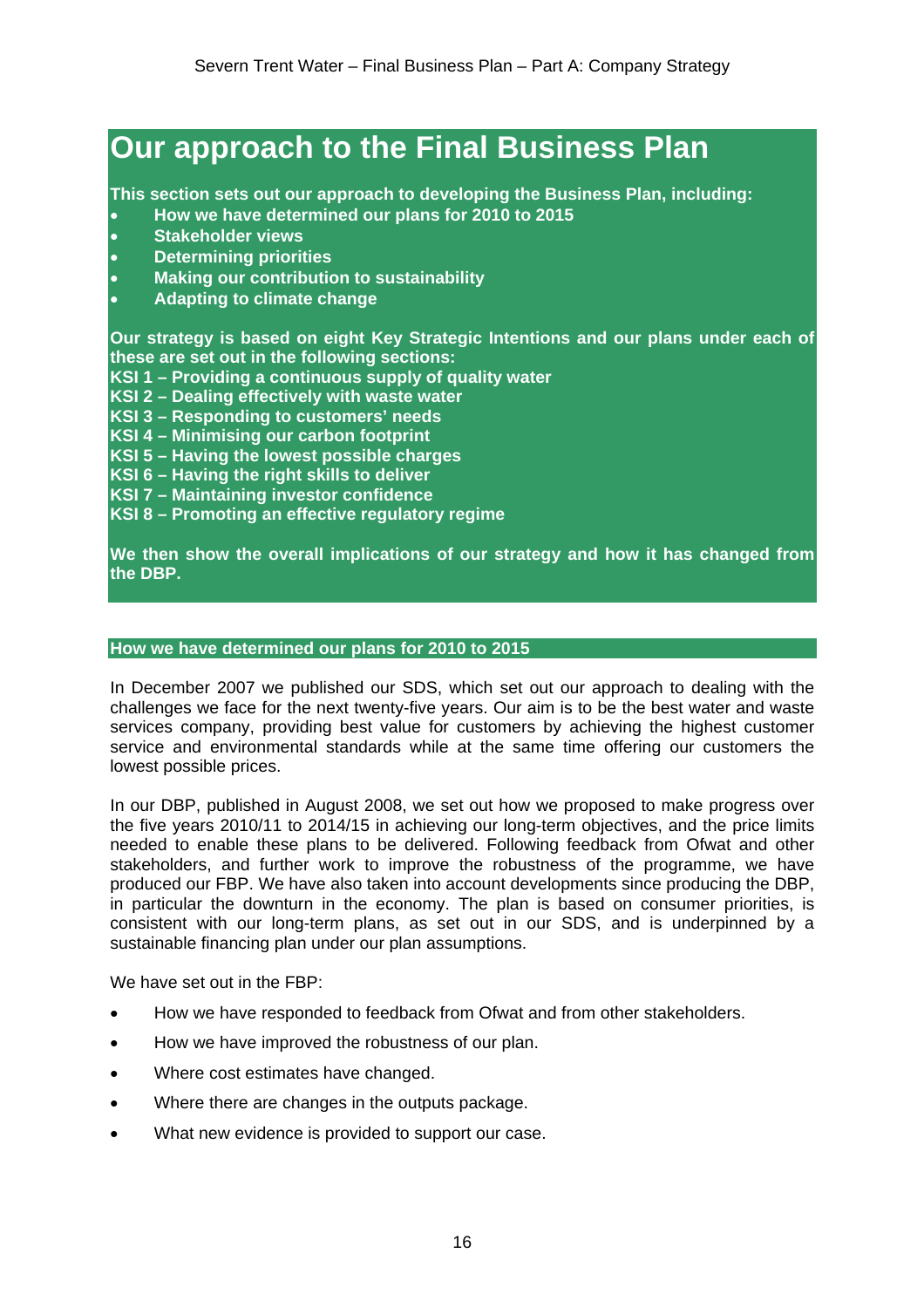#### **Developing our plan**

Our planning process was initiated in 2006 with the objective of building an integrated planning framework within which a long-term strategy could be developed, and linked to medium-term operating plans and annual budgets through a rolling process. This approach provides consistency between our internal plans and ensures continuity to our Periodic Review submissions. In addition to meeting regulatory requirements, our plan is based on our own Key Performance Indicators by which we measure our performance and set targets.

Our process for developing our plan is shown in Figure 1 below. For the FBP we have carried out further work on reviewing the options, reoptimised the programme, and reassessed whether our plans meet customer and stakeholder expectations.



We have produced a balanced, optimised plan:

- We have reviewed alternative options for delivering improvements and maintaining services to ensure that our programme is cost-effective.
- We have built in investment to deliver challenging efficiency targets.
- We have balanced service improvements and bills, taking into account customer research and the need for affordable bills.
- The choice of service improvements is based on customer priorities
- We have taken into account synergies between different parts of the plan  $-$  for example, some of our resilience schemes contribute to balancing supply and demand.

#### **Improving our plan**

We have made improvements from our draft plan through developments in the following areas:

• **Customers** – ensuring our investment priorities align to customers' preferences and their willingness to pay for improvements – we recognise the need to take increased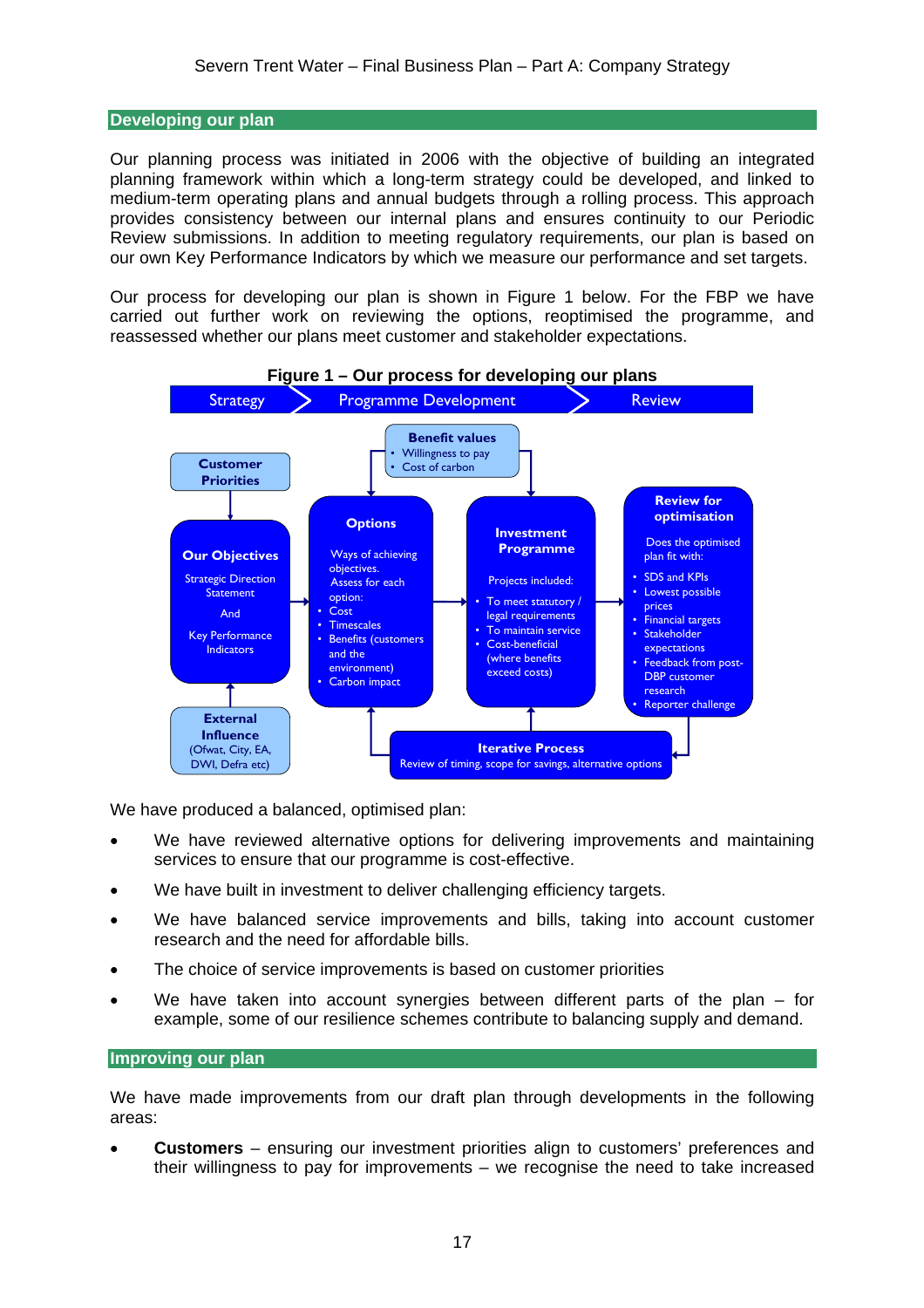account of the customer burden in the current economic climate. We have carried out further customer research to establish customer views on the acceptability of our DBP.

- **A more robust plan**  we have improved the evidence and justification to support our investment proposals. We have, for example, improved asset modelling for assessing maintenance needs, and developed further the risk assessment for proposals to increase the resilience of our network.
- **Stakeholders** our plan has been developed to take account of responses from stakeholders and further discussions with them. We have had regular quadripartite meetings with EA, DWI and Natural England to discuss our plans. Discussions with the EA have resulted in a smaller sewerage quality programme.
- **Regulatory engagement** we have taken into account the feedback on our DBP, including two constructive meetings with Ofwat following submission of our DBP, which identified nine critical key issues requiring further discussion and analysis.

Work to increase the robustness of the plan has included:

- Refining the investment plan through an iterative review process based on an analysis of costs and benefits.
- Improving the justification and evidencing through improvements in data quality and asset modelling.
- Undertaking sensitivity analysis to support our key assumptions.
- Considering a wider range of alternative options.
- Taking account of the latest economic and demand trends.

Our proposed programme is significantly smaller than that proposed in the DBP (£2.6 bn in the FBP compared with £3.1 bn in the DBP), as a result of:

- Further analysis of the scope for delivering improvements at lower cost.
- The need to defer some improvements because of a deteriorating economic climate, and other upward pressures on prices.
- An innovative approach to finding solutions which do not require investment.

Our long-term strategy remains unchanged from that set out in the SDS and the total capital programme for AMP5 is similar to that expected in the SDS. There have, however, been some adjustments to the pace of change in the next five years from our expectations at the time of preparing the SDS, in particular:

- The amount of work needed in AMP5 to increase the resilience of our assets is greater than previously understood to be required.
- Discussions with the EA on the waste water quality programme have resulted in a smaller programme than anticipated in the SDS.
- Improved analysis and modelling has shown a lower maintenance requirement at sewage treatment works than expected in the SDS.

#### **Ofwat's view of our Plan**

In December 2008 Ofwat published its initial view (the Capital Incentive Scheme baseline) of the level of capital expenditure we need to spend in AMP5. This was significantly lower than in our DBP (£2.4 bn in their baseline, compared with £3.1 bn in our DBP).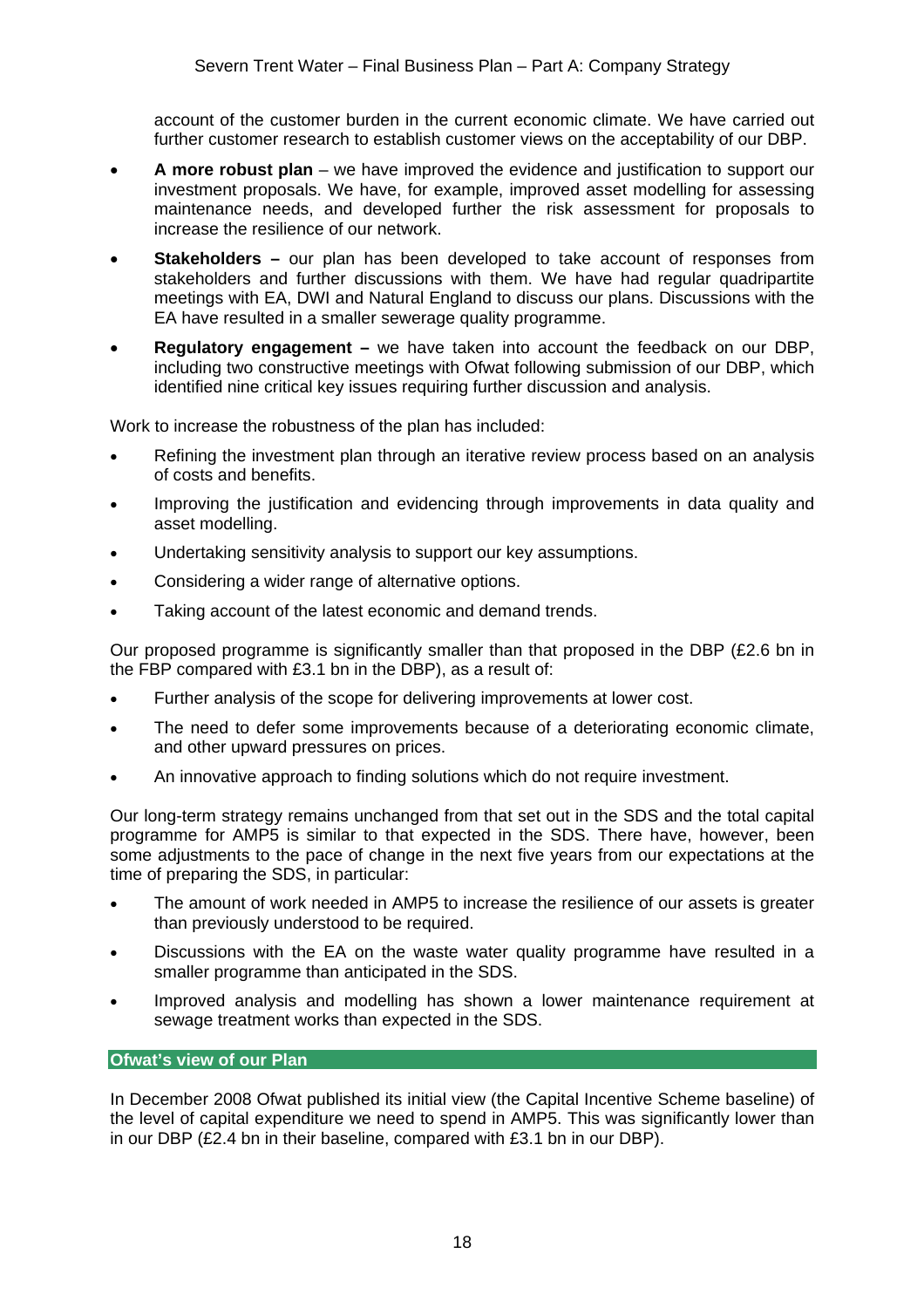As discussed above, we have reduced our programme, which has reduced the difference between Ofwat's view and our plans, but significant differences remain, in particular in relation to:

- The level of investment needed on mains replacement to sustainably control leakage.
- The amount of action to be taken to address sewer flooding.
- The extent to which additional maintenance is needed to maintain stable serviceability.

We have provided additional information in our plan in support of our proposals and will be discussing these issues further with Ofwat. Reductions in expenditure by Ofwat (e.g. through the application of the CIS) would put at risk the improvements in services which customers want. If expenditure reductions are made we reserve the right to remove the associated outputs.

#### **The economic environment**

Since we produced our DBP, the economy has gone into recession and uncertainty in the financial markets has increased. The implications of this for our plan are:

- We need to give even greater weight to ensuring that we give good value for money and that bills are affordable for businesses and domestic customers, particularly with rising unemployment.
- Instability in the financial markets has increased since we produced our DBP. This increases the uncertainty about future borrowing costs and makes it even more important that we sustain our credit rating, so that we are seen as low risk and can borrow on reasonable terms.
- The prospect of negative inflation means that our borrowing and interest payments will increase in real terms but the Regulatory Capital Value on which we earn a return will fall in money terms. The price-setting formula means that our prices will be lower if there is negative inflation, but our costs will not fall proportionately. Rising gearing and falling income means that negative inflation would lead to financing difficulties. We have suggested how prices can be set in this price review to allow for the possibility of a second year of negative inflation (see KSI7 and concluding section on overall implications of our strategy). Without this investor confidence would be affected.
- Business demand for water is falling, which affects our income and the need for future supply capacity.

We have taken economic trends into account in preparing our plan. However, the uncertainty is such that trends will need to be kept under review until Ofwat makes its final decisions on prices. We will continue to review our income forecasts and will provide further information to Ofwat on trends before prices are set.

We consider that we are better placed than our customers to bear most risks, for example changes in energy prices, which can be managed by us and not passed on to our customers. However, there needs to be flexibility in price limits to allow for the potential impact of negative inflation.

#### **Customers at the centre of our plan**

We have placed customers at the centre of our plan and taken into account customer views through market research, including a major willingness to pay (WTP) survey (involving a representative sample of 991 domestic customers and 443 business customers) carried out in 2007. This established the value which customers put on improvements in the different areas of service provision and we have used this to balance costs and benefits to produce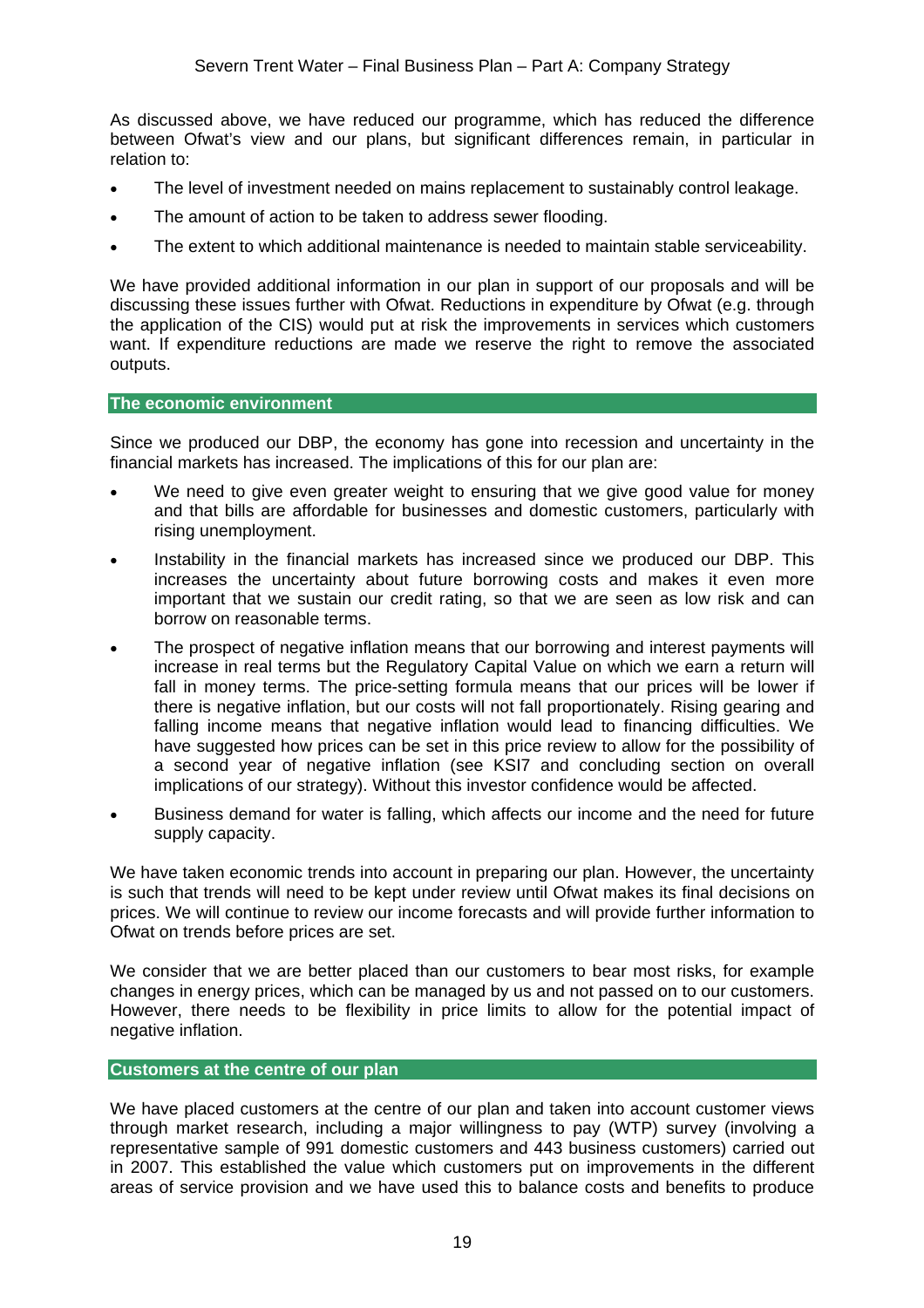the best overall plan. There is support from this research for our programme of improvements; it is also designed to have a sustainable impact on the environment.

Our WTP survey involved face-to-face interviews with a representative sample of business and domestic customers to establish their priorities and their willingness to pay for improvements in sixteen different areas of service provision. Customer WTP was established through choice experiments (carried out for us by consultants Accent and RAND) with customers offered choices between different service levels and bills. We consider this to be the most reliable means of establishing customer preferences.

Our analysis of costs and benefits also incorporates carbon impacts and other social and environmental costs such as the impact of our activities on traffic congestion. On aspects of service not covered by our WTP survey we have used the results of other studies to assess benefits, e.g. for pollution incidents and for connecting properties to the sewerage system.

The WTP survey is an important part of determining our programme. In addition, we have taken into account the ability of low-income customers to afford higher bills by reviewing the pace at which improvements are made. Since we produced the DBP we have reviewed the acceptability of our plan to customers by:

- Holding focus groups for domestic customers.
- Carrying out additional surveys of both domestic and business customers.
- Checking alignment between our results and the joint national customer research carried out after the DBPs were published, led by Ofwat and involving water industry stakeholders.

As shown in Figure 2, all the improvements were supported by customers, though business customers showed less strong support than households.

**Figure 2 – post-DBP customer research** 



We have checked affordability by confirming the acceptability of the plan to customers with low incomes. 67% of households with incomes below £20,000 p.a. considered the DBP acceptable, virtually the same as the average for all customers (68%).

We have also reviewed our plan against the results on national research. As the graph below shows, 68% of customers in the national joint research rated our DBP overall as good value for money, and 15% poor value for money; this was the third highest ranking. All service improvements were supported as good value for money, with a range from 71% to 75% support.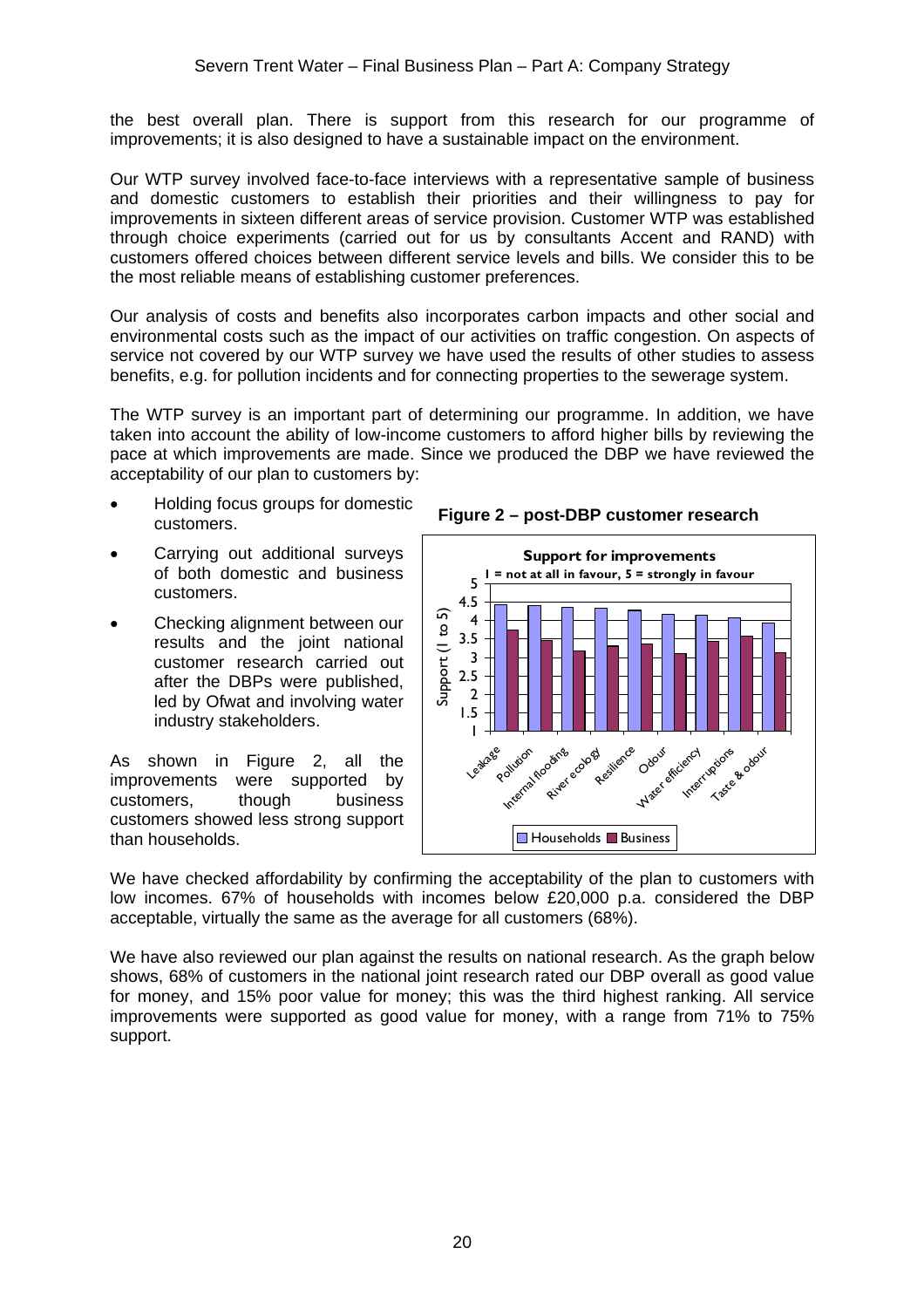**Figure 3 – Results of joint national customer research** 



As the graphs below show, most of the programme is included as being cost-beneficial or needed to maintain service. We have not assessed the costs and benefits of reactive maintenance to maintain service, as complete failure to provide a service is not an option. Where cost-benefit analysis has not been applied, we have identified the most cost-effective solution. In addition to projects which are shown to be cost-beneficial, we have included additional projects:

- Proactive maintenance if needed to maintain current service levels; we do not consider that there is sufficiently strong evidence that customers would support a lower level of service.
- The Health and Safety programme, which is based on policy decisions, rather than a cost-benefit analysis – as supported by the Ofwat guidelines.
- Schemes required by government or quality regulators have been included even if they are not cost-beneficial.

Almost all schemes to improve service to customers which have been included in our Plan are cost-beneficial – in a few cases schemes have been included on the basis that some benefits have not been quantified.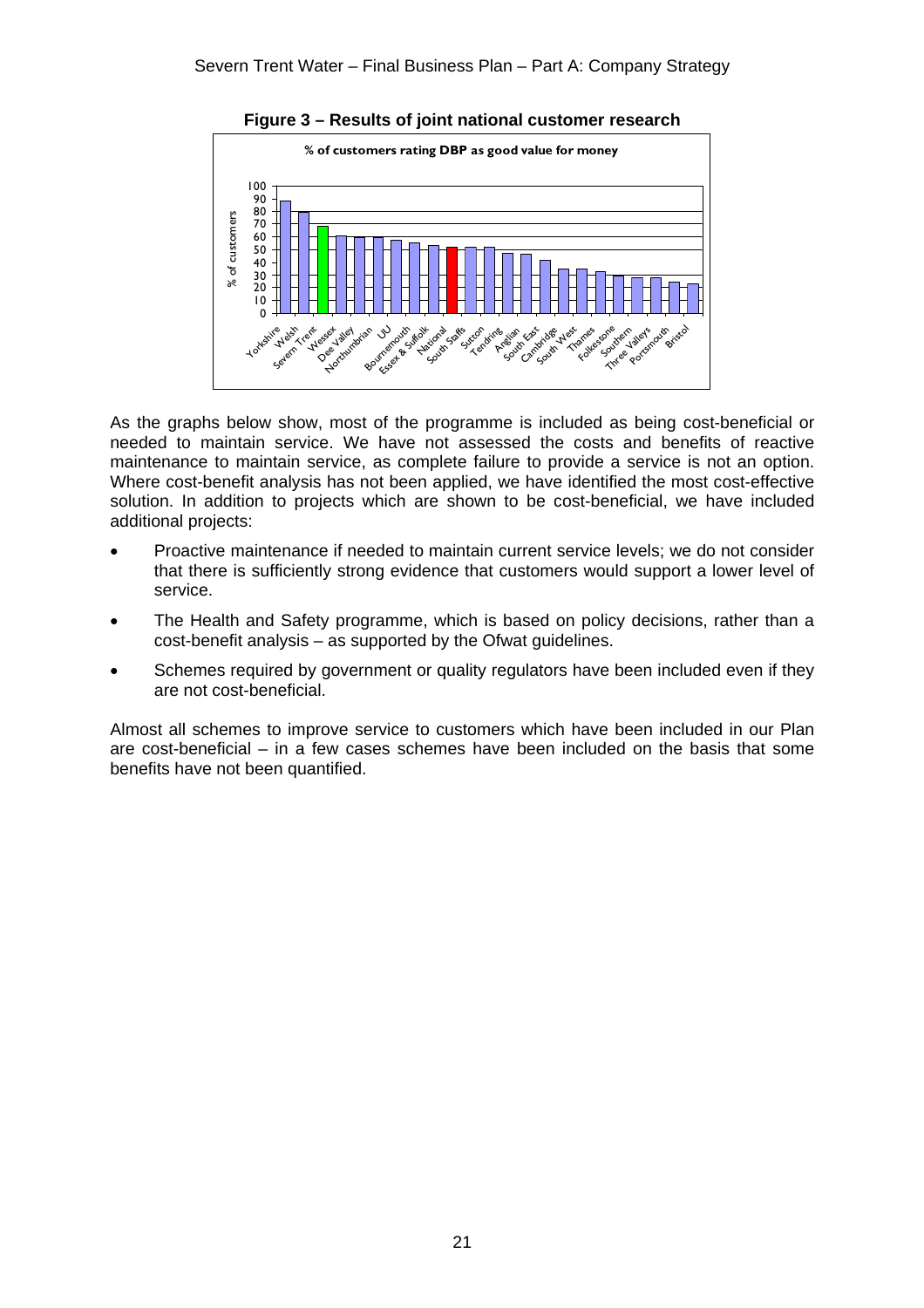

#### **Figure 4 – Results of cost-benefit analysis**

#### **Our future investment programme**

A significant proportion of our investment is in assets which have a very long life – water mains and sewers may be in the ground for over 100 years and some of our sewage treatment and water treatment assets are operational for up to 80 years. In order to make the right decisions we need to look ahead to what the needs of customers and other stakeholders will be over the long term. The water industry is vital to people's health, to the environment, and to the economy, and it is essential that we have robust long-term plans in place to meet society's needs in the future.

We have invested over £10 bn since 1990 (nearly £3,000 per customer) and there have been major improvements since privatisation in both water and sewerage services, which have included:

- Improved sewage treatment, which has contributed to 73% of rivers being assessed as being in a good state in 2007, compared with only 49% in 1990.
- Improved water pressure, which has reduced the number of properties as being at risk of receiving low pressure from over 23,000 fifteen years ago to just over 1,500 now.
- Meeting higher drinking water standards, and at the same time improving our performance against those higher standards. The number of drinking water tests failing to meet required standards has fallen (by 93% over the last fifteen years), with only about one in 5,000 tests failing.
- Reducing the number of serious pollution incidents from 238 in 1994 to only 10 last year.

We need to ensure that:

- Asset maintenance is sufficient to continue to deliver the improvements already achieved.
- Our approach to maintenance and delivering improvements is robust to meet future challenges.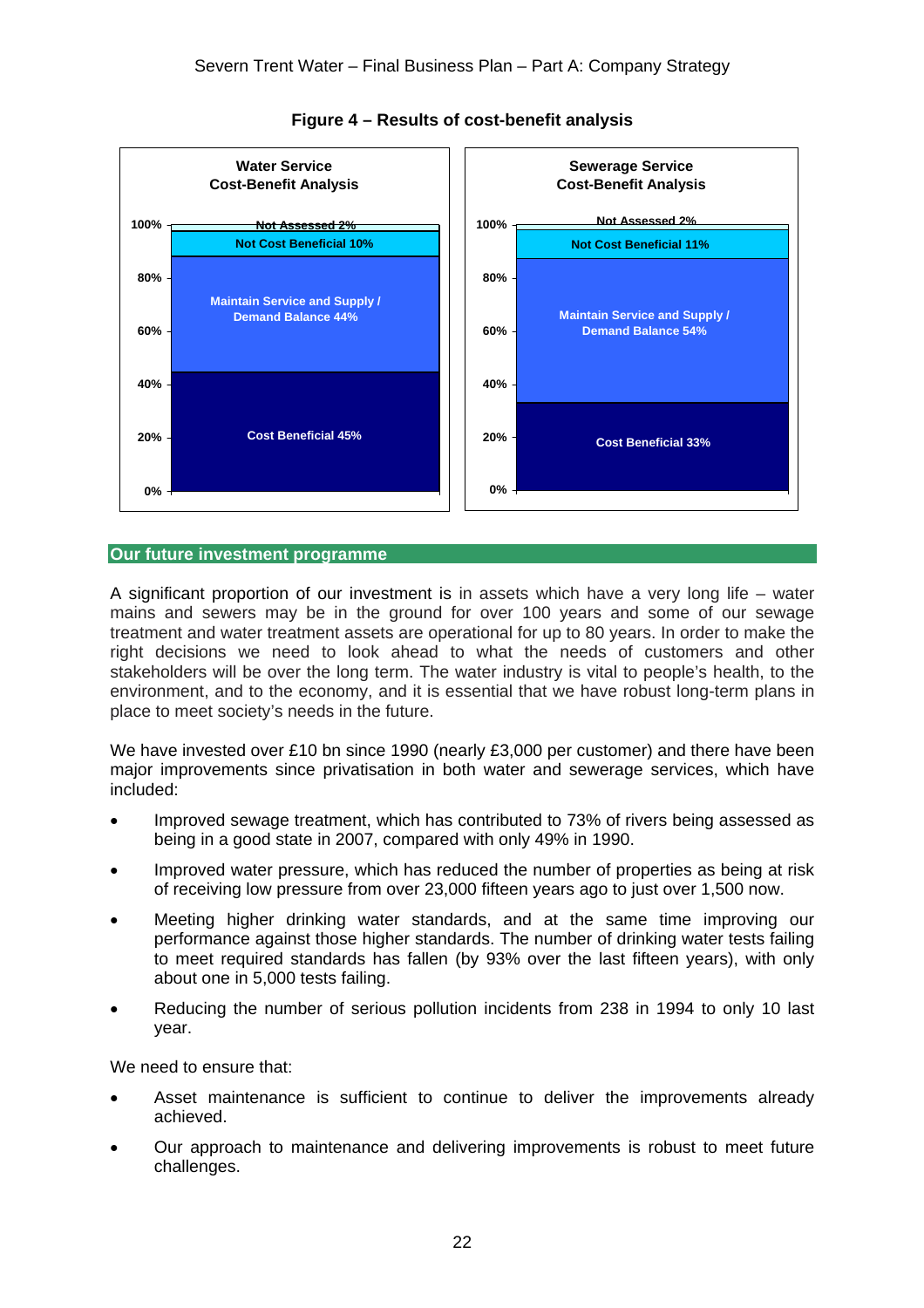Our capital maintenance programme is largely based on a forward-looking approach to determining the appropriate level of investment, modelling the future rate of asset deterioration and the resulting impact on service, in line with the UKWIR Capital Maintenance Planning Common Framework.

We will need to be flexible in our response to challenges, where future requirements or the impact of major influences on our business, such as the need to adapt to climate change, are uncertain. We have included provision for pilot projects and investigations in our plans to assess the effectiveness of innovative solutions.

We will contribute to climate change mitigation by managing our carbon footprint, and have assessed the carbon impact of all of our proposals. We have reviewed options to identify sustainable solutions, for example:

- We have considered blending or treatment options to maintain drinking water standards where raw water quality is deteriorating.
- We will work with Natural England to manage catchments to reduce the need for higher levels of water treatment in future.
- At 44 sewage treatment works we have identified that we will be able to meet tighter discharge standards without further investment.

#### **Stakeholder views**

We have also taken into account the views of other stakeholders. Responses to our DBP have generally been favourable. Some of our stakeholders' key concerns, and how we have responded to them, are set out below.

| <b>Stakeholder</b>                                                 | <b>Key Concerns</b>                                                                                                                                                                                                                         | <b>Our Response</b>                                                                                                                                                                                                                                                                     |
|--------------------------------------------------------------------|---------------------------------------------------------------------------------------------------------------------------------------------------------------------------------------------------------------------------------------------|-----------------------------------------------------------------------------------------------------------------------------------------------------------------------------------------------------------------------------------------------------------------------------------------|
| <b>Ofwat</b>                                                       | All improvements must be justified<br>using cost benefit analysis and<br>grounded in consumer priorities.<br>"Companies must provide safe and<br>reliable water services" ('Ofwat's<br>strategy: taking a forward look' April<br>2008)      | These requirements are integral to both the<br>Strategic Direction Statement (SDS) and the<br>FBP.                                                                                                                                                                                      |
| <b>Consumer</b><br><b>Council for</b><br><b>Water</b><br>(CCWater) | Affordability (rising levels of water<br>poverty).<br>Internal sewer flooding is<br>unacceptable in the 21st Century.                                                                                                                       | Our FBP reflects our strategic intent for<br>lowest possible bills.<br>Our programme includes action to deal with<br>sewer flooding. We will resolve nearly 1,200<br>internal flooding problems and 800 external<br>flooding problems.                                                  |
| <b>Consumer</b><br><b>Council for</b><br><b>Water</b><br>(CCWater) | "The number one priority for<br>customers is that they have a safe,<br>uninterrupted supply of water" (Sir<br>James Perowne, CCWater)<br>"Customers expect their water quality<br>to be of a high standard consistently"<br>(CCWater Wales) | We have included investment to:<br>increase network resilience (1.4 million<br>people will benefit from an alternative<br>source if their normal source of water<br>fails)<br>reduce interruptions to supply<br>$\bullet$<br>maintain a high standard of water<br>$\bullet$<br>quality. |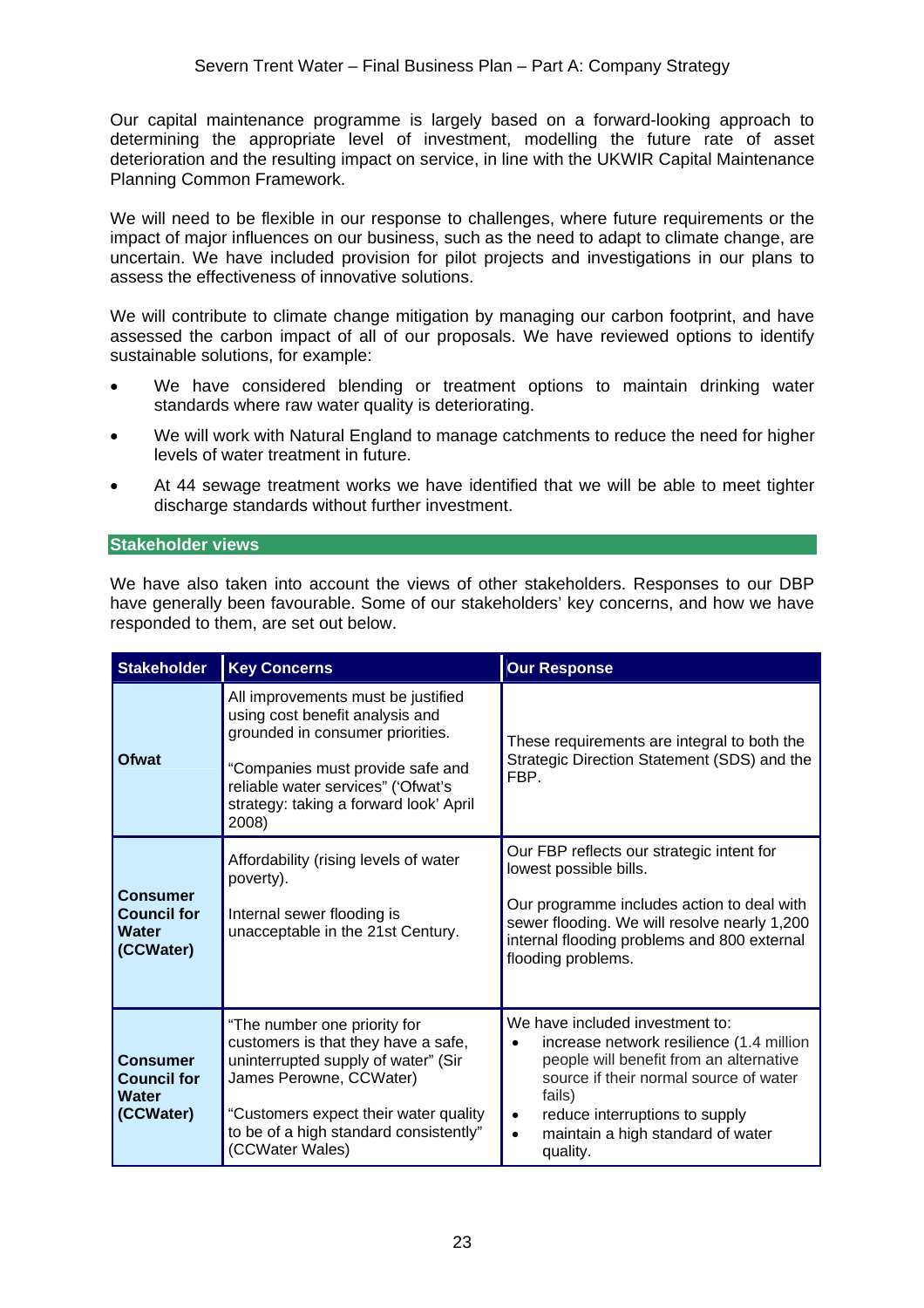| <b>Stakeholder</b>                                                                            | <b>Key Concerns</b>                                                                                                                                                                                                                                                                                                                                                                                                                                                              | <b>Our Response</b>                                                                                                                                                                                                                                                                                                                                                                                                                                                                                                                                                              |
|-----------------------------------------------------------------------------------------------|----------------------------------------------------------------------------------------------------------------------------------------------------------------------------------------------------------------------------------------------------------------------------------------------------------------------------------------------------------------------------------------------------------------------------------------------------------------------------------|----------------------------------------------------------------------------------------------------------------------------------------------------------------------------------------------------------------------------------------------------------------------------------------------------------------------------------------------------------------------------------------------------------------------------------------------------------------------------------------------------------------------------------------------------------------------------------|
|                                                                                               | Issues included in "Future Water"<br>(February 2008):                                                                                                                                                                                                                                                                                                                                                                                                                            |                                                                                                                                                                                                                                                                                                                                                                                                                                                                                                                                                                                  |
| <b>Defra</b>                                                                                  | "We emphasise the importance of<br>ensuring that water companies carry<br>out essential works to ensure<br>resilience against natural hazards and<br>the predicted effects of climate<br>change"<br>"We must continue to manage<br>demand, especially through increased<br>water efficiency and reduced water<br>wastage"<br>"It is essential that good quality<br>drinking water, and the investment by<br>companies necessary to achieve it, is<br>maintained into the future" | Our FBP includes a significant programme<br>to increase resilience and to reduce risk of<br>water quality failures.<br>Our programme to balance supply and<br>demand includes:<br>Leakage reduction from a current<br>$\bullet$<br>target of 496 MI/d to 453 MI/d by<br>2014/15<br>Management of demand through<br>$\bullet$<br>increased metering (up from 33% of<br>customers in 2009/10 to 42% in<br>2014/15)<br>Water efficiency measures to reduce<br>$\bullet$<br>demand by 16 Ml/d<br>Our plan includes provision for higher<br>maintenance to replace assets where there |
|                                                                                               |                                                                                                                                                                                                                                                                                                                                                                                                                                                                                  | would otherwise be a risk of deteriorating<br>water quality.                                                                                                                                                                                                                                                                                                                                                                                                                                                                                                                     |
|                                                                                               | There is a need to achieve good<br>ecological status for rivers to meet the<br><b>Water Framework Directive.</b>                                                                                                                                                                                                                                                                                                                                                                 | We have included the EA's full<br>environmental programme and have worked<br>with them to reduce the programme where<br>not justified by the environmental benefits<br>achieved.                                                                                                                                                                                                                                                                                                                                                                                                 |
| <b>Environment</b>                                                                            | Water resources - metering, leakage<br>and water efficiency should be<br>pursued ahead of new resource<br>development                                                                                                                                                                                                                                                                                                                                                            | Our FBP proposals are based on balancing<br>supply and demand through leakage control,<br>water efficiency and metering.                                                                                                                                                                                                                                                                                                                                                                                                                                                         |
| <b>Agency (EA)</b>                                                                            | The EA wishes to see a zero target for<br>pollutions                                                                                                                                                                                                                                                                                                                                                                                                                             | Our FBP includes improvements to reduce<br>the number of pollution incidents by nearly<br>100 per year.                                                                                                                                                                                                                                                                                                                                                                                                                                                                          |
|                                                                                               | "The EA have also identified the need<br>for key utilities to put better protection<br>of critical infrastructure higher on their<br>list of priorities in the face of climate<br>change" (Paul Leinster, EA)                                                                                                                                                                                                                                                                    | Our programme includes improvements in<br>the resilience of our assets to reduce current<br>risks - we will review the potential impact of<br>climate change when new scenarios are<br>published.                                                                                                                                                                                                                                                                                                                                                                                |
| <b>Drinking</b><br><b>Water</b><br>Inspectorate<br>(DWI)                                      | Standards must be met 100% of the<br>time - there needs to be a reduction in<br>the level of risk.                                                                                                                                                                                                                                                                                                                                                                               | We have included a significant programme<br>to reduce risk of water quality failures.                                                                                                                                                                                                                                                                                                                                                                                                                                                                                            |
| <b>Customers-</b><br><b>National</b><br><b>Deliberative</b><br><b>Research</b><br>(June 2008) | Resistance to paying higher bills.<br>Strongest support for reducing<br>leakage and maintaining water quality.                                                                                                                                                                                                                                                                                                                                                                   | We are proposing a balanced programme of<br>improvements, with broadly stable prices.<br>Our FBP includes leakage reductions, based<br>on achieving a sustainable economic level of<br>leakage - we recognise that this may not<br>fully meet the expectations of all<br>stakeholders.                                                                                                                                                                                                                                                                                           |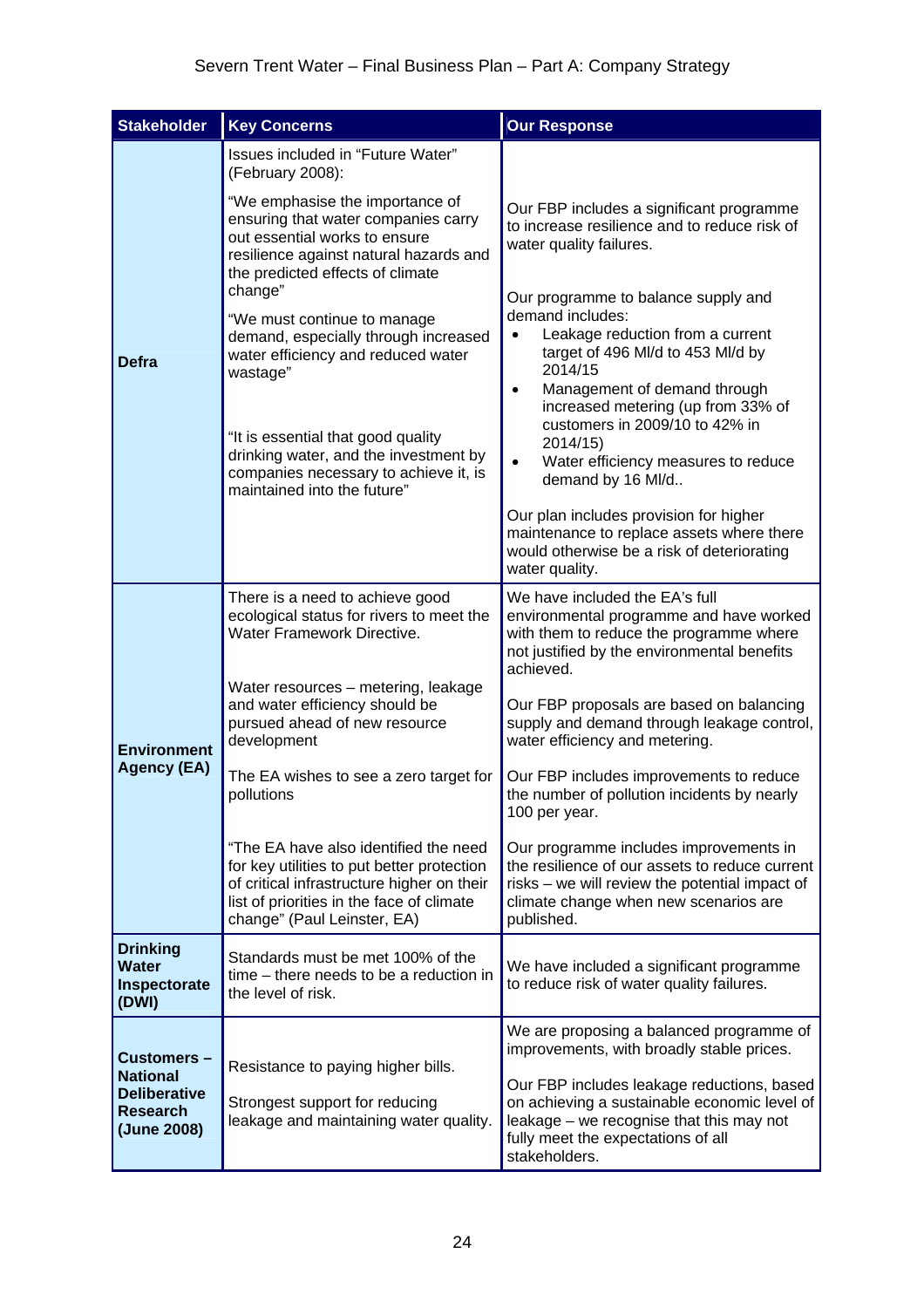| <b>Stakeholder</b>                 | <b>Key Concerns</b>                                                                                                      | <b>Our Response</b>                                                                                                                                                                                                   |
|------------------------------------|--------------------------------------------------------------------------------------------------------------------------|-----------------------------------------------------------------------------------------------------------------------------------------------------------------------------------------------------------------------|
| <b>Customer</b><br><b>Research</b> | Customers support a wide range of<br>improvements. Top priorities are<br>interruptions and water quality.                | The results of our willingness to pay survey<br>and customer response to our DBP have<br>been used to determine the programme of<br>improvements included within the FBP.                                             |
| <b>Investors</b>                   | Investors need returns commensurate<br>with the level of risk $-$ the perception is<br>that risk is higher than at PR04. | We have set a cost of capital which is lower<br>than at PR04 but which we believe will allow<br>us to maintain a strong credit rating.<br>Our proposals provide for a sustainable and<br>progressive dividend policy. |

#### **Making our contribution to sustainability**

The UK Government has defined the goal of sustainable development as: "to enable all people throughout the world to satisfy their basic needs and enjoy a better quality of life, without compromising the quality of life of future generations".

We recognise our responsibility to contribute to sustainable development by taking full account of our impact on the local community and environment in everything we do. We have a major impact on our communities and regional economy:

- Through the services we deliver.
- As a major employer.
- As a purchaser of goods and services.
- Through our impact on the local environment through abstraction of water and discharge of waste water.
- Through our management of our public access recreational sites and through education of children at visitor centres.

The government has established five guiding principles to achieve the sustainable development goal. Our plan is targeted at contributing to sustainable development, through the economic, social and environmental impact of our proposals. Our contribution to sustainability is discussed further below.

|                                | We will achieve environmental improvements through improved sewage<br>treatment, fewer pollution incidents, and reducing water abstraction where<br>river flow is too low.                                                |
|--------------------------------|---------------------------------------------------------------------------------------------------------------------------------------------------------------------------------------------------------------------------|
|                                | We will encourage efficient use of water through action such as education<br>programmes, increased metering, and fitting water-efficient devices.                                                                         |
| <b>Living within</b>           | We will reduce leakage to reduce the amount of water abstracted from the<br>environment.                                                                                                                                  |
| environmental<br><b>limits</b> | We will work with others to deal more effectively with surface water, which<br>will reduce flooding, and will also reduce the volume of sewage for<br>pumping and treatment, which will lead to a lower carbon footprint. |
|                                | We will work with others to ensure effective catchment management plans<br>which recognise all stakeholders' contribution to<br>improving<br>the<br>environment.                                                          |
|                                | We will contribute to climate change mitigation through increased<br>generation of renewable electricity and increasing the energy efficiency of<br>our activities.                                                       |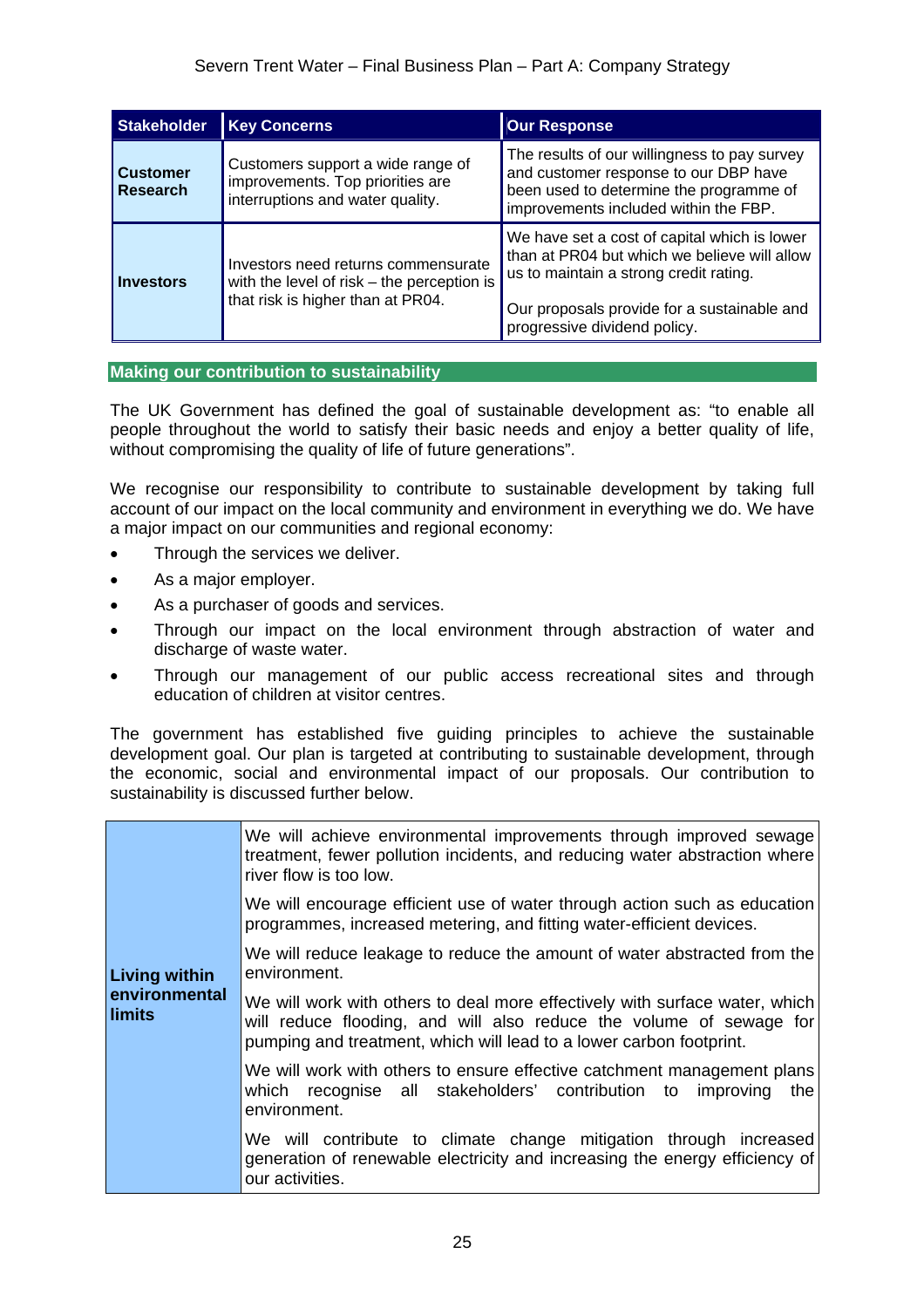| <b>Ensuring a</b><br>strong, healthy<br>and just<br>society | We give the highest priority to health and safety.                                                                                                                                                                                                          |
|-------------------------------------------------------------|-------------------------------------------------------------------------------------------------------------------------------------------------------------------------------------------------------------------------------------------------------------|
|                                                             | We have ensured that proposed service improvements take account of<br>willingness to pay amongst low-income groups.                                                                                                                                         |
|                                                             | We apply cost-benefit analysis to determine which potential improvements<br>in service meet customer needs.                                                                                                                                                 |
|                                                             | We will continue to increase metering, as the only fair means of charging<br>for the services which we provide. This will be done through optional<br>metering, metering new properties and a trial of metering on change of<br>occupier in selected areas. |
|                                                             | We will develop payment options and continue to support our charitable<br>trust which provides help to those in debt - to help those least able to pay<br>- while making sure that those who can pay but won't are pursued<br>effectively.                  |
|                                                             | We are building a skilled and diverse workforce and ensuring that we retain<br>key skills and experience.                                                                                                                                                   |
|                                                             | We will champion skills development in the region and engage with schools<br>and colleges.                                                                                                                                                                  |
|                                                             | We will promote the economy and the environment of the Midlands and the<br>parts of Wales which we serve.                                                                                                                                                   |
| <b>Achieving a</b><br>sustainable<br>economy                | We will continuously improve our efficiency, so that water bills remain<br>amongst the lowest in the country.                                                                                                                                               |
|                                                             | We will encourage charging mechanisms which ensure that environmental<br>and social costs fall on those who impose them (Polluter Pays principle).                                                                                                          |
|                                                             | We will adapt to climate change so that we can continue to provide a<br>reliable service in a changing environment.                                                                                                                                         |
|                                                             | We will increase the resilience of our services so that we can continue to<br>maintain service when there is a failure in one part of our water network.                                                                                                    |
|                                                             | We will encourage development of competition to improve the efficiency of<br>resource allocation.                                                                                                                                                           |
| <b>Promoting</b><br>good<br>governance                      | Ensuring that our plans take full account of the views of our customers and<br>other stakeholders.                                                                                                                                                          |
|                                                             | Working with Ofwat, government and other regulators, to help develop:<br>A regulatory regime which takes a long-term approach and facilitates<br>continued investment.                                                                                      |
|                                                             | New approaches to price-setting, encouraging accurate business<br>$\bullet$<br>planning and "menu regulation", to encourage companies to reveal<br>accurate forecasts.                                                                                      |
|                                                             | Regulation which is fair and equitable and implemented on a<br>transparent basis.                                                                                                                                                                           |
|                                                             | A new framework for competition to promote competition where it will<br>deliver benefits to customers, including a new approach to access<br>pricing.                                                                                                       |
| <b>Using sound</b><br>science<br>responsibly                | Ensuring that our policy on climate change adaptation and mitigation takes<br>account of the latest scientific evidence on climate change.                                                                                                                  |
|                                                             | Developing new approaches to generation of renewable energy.                                                                                                                                                                                                |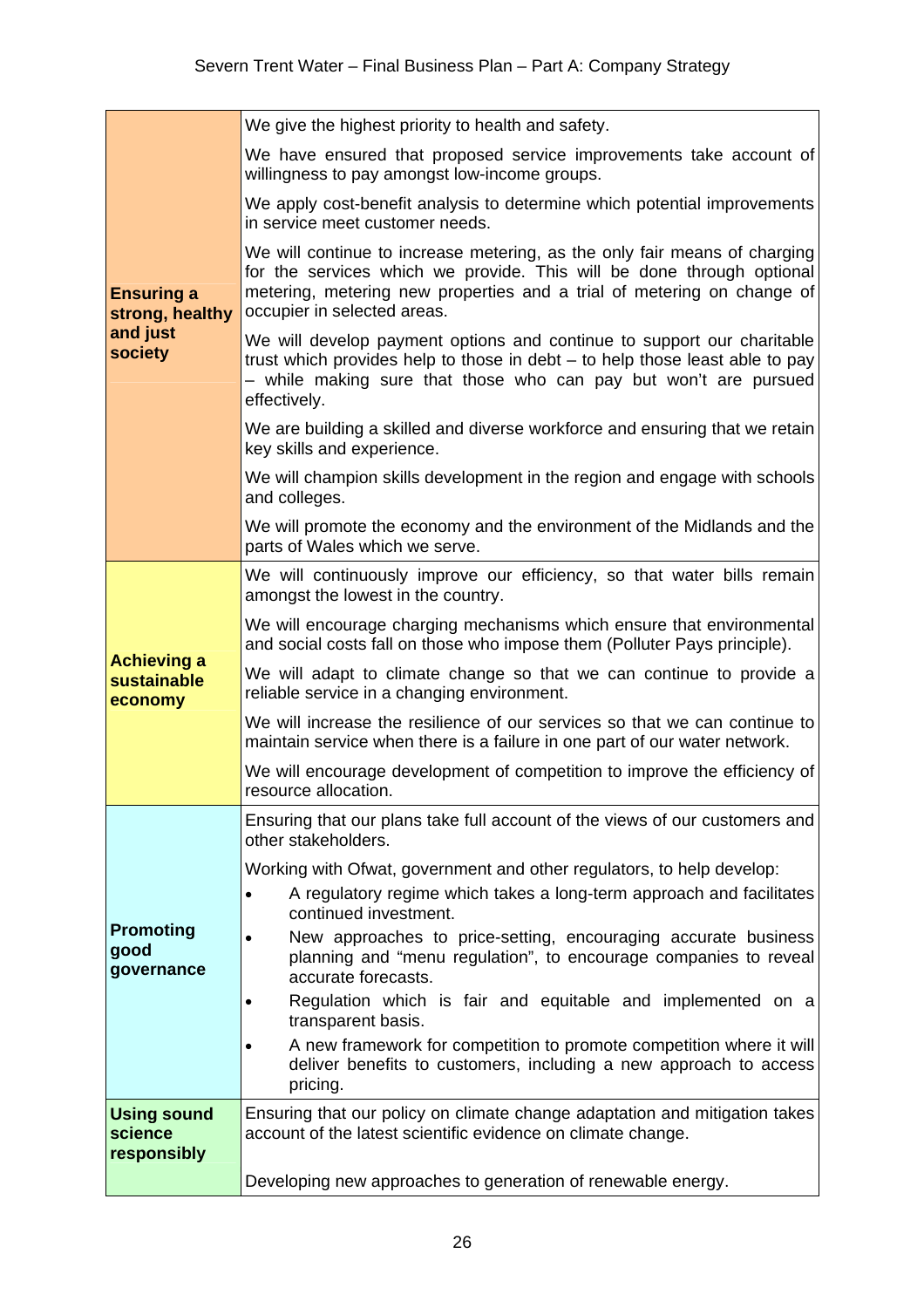| Innovating to make our activities more efficient and sustainable, including:                                                                                             |
|--------------------------------------------------------------------------------------------------------------------------------------------------------------------------|
| Developing treatment processes which are more energy-efficient and<br>$\bullet$<br>use less chemicals.                                                                   |
| New developments in catchment management to improve the quality<br>$\bullet$<br>of water and waste water entering treatment works, so reducing the<br>cost of treatment. |

#### **The future challenges we face**

There will be a wide range of challenges which we will need to address in future, including:

- Increasing customer expectations on standards of service some aspects of service fall short of what customers believe that they are already paying for and have every right to receive.
- There is a need to adapt to, and help mitigate the effects of, climate change.
- We need to plan for growing population.
- Legal requirements will result in further new investment increasing our costs, in particular the Water Framework Directive requirements to achieve good river quality and the adoption of private sewers.
- We will need to ensure that we can continue to access finance for the requirements of our operations and investment programme through the current recession.

Some of these challenges are discussed further below.

#### **Adapting to climate change**

Adapting to climate change represents a significant challenge in the long term. It is already occurring and is expected to accelerate over the coming century. As the diagram below shows, there will be a significant increase in summer temperatures and lower rainfall in summer.

There are likely to be more extremes of weather, with more frequent periods of intense rainfall, and we have already seen evidence of this, in terms of increased flooding. We will need to adapt our assets and our operations to deal with the changes which this will bring.

The impacts on Severn Trent can be split into the following categories:

- **Drought** including the effects of: lower levels of rainfall, reduced levels of groundwater and soil moisture, lower levels of infiltration.
- **Temperature rise** including the effects of: higher peak and average temperatures. increased evaporation and evapotranspiration.
- **Flooding**  including the effects of: greater storm intensities and higher winter rainfall.

#### **Figure 5 – potential impact of climate change**



(funded by Defra, produced by Tyndall and Hadley Centres for UKCIP)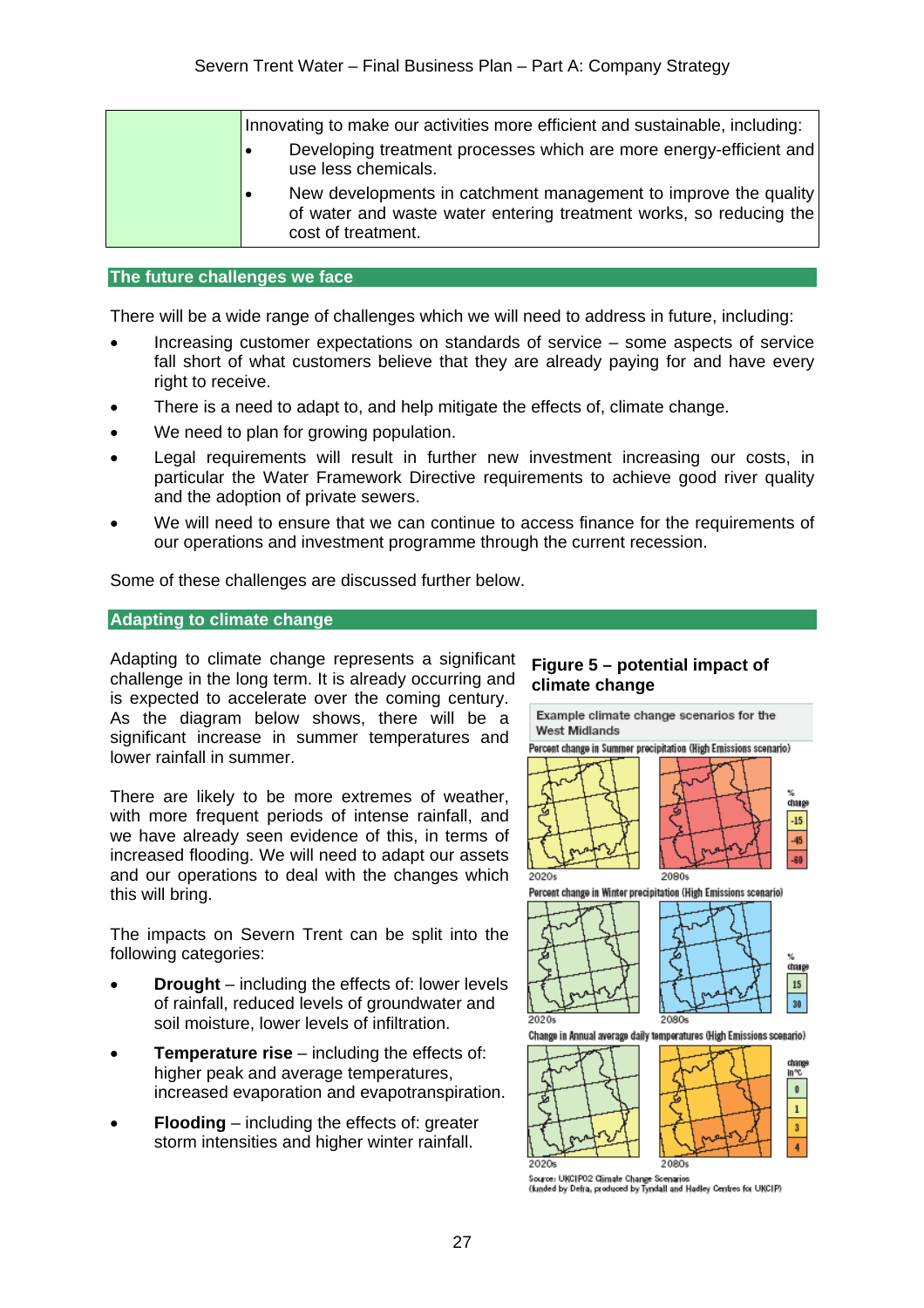Impacts may involve three different kinds of risk – higher or lower averages, more extremes, and a wider range of variability.

We will work closely with other bodies affecting our operations, including local authorities, the Environment Agency and developers, to ensure sustainable solutions are identified for problems created by the changing climate. For example, we support plans to make sure that new developments are water-efficient, and we will encourage development of the discharge consent regime in order that it remains appropriate for new climate conditions.

Because the impacts are uncertain, small, incremental adaptation measures are generally preferable to large one-off changes. In addition, changes which contribute to climate change mitigation are likely to be preferred to those which add to our carbon impact. We will continue to review solutions in the light of the latest climate change research. We have reviewed the effects of climate change using the following categories for assessment:

- **Severity** e.g. events which have a significant impact on reliability of water supply are more significant than changes which affect costs of water treatment.
- **Uncertainty**  how certain is the change in climate, and the resulting impacts on water industry
- **Urgency**  how soon does action need to be taken e.g. is action urgent because:
	- o the impact of climate change is already being felt;
	- o there is a long time-lag from planning to implementation; or
	- o decisions are being made now on long-life investments where adding to capacity later to accommodate climate change would be costly.

The most immediate need for action is in the areas:

- Increasing water supply capacity and managing demand in order to adapt to hotter, drier summers.
- Increasing our ability to deal with surface water in response to more frequent and intense storms. We support a change in the law to allow us to adopt Sustainable Drainage Systems, which deal with surface water close to the point where rain falls, by local storage of the rain water or providing the ability for the water to soak away.

In line with Ofwat requirements, we have not included any schemes in our programme which are driven by climate change, apart from some preparatory work for AMP6. We will be continuing to monitor information on climate change and its impacts. We recognise that we need to work closely with other stakeholders to achieve the best solutions.

#### **Population and demand changes**

The population is growing, with smaller households, and shifts in population. This will require us to plan changes in our infrastructure networks and treatment works capacity for both water and sewerage. There is currently a drive from national government to dramatically increase the supply of new housing. Many towns and cities in the Midlands have been identified as growth points.

There is, however, some uncertainty as to whether this projected growth will occur, particularly in the short term given the downturn in the housing market. We will continue to monitor trends and our plans will need to be flexible to respond to changing trends.

We are also facing a significant reduction in industrial demand as a result of the recession. It is uncertain how long this will continue and the extent to which demand will recover when economic growth resumes.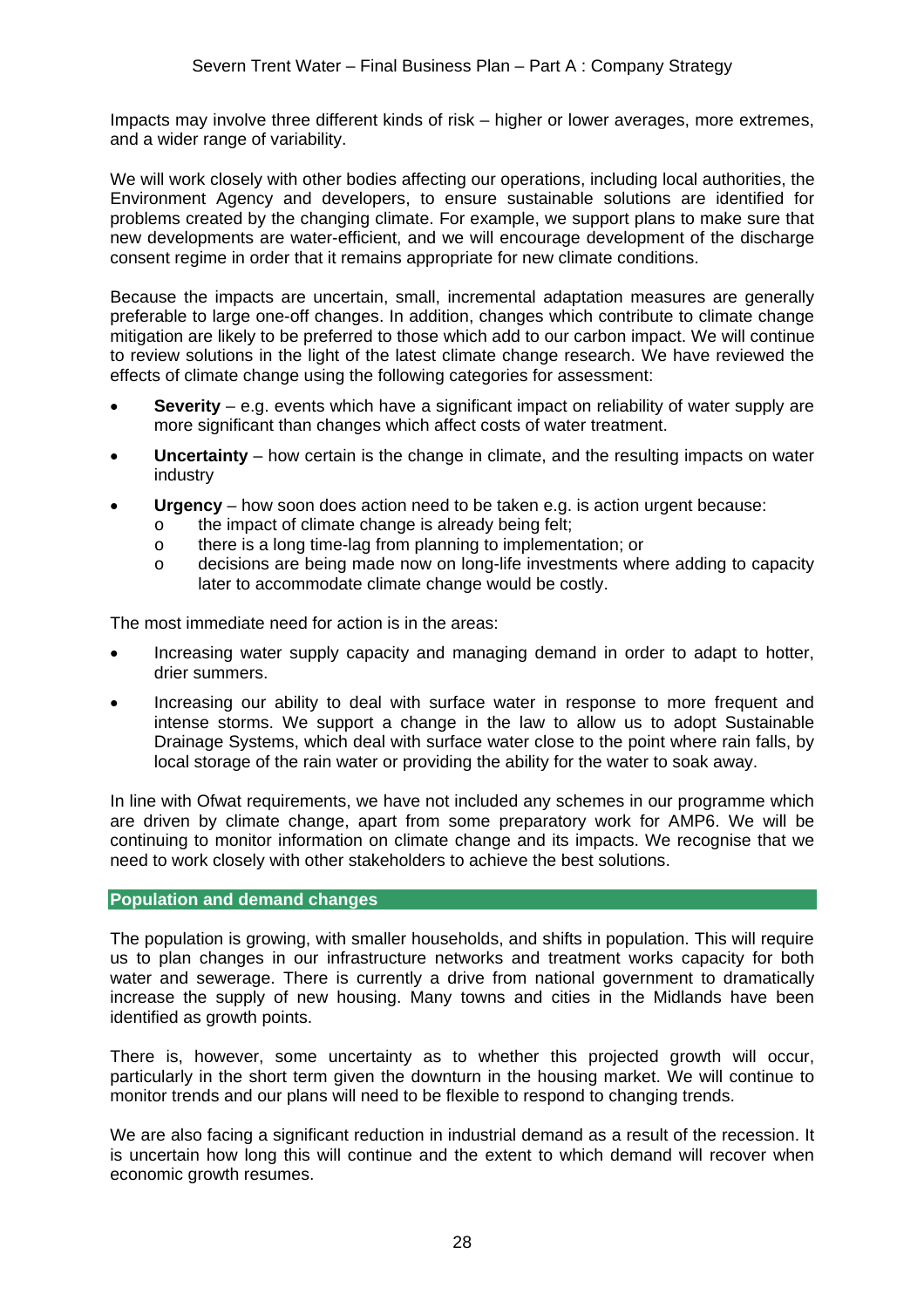### **KSI 1 Providing a continuous supply of quality water**

**Our research shows that ensuring a safe, reliable water supply is the top priority for our customers.** 

**The key challenges facing us are:** 

- ¾ **Our existing water supply system is unable to meet customers' increasing expectations of service in terms of continuity of supply, pressure and quality.**
- ¾ **Some of the water treatment assets installed as part of our large improvement programme in the early 1990s are reaching the end of their useful lives and will need replacement.**
- ¾ **Some of our major assets need replacement in order to maintain reliable supplies.**
- ¾ **Some of the water mains installed in the 1970s are showing faster deterioration than our older cast iron mains.**
- ¾ **With increasing population and deteriorating water quality, we do not have sufficient water available to meet long-term demand.**

**The key elements of our plan to address these challenges are:**

- ¾ **Improving the resilience of our assets to reduce the risk of supply failures.**
- ¾ **Reducing interruptions to supply from current levels.**
- ¾ **Meeting water quality standards, through a programme agreed with DWI, to increase treatment where water quality is deteriorating.**
- ¾ **Increasing maintenance expenditure on water treatment works and distribution assets to maintain serviceability.**
- ¾ **Replacement of some of our largest pumping stations and service reservoir assets.**
- ¾ **Balancing supply and demand through:**
- **Reducing leakage through increased mains replacement and leak detection.**
- **Accelerating the installation of customer metering through customers opting for a meter and a trial of compulsory metering on change of occupier status in selected areas.**
- **Promoting water efficiency through the use of more water-efficient equipment and education programmes.**
- **Maximising the sustainable use of our existing water resources through new technologies and a more integrated network.**

Each of the key elements of our plan to provide a safe, reliable water supply, and the expenditure necessary to deliver the plan, is described below. At the end of this section expenditure is summarised using Ofwat categories of expenditure, in order to show how this summary of our plan relates to the more detailed submission in Part B of the FBP.

#### **Ensuring a continuous supply of water**

#### **Increasing resilience**

The flooding incident in Gloucestershire in 2007 highlighted that we have inherent risks in our network which are not acceptable to the company or our customers. We identified in our SDS the need to improve the resilience of our strategic network to reduce the risk of customers losing their water supply from all potential causes including flooding. The improvements we are proposing in this plan will commence provision of an alternative piped source of water to all communities larger than 20,000 people, as part of a prioritised programme of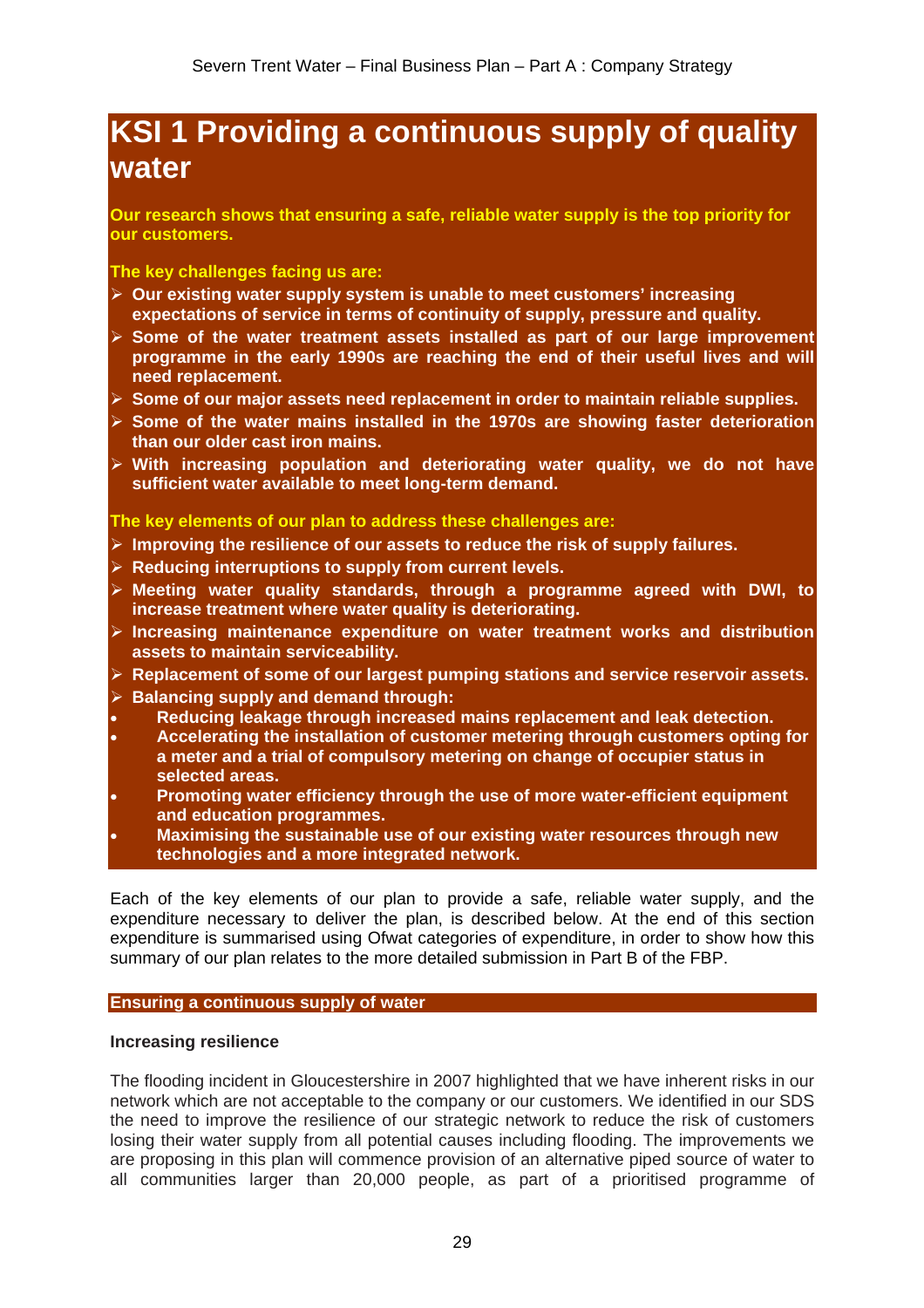improvements over the next ten years. Our analysis shows that 20,000 people is the

maximum number that can be reliably supplied with bottles and bowsers in the event of an interruption to supply. This threshold is based upon our experiences during the Gloucestershire flooding incident. We have received considerable support for these proposals from CCWater and our customer surveys.

- 1.4 million people who are currently dependent on a single source (nearly 20% of customers) will benefit from an alternative source if their normal source of water fails.
- A further 0.6 million people (8% of customers) who are currently dependent on a single pipe will be provided with an alternative piped



supply. This programme is designed to comply with the Security and Emergency Measures Direction, which requires us to maintain supplies in the event of a serious emergency. Further analysis of options has enabled us to deliver improvements at £29m less than the DBP estimate.

- We will reduce the likelihood of failure by:
	- o Protecting ten treatment works at risk of flooding from a 1 in 200 year flood event.
	- o Removing a single point of failure from one critical site.
	- o Providing resilient power supplies at 20 sites.

Customers indicated strong support for reducing interruptions to supply in our WTP survey and the improvements we propose are justified by the benefits they deliver. Our cost-benefit analysis showed benefits to be about 20 times the cost. The survey was carried out before the loss of supplies in Gloucestershire from Mythe water treatment works; support for continuous service might now be greater. Research carried out by CCWater in the Gloucester area after the incident showed the importance to customers of ensuring that there was no repeat incident.

#### **Reducing interruptions**

In addition to the proposals to reduce the risk of major failure, we will reduce the number of short-term interruptions. Even excluding the Mythe incident, our current performance on interruptions to supply is not satisfactory. Nearly 71,000 customers experienced an interruption of over six hours in 2007/08, compared with 23,000 in 2006/07 and 13,000 in 2005/06.

Our analysis indicates that the increase was not, in the main, due to asset deterioration, but showed a need for operational improvements. We began to take action to improve performance in 2007/08 and 2008/09, and we are carrying out a comprehensive review of the Company's supply interruption business processes across all functional departments.

Further improvements are planned for AMP5 (the five-year period from 2010/11 to 2014/15). We will increase levels of investment in ancillary assets such as air valves and isolation valves as failure of these assets is contributing to unplanned interruptions. We propose to invest more in trunk main ancillaries to offset future deterioration of these assets, which have a significant impact on unplanned interruptions to supply. We will also increase the resilience of our aqueducts by increasing maintenance on these key assets.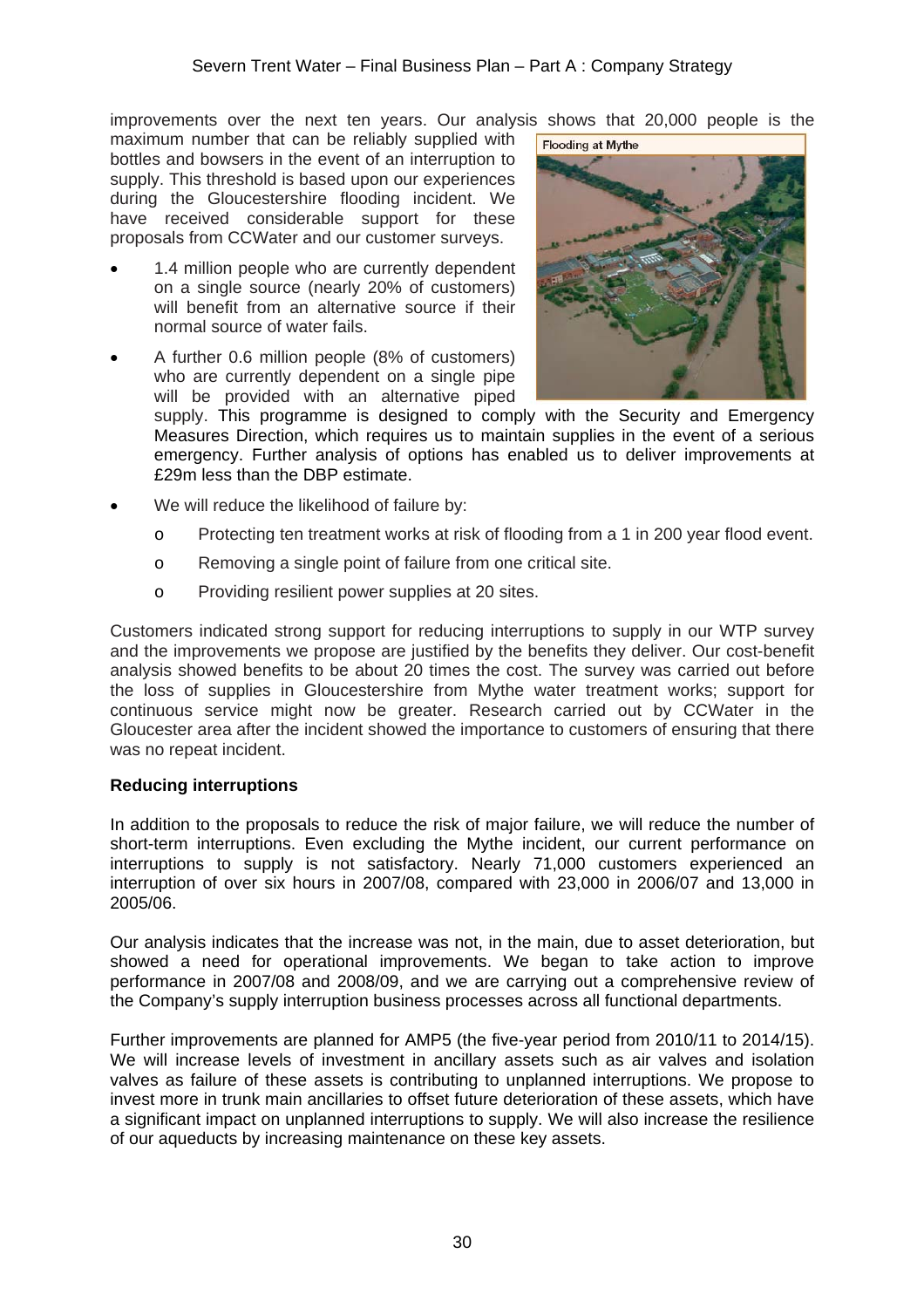We will improve the monitoring and control of our network to reduce unplanned interruptions by installing more real time monitoring of our network, with the installation of over 1,000 real time flow and pressure monitors. Review of options has resulted in a lower estimated cost, £4m less than in the DBP.

#### **Maintaining the network**

Serviceability of the water mains network is stable, with the number of mains bursts steady over time. This has been achieved with a level of mains renewal in AMP4 which is significantly greater than that implicit in the 2004 Final Determination. Our assessment is that this level of renewal needs to be further increased in AMP5 in order to avoid deterioration in our network and the consequential impacts on leakage. Improvements in modelling have shown a higher required rate of replacement than our DBP estimate.

Our investment in maintenance activity to provide stable serviceability is summarised below:

| Mains renewal                   | Renew 1,600 km of our network over five years<br>(0.8% of our network per year) |
|---------------------------------|---------------------------------------------------------------------------------|
| Trunk main renewal              | Renew 63 km of our trunk main network over five years<br>$(0.13%$ per year)     |
| <b>Distribution ancillaries</b> | Replace £12m worth of ancillary assets                                          |
| Aqueduct maintenance            | Renew 20 km of our aqueduct network over five years<br>$(0.9%$ per year)        |

Total expenditure on ensuring a continuous supply of water is summarised in Table 1.

| Table 1 - Ensuring a continuous supply - expenditure |     |                        |  |  |
|------------------------------------------------------|-----|------------------------|--|--|
| Area of expenditure                                  |     | <b>Opex</b><br>(£m pa) |  |  |
| Resilience - Water Treatment Works / Network         | 112 | 0.2                    |  |  |
| Removing dependency on a single pipe                 | 37  | 0.0                    |  |  |
| Resilience by maintaining borehole assets            | 17  | 0.0                    |  |  |
| <b>Flood Protection</b>                              | 6   | 0.0                    |  |  |
| Power supply enhancements                            | 12  | 0.0                    |  |  |
| Security and emergency measures direction            | 36  | 0.1                    |  |  |
| <b>Sub-total - Resilience</b>                        | 219 | 0.4                    |  |  |
| Improved network monitoring                          | 40  | 0.9                    |  |  |
| Renewal of trunk mains and valves                    |     | 0.4                    |  |  |
| <b>Sub Total - Reducing Interruptions</b>            |     | 1.3                    |  |  |
| <b>Aqueduct Maintenance</b>                          | 33  | 0.0                    |  |  |
| Distribution mains and communication pipes           | 291 | 0.2                    |  |  |
| Hydraulic modelling                                  | 8   | 0.0                    |  |  |
| <b>Meter Maintenance</b>                             | 24  | 0.0                    |  |  |
| Other (cathodic protection and pipe bridges)         | 2   | 0.2                    |  |  |
| <b>Sub Total - Maintaining the network</b>           | 358 | 0.4                    |  |  |
| <b>Total - ensuring a continuous supply</b>          | 624 | 2.0                    |  |  |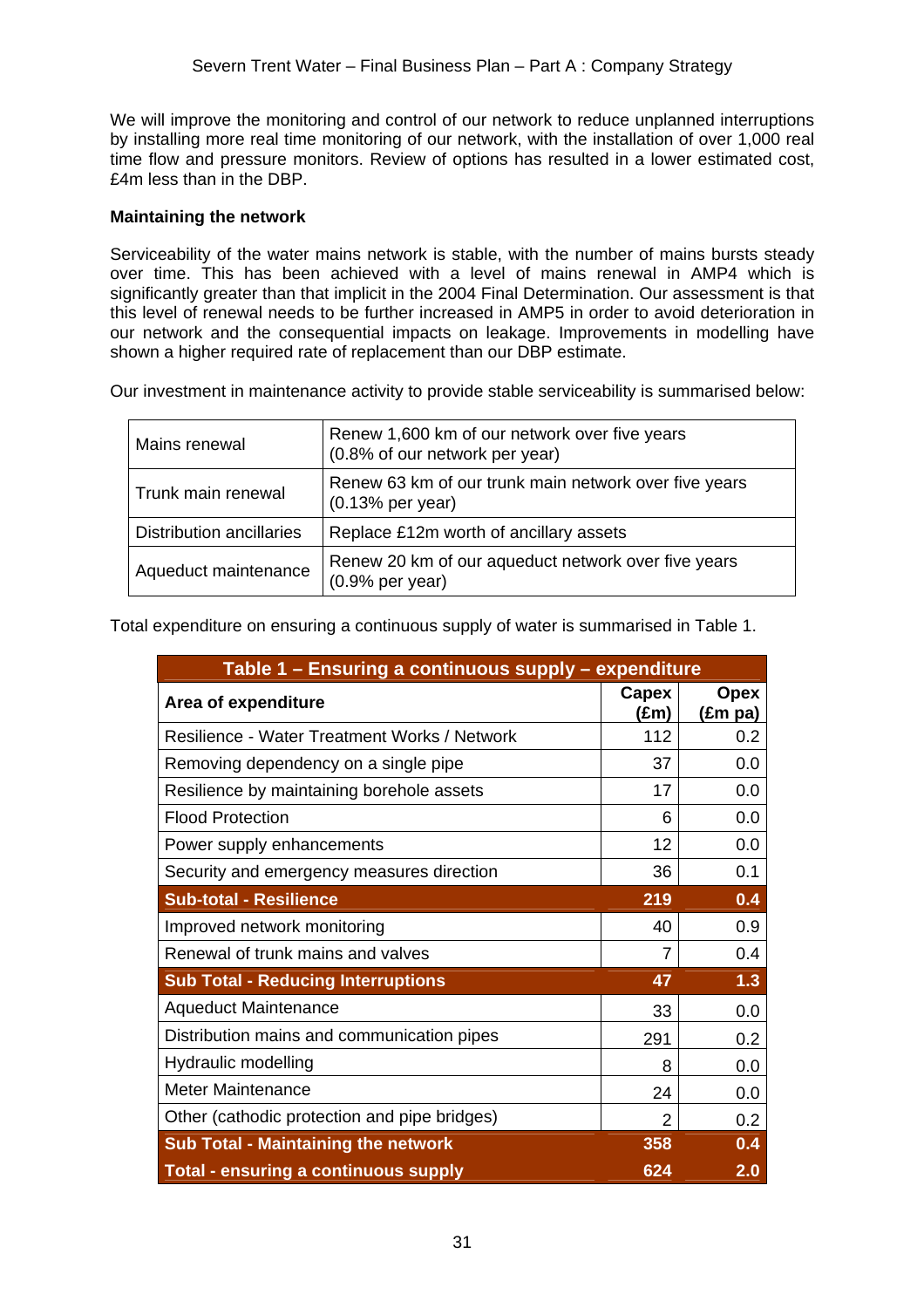#### **Providing safe, acceptable drinking water**

#### **The Water Quality programme**

Our performance in meeting drinking water standards is very good, having consistently achieved over 99.8% compliance with water quality standards every year since 1997. Management of water quality issues and targeted investment to reduce the risks of failure have led to improved compliance. The number of failures of water quality standards from 1993 to 2007 is shown in the graph on the right.



**Figure 6 - Compliance with water quality standards from 1997 to 2007** 

Our commitment to the DWI's Drinking Water Safety Plan approach is identifying opportunities for further improvement and we have identified some specific expenditure in our maintenance programme to reduce further the risk of compliance failure.

In the AMP4 period we are investing over £140m in improving water treatment and distribution processes. Programmes of work were agreed with DWI, mainly to tackle raw water deterioration and to comply with the tightening lead standard.

Our research shows that ensuring a reliable, safe water supply is the top priority for our customers and that they are willing to pay for improvements. Our plan builds on and reflects the priorities in our SDS and we intend to:

- Improve our treatment processes where raw water quality is deteriorating to maintain compliance with quality standards. We have made the assumption that, with the exception of the new lead standard, there will be no significant changes in drinking water quality standards.
- Improve the acceptability of drinking water.
- Continue to implement a comprehensive risk assessment and management approach, as recommended by the DWI, including catchment management.
- Improve our water quality monitoring at treatment works and in distribution to measure performance improvements..

Our proposed programme schemes fall into four main categories:

- A continuation of our integrated strategy to deal with the continuing deterioration in nitrate levels in our groundwater catchments.
- Localised schemes to maintain compliance in areas affected by raw water quality deterioration in respect of solvents, pesticides, cryptosporidium and pH.
- A plan to deliver 95% compliance with the 2013 lead standard of 10µg/l.
- A plan for the management of quality risk through Drinking Water Safety Plans and the enhanced management of catchments. This includes review of whether change in farming practices could avoid the need for additional treatment, e.g. to remove nitrates or pesticides.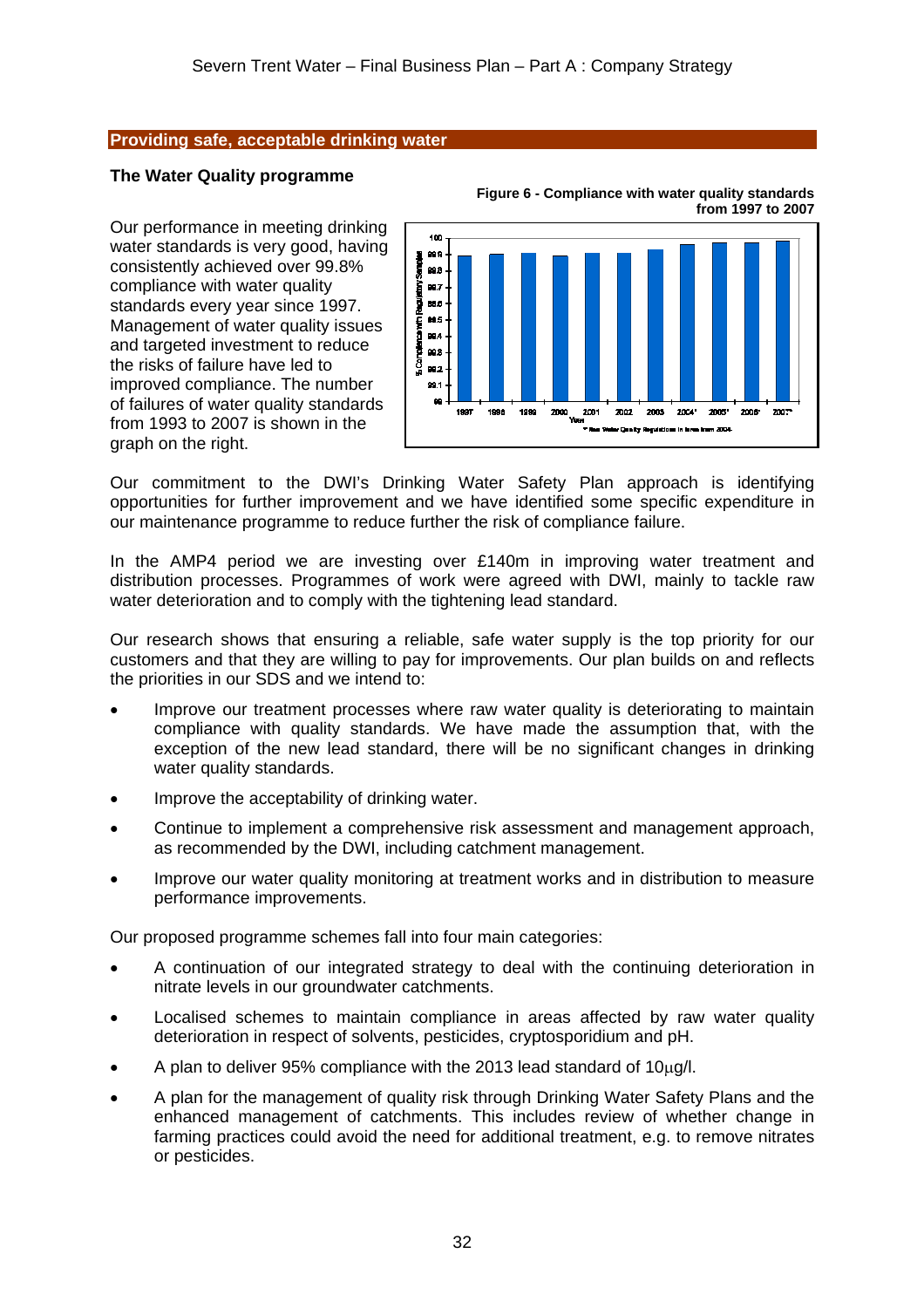There may be a future need for treatment to remove metaldehyde but we are not currently in a position to estimate the need or cost, should catchment solutions not prove successful

A report by Natural England, the EA and DWI concludes that "the progress made since the publication of draft business plans has been extremely encouraging and reflects the extent of the positive approach to developing catchment proposals by both companies and regulators". Nationally, there are 104 proposals; 46 of these are in our area.

Our strategy for nitrates in AMP5 continues the approach implemented in AMP4, of investment in measures to maintain compliance in response to predicted failure. Predicted failure is based on statistical trending of nitrate levels and assessment of distribution arrangements. The schemes we have included within our plan are for sites where we predict maximum nitrate levels in supply will be in excess of 50 mg/l by 2017, unless nitrate reduction measures are introduced. Review of the options has enabled the programme to be delivered at £12m lower cost than the DBP estimate.

Two water quality zones have been identified as requiring targeted lead pipe replacement solutions to maintain compliance with the new standard for lead. This approach would be part of a multi-layered approach that includes the development of customer protection measures and would minimise the risk of lead in water for customers . We expect to replace around 10,000 lead pipes (both the supply pipe owned by the customer and our own part of the pipe). This will remove the risk to customers from lead in drinking water. A pilot lead pipe replacement trial has contributed to the development of our proposals. Due to the large numbers of customers involved we plan to deliver this programme across the AMP5 and AMP6 periods. At the time of the DBP DWI did not support our proposed programme but they have now completed their final assessment and now support our proposals.

#### **Drinking water acceptability**

In the DBP we proposed a programme of three schemes to increase acceptability of drinking water, improving taste by reducing the Total Organic Carbon content of the treated water. Our AMP4 plan already includes three schemes to improve the taste and odour of drinking water. We are carrying out chemical and biological quality sampling surveys and customer surveys. Since survey results are not yet available and we need to limit increases in bills, we have removed these schemes from our plan. If the results of our surveys justify it we intend to include further schemes in later plans.

#### **Maintaining assets**

Serviceability of water treatment assets is stable, in terms of maintaining performance on water compliance measures. However, our models for forecasting asset deterioration and service impacts indicate that an increase in maintenance spend at water treatment works will be needed in AMP5 in order to maintain our current high performance of compliance against standards. This results mainly from the high level of expenditure in AMP1 (1990/91 to 1994/95); the mechanical and



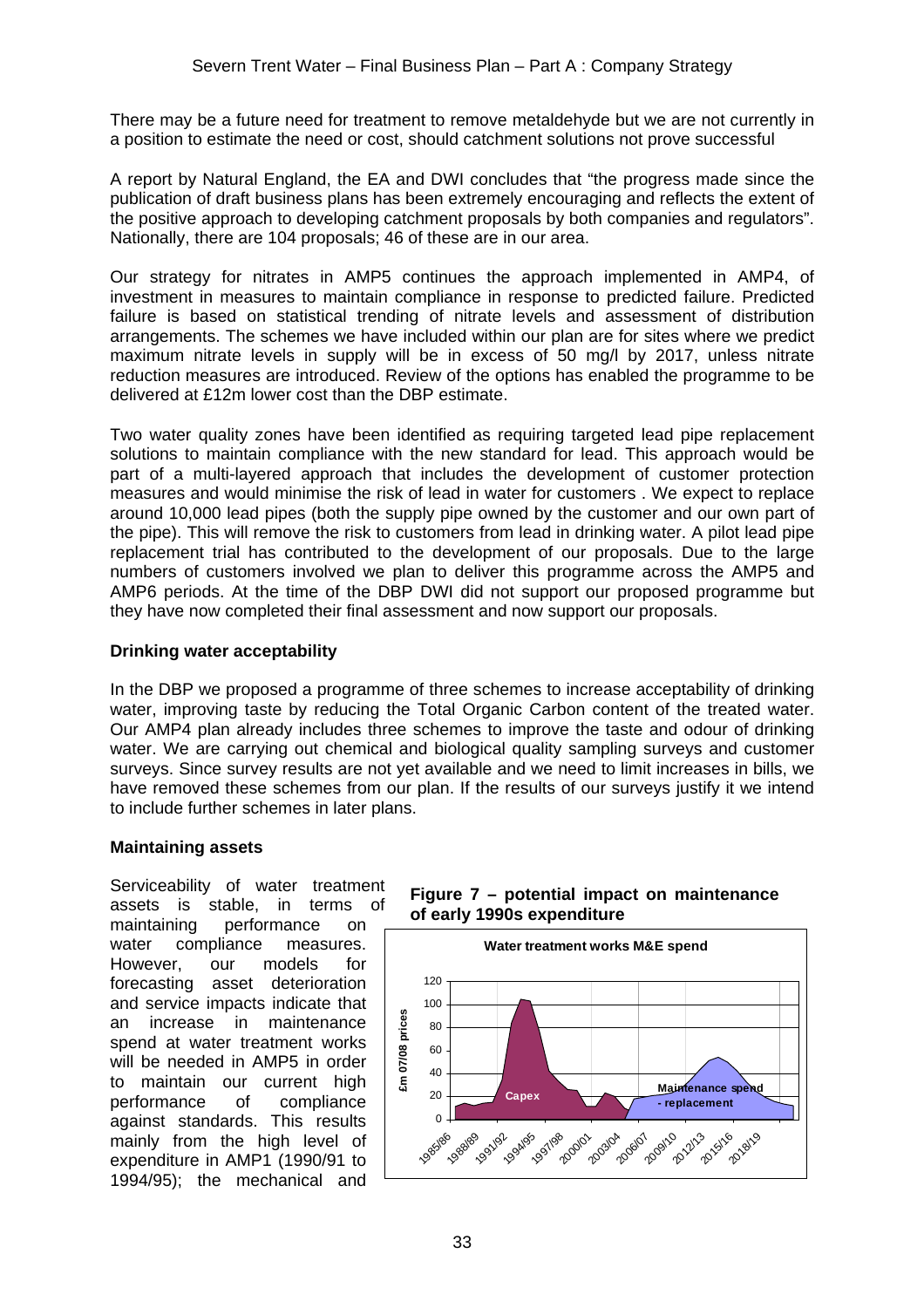electrical elements of this expenditure are coming towards the end of their economic life. The effect is shown in the graph above.

In addition to the AMP1 maintenance effect we will increase our levels of maintenance to:

- Maintain boreholes approaching the end of their life, which would otherwise have to be abandoned.
- Remove bulk chlorine from our sites to reduce the risk to the public and our employees.
- Invest in several large projects such as Frankley pumping station and Ambergate Reservoir, which are amongst the largest assets which we have.
- Automate a number of our water treatment works as part of our strategy to deliver efficiency through process improvement.
- Increase the rate of mains replacement in order to control leakage.

#### **Summary of expenditure**

The expenditure on the programme to provide safe, acceptable drinking water is summarised below.

| Table 2 - Providing safe, acceptable drinking water - expenditure |                |                                 |  |  |
|-------------------------------------------------------------------|----------------|---------------------------------|--|--|
| Area of expenditure                                               |                | <b>Opex</b><br>$(\text{Em pa})$ |  |  |
| Raw water deterioration - nitrate removal                         | 29             | 0.2                             |  |  |
| Raw water deterioration – other                                   |                | 0.1                             |  |  |
| Lead - pipe replacement                                           | 8              | 0.8                             |  |  |
| Lead - phosphate dosing                                           | $\Omega$       | 0.0                             |  |  |
| <b>Catchment Management</b>                                       | $\overline{0}$ | 0.3                             |  |  |
| <b>Sub Total - The Water Quality Programme</b>                    | 45             | 1.3                             |  |  |
| <b>EA - Habitats Directive</b>                                    | 1              | 0.0                             |  |  |
| <b>Sub Total - EA Habitats Directive</b>                          |                | 0.0                             |  |  |
| Improving drinking water acceptability – taste and odour          |                | 0.0                             |  |  |
| <b>Sub Total - Taste and Odour</b>                                |                | 0.0                             |  |  |
| Water treatment works                                             | 116            | 0.5                             |  |  |
| <b>Pumping Stations</b>                                           |                | (0.1)                           |  |  |
| <b>Service Reservoirs</b>                                         |                | 0.1                             |  |  |
| Dams and Impounding Reservoirs                                    |                | 0.0                             |  |  |
| Disinfection management                                           |                | 0.1                             |  |  |
| Other (inc fluoride and turbidity)                                |                | 0.2                             |  |  |
| <b>Sub Total - maintaining assets</b>                             |                | 0.8                             |  |  |
| Total - Providing safe, acceptable drinking water                 |                | 2.1                             |  |  |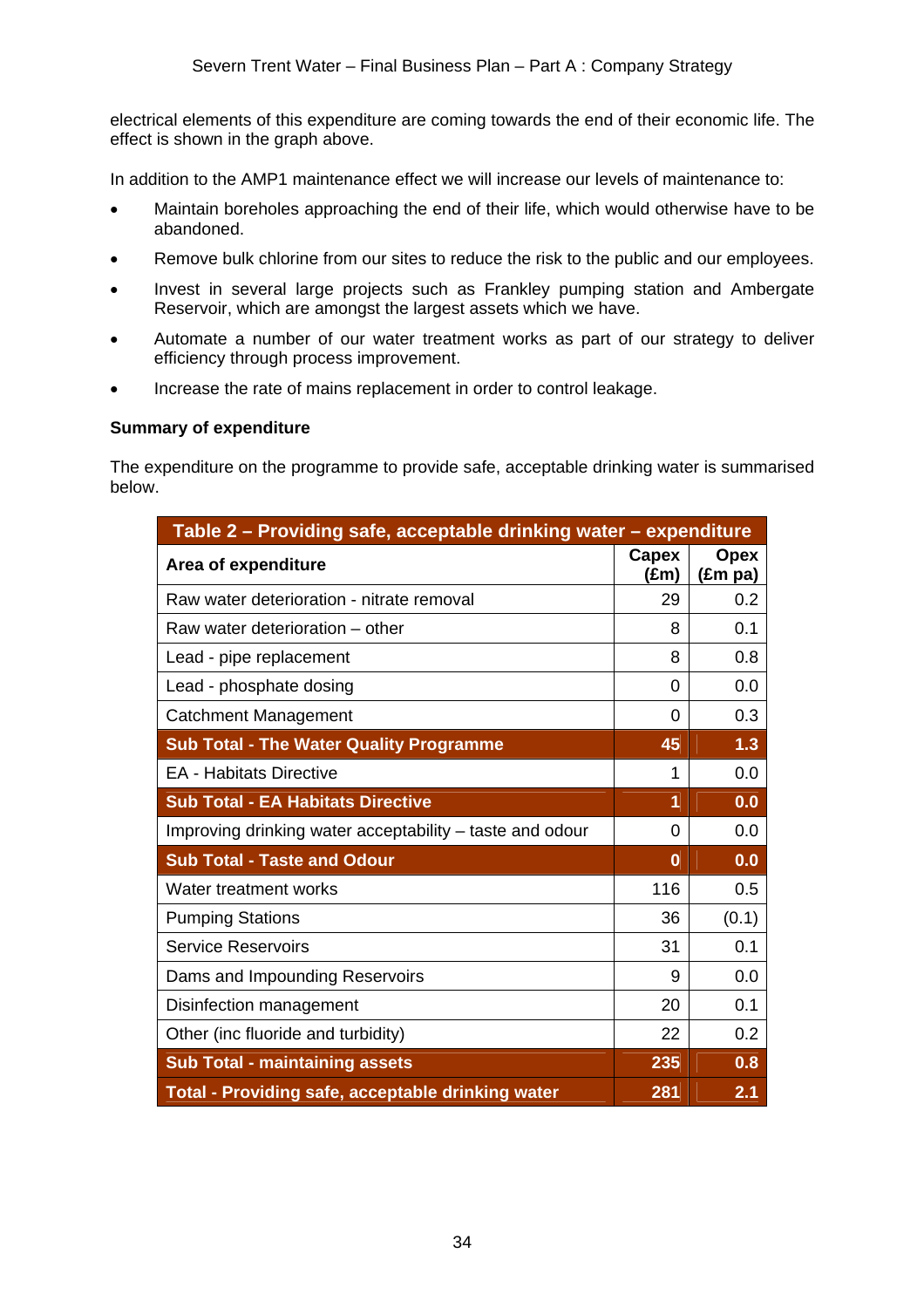#### **Having enough water available to meet demand**

We are currently implementing a programme of schemes to increase supply capacity. We have given an undertaking to Ofwat to achieve a Security of Supply Index of 97 by 2009/10 and are on target to achieve this (an index of 100 means that no water resource zones have a supply deficit). In 2007/08 the index was at 95 (when measured against the agreed AMP4 targets).

However, without action to increase supply or to manage demand, the current relatively small deficit will widen. This is due mainly to our assessment of the impacts of climate change, and the rate of rise in leakage arising from network deterioration. Even if we maintained AMP5 leakage at 2009-10 levels, we face a shortfall of water of 32 million litres per day (Ml/d) by 2014/15 (about 1.5% of our current supply of 1,900 million litres per day).

Our proposed strategy is based on an assessment of which options would maintain the future supply / demand balance at the least cost to customers and to the environment. We do not propose to develop any new sources of water in the 2010 to 2015 period, while our AMP6 strategy is to maximise the sustainable use of our existing supplies. We have not included any proposals required to address climate change impacts in our programme in view of:

- The latest climate change scenarios from the UK Climate Change Impacts Programme not yet being available; we will review the impact of these scenarios when they are published.
- Ofwat's indication that it will not include proposals needed to address climate change in the Determination if they are not based on the latest scenarios.

Our programme includes:

- Reducing leakage to a new economic level of 453 Ml/d by 2015. This will be achieved mainly through additional detection and repair and pressure management, with some savings also achieved through District Meter Area restructuring to enable us to target leakage control more effectively. The reduced level of leakage will provide an additional 43 Ml/d of water to meet demand.
- Additional mains replacement which is needed to offset the natural rate of rise in leakage from customers' supply pipes. This growth in leakage will remain even with our capital maintenance led mains renewal programme. Our modelling has demonstrated that further AMP5 and AMP6 mains renewal is a crucial component of our long run Sustainable Economic Level of Leakage. Without it, future leakage reduction through ever increasing active leakage control will become unsustainable and a more expensive option.
- Increasing domestic customer metering through further promotion of our free meter option and, in three of our water resource zones, through a trial of compulsory metering when a property changes occupier. This is expected to reduce demand by around 1.5 Ml/d (in addition to the benefits gained from current levels of take-up of the free meter option).
- To increase water efficiency through working with our domestic and commercial customers to install more water efficient equipment and to promote water conserving behaviour. We expect these activities to reduce demand by around 16 Ml/d.

Short-term demand trends are currently highly uncertain, in terms of the impact of the recession on new housing development and commercial demand. We have chosen flexible options to balance supply and demand, which can be adjusted to reflect economic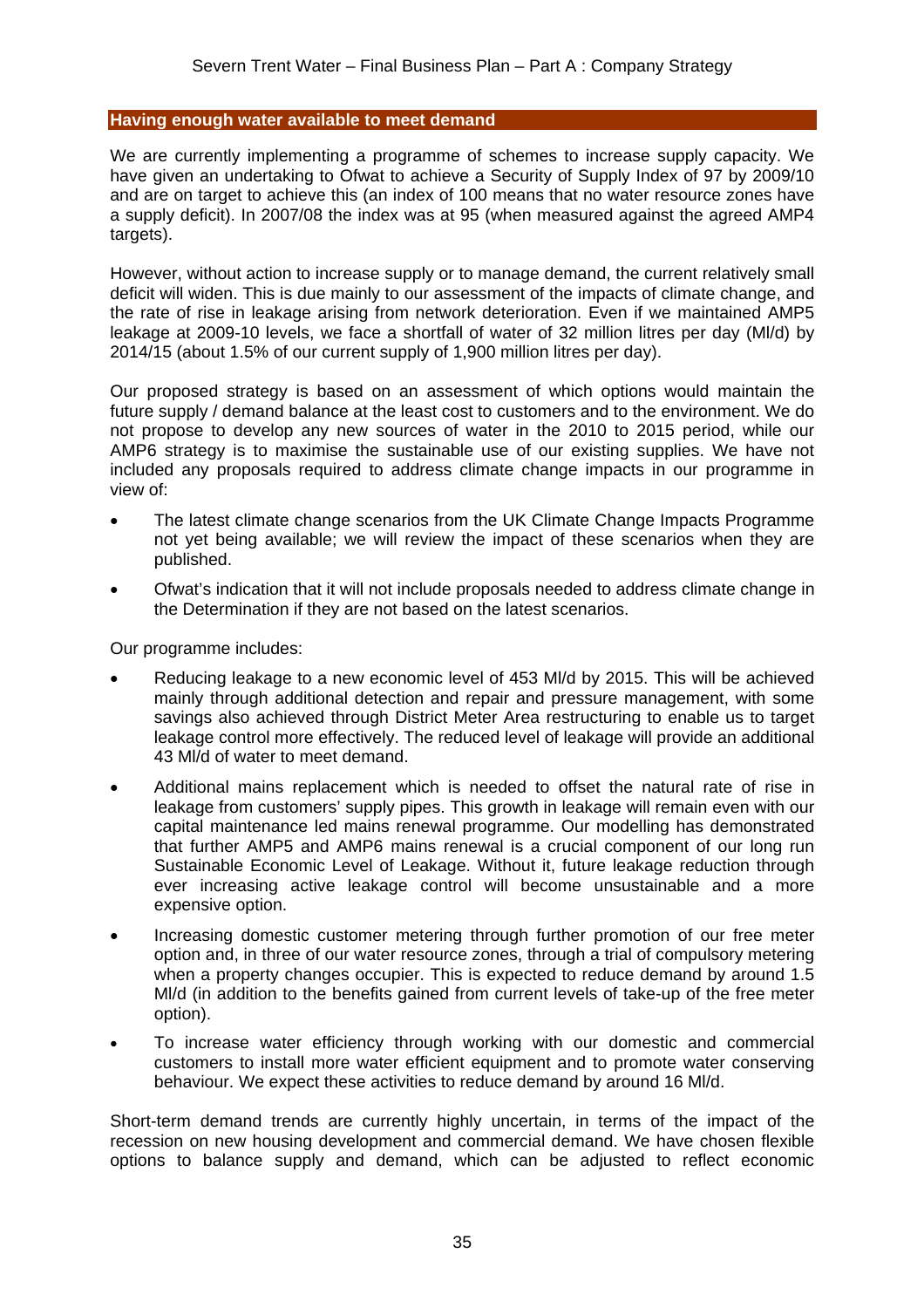developments. Recession continuing beyond 2009/10 would, however, have an adverse effect on income, greater than the cost savings resulting from lower demand.

In the longer term, our strategy is based around maximising the sustainable use of our existing resources by using new technologies and a better integrated network rather than develop new water resources schemes. Our 25 year strategy will deliver around 125 Ml/d of new supply capability. We will review the need for these schemes when the new UKCIP09 climate change scenarios are available.

In addition to increasing the amount of water available, we will need to increase distribution system capacity to maintain supply of sufficient water at times of peak demand. This investment is required as a result of changing demand patterns and more frequent hot summers.

The total proposed expenditure is summarised below:

| Table 3 – Having enough water available – expenditure                                     |                        |                         |  |  |
|-------------------------------------------------------------------------------------------|------------------------|-------------------------|--|--|
| Area of expenditure                                                                       | Capex<br>$(\text{Em})$ | <b>Opex</b><br>(£m/ pa) |  |  |
| Water transfers/additional resources                                                      | 0                      | 0.0                     |  |  |
| Low flow river investigations                                                             | 3                      | 0.0                     |  |  |
| Water consumption reduction                                                               | 3                      | 0.1                     |  |  |
| Sub Total - making additional water available                                             | 6                      | 0.1                     |  |  |
| leakage (active leakage control,<br>Reducing<br>pressure<br>management and mains renewal) | 45                     | 1.3                     |  |  |
| Sub Total - reducing leakage                                                              | 45                     | 1.3                     |  |  |
| Increasing distribution capacity                                                          | 7                      | 0.0                     |  |  |
| <b>Sub Total - increasing distribution capacity</b>                                       | 7                      | 0.0                     |  |  |
| Mains diversions                                                                          | 20                     | 0.0                     |  |  |
| New Development                                                                           | 67                     | 2.0                     |  |  |
| Developer Contributions and New Connection Charges                                        | (68)                   | 0.0                     |  |  |
| <b>Sub Total - responding to regional development</b>                                     | 19                     | 2.0                     |  |  |
| Responding to customer demand for meters                                                  | 37                     | 1.8                     |  |  |
| <b>Sub Total - Responding to customer demand for</b><br>meters                            | 37                     | 1.8                     |  |  |
| Total - having enough water available to meet demand                                      | 114                    | 5.2                     |  |  |

#### **Ensuring water is at an adequate pressure**

We have improved the extent of pressure monitoring and increased our ability to manage pressure in the mains network by installing permanent pressure monitoring devices in all our District Metered Areas. Previously we only permanently monitored areas that had been identified as potentially at risk, principally through the investigation of customer complaints. This better information has led to a temporary increase in the number of properties at risk of low pressure, to 1,546 properties at the end of 2007/08, compared with a Monitoring Plan target of 1,100. We expect to meet the monitoring plan target of 1,100 properties during 2009/10, through operational changes and a number of capital schemes. These additional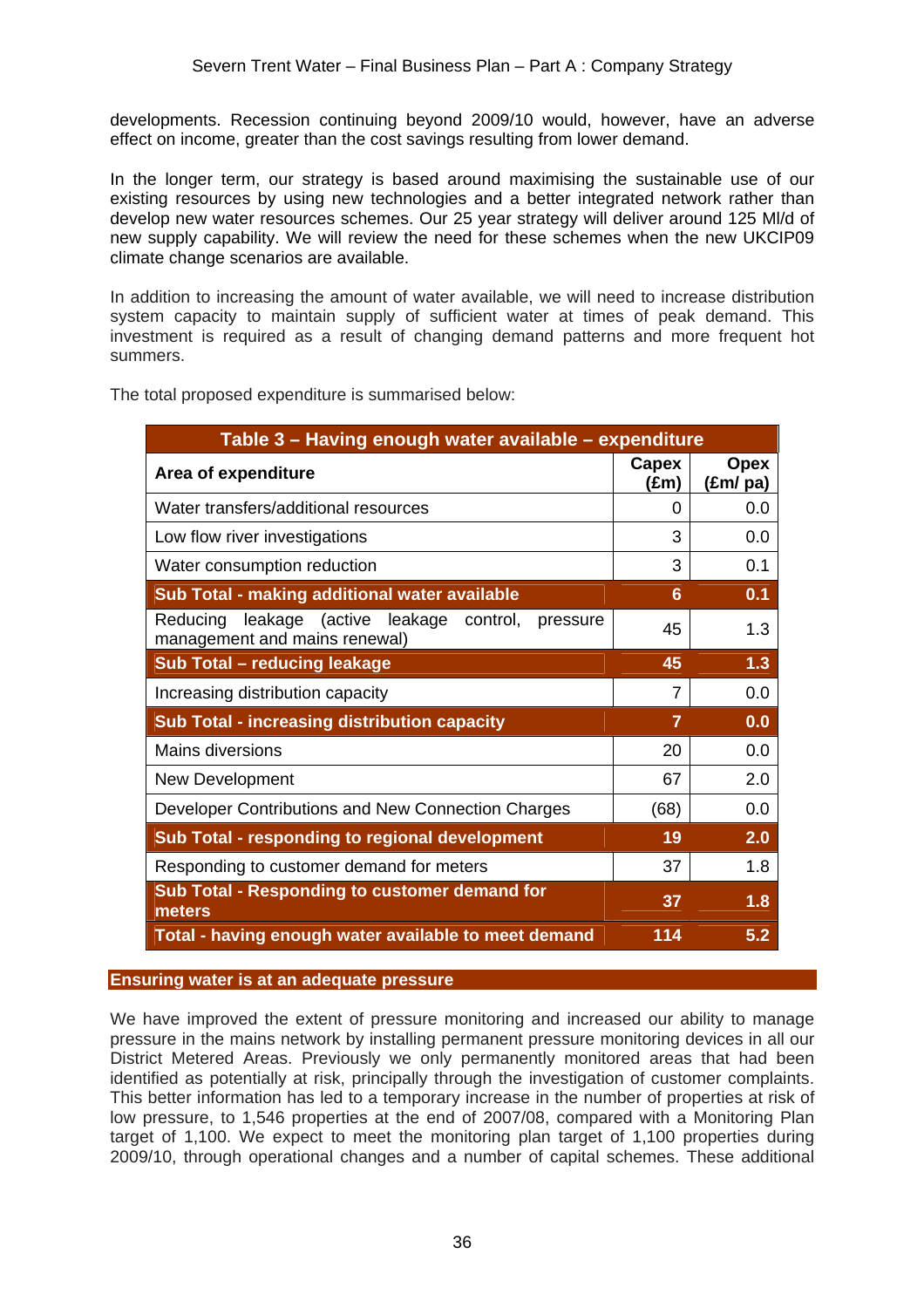pressure monitors are also likely to benefit our leakage programme by identifying further opportunities for pressure management.

Low pressure problems will continue to arise, due to changing demand patterns, population growth and new development. Our plan provides for dealing with 1,397 new problems per year.

A large number of remaining low pressure problems relate to properties with joint supplies, where a single pipe leading from the water mains supplies several properties (typically four to six). We get around 2,000 complaints a year about low pressure where a customer is on a joint supply. We believe that joint supply pipes will become increasingly unsatisfactory for customers. Modern appliances demand a higher and more consistent pressure.

Our SDS proposed that we should take over responsibility for customers' supply pipes, up to the internal stop-tap. Our survey of willingness to pay shows significant support for taking over supply pipes (£5.55 per domestic customer) and for reducing low pressure problems (£3.57 per domestic customer to resolve 5,000 problems). Supply pipe adoption would also have benefits in terms of reducing leakage and reducing the number of customers with lead supply pipes. A programme of supply pipe separation is included in the FBP as a step towards our objectives in this area.

As in the DBP, our common supply pipe separation programme comprises three parts:

- Responding to customer dissatisfaction with water pressure by separating supply pipes on customer request, regardless of DG2 levels of service.
- Carrying out a survey to establish the extent of common supply pipes.
- Resolving DG2 levels of service issues attributable to common supply pipes identified through our survey.

We do not know how many joint supplies there are but we have commenced work to improve the estimate and our AMP5 proposals include a full-scale survey, covering around 1 million properties, to establish the extent of the problem.

We currently have a limited programme for the separation of shared communication pipes to improve pressure and flow. A likely outturn for the whole AMP4 period is 1,500 separations compared with 7,500 assumed in the 2004 Final Determination. We have found that customers were unwilling or unable to finance the works on their own pipework. Therefore our plans for AMP5 include a lower rate of take-up on customer request.

Our proposals include separating 1,500 supply pipes on customer request and 2,600 where problems are identified as a result of our survey. Results from a pilot study and review of cost estimates have resulted in expenditure proposed being £17m lower than in the DBP.

| Table 4 – Dealing with low pressure problems – expenditure |                        |                           |  |  |
|------------------------------------------------------------|------------------------|---------------------------|--|--|
| Area of expenditure                                        | Capex<br>$(\text{Em})$ | <b>Opex</b><br>$(fm)$ pa) |  |  |
| Resolving new low pressure problems                        | 10                     | 0.1                       |  |  |
| Customer supply pipe separation                            | 8                      | 0.5                       |  |  |
| Total - dealing with low pressure problems                 | 18                     | 0.6                       |  |  |

The total programme for ensuring a continuous supply of quality water is shown in Table 5.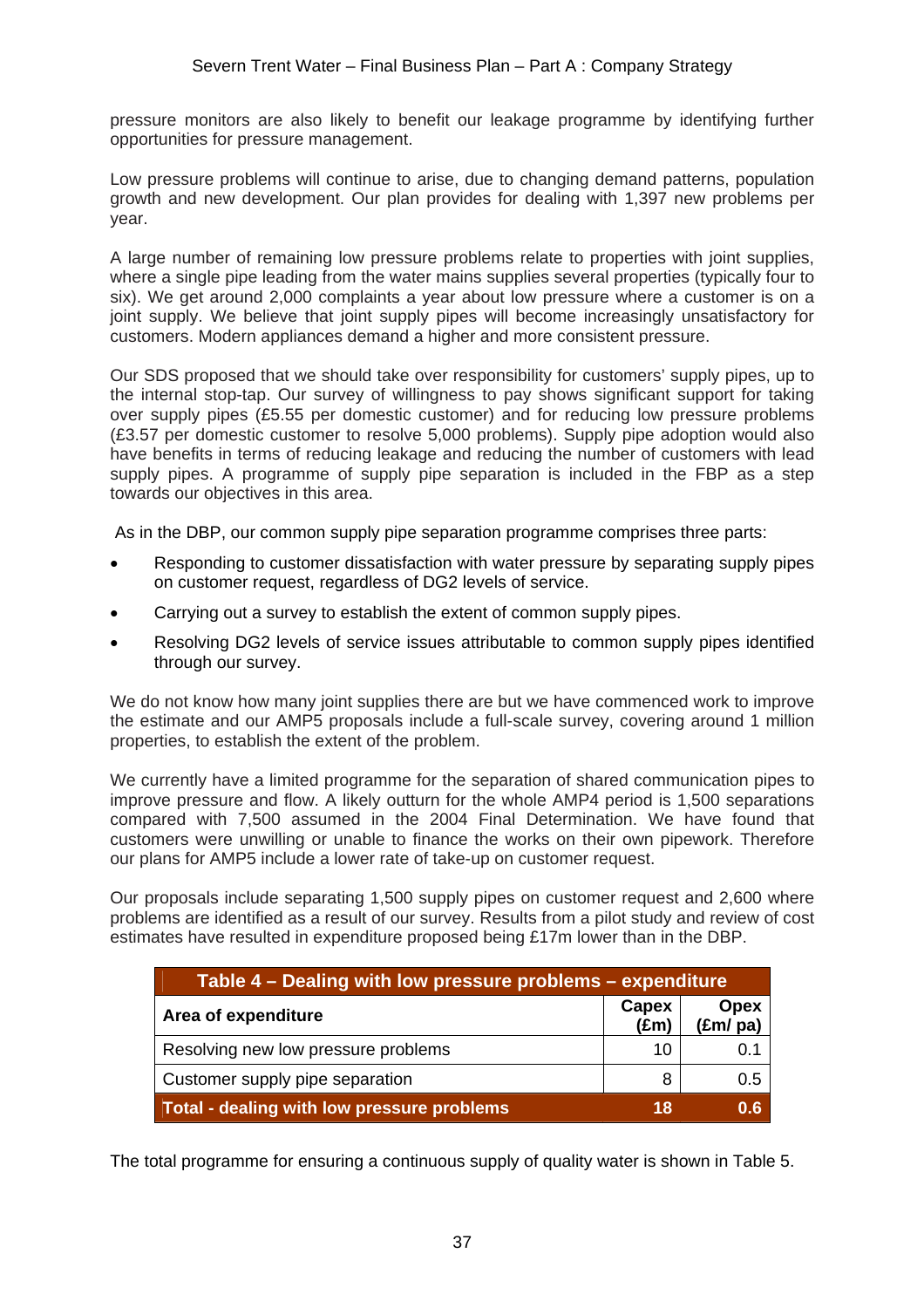| Table 5 – KSI 1 – Ensuring a continuous supply of quality water - expenditure <sub>i</sub> |  |  |  |  |
|--------------------------------------------------------------------------------------------|--|--|--|--|
|                                                                                            |  |  |  |  |

|                                                             | <b>Ofwat cost category</b> |              |                  |                     |                  |              |                  |                     |
|-------------------------------------------------------------|----------------------------|--------------|------------------|---------------------|------------------|--------------|------------------|---------------------|
|                                                             |                            |              | Capex (£m)       |                     |                  | Opex (£m pa) |                  |                     |
| <b>Area of Expenditure</b>                                  | Mainten-<br>ance           | Quality      | Supply<br>Demand | Enhanced<br>Service | Mainten-<br>ance | Quality      | Demand<br>Supply | Enhanced<br>Service |
| Resilience                                                  | $\overline{0}$             | 69           | $\overline{0}$   | 150                 | 0.0              | 0.1          | 0.0              | 0.2                 |
| <b>Reducing Interruptions</b>                               | 47                         | $\Omega$     | $\overline{0}$   | $\overline{0}$      | 1.3              | 0.0          | 0.0              | 0.0                 |
| Maintaining the network                                     | 358                        | $\mathbf 0$  | 0                | $\overline{0}$      | 0.4              | 0.0          | 0.0              | 0.0                 |
| <b>Total - ensuring a continuous supply</b>                 |                            |              | 624              |                     |                  |              | 2.0              |                     |
| The Water Quality Programme                                 | $\mathbf 0$                | 45           | $\mathbf 0$      | $\mathbf 0$         | 0.0              | 1.3          | 0.0              | 0.0                 |
| <b>EA Habitats Directive</b>                                | $\overline{0}$             | $\mathbf{1}$ | $\mathbf 0$      | $\overline{0}$      | 0.0              | 0.0          | 0.0              | 0.0                 |
| <b>Taste and Odour</b>                                      | $\mathbf 0$                | 0            | 0                | $\mathbf 0$         | 0.0              | 0.0          | 0.0              | 0.0                 |
| Maintaining assets                                          | 235                        | 0            | $\overline{0}$   | $\overline{0}$      | 0.8              | 0.0          | 0.0              | 0.0                 |
| <b>Total - Providing safe, acceptable</b><br>drinking water |                            |              | 281              |                     | 2.1              |              |                  |                     |
| Making additional water available                           | $\overline{0}$             | 3            | 3                | $\mathbf 0$         | 0.0              | 0.0          | 0.1              | 0.0                 |
| Reducing leakage                                            | 0                          | 0            | 45               | 0                   | 0.0              | 0.0          | 1.3              | 0.0                 |
| Increasing distribution capacity                            | $\overline{0}$             | $\mathbf 0$  | $\overline{7}$   | $\overline{0}$      | $\mathbf 0$      | 0            | $\overline{0}$   | $\mathbf 0$         |
| Responding to regional development                          | 1                          | 0            | 17               | 0                   | 0.0              | 0.0          | 2.0              | 0.0                 |
| Responding to customer demand for<br>meters                 | $\overline{0}$             | 0            | 37               | $\overline{0}$      | 0.0              | 0.0          | 1.8              | 0.0                 |
| Total - having enough water available<br>to meet demand     | 114                        |              |                  |                     | 5.2              |              |                  |                     |
| Resolving low pressure problems                             | $\mathbf 0$                | $\mathbf 0$  | 10               | 8                   | 0.0              | 0.0          | 0.1              | 0.5                 |
| <b>Total - dealing with low pressure</b><br>problems        | 18                         |              |                  |                     | 0.6              |              |                  |                     |
| Total investment by cost category                           | 641                        | 119          | 119              | 158                 | 2.5              | 1.5          | 5.2              | 0.8                 |
| <b>Total investment</b>                                     | 1,037<br>9.9               |              |                  |                     |                  |              |                  |                     |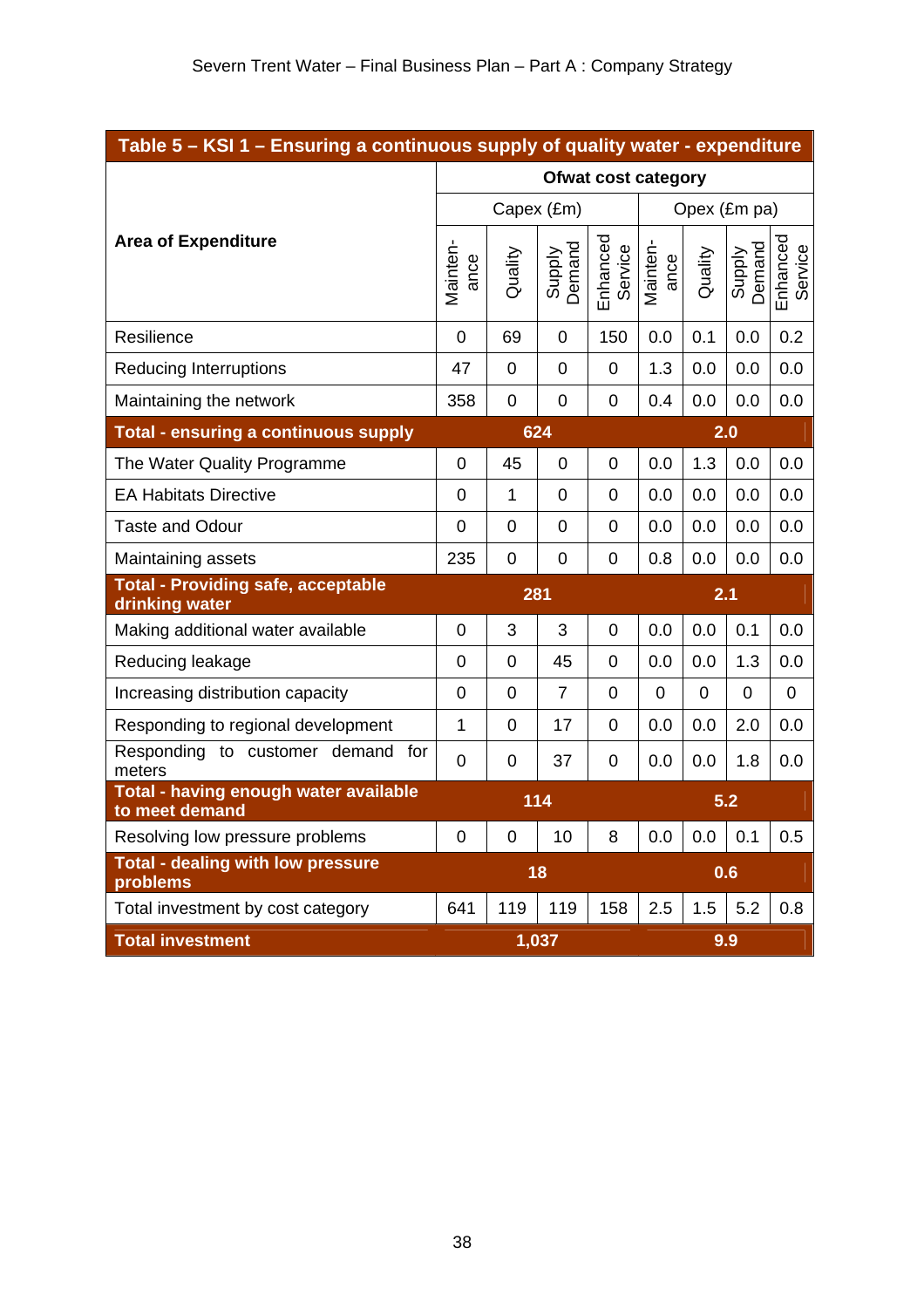Table 6 compares FBP expenditure with the DBP. The overall reduction in expenditure compared with the DBP is nearly £200m, with the main changes being:

- Expenditure on making additional water available reduced as a result of removing schemes dependent on climate change assumptions.
- Reduced expenditure on maintaining assets, following further analysis of asset deterioration and service impacts.
- Reduced expenditure on resilience as a result of further analysis of the options available.

| Table 6 - KSI 1 - Ensuring a continuous supply of quality water -<br>expenditure |                |                |               |  |  |
|----------------------------------------------------------------------------------|----------------|----------------|---------------|--|--|
| <b>Area of Expenditure</b>                                                       | Capex (£m)     |                |               |  |  |
|                                                                                  | <b>FBP</b>     | <b>DBP</b>     | <b>Change</b> |  |  |
| Resilience                                                                       | 219            | 237            | (18)          |  |  |
| <b>Reducing Interruptions</b>                                                    | 47             | 64             | (16)          |  |  |
| Maintaining the network                                                          | 358            | 381            | (23)          |  |  |
| <b>Total - ensuring a continuous supply</b>                                      | 624            | 682            | (57)          |  |  |
| The Water Quality Programme                                                      | 45             | 58             | (13)          |  |  |
| <b>EA Habitats Directive</b>                                                     | 1              | $\Omega$       | 1             |  |  |
| <b>Taste and Odour</b>                                                           | 0              | 5              | (5)           |  |  |
| Maintaining assets                                                               | 235            | 294            | (60)          |  |  |
| Total - Providing safe, acceptable drinking<br>water                             | 281            | 357            | (77)          |  |  |
| Making additional water available                                                | 6              | 77             | (71)          |  |  |
| Reducing leakage                                                                 | 45             | 19             | 26            |  |  |
| Increasing distribution capacity                                                 | $\overline{7}$ | 9              | (2)           |  |  |
| Responding to regional development                                               | 19             | $\overline{7}$ | 12            |  |  |
| Responding to customer demand for meters                                         | 37             | 42             | (4)           |  |  |
| Total - having enough water available to meet<br>demand                          | 114            | 153            | (39)          |  |  |
| Resolving low pressure problems                                                  | 18             | 39             | (21)          |  |  |
| Total - dealing with low pressure problems                                       | 18             | 39             | (21)          |  |  |
| <b>Total investment</b>                                                          | 1,037          | 1,231          | (194)         |  |  |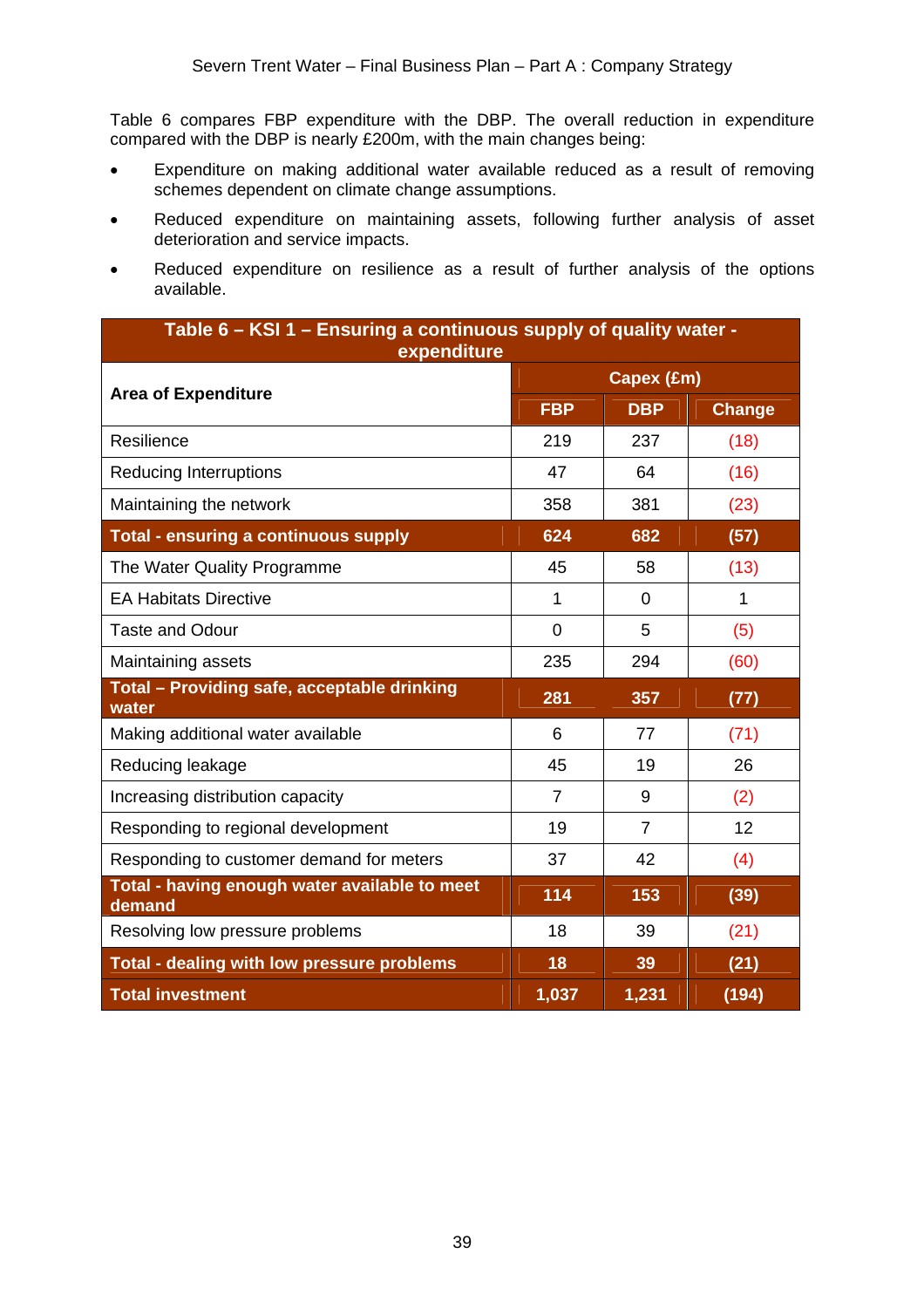# **KSI 2 Dealing effectively with waste water**

**Our customers should have confidence that we will take away their waste and treat it to the highest environmental standards before returning it to our region's rivers.** 

#### **The key challenges facing us are:**

- ¾ **Dealing with known sewer flooding problems and with new problems which continue to arise, e.g. due to new housing development.**
- ¾ **Increasing expectations for good environmental performance the Water Framework Directive requires rivers to be brought up to good ecological and chemical standard, and we need to reduce the number of pollution incidents.**
- ¾ **The need to reduce our carbon footprint.**
- ¾ **More of the sewage treatment assets installed as part of our large improvement programme in the early 1990s are going to need replacement.**
- ¾ **Privately owned sewers and laterals are to transfer to us. The full details of this, and the extent and condition of them, are unknown.**
- ¾ **Long term uncertainty regarding risks to the agricultural route for sludge recycling.**
- ¾ **Decreasing tolerance of odour, while housing development close to treatment works increases the potential for odour problems.**

#### **The key elements of our plan to address these challenges are:**

- ¾ **Action to reduce the number of sewer flooding problems and making a start on taking action to prevent new ones arising.**
- ¾ **Meeting new standards for sewage treatment, but new requirements have been challenged where we do not think they are justified.**
- ¾ **Increasing maintenance of mechanical and electrical assets.**
- ¾ **Increasing sewer replacement, and a programme of measures to achieve a further reduction in pollution.**
- ¾ **A programme of measures to reduce odour problems.**
- ¾ **Increasing digester capacity in AMP5 to deal with the additional sludge from higher quality standards and new customers.**
- ¾ **Optimising sludge drying and developing new technology for use of sewage sludge as a renewable energy source.**
- ¾ **Preparing for the transfer of private sewers & laterals.**

**Our proposals are based on meeting statutory standards, making improvements which customers support and ensuring that we have a sustainable impact on the environment. In line with Ofwat's requirement, we have not at this stage included the costs of maintaining private sewers and laterals.** 

Each of the key elements of our plan to deal effectively with waste water, and the expenditure necessary to deliver the plan, is described below. At the end of this section expenditure is summarised using Ofwat categories of expenditure, in order to show how this summary of our plan relates to the more detailed submission in Part B of the FBP.

### **Addressing flooding from sewers**

Flooding of customers' homes and businesses is extremely distressing and affects customers' quality of life dramatically. It is the worst service failure our customers can experience and we regard sewer flooding as being unacceptable. Our Willingness to Pay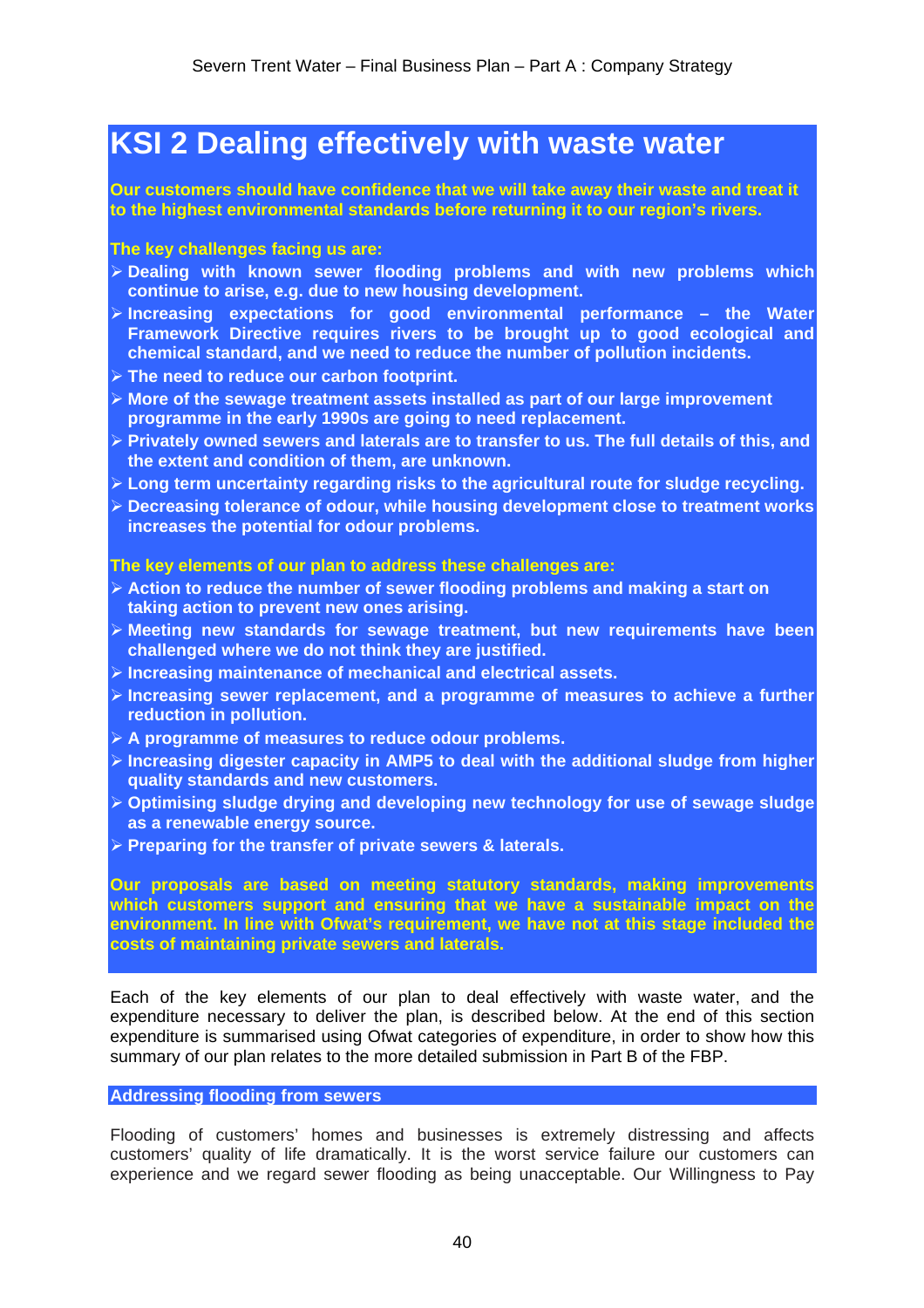survey showed significant support for reducing sewer flooding. In our SDS we stated that "Our aim will be to eliminate flooding of properties from sewers, except as a result of exceptionally high rainfall which exceeds the design standards for our system".

To achieve that long term vision we have produced a plan which balances service performance and customer affordability to:

- Deal with existing hydraulic inadequacies in our sewerage system.
- To the extent that it is practicable, progressively remove surface water drainage connections to foul combined systems.
- As necessary, reinforce the capacity of our sewerage system to prevent future flooding problems.

Our proposals were supported by CCWater at a quadripartite meeting on 30<sup>th</sup> January 2009.

We have taken into account Ofwat's letter PR09/13 on sewerage system design and climate change. We have also taken account of the Mott MacDonald's report "External Review of Sewer Flooding Risk Registers – October 2008".

Since submitting our DBP we have reviewed our sewer flooding methodology and restated the AMP4 additions to our "At Risk" registers. We have shared the results of this review with Ofwat and our Reporter, who have supported our approach. Following this work, we have made significant changes to our plans.

In the medium term, sewer flooding problems will continue to emerge. Our early work into predictive modelling shows that this is likely to remain the case in the foreseeable future. The Mott MacDonald report acknowledged that the existing register is not a true "at risk register" but a "flooding incident register". The register takes no account of the likelihood of future flooding. Our view is that it is time the industry moved towards a risk-based approach. We have led the industry by trialling new modelling techniques which can identify properties which are at risk of flooding but have not yet flooded. We plan to build this into the next reviews of our Drainage Area Plans.

The 1 in 20 year flooding register is still relatively new and it is not yet possible to accurately predict additions across our whole region. The flooding registers are currently based on the number of flooding events, and properties are added only if there is clear evidence of previous flooding. There will be properties which are actually at risk of flooding more frequently. Where it is cost beneficial, we plan to protect those properties at higher risk of flooding before they suffer a second event. We plan to remove 485 stand-alone high-risk 1 in 20 properties plus a further 75 linked to other internal problems. We also intend to address 37 other properties on the 1 in 20 register.

We forecast that on 31st March 2010 there will be 445 properties on the internal 1 in 10 and 2 in 10 flooding registers. This is sensitive to changes in additions rate for the final year of AMP4.

Our proposals for AMP5 include dealing with 1,235 internal flooding problems (including high risk 1 in 20s) and 890 external areas such as gardens (mainly linked to solutions dealing with internal problems). Our WTP survey and a specific sewer flooding survey both identified internal flooding as being the highest priority. This is forecast to leave around 400 problems on the internal 1 in 10 and 2 in 10 registers but this is dependent on the rate of new additions.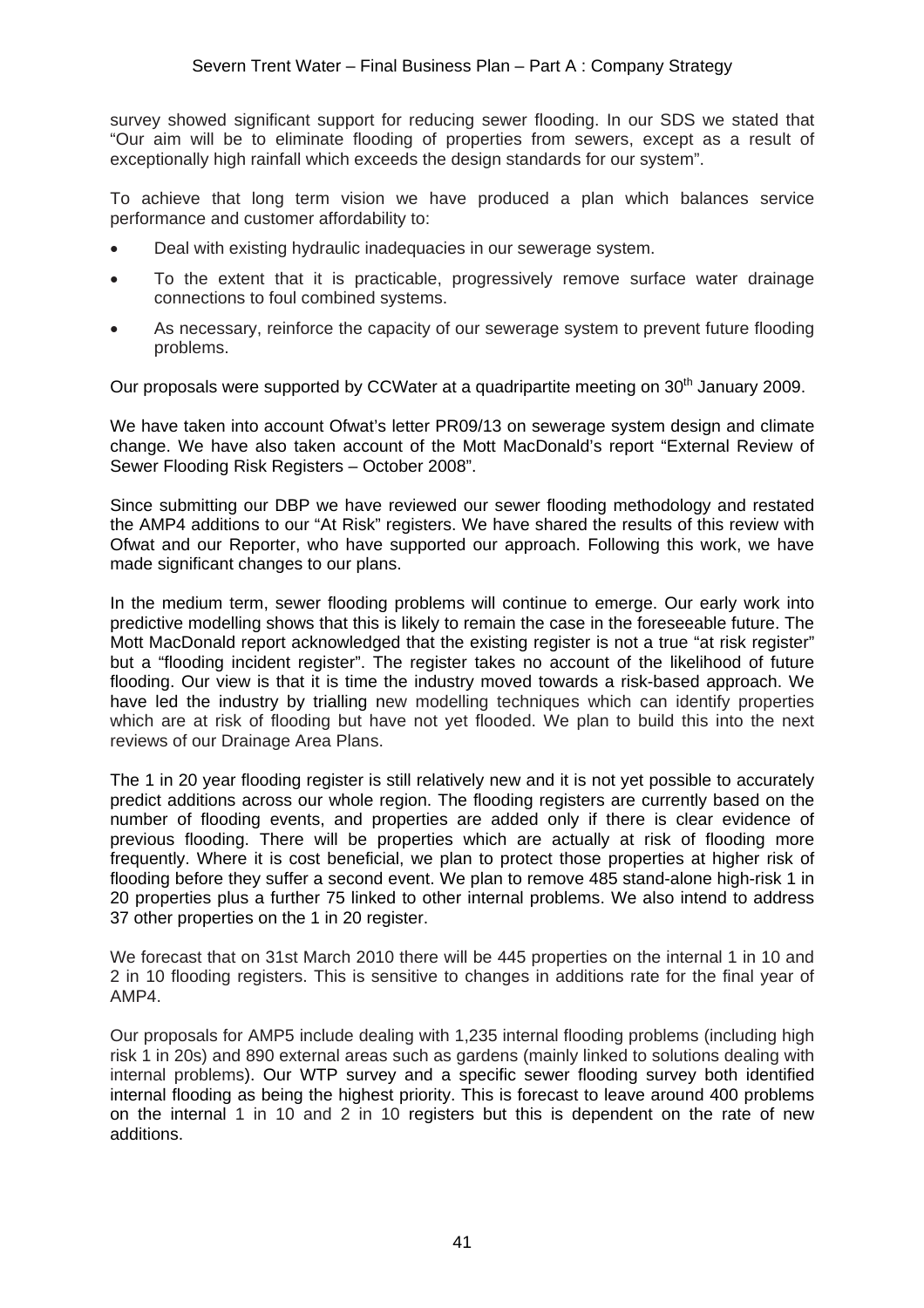## **Mitigation Plan**

Our aim is to ensure that around 90% of future additions to the 1 in 10 and 2 in 10 flooding register are protected from flooding until a permanent solution can be completed. We additionally plan to protect higher risk properties on our 1 in 20 register. In total we aim to protect 795 properties using mitigation. We also plan to protect 365 properties which are at the highest risk of external flooding.

### **Preventive work**

We plan to commence work on developing our proactive approach to alleviate flooding problems before actual flooding occurs. This approach will be complemented by projects to undertake foul/surface water separation projects to remove surface water from combined sewerage systems, to free up sewer capacity.

This approach is new and in AMP5 we propose to develop pilot projects to evaluate their effectiveness in reducing future flooding problems. We have allowed £5m in our plan for the proactive approach for AMP5 and a further £10m to pilot the foul/surface water separation. Again, this approach is supported by CCWater.

## **Working with other stakeholders**

We note that it is the Government's intention that upper tier local authorities should lead on the management of local flood risk, with the support of other relevant organisations. We will work effectively with these local authorities and others to play our proper role in resolving flooding. Where our assets need upgrading, as part of the most cost beneficial holistic solution to a flooding problem, then we will take the necessary action. We will also work with them to reduce surface water inputs to our systems.

We have contributed to the Defra-led urban drainage pilot work in Birmingham and Telford and are now working with Gloucestershire County Council on their first edition Surface Water Management Plan. We are also working with many other local authorities at a local level.

| Table 7 – Dealing with sewer flooding – expenditure          |               |                 |  |  |  |
|--------------------------------------------------------------|---------------|-----------------|--|--|--|
| Area of expenditure                                          | Capex<br>(£m) | Opex (£m<br>pa) |  |  |  |
| Resolving internal sewer flooding problems                   | 177           | 1.6             |  |  |  |
| Resolving external sewer flooding problems                   | 3             | 0.0             |  |  |  |
| Proactive approach to prevent future sewer flooding problems | 5             | 0.0             |  |  |  |
| Measures to mitigate internal sewer flooding                 | 6             | 0.0             |  |  |  |
| <b>Total - Dealing with sewer flooding</b>                   | 191           |                 |  |  |  |

Our planned AMP5 sewer flooding programme is set out in Tables 7 and 8.

| Table 8 – Number of flooding problems resolved         |       |
|--------------------------------------------------------|-------|
| Internal (including high risk 1 in 20s)                | 1,236 |
| External only                                          | 44    |
| External linked to internal problems (excluding roads) | 750   |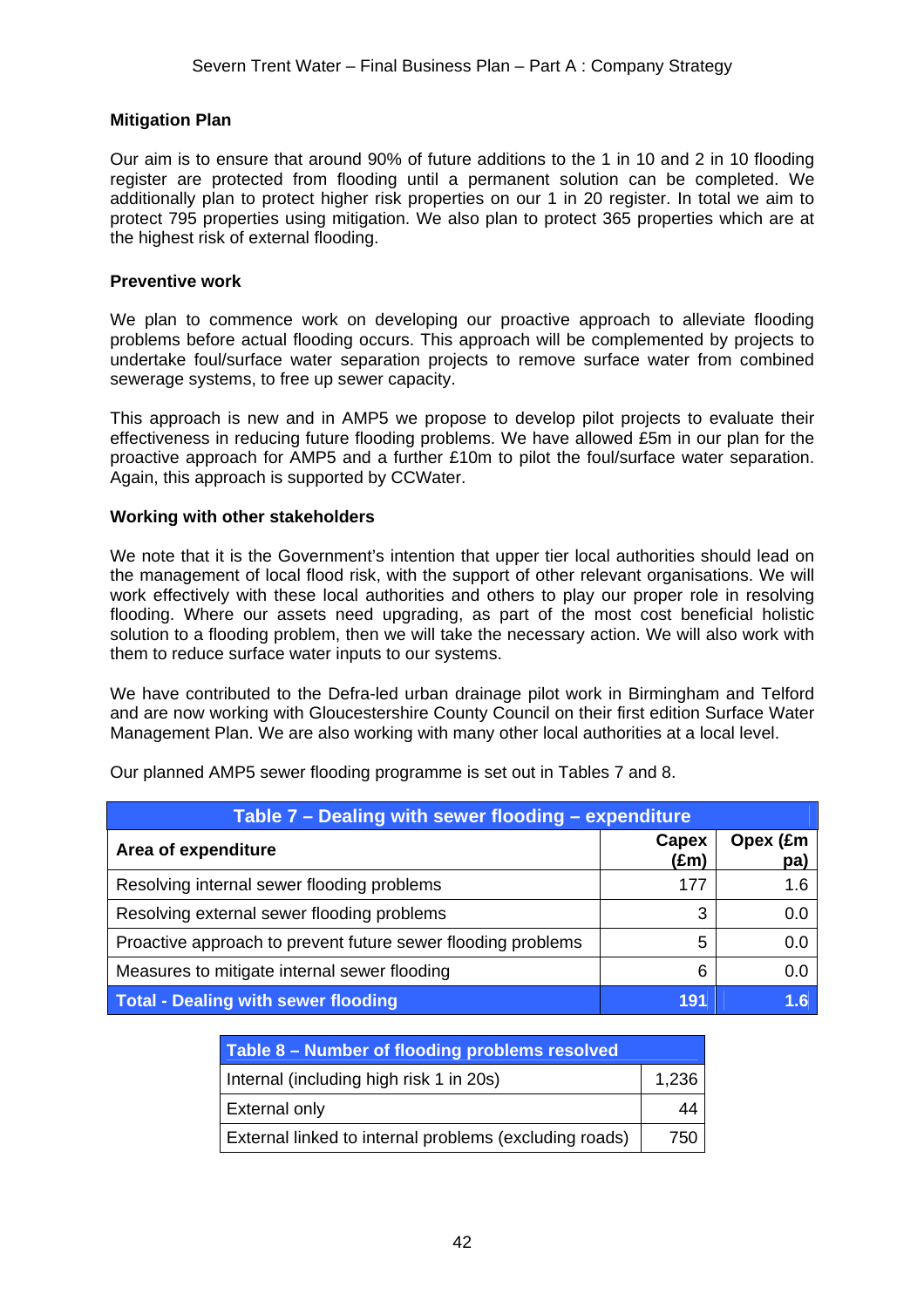#### **Meeting standards for sewage treatment**

#### **Maintaining current performance**

River water quality in the Severn Trent area has improved significantly, with an increase in the proportion of rivers of good standard from 49% to 73% over the last 17 years. As noted by the EA, much of this improvement is due to changes in sewage treatment standards.

We have a very good record on meeting the required standards for sewage treatment discharges, failures are rare, and we show stable performance on Ofwat's serviceability measures.



We aim to maintain performance against current standards. In order to achieve this, the amount of maintenance work needed on assets will increase over time. Our sewage treatment asset base has expanded significantly over the last fifteen years, to meet higher treatment standards.

Our models for forecasting asset deterioration and service impacts indicate that an increase in maintenance spend will be needed in order to maintain our current high performance of compliance against standards. This results mainly from the high level of expenditure in AMP1 (1990-95); the mechanical and electrical elements of this expenditure are coming towards the end of their useful life. The effect is shown in the graph above. However, the effect is offset by a reduction in expenditure on longer life assets.

## **Meeting new standards**

**Figure 9 – potential maintenance impact of 1990s capex** 



There will be further tightening of discharge standards in AMP5. The largest element of the programme is phosphorus removal under the Urban Waste Water Treatment Regulations (UWWTR), accounting for over half of the improvement programme, following the designation of the River Trent as a Sensitive Area.

We have based our investment programme on the National Environmental Programme (NEP) for our area as notified to us by the EA. We have contributed to the development of this programme and have enjoyed an open communication process with both the EA and Natural England. Our open and constructive challenge to the Draft NEP has led to a significant reduction in the programme to ensure that only the essential obligations are provided. This is particularly in the areas of UWWTR phosphorus removal and the WFD programme.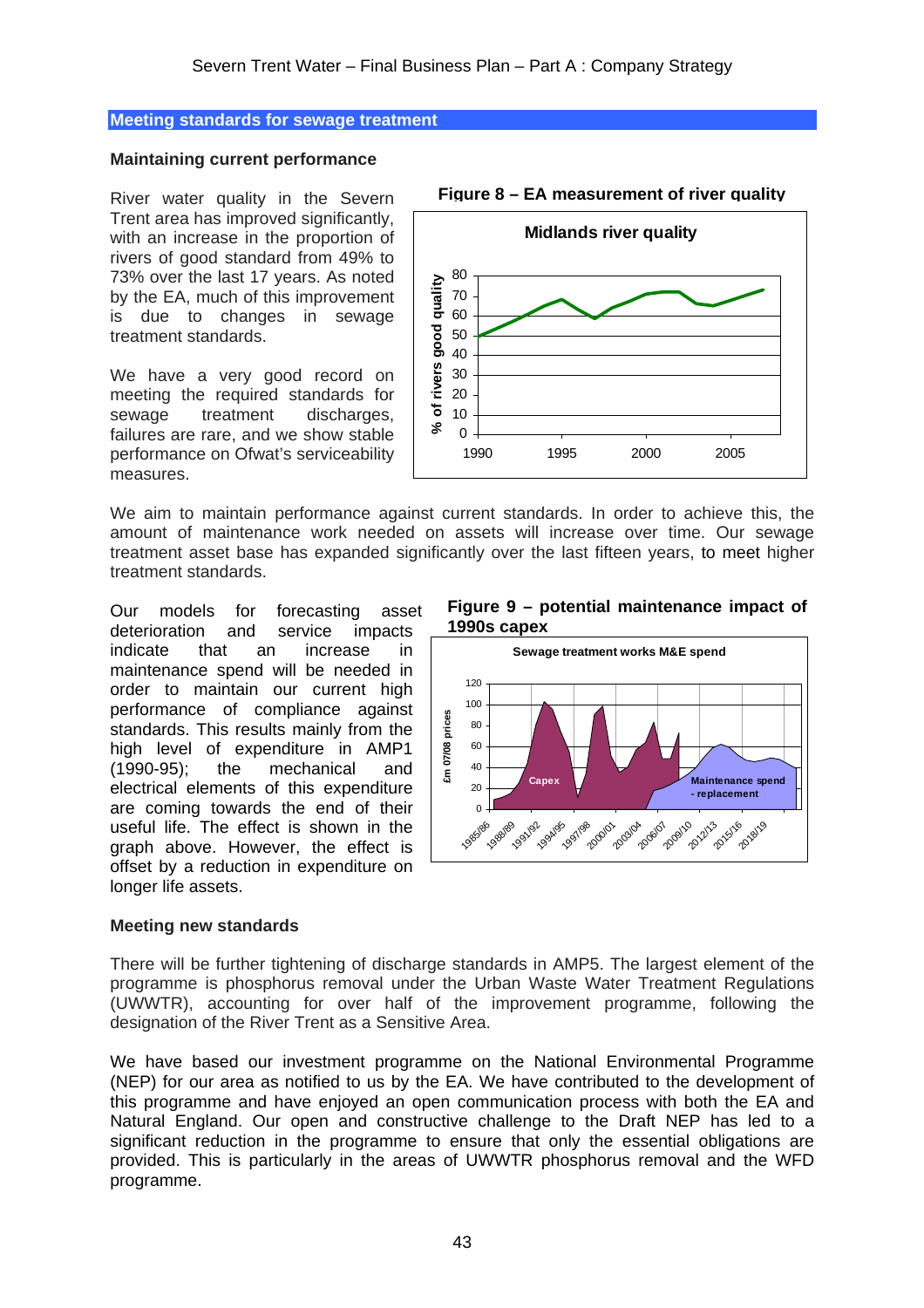In addition to UWWTR requirements, further tightening of standards for AMP5 is being driven by the Water Framework Directive (WFD). The WFD is designed to ensure that all water bodies achieve good status and a high proportion of rivers within the Severn and Humber river basins are at risk of not achieving this (see graph below).

The WFD provides for river quality objectives to be achieved by the most cost-effective means. Objectives can be modified if they can only be achieved at disproportionate cost. We note that the EA has adopted an approach to minimum standard in respect of both Biological Oxygen Demand and Ammonia that enable current technology to be used without disproportionate cost. The interventions necessary will still deliver the benefits in the receiving water.

We support further sewage treatment changes if justified by benefits to river

# **Figure 10 – rivers at risk of not achieving good status**



quality relative to costs, and if this is the most cost-effective way of improving rivers. The additional power costs and resulting carbon impact need to be taken into account in this assessment and we have built carbon impacts into our own optimisation process. We have been introducing more biological nutrient removal, rather than chemical dosing, which reduces power and chemical use and means there are no metals in the effluent. We will continue to investigate new sustainable solutions.

Removal of phosphates from detergents and reducing run-off from agriculture should also make a contribution. In relation to some other substances, such as certain metals and endocrine disrupters, standards would be very costly or impossible to achieve through sewage treatment. Prevention of such substances entering the sewerage system, and therefore addressing the original source of pollution, is likely to be a more cost-effective and sustainable approach.

We are seeking to achieve WFD objectives over three six-year cycles through to 2027. This will give the maximum opportunity to develop holistically cost-effective solutions, timed to coincide with schemes to maintain assets or increase capacity to meet demand. Discussions with the EA indicate that there is potential for very large numbers of obligations for future AMP cycles. This would lead to significant increases in bills, which would be unlikely to be supported by customers.

To address these issues we are embarking on a proactive and complementary programme of modelling and investigations in partnership with the EA and other stakeholders. We will also seek to carry out benefit assessment to review whether costs are disproportionate to benefits. We consider that modelling of appropriate scenarios may enable more cost effective planning of investment across the wider river basin. We will continue discussions with the EA. However, the future programme will also be dependent on national decisions.

We have reviewed the implications of new standards and have been able to plan to deliver 35 of 96 obligations without capital expenditure yet maintaining an acceptable risk to sewage treatment compliance.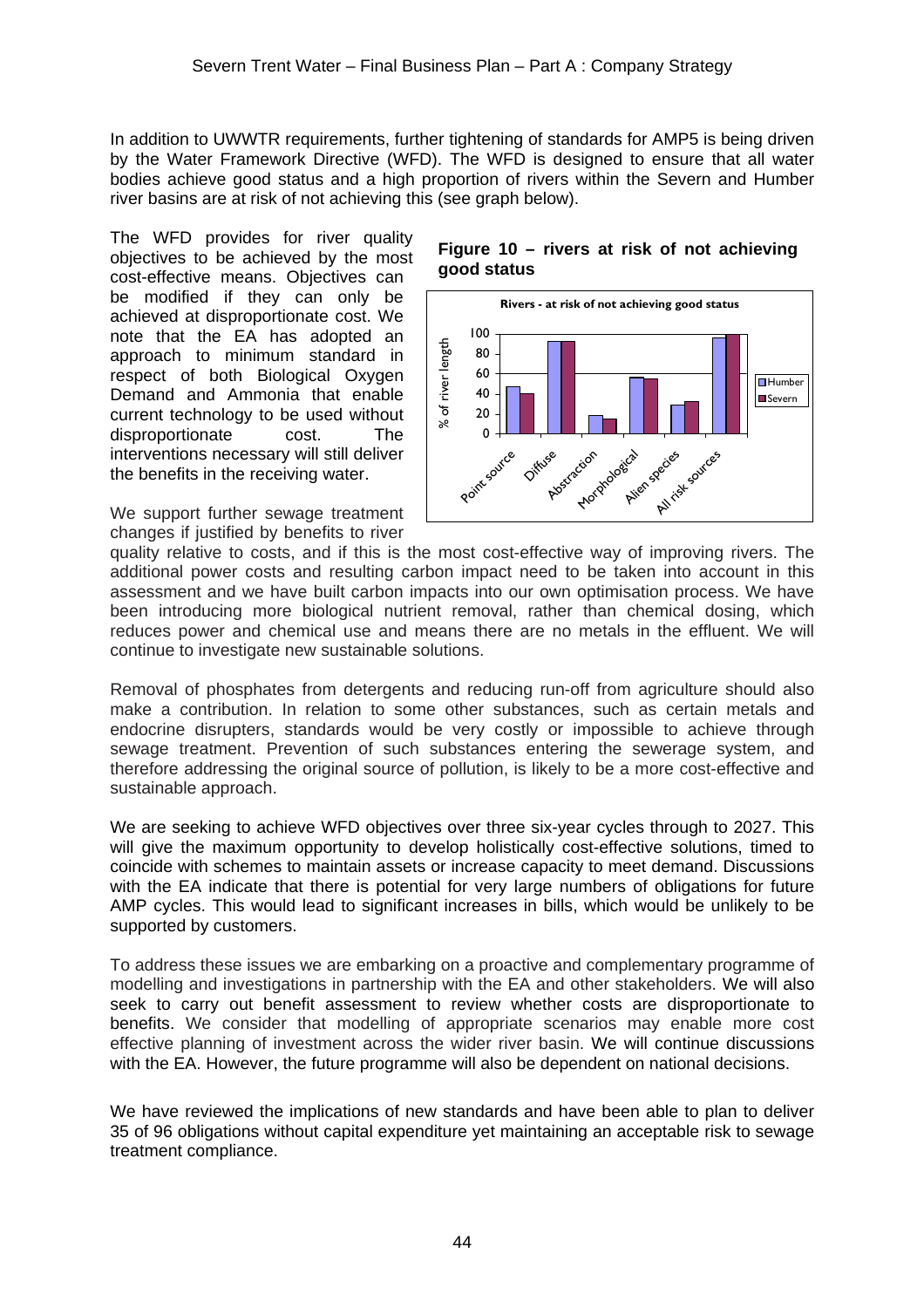| Table 9 - Meeting new sewage treatment standards - expenditure                 |                        |                                 |  |  |  |
|--------------------------------------------------------------------------------|------------------------|---------------------------------|--|--|--|
| Area of expenditure                                                            | Capex<br>$(\text{Em})$ | <b>Opex</b><br>$(\text{Em pa})$ |  |  |  |
| Dry Weather Flow Compliance (12 sites)                                         | 11                     | 0.1                             |  |  |  |
| Groundwater Directive (8 sites)                                                | $\overline{2}$         | 0.0                             |  |  |  |
| Countryside Rights of Way Act Investigations (3 sites and 4<br>investigations) | 3                      | 0.0                             |  |  |  |
| Habitats Directive (9 sites)                                                   | 9                      | 0.3                             |  |  |  |
| Fisheries Directive (2 sites)                                                  | 13                     | 0.2                             |  |  |  |
| Urban Waste Water Treatment Directive Phosphorus Removal (26 sites)            | 117                    | 6.0                             |  |  |  |
| Security and Emergency Measures Direction (1 investigation)                    | $\Omega$               | 0.0                             |  |  |  |
| <b>Sub-Total - Improvements to meet existing directives</b>                    | 157                    | 6.6                             |  |  |  |
| WFD - BOD Removal (3 sites)                                                    | 7                      | 0.1                             |  |  |  |
| WFD - Ammonia Removal (6 sites)                                                | 15                     | 0.4                             |  |  |  |
| $WFD - Other (1 site)$                                                         | $\overline{2}$         | 0.0                             |  |  |  |
| WFD - Chemical Investigation (43 investigations)                               | 6                      | 0.0                             |  |  |  |
| WFD - Preparation for AMP6                                                     | 10                     | 0.0                             |  |  |  |
| <b>Sub Total - improvements to meet Water Framework Directive</b>              | 41                     | 0.5                             |  |  |  |
| <b>Total - Additional sludge treatment</b>                                     | 37                     | 0.2                             |  |  |  |
| <b>Total - Meeting new sewage treatment standards</b>                          | 235                    | 7.3                             |  |  |  |

**Maintaining the sewer network** 

Overall in our 2008 June Return Ofwat assessed our sewerage infrastructure serviceability as marginal. Whilst we believe that it is broadly stable we have seen some deterioration in some performance indicators and so we have recently increased our investment.

We see the greatest number of problems, in terms of pollution or flooding, on our network of non-critical sewers. Until AMP4, our approach was to fix these on failure but in AMP4 we started a programme of CCTV surveys on non-critical sewers. This has allowed us to establish the condition of the network, and target those areas where we are more likely to experience serviceability issues.

We have modelled the optimum mix of measures to maintain serviceability at least cost. Our models show that we need to increase investment over the long run. This is a natural trend as the asset stock becomes older. As part of this investment we plan to increase investment in proactive sewer cleansing to improve our performance on flooding and pollution.

Our programme provides for increased proactive investment in gravity sewers, continuing to deal with reactive problems effectively and continuing to invest in rising mains and critical sewers.

There is currently a drive from national government to dramatically increase the supply of new housing over the next 25 years. Many towns and cities in the Midlands have been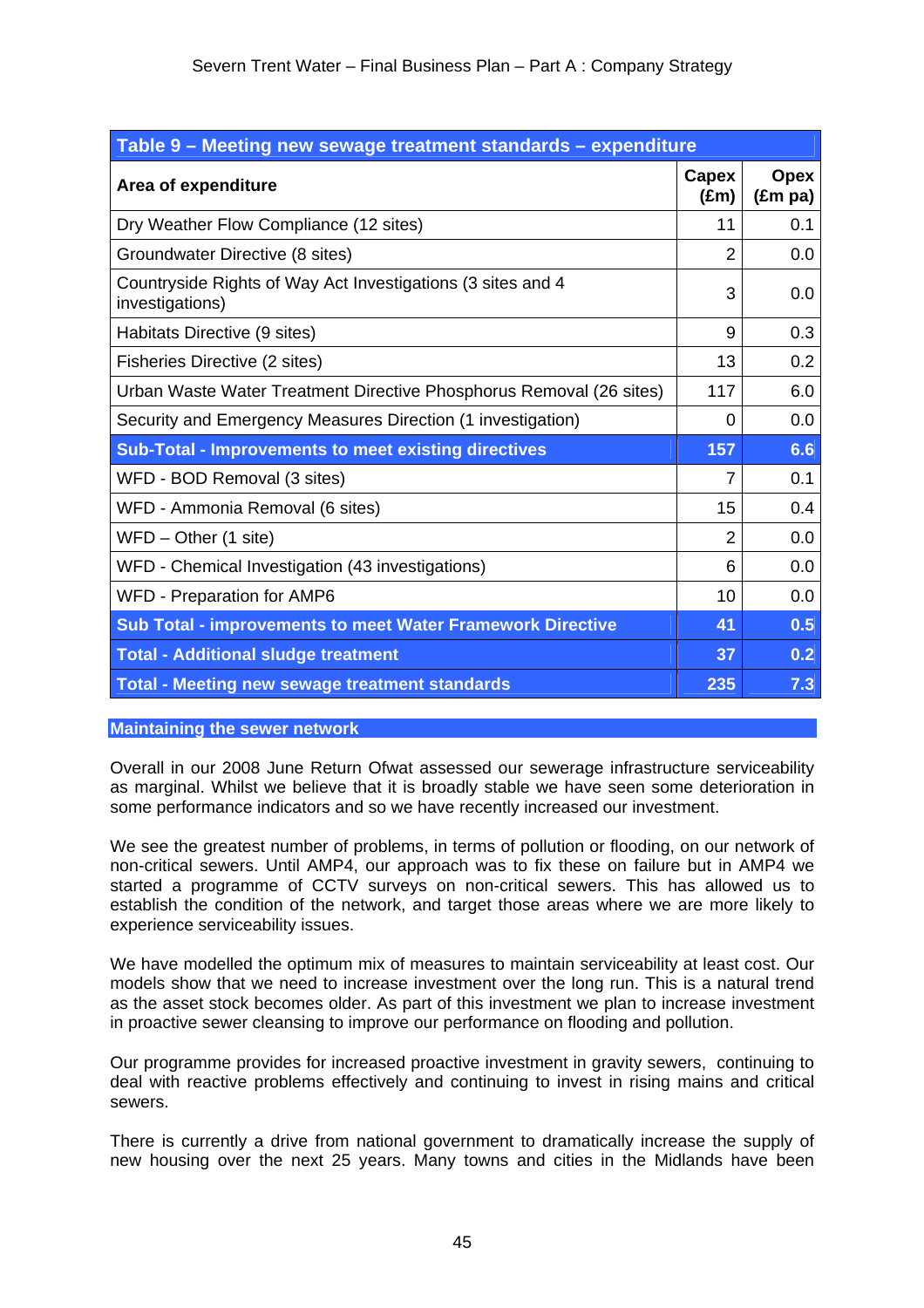identified as growth points. Our overall objective is to ensure that we balance supply and demand so that:

- The sewerage system has sufficient capacity so that sewer flooding and pollution incidents are minimised.
- Sewage treatment works and sludge treatment facilities have sufficient capacity to meet compliance standards, to prevent damaging effects on the environment.

We need to achieve this in a way which is at least cost, has an acceptable impact on the environment and on our carbon footprint, and can be achieved at risk levels which reflect customer priorities.

We have followed the principles of the UKWIR Long Term Least Cost Planning for Supply Demand methodology. We have taken a balanced view on Regional Spatial Strategy, population and historical data to balance cost with risk in an area of considerable uncertainty.

The programme to maintain our network and meet future demands is summarised in the table below.

| Table 10 - Maintaining the network - expenditure   |               |                        |  |  |
|----------------------------------------------------|---------------|------------------------|--|--|
| Area of expenditure                                | Capex<br>(£m) | <b>Opex</b><br>(£m pa) |  |  |
| Sewer diversions                                   | 14            | 0.0                    |  |  |
| New development – sewerage                         | 38            | 0.0                    |  |  |
| New development - sludge treatment                 | 5             | 0.0                    |  |  |
| New development – sewage treatment                 | 56            | 0.7                    |  |  |
| Developer contributions and new connection charges | (70)          | 0.0                    |  |  |
| Sub-total - responding to regional development     | 41            | 0.7                    |  |  |
| Sewage treatment works                             | 349           | 0.0                    |  |  |
| Sewerage pumping stations                          | 91            | 0.0                    |  |  |
| Sludge treatment works                             | 72            | (0.1)                  |  |  |
| Sewerage assets                                    | 14            | 0.0                    |  |  |
| Sub-total - maintaining our above ground assets    | 526           | (0.1)                  |  |  |
| Rehabilitation of the critical sewer network       | 37            | 0.0                    |  |  |
| Rising mains                                       | 19            | 0.0                    |  |  |
| Rehabilitation of the sewer network (other)        | 98            | (0.7)                  |  |  |
| Sub-total - maintaining our sewerage network       | 154           | (0.7)                  |  |  |
| <b>Total - Maintaining the network</b>             | 722           | (0.1)                  |  |  |

**Private Sewers and Lateral Drains** 

On 15 December 2008 Defra announced that ownership of private drains and sewers would transfer to water and sewerage companies from 2011. We fully support this, as it will remove responsibilities from individual customers who find it difficult to resolve drainage problems outside their property boundary. Some of the details of the transfer have not yet been announced. We understand that Defra intend to publish draft regulations for consultation in Spring 2009.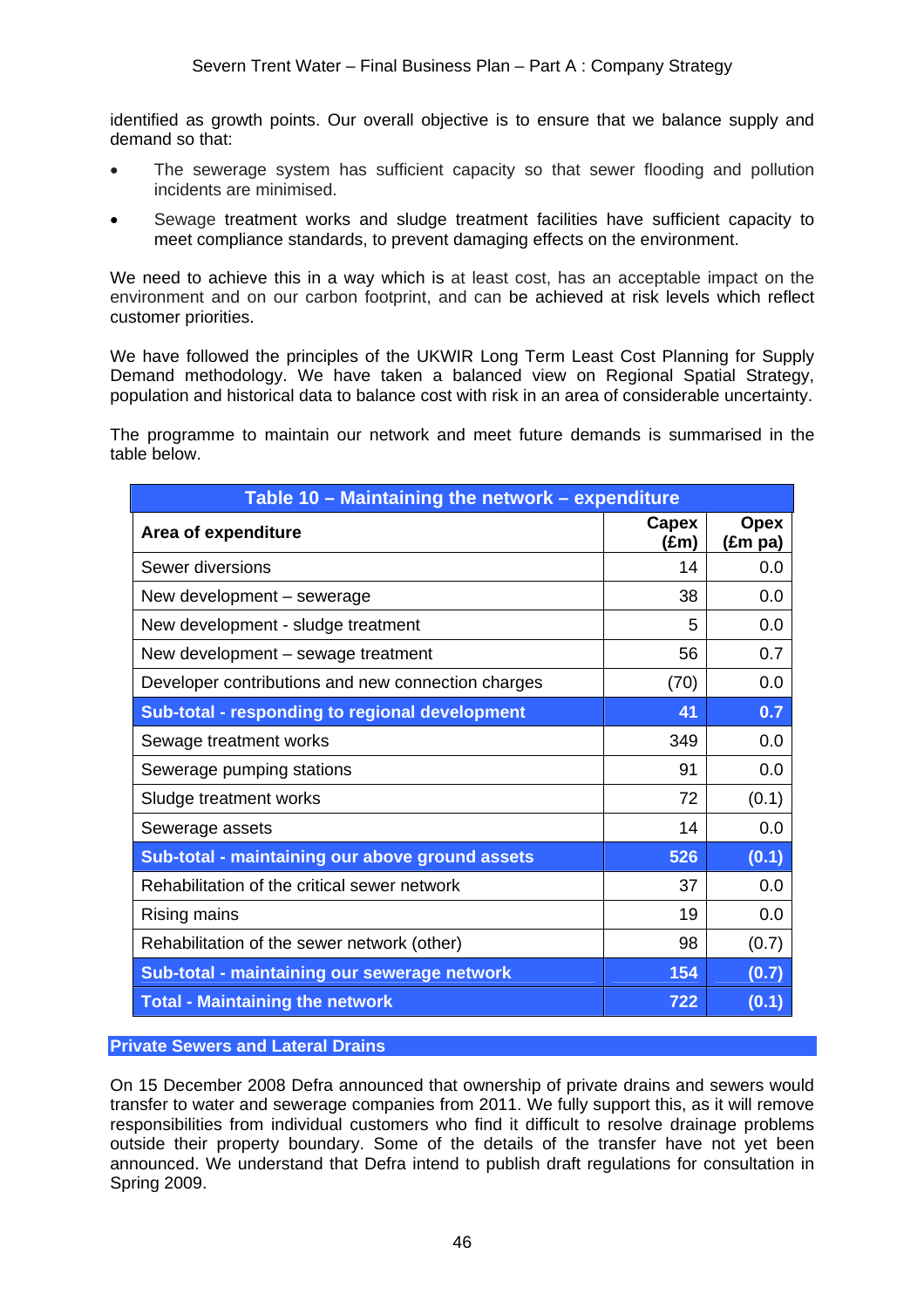In their letter PR09/26 dated 12 February 2009 Ofwat stated that the costs involved should not be included in companies' plans but each company should set out its estimates of costs and levels of activity associated with the transfer and set out a series of assumptions.

We have followed Ofwat's guidance, but recognise that there are still considerable uncertainties over the estimates. We currently estimate that the transfer will add £12 to customers' bills.

## **Controlling pollution**

Over a number of years we have had one of the best records in the industry in terms of number of serious pollution incidents (Categories 1 and 2). However, the number of Category 3 (less severe) pollution incidents showed an increase in 2006, and rose above the national average.

We agreed an action plan with the EA and Ofwat to reduce Category 3 pollution incidents, including thirteen areas of improvement, with actions and performance measures identified for each area. Since then, the number of pollution incidents has decreased significantly. We are targeting a further improvement in pollution incidents in AMP5, with a programme including:

- Increasing further our sewer cleansing programme (increased in the last two years) to reduce pollution incidents caused by blockages and siltation.
- Ensuring that pollution incidents arising from sewer collapses do not increase, by replacing or renovating sewers where the need is identified by our deterioration modelling and CCTV survey programme.
- Installing telemetry at key sites.
- Making some progress with separating foul and surface water separation.
- Increased resilience of our assets to reduce the risk of pollution problems.

Our proposed programme is summarised in Table 11.

| Table 11 - Controlling Pollution - expenditure          |               |                        |  |  |
|---------------------------------------------------------|---------------|------------------------|--|--|
| Area of expenditure                                     | Capex<br>(£m) | <b>Opex</b><br>(£m pa) |  |  |
| Continuation of our network survey programme            | 47            | 0.0                    |  |  |
| <b>Sub-Total - network investigations</b>               | 47            | 0.0                    |  |  |
| S101a first time rural sewerage connection              | 17            | 0.2                    |  |  |
| <b>Resolving Unsatisfactory Intermittent Discharges</b> | 7             | 0.0                    |  |  |
| <b>Sub-Total - improvements in quality</b>              | 24            | 0.2                    |  |  |
| Investigations into misconnections onto our network     | 0             | 1.1                    |  |  |
| Separation of foul and surface water network            | 10            | 0.0                    |  |  |
| Separation of dual manholes                             | 4             | 0.0                    |  |  |
| Installation of telemetry / increased monitoring        | 9             | 0.0                    |  |  |
| <b>Maintaining Sewer Overflows</b>                      | 4             | 0.0                    |  |  |
| Sustainable Drainage Systems                            | 0             | 0.6                    |  |  |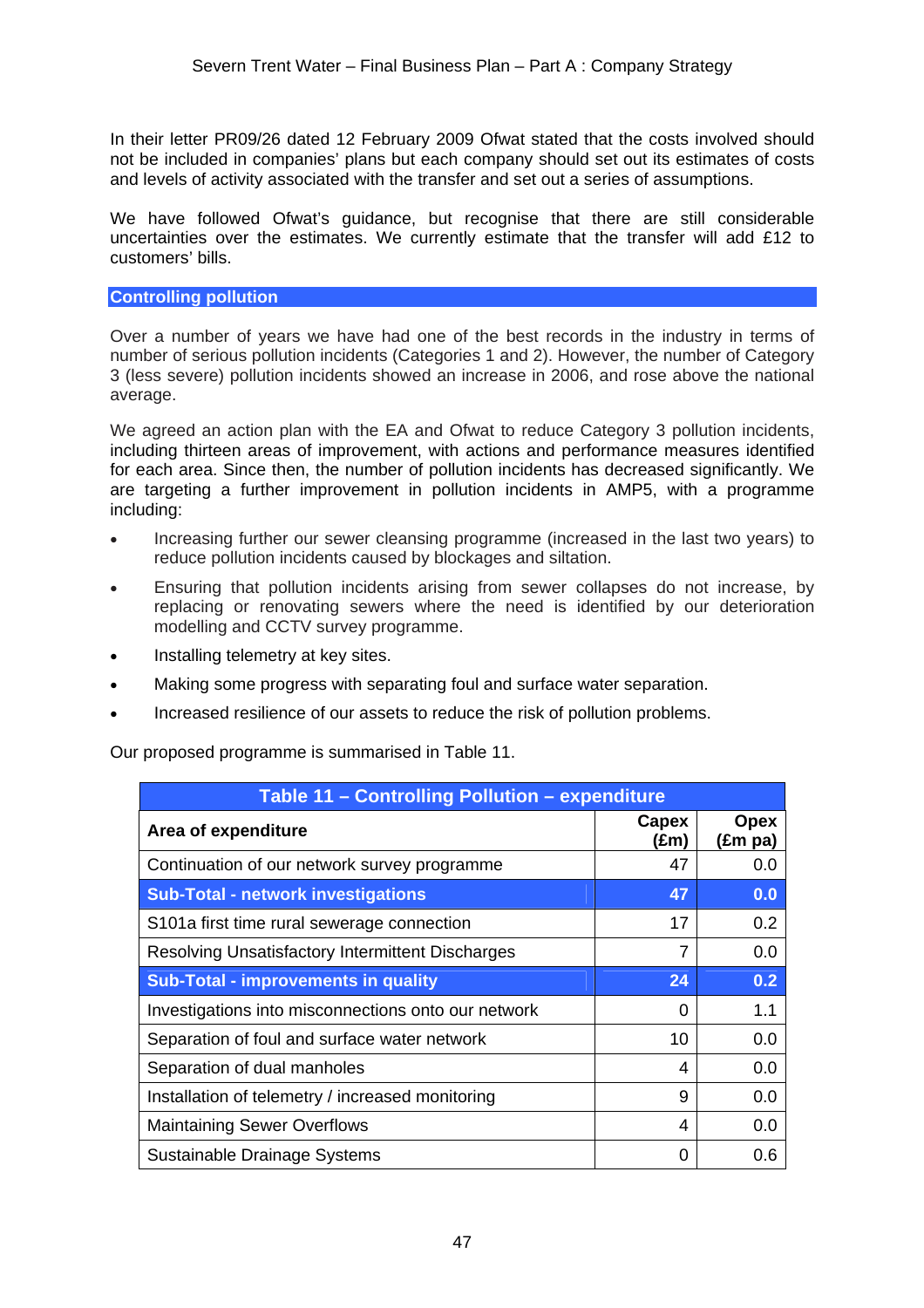| <b>Table 11 - Controlling Pollution - expenditure</b> |                        |                                 |  |  |
|-------------------------------------------------------|------------------------|---------------------------------|--|--|
| Area of expenditure                                   | Capex<br>$(\text{Em})$ | <b>Opex</b><br>$(\text{Em pa})$ |  |  |
| <b>Sub-total - Pollution Strategy</b>                 | 26                     | 1.8                             |  |  |
| Flood prevention and power supplies                   | 10                     | $-0.8$                          |  |  |
| <b>Sub-Total - Resilience</b>                         | 10                     | $-0.8$                          |  |  |
| <b>Total - Controlling pollution</b>                  | 107                    | 1.2 <sup>1</sup>                |  |  |

**Dealing with problems of odour from sewage treatment works** 

Odour from sewage treatment works and from the sewerage system can have a detrimental impact on the quality of the environment for those living close by. Sewage treatment and sewerage systems will never be completely odour-free but our programme aims to reduce the potential for this to be a significant nuisance.

The costs of odour control need to be balanced against the benefits. There is a range of options available, with differing costs and impacts on odour. We have not adopted solutions which involve completely covering sewage treatment works and we do not believe that this is the most sustainable solution because of the impact on operating costs and energy use. Customers support reducing sewage odour, but not to the extent that very high-cost improvements would be justified. The programme which we have put forward is supported by cost-benefit analysis.

We plan to implement a programme of odour control measures based on new standards, detailed in a Defra Code of Practice, that will reduce odour at the sites concerned. We have currently identified 16 sites requiring intervention in AMP5 and are continuing our investigation programme to identify new risk areas. We are proposing to increase the rate of dealing with problems by 50% in AMP5 to:

- Provide better odour reduction to resolve existing problems.
- Resolve new issues arising as a result of decreasing tolerance of sewage treatment odour.
- Resolve new problems arising from new developments near treatment works.

| Table 12 – Dealing with problems of odour – expenditure |                        |                                        |  |  |
|---------------------------------------------------------|------------------------|----------------------------------------|--|--|
| Area of expenditure                                     | Capex<br>$(\text{Em})$ | <b>Opex</b><br>$(\text{Em}/\text{pa})$ |  |  |
| Dealing with problems of odour                          |                        | 0.0                                    |  |  |
| Total - dealing with problems of odour                  |                        | 0.0                                    |  |  |

**Dealing with sewage sludge sustainably** 

Our sludge strategy is underpinned by the need to provide secure, sustainable routes for all sludge disposal. Our approach seeks to mitigate risks associated with the sludge to land route, which is currently seen as environmentally the best route, whilst offering good value to our customers. We have also been significantly increasing our electricity generation from sludge and are leaders in the industry in this area – this is discussed in KSI4.

Our SDS states that we will:

• Increase the use of sewage sludge as a renewable energy source.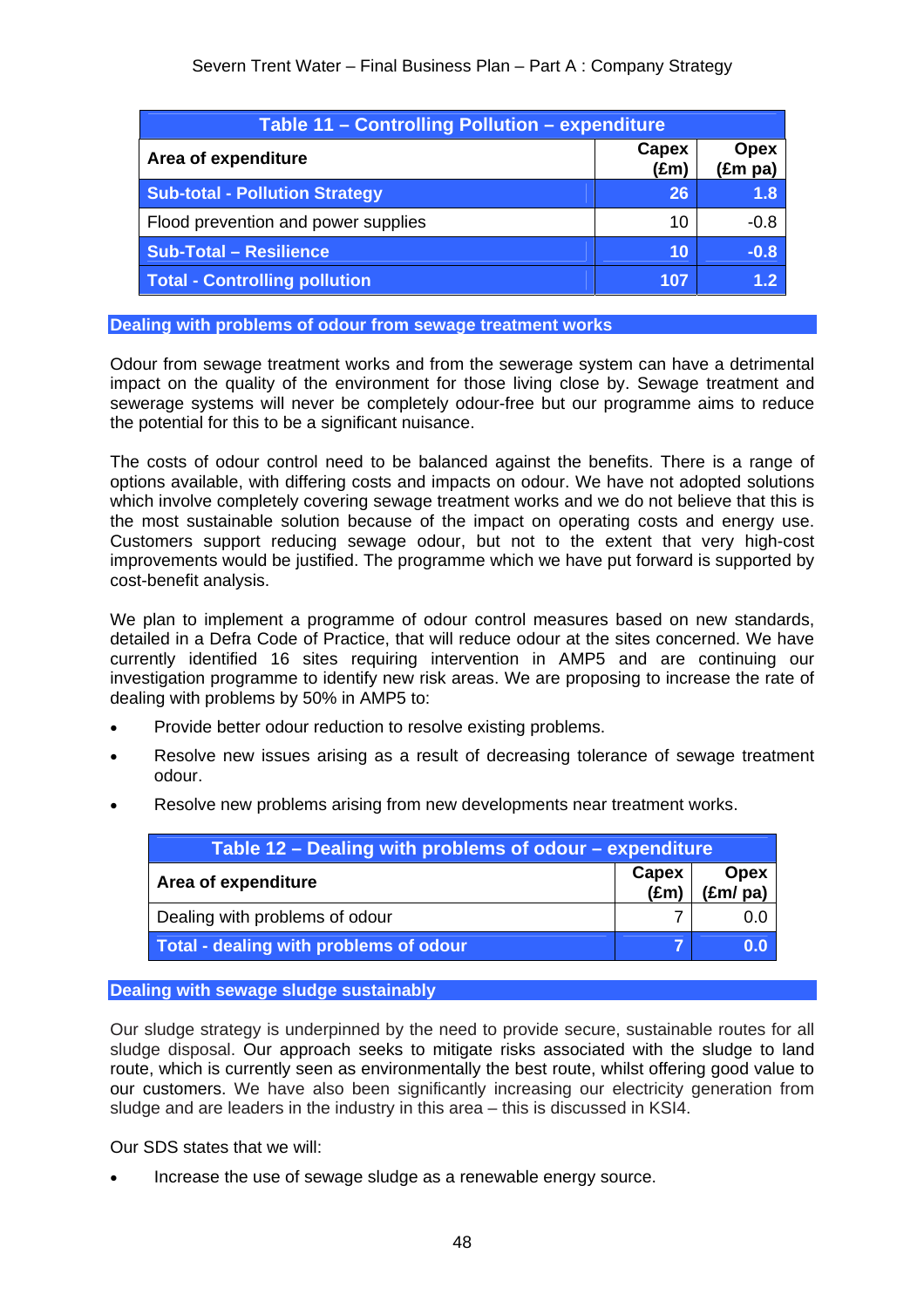- Open other outlets including energy recovery from combustion and use as a carbonneutral fuel in industrial processes. Ultimately we expect that all sewage sludge will be used for energy generation and residues from these processes will also be beneficially reused.
- Deal with sludge sustainably.

We remain committed to these strategic intentions and still see sludge drying as a key technology to provide flexibility of outlets and move us towards energy recovery. This development requires introduction of new technology and we have encountered operational problems with our new dryer at Finham. We have concluded that further expansion of our drying capacity does not at present offer a good balance of cost and risk to our customers. Our FBP does not include additional sludge dryers, but concentrates on improving the design of the current plants at Finham and Netheridge. With the exception of £1.6m capital maintenance, we have not included any investment in our FBP for drying.

The reduction in contamination of sludge has enabled us to move more of our sludge to the more cost-effective and sustainable agriculture route during AMP4 under current sludge guidelines. There is currently a high level of demand for this resource from farmers but sludge recycling to agriculture is one of our top ten Company risks. To assess this further we commissioned ADAS consultants to quantify the effect of known restrictions and the most likely "exclusion clauses" on our sludge landbank availability. Their report concluded that we currently only require 11.1% of our available landbank after all current exclusion clauses are taken into account and this gives us confidence in continuing to have agriculture at the heart of our AMP5 plan. Our AMP5 strategy will focus on securing the quality of our product and eliminating our reliance on liquid to land operations by providing more dewatering installations.

In the longer term, we aim to reduce reliance on recycling to agricultural land, particularly where associated with food crops, and to increase our sludge to energy capability. The reason for this is reduction in operational risk. Although the sludge to agriculture route is currently considered the best practicable environmental option, customer reaction to use of sludge on agricultural land could potentially lead to a sudden loss of this route. The longer term reduction of reliance on this route will help to reduce our overall risk position.

There is considerable uncertainty about forthcoming legislation relating to EU Sludge Directive and the UK Sludge Use in Agriculture Regulations and Codes of Practice. With the exception of some minor investment relating to Pollution Prevention and Control Regulations, we have not included any investment relating to changes in sludge-related legislation.

By the end of AMP5 we anticipate having an additional 22,000 tonnes of dried solids per year to deal with at our sludge treatment facilities, as a result of higher treatment standards and growth in demand. A key part of our strategy is to ensure that we build enough additional capacity to effectively deal with this increase, whilst maintaining the quality of product and minimising travelling (and hence carbon) impact.

In summary, our strategy for AMP5 is to:

- Have an asset base of digesters which are correctly sized and in the right locations to enable us to dispose of all sludge satisfactorily and to optimise vehicle movements.
- Optimise our drying processes at Finham and Netheridge to inform investment decisions for PR14.
- Build a dried sludge demonstration pyrolysis plant in conjunction with a partner organisation, in order to develop our understanding of this emerging technology at little financial risk.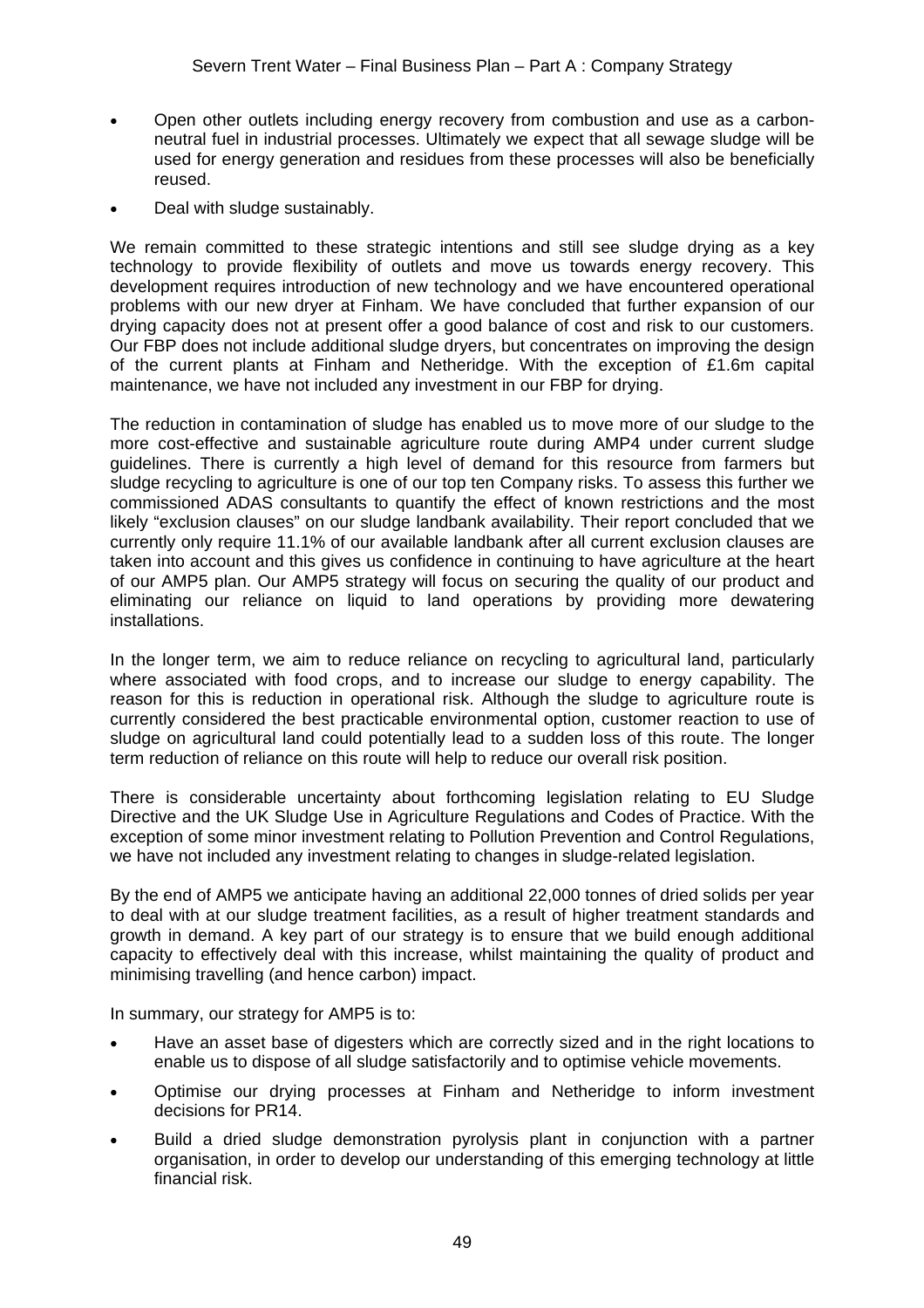- Implement schemes to increase biogas generation and therefore generate more energy.
- Continue to mitigate the risks associated with losing the sludge to agriculture route, by working collaboratively across the sector to lobby stakeholders and by refining sludge contingency plans.
- Optimise our current asset base and increase pre-digestion sludge thickness to reduce the need for increased digestion capacity.
- Cease our liquid sludge to land operation.
- Await clarity regarding potential further legislation before investing but remain committed to complying with the Safe Sludge Matrix.

Investment associated with sludge is split amongst other parts of Part A. A specific element of expenditure relating to sludge strategy is detailed below and relates to the installation of centrifuges at 5 locations to remove our reliance on liquid sludge to agriculture.

| Table 13 - Dealing with sewage sludge sustainably – expenditure |                        |                         |  |  |  |  |  |
|-----------------------------------------------------------------|------------------------|-------------------------|--|--|--|--|--|
| Area of expenditure                                             | Capex<br>$(\text{Em})$ | <b>Opex</b><br>(£m/ pa) |  |  |  |  |  |
| Sludge disposal route security investment strategies            | 14                     | -0.7                    |  |  |  |  |  |
| Installation of an additional sludge drier                      |                        | 0.0                     |  |  |  |  |  |
| Total - dealing with sewage sludge sustainably                  | T 4                    | $\bigoplus$             |  |  |  |  |  |

**Expenditure summary** 

The total programme for dealing effectively with waste water is shown in the table below, which shows how the expenditure is split between Ofwat cost categories.

| Table 14 – KSI 2 – Dealing effectively with waste water - expenditure |                            |            |                  |                     |                  |              |                  |                     |  |
|-----------------------------------------------------------------------|----------------------------|------------|------------------|---------------------|------------------|--------------|------------------|---------------------|--|
|                                                                       | <b>Ofwat cost category</b> |            |                  |                     |                  |              |                  |                     |  |
|                                                                       |                            | Capex (£m) |                  |                     |                  | Opex (£m pa) |                  |                     |  |
| <b>Area of Expenditure</b>                                            | Mainten-<br>ance           | Quality    | Supply<br>Demand | Enhanced<br>Service | Mainten-<br>ance | Quality      | Supply<br>Demand | Enhanced<br>Service |  |
| Dealing with sewer flooding problems                                  | $\Omega$                   | 0          | 67               | 124                 | 0.0              | 0.0          | 1.4              | 0.1                 |  |
| <b>Total - dealing with sewer flooding</b>                            | 191                        |            |                  | 1.6                 |                  |              |                  |                     |  |
| Improvements to meet existing<br>directives                           | 0                          | 157        | 0                | 0                   | 0.0              | 6.6          | 0.0              | 0.0                 |  |
| Improvements to meet Water<br><b>Framework Directive</b>              | $\Omega$                   | 41         | $\Omega$         | $\Omega$            | 0.0              | 0.5          | 0.0              | 0.0                 |  |
| Additional sludge treatment                                           | 0                          | 37         | 0                | 0                   | 0.0              | 0.2          | 0.0              | 0.0                 |  |
| <b>Total - Meeting new sewage</b><br>treatment standards              | 235                        |            |                  |                     | 7.3              |              |                  |                     |  |
| Responding to regional development                                    | 1                          | 0          | 40               | $\Omega$            | 0.0              | 0.0          | 0.7              | 0.0                 |  |
| Maintaining our above ground assets                                   | 526                        | 0          | 0                | 0                   | (0.1)            | 0.0          | 0.0              | 0.0                 |  |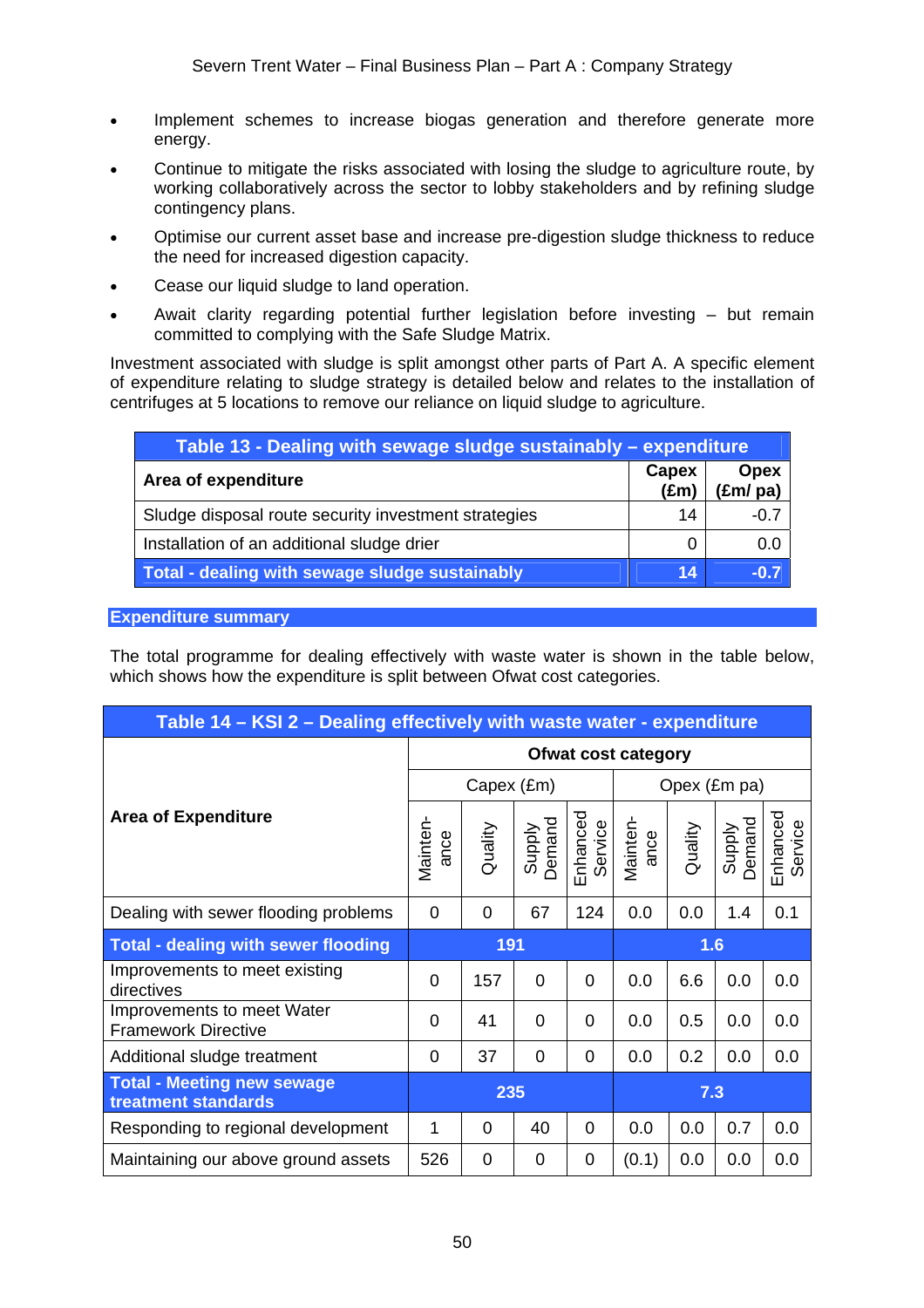| Table 14 - KSI 2 - Dealing effectively with waste water - expenditure |                       |             |                  |                     |                  |              |                  |                     |  |
|-----------------------------------------------------------------------|-----------------------|-------------|------------------|---------------------|------------------|--------------|------------------|---------------------|--|
|                                                                       | Ofwat cost category   |             |                  |                     |                  |              |                  |                     |  |
|                                                                       | Capex (£m)            |             |                  |                     |                  | Opex (£m pa) |                  |                     |  |
| <b>Area of Expenditure</b>                                            | Mainten-<br>ance      | Quality     | Supply<br>Demand | Enhanced<br>Service | Mainten-<br>ance | Quality      | Supply<br>Demand | Enhanced<br>Service |  |
| Maintaining our sewerage network                                      | 154                   | $\mathbf 0$ | $\mathbf 0$      | $\overline{0}$      | (1.0)            | 0.0          | 0.0              | 0.0                 |  |
| <b>Total - Maintaining the network</b>                                | 722<br>$-0.1$         |             |                  |                     |                  |              |                  |                     |  |
| Network investigations                                                | 47                    | $\mathbf 0$ | $\mathbf 0$      | 0                   | 0.0              | 0.0          | 0.0              | 0.0                 |  |
| Improvements in quality                                               | $\mathbf 0$           | 24          | 0                | 0                   | 0.0              | 0.2          | 0.0              | 0.0                 |  |
| <b>Pollution Strategy</b>                                             | $\overline{4}$        | 0           | 10               | 12                  | 1.1              | 0.0          | 0.6              | 0.0                 |  |
| Resilience                                                            | $\mathbf 0$           | $\mathbf 0$ | 0                | 10                  | 0.0              | 0.0          | 0.0              | $-0.8$              |  |
| <b>Total - Controlling pollution</b>                                  | 107                   |             |                  | 1.2                 |                  |              |                  |                     |  |
| Dealing with problems of odour                                        | $\mathbf 0$           | $\mathbf 0$ | 0                | $\overline{7}$      | 0.0              | 0.0          | 0.0              | 0.0                 |  |
| <b>Total - dealing with problems of</b><br>odour                      | $\overline{7}$<br>0.0 |             |                  |                     |                  |              |                  |                     |  |
| Dealing with sewage sludge<br>sustainably                             | 14                    | $\mathbf 0$ | 0                | 0                   | (0.7)            | 0.0          | 0.0              | 0.0                 |  |
| <b>Total - dealing with sewage sludge</b><br>sustainably              | 14                    |             |                  | (0.7)               |                  |              |                  |                     |  |
| Total investment by cost category                                     | 753                   | 258         | 117              | 147                 | $-0.4$           | 7.5          | 2.8              | $-0.7$              |  |
| <b>Total investment</b>                                               | 1,276<br>9.3          |             |                  |                     |                  |              |                  |                     |  |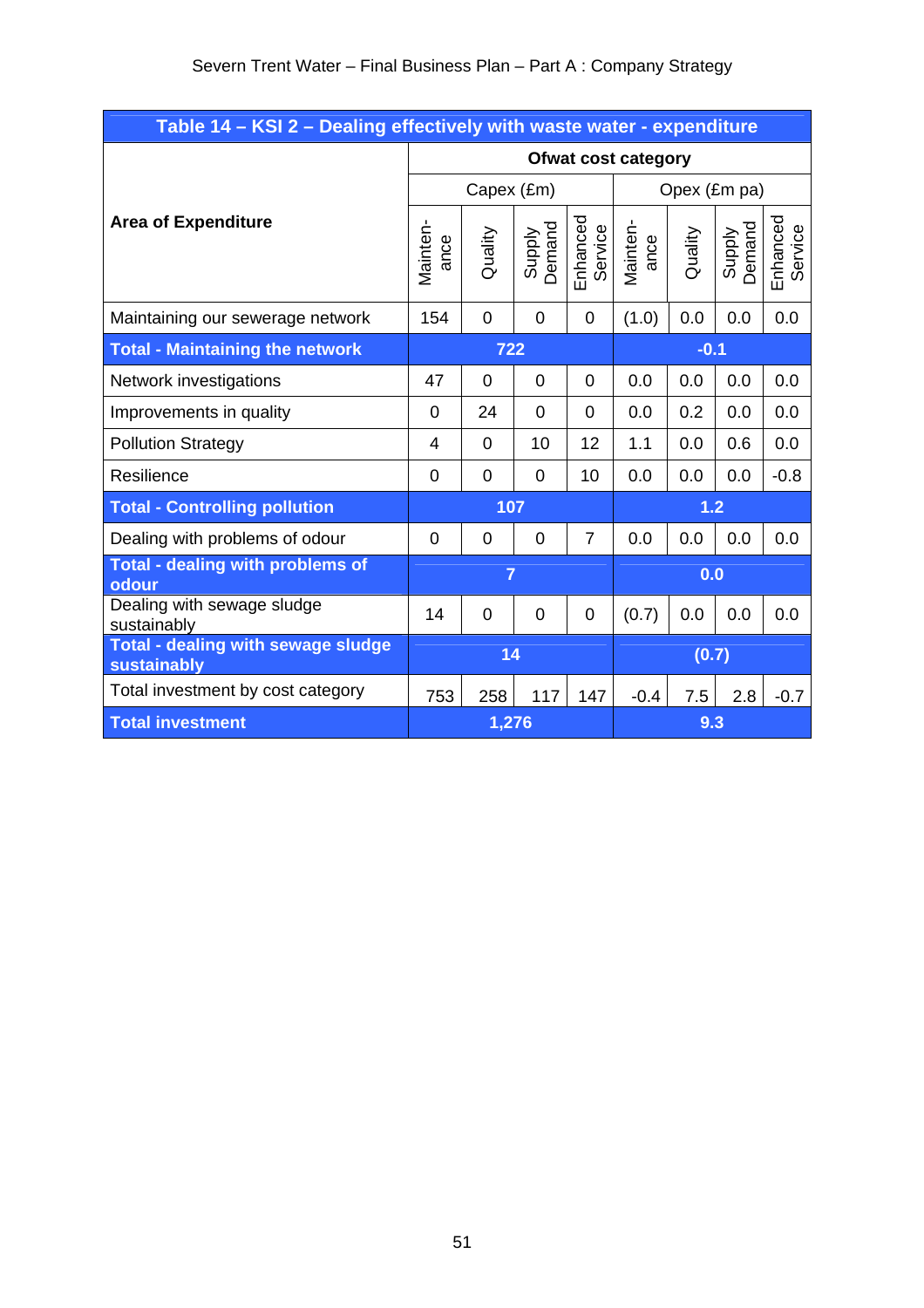Table 15 compares FBP expenditure with our DBP proposals. The expenditure is over £200m lower, with the main reductions being on sewer flooding and the programme to meet new sewage treatment standards.

| Table 15 - KSI 2 - Dealing effectively with waste water - expenditure |                |            |                |  |  |  |
|-----------------------------------------------------------------------|----------------|------------|----------------|--|--|--|
|                                                                       | Capex (£m)     |            |                |  |  |  |
| <b>Area of Expenditure</b>                                            | <b>FBP</b>     | <b>DBP</b> | <b>Change</b>  |  |  |  |
| Dealing with sewer flooding problems                                  | 191            | 310        | (120)          |  |  |  |
| <b>Total - dealing with sewer flooding</b>                            | 191            | 310        | (120)          |  |  |  |
| Improvements to meet existing directives                              | 157            | 224        | (68)           |  |  |  |
| Improvements to meet Water Framework Directive                        | 41             | 39         | $\overline{2}$ |  |  |  |
| Additional sludge treatment                                           | 37             | 32         | 5              |  |  |  |
| <b>Total - Meeting new sewage treatment</b><br><b>standards</b>       | 235            | 295        | (61)           |  |  |  |
| Responding to regional development                                    | 41             | 44         | (2)            |  |  |  |
| Maintaining our above ground assets                                   | 526            | 543        | (17)           |  |  |  |
| Maintaining our sewerage network                                      | 154            | 178        | (24)           |  |  |  |
| <b>Total - Maintaining the network</b>                                | 722            | 765        | (43)           |  |  |  |
| Network investigations                                                | 47             | 37         | 10             |  |  |  |
| Improvements in quality                                               | 24             | 15         | 9              |  |  |  |
| <b>Pollution Strategy</b>                                             | 26             | 33         | (7)            |  |  |  |
| Resilience                                                            | 10             | 10         | (0)            |  |  |  |
| <b>Total - Controlling pollution</b>                                  | 107            | 95         | 11             |  |  |  |
| Dealing with problems of odour                                        | $\overline{7}$ | 10         | (3)            |  |  |  |
| Total - dealing with problems of odour                                | $\overline{7}$ | 10         | (3)            |  |  |  |
| Dealing with sewage sludge sustainably                                | 14             | 27         | (13)           |  |  |  |
| Total - dealing with sewage sludge sustainably                        | 14             | 27         | (13)           |  |  |  |
| <b>Total investment</b>                                               | 1,276          | 1,503      | (227)          |  |  |  |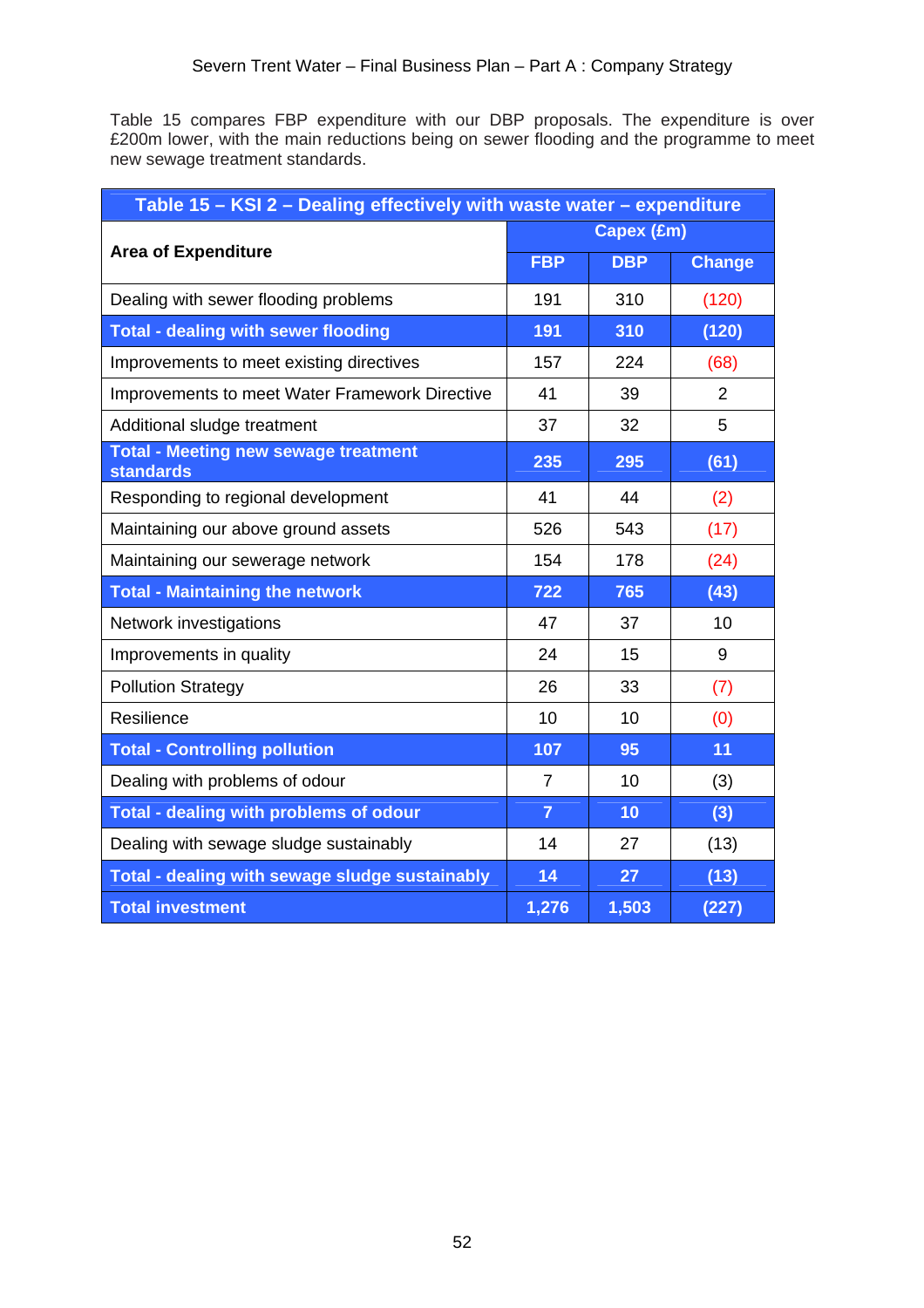# **KSI 3 Responding to customers' needs**

**Our customers tell us that, in addition to providing the highest levels of water and waste services, they expect to see higher standards of service in relation to customer contact and billing issues. We also play an important role in the provision of a vital public service to the communities we serve – this KSI reviews our role in the community, including our programme relating to Corporate Social Responsibility, as well as services to customers.** 

#### **The key challenges facing us are:**

- ¾ **Rising customer expectations on service.**
- ¾ **Changes in ways which customers want to communicate with us.**
- ¾ **Customer contact performance has recently been below expectations.**
- ¾ **Retail competition is likely to develop and apply to all customers we are concerned that the costs to customers are likely to exceed the benefits but we will need to prepare for its implementation.**

#### **The key elements of our plan to address these challenges are:**

- ¾ **We are improving our quality and speed of response when customers contact us.**
- ¾ **We are making improvements in the way in which we run our networks and billing systems to minimise the need for customers to contact us due to service failures.**
- ¾ **When customers need to contact us to report an operational issue, we have made changes which will increase the number of problems resolved at the first visit.**
- ¾ **We are increasing the range of channels for contact to meet customer needs.**

#### **Getting customer contact performance right**

The service we provide to our customers is at the forefront of our strategy but our performance on customer contact was not acceptable two years ago. This has been linked with implementation of measures to ensure accurate reporting of performance and with the introduction of a new billing system. We have invested heavily in our call handling service and implemented new processes and controls – as a result, during 2007/08 our customer contact performance improved considerably:

- The number of complaints received was down by a third  $-$  to 45,710 from 68,874 in 2006/07.
- The speed of responding to complaints and queries was much improved. Our DG6 performance (responding to billing contacts) increased to 92.9% from 90.7%, and our DG7 performance (responding to written complaints) increased by 0.1% to 99.9%.
- The proportion of calls abandoned reduced to 7.9% from 20.5%, and calls where all lines were busy reduced to 6.3% from 26.2%.
- Customer satisfaction with call handling increased to 4.39 from 4.1 in 2006-07 (out of a maximum of 5).

The graphs below illustrate the extent of improvement to date and further improvements projected to be achieved, both in standards for customer service set by Ofwat and our own Key Performance Indicator of number of complaints received.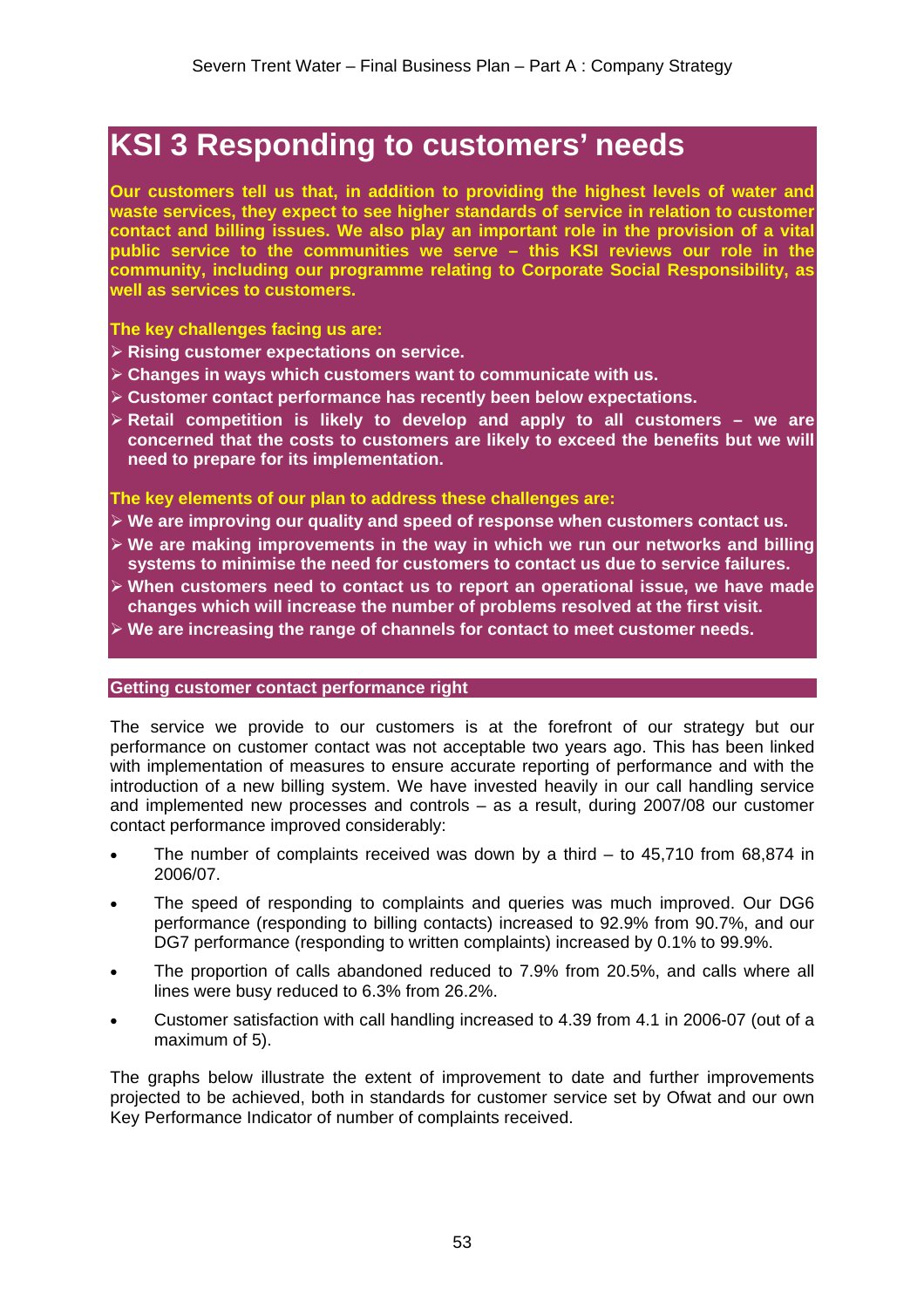

**Figure 11 – customer service performance** 

The improved performance we saw through 2007/08, and which we expect to show further improvement into the future, has been the result of a number of business initiatives. These changes in the last year are in addition to the changes we have made to manage customer contact:

- Better staff scheduling to ensure their availability to answer calls from customers.
- Increasing the number of telephone lines, which has virtually eliminated engaged calls.
- Reorganising some departments within the Customer Relations team and linking our telephony network across contact centres. This has created a larger flexible pool of resource to be available for phone calls, reducing queues during peak demand.

Our initiatives are managed through a business improvement programme to ensure a coordinated approach is followed and we can track the benefits we are delivering to our customers, now and into AMP5. Current improvements include: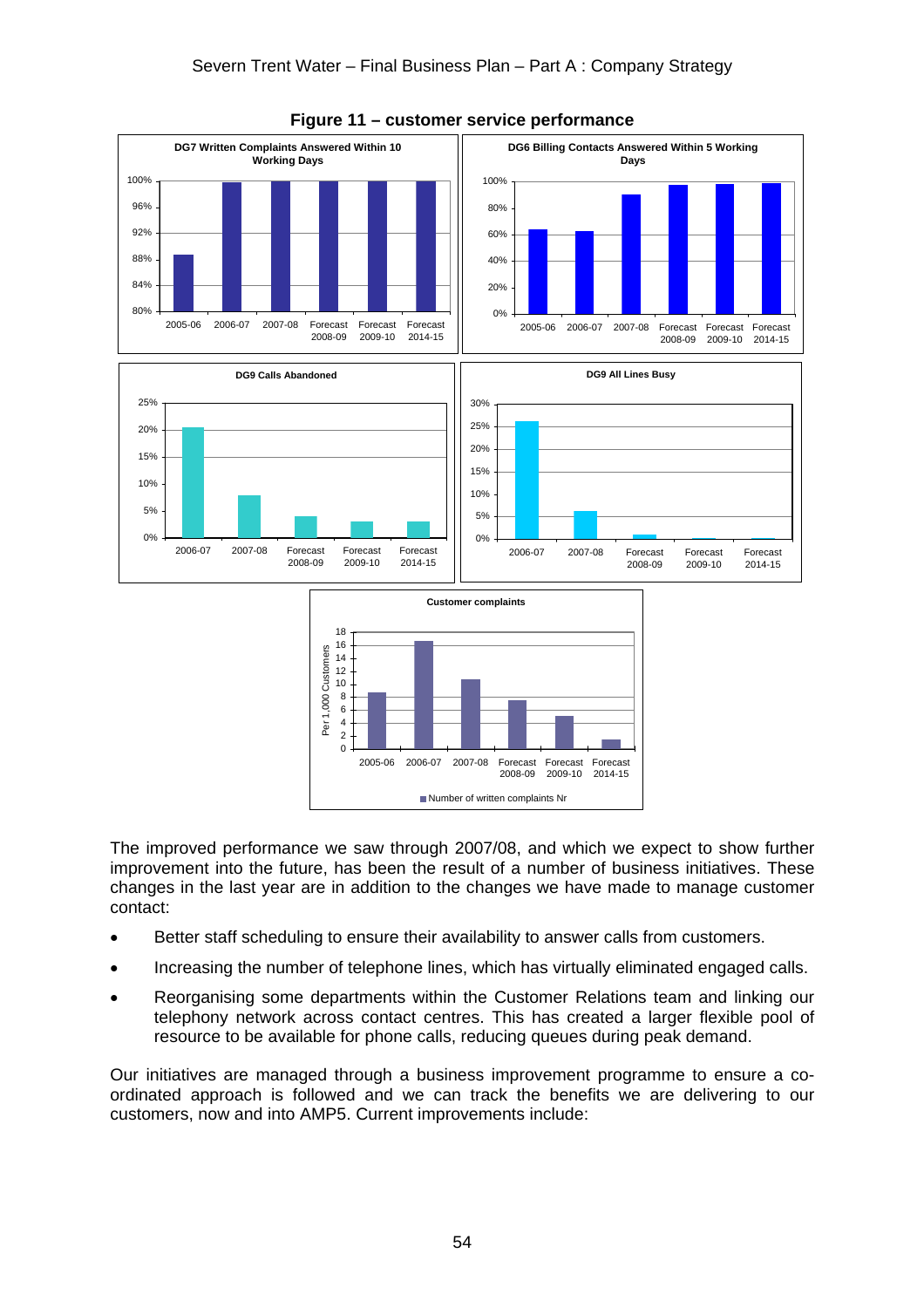**Improved point of contact resolution.** A programme is underway to increase the skills of our front-line agents to improve point of contact resolution. This will reduce the need to pass the call into an activity queue for later resolution, which will reduce back office work.

**Self-serve.** Customers can contact us via mail, telephone, email and through our current self-serve options (e.g. our automated payment service). We are investing in web and voice self-serve solutions to increase the number of integrated transactions we are able to offer customers, and expect this to be live during 2009.

#### **Reducing operational failures and speeding up response times**

We have created a root cause analysis team which is looking at the reasons why we receive written complaints, and are improving management information on the causes of contacts. Over time, this will enable us to reduce or eliminate the operational activities that affect customer contacts such as sending customers incorrect bills/reminders or shutting off supply. This will both improve service and reduce costs.

We are changing operational customer service processes to deliver better service. This initially applied in Sewerage, with the key objectives to improve our speed of response to customer contact, increase productivity of our field teams, improve customer satisfaction, and improve first time job resolution.

Response times to issues such as flooding, blockages and pollution are much improved – ranging from a 73% reduction for pollution incidents to a 97% reduction for internal sewer flooding. The improvements resulted from changes including improved scheduling of jobs, training, ensuring the right equipment is available to resolve the problem first time.

The following benefits are expected after extending the approach throughout our operations.

- Reduced flooding numbers through a more accurate and speedier assessment process.
- Reduced written complaints through keeping customer promises and delivering service level agreements.
- Reduced abandonment of customer calls by reducing customer chase calls driven by not meeting promises.
- Reduced costs by increasing "Right  $1<sup>st</sup>$  Time" volumes.
- Reduced leakage through correct prioritisation and reducing lead times.

## **Future improvements**

**Getting through first time.** To enable us to better deal with the peak in contact, created by main billing and subsequent reminder periods, we are looking at outsourcing solutions for some back office activity which can be flexed during peak periods. This will release more of our staff to cover the phones at these times.

**Measuring customer satisfaction.** We are currently investigating asking customers for a customer satisfaction score after each call. This will enable us to quickly identify and resolve any customer satisfaction issues.

**Customer segmentation**. In the future we need to tailor the service we provide to different groups of customers making it more personalised. This will make services more effective and ultimately reduce costs. We have started a project looking at customer segmentation, initially concentrating on billing and meter read frequency and ways in which our customers wish to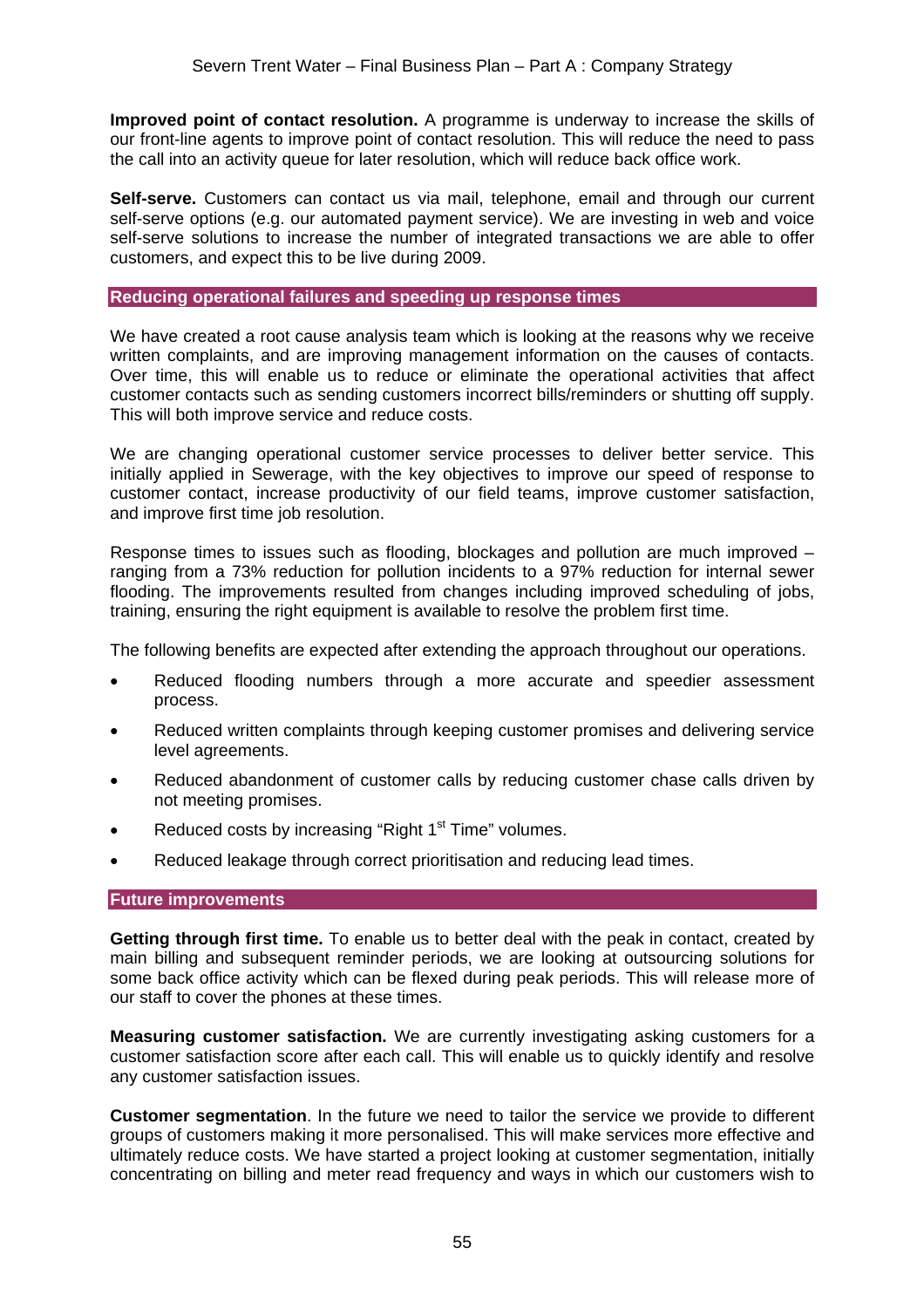communicate with us. This will enable us to tailor billing and reading frequencies and communication with different customer groups.

**Extending opening hours.** Currently the Contact Centre is open from 8am to 8pm Monday to Friday and 8am to 1pm on Saturday; we are looking at options to improve the back-up process and therefore extend our opening hours.

#### **Support to our customers**

The effective collection of our charges will benefit all our customers by keeping bills low. We recognise that whilst the majority of our customers can afford to pay their water bill, there are customers who have trouble in settling their accounts. We provide support in a number of ways to help customers manage their accounts, and will continue to do so throughout AMP5.

Our customer support strategy is focused around speaking to our customers, finding out their particular circumstances and tailoring our debt management approach. Through this approach we will identify our most vulnerable customers, who will be offered a number of options:

- Payment plan options for customers who are unemployed, we are working with the Department of Work and Pensions to arrange an affordable deduction from their benefit payments.
- Help and support in customers' applications to the Severn Trent Trust Fund. We currently pay around £3.5m per year towards this fund.
- Making contact with the Citizens Advice Bureau for debt counselling and additional support. We are looking to fund a debt worker to provide additional resources.

For those customers who we identify as being able to pay, but choose not to, we will take a harder approach that will include taking them to Court to recover the outstanding debt. This is in the interests of all our customers.

In the current economic climate we will need to further refine our approach, so improvements we have planned include:

- The use of multi-media technology (such as text and automated voice messages) to help us keep in touch with our customers who need additional debt management support.
- Segmentation of our customer database to help identify our more vulnerable customers and so offer help earlier in our collection process.
- An upgrade to our credit management systems to help us be more efficient.

## **Increasing efficiency and providing better service**

In our willingness to pay survey we included a potential improvement in customer contact performance – our survey included potential improvement in calls getting through (not abandoned or line engaged) from 90% to 95% or 98%. We have not, however, used the results of the WTP survey in determining improvements as we are aiming to achieve improved performance without any impact on customers' bills. Our projected improvements will take us close to the top of the range of performance on which we consulted in the WTP survey. Potential IT improvements include the upgrade of our billing system and the introduction of remote meter-reading technology. Expenditure on upgrading our systems is included in KSI 5.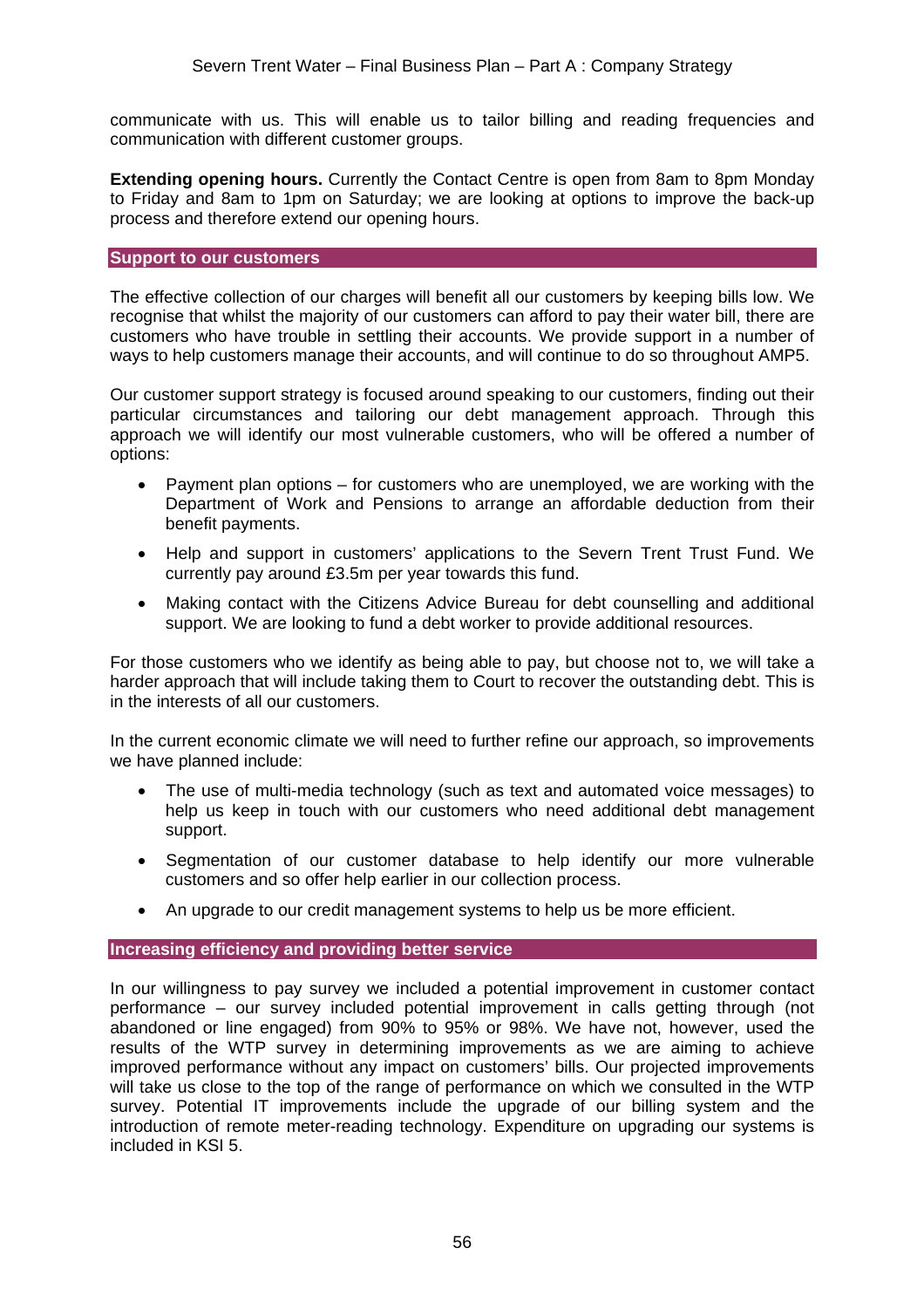We will deliver efficiency improvements by further streamlining of our processes and procedures. We will improve our credit management processes by working closer with credit reference agencies and local authorities to share data, ensuring alignment of our recovery processes with best practice.

We will also review our use of third party service providers, increasing their use if they can provide the required level of service more efficiently. We have made use of third party Debt Collection agencies for several years. More recently elements of our back office activity have been outsourced overseas.

Our aim for the future is a Customer Relations organisation which has highly competent and motivated staff supported by excellent core systems, processes and third party service providers. Unnecessary customer contacts will be reduced to a minimum. Where customers do need to contact us, they will receive a prompt high-quality response using the communication channel of their choice.

The actions we have already taken will achieve a high standard against Ofwat's service measures by 2009/10. Our plans for AMP5 will enable us to make further progress in achieving our objectives of reducing the need for customer contact by reducing service failures, and offering a high speed of response and standard of service to those customers who do need to contact us. The improvements in customer contact performance will be achieved without any impact on customers' bills.

Allowance for expenditure of £10m on continued development of customer service systems to improve service and reduce operating costs has been included within maintenance costs.

#### **Community programmes**

We provide a vital service to the communities in which we live and work. We are involved in our communities not only through our economic impact on our region but also through water education, preserving the natural environment, and supporting local projects and employee volunteering.

Conservation, access, recreation and education are enjoyed at our public access sites by up to 3 million visitors a year. Our network of five custom-built education centres is visited by more than 20,000 children a year and we provide a range of education resources which link into the National Curriculum. Our plans include expenditure at our recreational sites to maintain and develop our public access sites and the provision of additional educational activities to promote the efficient and appropriate use of water and sewerage resources and the environment.

Owning almost 22,000 hectares of land puts us in a unique position to protect, and often enhance, the biodiversity of our region, particularly its aquatic ecosystems. We are continuing to work with Natural England to improve Sites of Special Scientific Interest (SSSIs) on our land holdings, with the aim of meeting the UK target for 95% of SSSI to be in 'favourable' or 'recovering' condition. In January 2007 60.2% were in a favourable or recovering condition.

| Table 16 – KSI3 – Responding to customers' needs – expenditure |       |                                       |  |  |  |  |
|----------------------------------------------------------------|-------|---------------------------------------|--|--|--|--|
| Area of expenditure                                            | Capex | <b>Opex</b><br>$(\text{Em})$ (£m/ pa) |  |  |  |  |
| Conservation, access and recreation                            | 13    | 0.O                                   |  |  |  |  |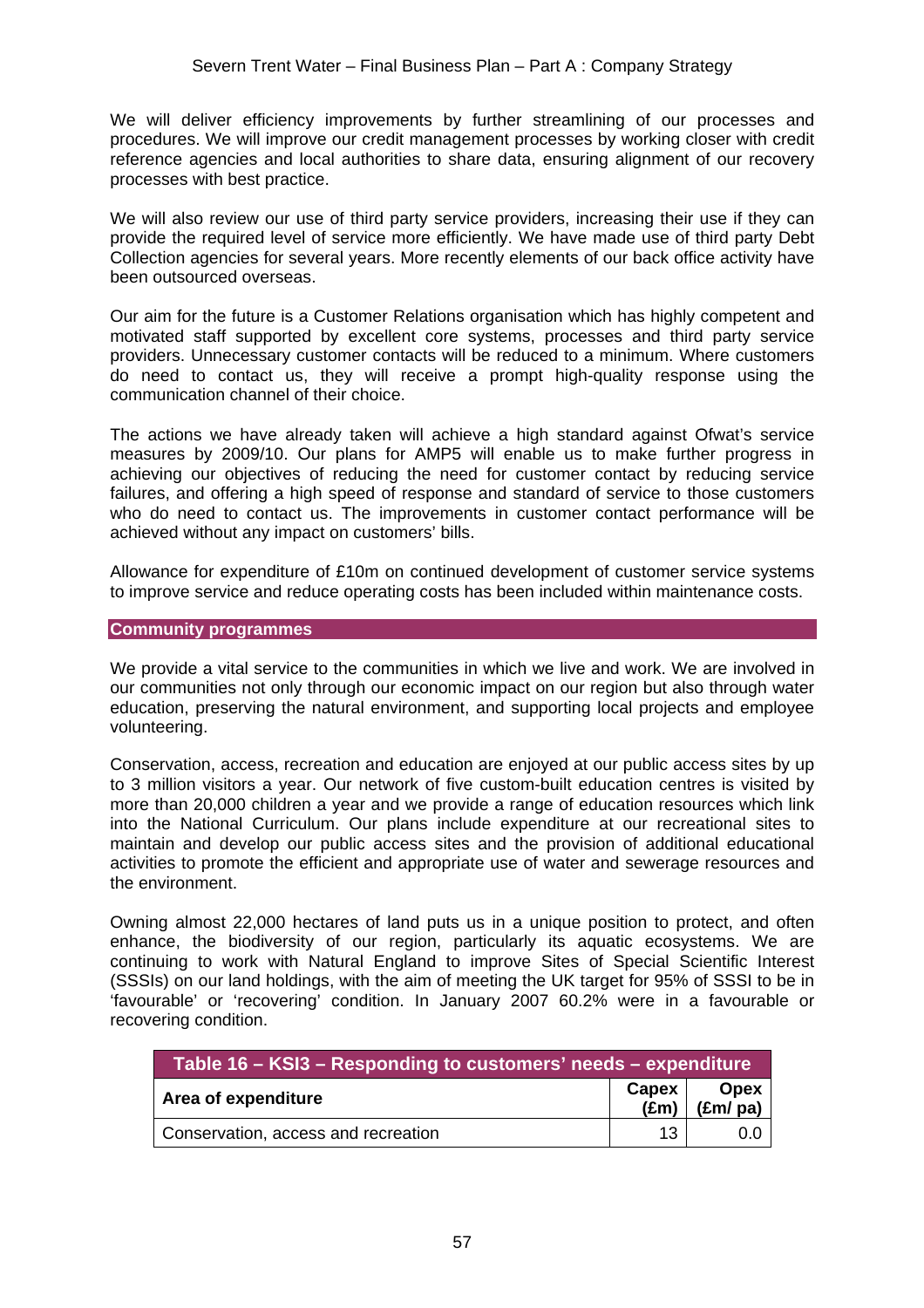# **KSI 4 Minimising our carbon footprint**

**The need to minimise greenhouse gas emissions (and particularly carbon dioxide) because of climate change has become a major issue for society. The water industry will need to play a significant role in reducing its carbon footprint. We believe we can deliver a leading position in sustainable operations thereby minimising our carbon footprint, provided it does not compromise standards or increase bills beyond levels which customers are willing to pay.** 

**The key challenges facing us are:** 

- ¾ **We will need to make our contribution to reducing carbon dioxide emissions we are seeking to make carbon reductions in line with government targets.**
- ¾ **We are faced with requirements to increase sewage treatment which will add to energy use.**

**The key elements of our plan to address these challenges are:**

- ¾ **A programme of renewable energy generation to build on our leadership position in the sector.**
- ¾ **Assessment of how our processes can be changed to achieve significant efficiencies in energy use and therefore carbon impact.**
- ¾ **Taking into account carbon impacts in assessing the case for further quality and environmental improvements.**

The UK is taking a leading position to address climate change and in particular action to reduce emissions of greenhouse gases. The UK water industry is responsible for less than 1% of total UK emissions, about 5 million tonnes, but it recognises it has a role to play in seeking to reduce emissions. Our KSI 4 sets out the key actions the company is taking to seek to minimise its own emissions. The main challenge which we face is the increasing quality and environmental standards, which put upward pressure on emissions, primarily through increased energy use.

Our approach in this Business Plan has been an economic one, which takes account of the potential climate change effects by using the Defra "social cost of carbon" in assessing our proposals. This is consistent with the approach required by Ofwat. We believe that this approach strikes the right balance between our intention to seek to minimise our carbon footprint and our other commitments to our customers. Some renewable energy schemes are included as a result of taking carbon impacts into our assessment.

The graph below shows that in this plan the net greenhouse gas emissions from our operations are forecast to remain virtually unchanged between 2009/10 and 2014/15. Reductions we will achieve are offset by increases due to required changes in services, with the largest contributor being the waste water quality programme and if it were not for our renewable energy programme we would see a net increase in emissions. Regulators need to recognise the impact on companies' carbon footprint of raising quality standards.

Reduction in emissions comes from:

- Energy efficiency measures, such as pump efficiency and real time pump optimisation and control.
- Reduced water into supply as a result of the action we are taking to reduce leakage and encourage more efficient use of water.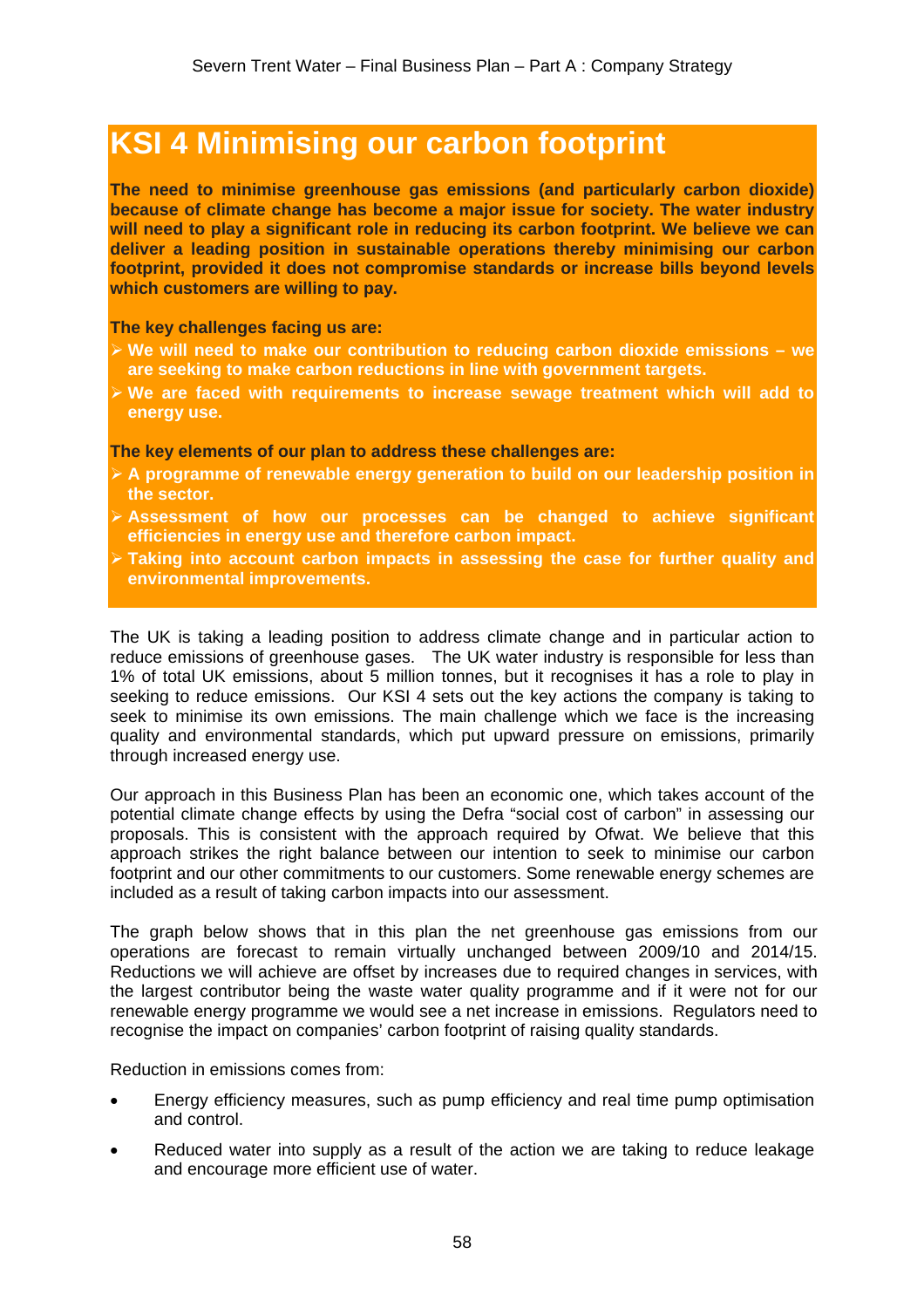- Closure of offices, with employees relocating to a new, energy-efficient office in Coventry.
- Increased renewable electricity generation.



## **Figure 12 – drivers of changes in greenhouse gas emissions**

The UK Government has a number of targets for reducing UK greenhouse gas emissions. Whilst these targets are not requirements upon us they are a good way to put our progress in minimising our carbon footprint into context. The UK target is to reduce greenhouse gas emissions by 12.5% by 2012 (against a 1990 baseline). This plan shows a 21% reduction over the period since 1990.

The Climate Change Act 2008 introduced new targets for the UK to reduce greenhouse gas emissions against the 1990 baseline: reduction of 26% by 2020 and a reduction of 80% by 2050. These are beyond the time frame of AMP5 but by 2020 we currently forecast a net reduction of 18% (i.e. a smaller reduction than the 2012 position) due to the predicted increase in quality and environmental standards. This shows the importance of seeking to resolve the tensions between the requirements for increased quality and environmental standards and the need for us to reduce our greenhouse gas emissions. We will continue to work with regulators on this issue. We are taking measures in AMP5, including catchment management and improved management of surface water drainage, to reduce the need for further increases in pumping and water and waste water treatment in future.

In evaluating projects proposed for AMP5, we have for the first time evaluated the "embodied" carbon i.e. the carbon involved in the construction of assets. We will work with our supply chain partners to meet or improve upon these predicted levels and from scheme evaluation inform future embodied carbon assessments. Some projects are included as a result of taking the cost of carbon into account in our economic assessments.

We are sector leaders on renewable energy generation and currently produce 17% of our gross electricity usage, largely utilising this to supply our own operations. The UK Government target is for 20% renewable energy by 2020. Our current annual electricity generation of 157 GWh per year comes primarily from our combined heat and power plant,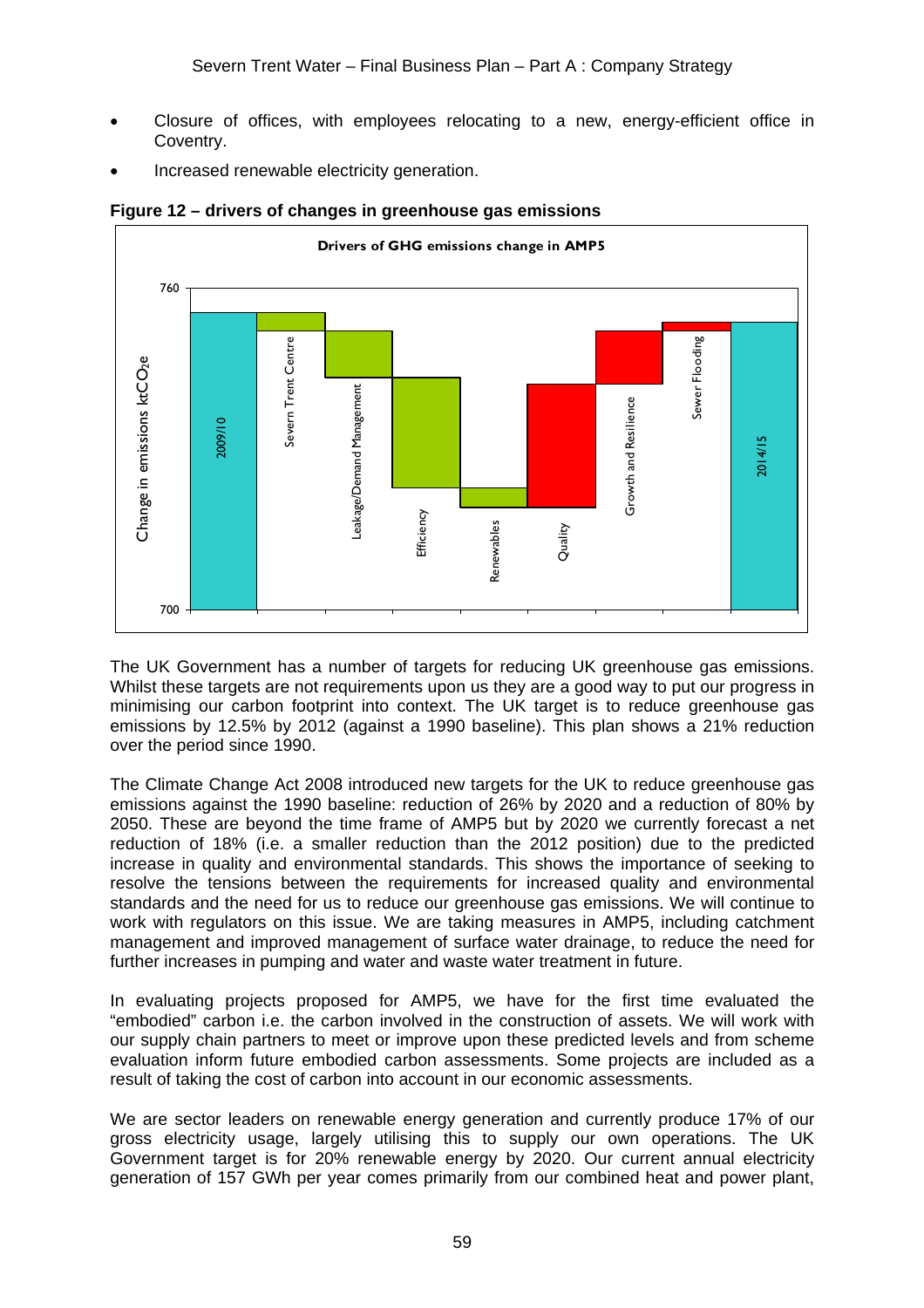operating on biogas from sludge digestion. This self-supply of electricity not only reduces our carbon footprint but lowers operating costs and provides an effective economic hedge against the volatile energy market. We are seeking to pursue opportunities to expand our renewable generation in AMP5 which will mean our regulated business will generate 21% of its annual electricity usage by 2013.

The graph below shows how we intend to increase our renewable energy generation by increasing the CHP capacity on existing sites, installing new CHP on sludge digestion sites currently without energy production facilities, using enhanced digestion technologies to increase biogas production at sludge treatment centres and by an increase in hydro power capacity.

We see other opportunities for increasing our renewable energy generation and have a target to generate a total of 30% of electricity from renewable sources by 2013. The graph below shows how this can be done primarily from wind, energy crops and further increasing hydro power. This additional investment will be outside the regulated business so is not part of this plan.



## **Figure 13 – renewable electricity generation**

Projected expenditure on renewable energy generation within the appointed business is shown below. This has all been included within maintenance expenditure. The operating cost savings are included within KSI 5 – having the lowest possible charges.

| Table 17 – Expenditure – Minimising our carbon footprint |                        |                                    |  |  |  |  |
|----------------------------------------------------------|------------------------|------------------------------------|--|--|--|--|
| Area of expenditure                                      | Capex<br>$(\text{Em})$ | <b>Opex</b><br>(Em <sub>p</sub> a) |  |  |  |  |
| Renewable energy generation                              | 6                      | See KSI 5                          |  |  |  |  |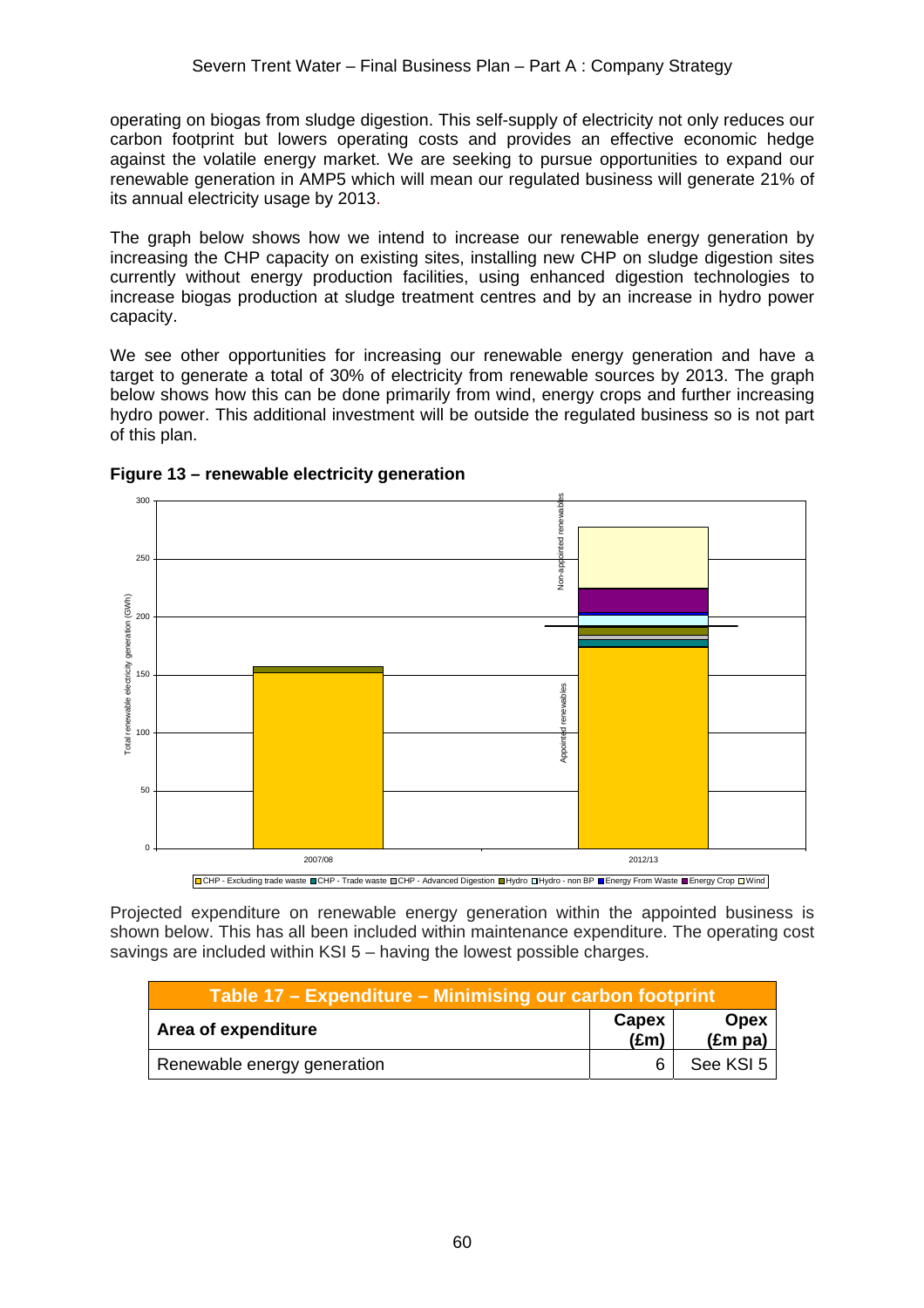# **KSI 5 Having the lowest possible charges**

**Throughout the period since privatisation in 1989, bills for our customers have been amongst the lowest in the country, and it is our objective to maintain this position.** 

#### **The key challenges facing us are:**

- ¾ **Rising bills, with affordability becoming an increasing issue for some customers.**
- ¾ **Upward pressures on costs, including: rising electricity prices; increases in rates bills and EA charges; the impact of the traffic management act; and additional costs as a result of service improvements.**
- ¾ **Ofwat's proposed regional pricing adjustments which will affect our final CIS baseline.**
- ¾ **Pressure from competition on existing cross-subsidies.**
- ¾ **Rateable values (now 30 years old) becoming an increasingly outdated basis for charging unmeasured customers.**

## **The key elements of our plan to address these challenges are:**

- ¾ **Limit bill increases by ensuring improvements are supported by customers.**
- ¾ **Delivery of continued improvements in efficiency, for both operating costs and capital expenditure, to keep bills down.**
- ¾ **Proposed service improvements which take account of willingness to pay amongst low-income groups.**
- ¾ **Continuation of increased metering.**
- ¾ **Development of payment options and continued support for our charitable trust which provides help to those in debt – to help the most needy and least able to pay.**
- ¾ **Making sure that those who can pay but won't are pursued effectively.**

The average Severn Trent household bill is £153 for water and £151 for sewerage – or 84p per day. This is amongst the lowest in the country.

Water bills have, however, been rising in all company areas since privatisation. This is as a result of investment in major drinking water and environmental improvements. This has led to higher bills, despite substantial improvements in efficiency.

Due to these increases in bills, water bills have been rising as a proportion of income. Therefore, in



deciding on service improvements, we give attention to the extent of support amongst the lowest income groups who can least afford rising water bills.

**Developing our charges** 

Our objective, as set out in the SDS, is that all customers should be metered, as the only fair means of charging for the services which we provide. In addition to normal growth of metering through new properties being metered and customers taking up a meter option, we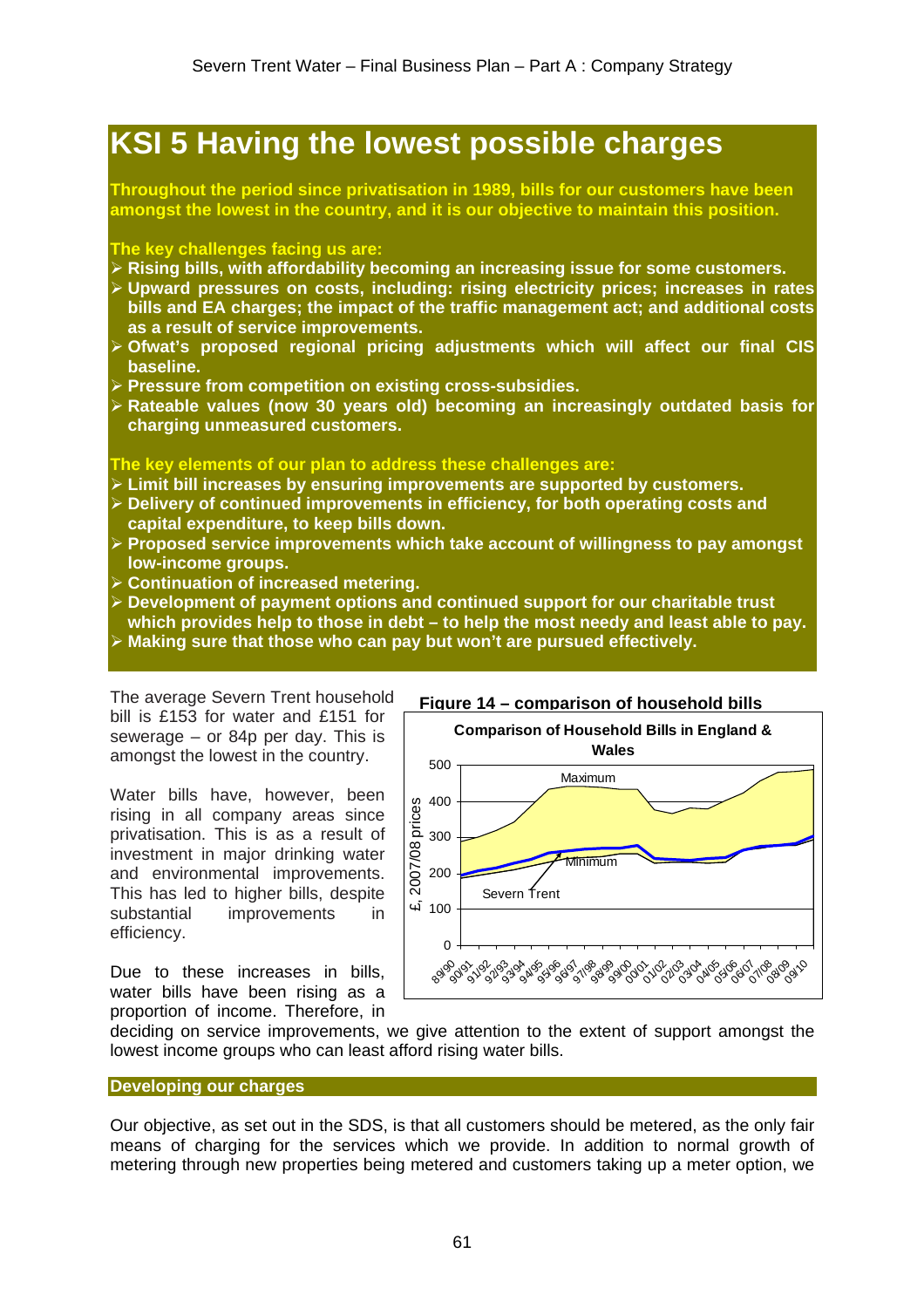will be carrying out trials of installing meters on change of occupancy in a water-stressed area.

We recognise that there might be affordability consequences of extending metering which we will aim to address through developing tariff structures. We are developing options for assistance to be given to vulnerable customers. In addition, where a meter cannot be fitted we intend to extend our assessed tariff, to give a discount where there is single person occupancy.

#### **Keeping bills down by becoming more efficient**

In order to meet our objectives of lowest bills and highest standards we will make significant improvements in efficiency. We are currently putting changes in place to take the complexity and costs out of our operation and improve quality of service at the same time. We are planning a step change in our organisation, with the foundations for efficiency savings established during the last two years of AMP4.

We have been reinvesting AMP4 efficiency savings to deliver further savings in AMP5. There will be some further 'up front' capital and operating expenditure in early AMP5. These costs have been incorporated in our plan and need to be recognised in the Final Determination. They include investment in:

- Our processes, to eliminate waste and drive performance.
- Our technology to support renewed processes and higher standards.
- Our people, with higher skills to increase ability to use new processes and technologies.

We have set ourselves challenging efficiency targets. We have made reference to Ofwat's potential efficiency assumptions for benchmarking purposes, but our plans reflect what we believe we can achieve for operating costs and capital expenditure. The efficiencies included in our plan are as follows:

- A reduction in controllable operating costs of £63m p.a. by 2014/15 (about 17% of controllable costs).
- Capital efficiency of 7% on a £2.6 bn programme equating to over £200m over AMP5.

Against the challenging efficiency targets we have set ourselves, we face a number of key risks:

- failure to recognise our **'investment to save'** in the Final Determination (without which we cannot deliver our planned efficiencies).
- 'non-controllable' costs increasing from c. £80m to £110m by 2014/15, a 37% increase as a result of rising costs in a number of areas including rates, traffic management act, EA abstraction charges and the carbon reduction commitment.
- pressures created by **negative/low price indexation** (RPI, COPI, IOPI) due to impact lags or limited 'elasticity' of our base costs to changes in the indices.

**Operating cost efficiencies** 

Our operating cost efficiency proposals will deliver an average efficiency of around 1.7% p.a. over AMP5 – marginally greater than Ofwat's potential efficiency target (1.5% p.a.) based on our current relative efficiency ranking. Our planned operating efficiencies are summarised below: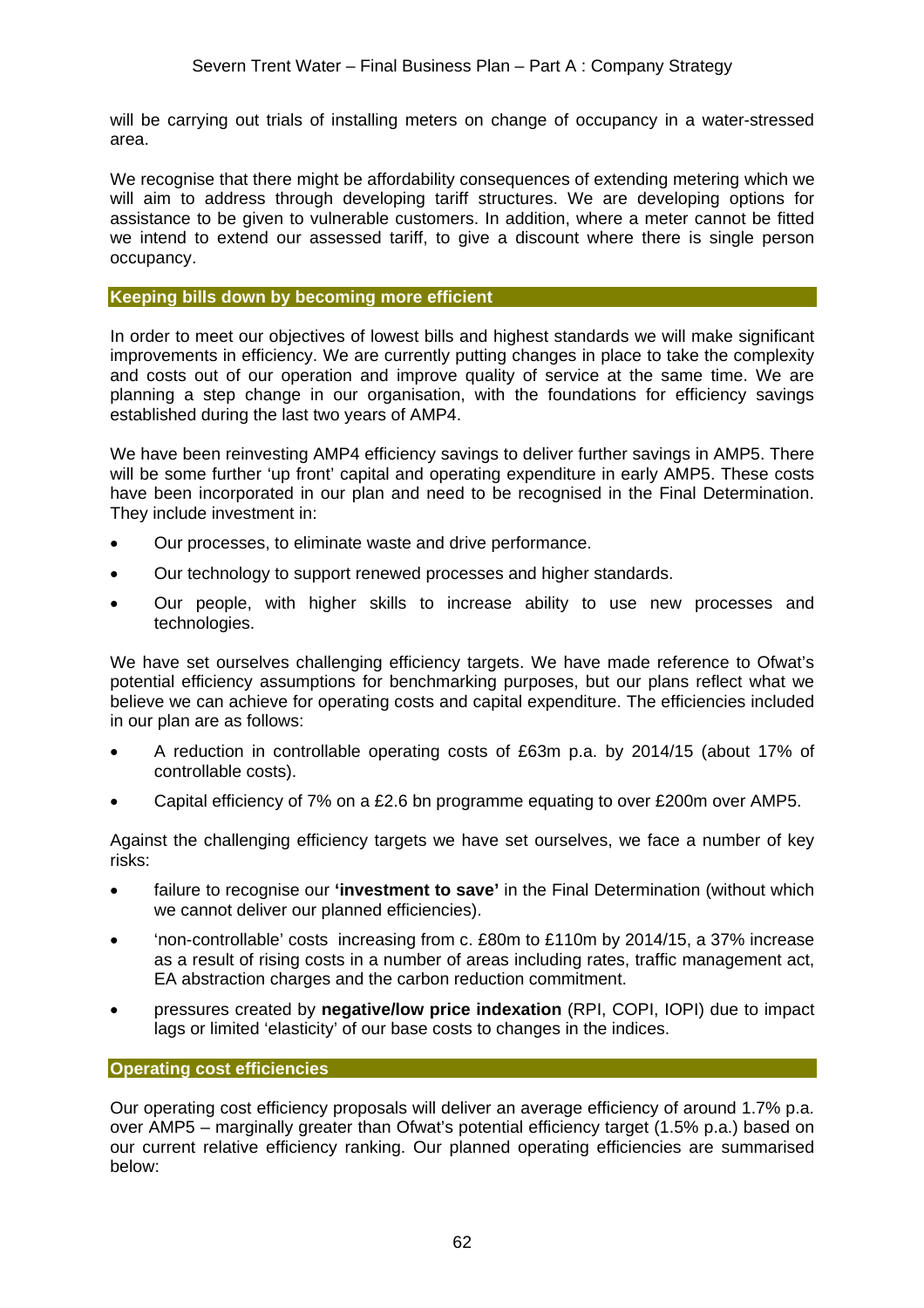| Table 18 - Operating costs - efficiency savings (£m) |         |         |         |         |         |         |         |  |
|------------------------------------------------------|---------|---------|---------|---------|---------|---------|---------|--|
|                                                      | 2008/09 | 2009/10 | 2010/11 | 2011/12 | 2012/13 | 2013/14 | 2014/15 |  |
| Efficiencies (pre-adjusted)                          | 18.5    | 17.2    | 21.4    | 41.3    | 54.1    | 63.6    | 73.9    |  |
| Risk adjustment                                      | 0.0     | 0.0     | $-0.9$  | $-4.8$  | $-7.3$  | $-9.1$  | $-11.1$ |  |
| <b>Efficiencies (post-adjusted)</b>                  | 18.5    | 17.2    | 20.5    | 36.4    | 46.8    | 54.5    | 62.8    |  |
| Cost of change                                       | $-15.1$ | $-20.5$ | $-14.0$ | $-4.3$  | $-1.6$  | $-0.4$  | $-0.4$  |  |
| <b>Net efficiencies</b>                              | 3.4     | $-3.4$  | 6.5     | 32.1    | 45.2    | 54.1    | 62.5    |  |

**Strategy –** Investment in people, processes and technology will deliver our planned efficiencies over the AMP5 period and beyond. Key sources of future efficiency include:

- Our 'safer, better, faster' initiative aimed at reducing the complexity of processes and increasing standardisation of working practices.
- Our strategic accommodation review which will involve the consolidation of central Midlands offices, bringing together 1,700 staff on a single site, with significant operating cost reductions through reduced facilities costs, IT savings and productivity savings.
- The implementation of a new IT system to provide a common platform, consistent processes and the reduction of interfaces across disparate systems which will enable us to drive consistency and process compliance throughout the organisation. This will replace a high proportion of IT systems and will drive down costs, leading to improved process and service performance.
- Reducing costs through our procurement strategy, including reducing materials costs and improved supply chain management.

**Investment to save -** in order to deliver operating cost savings, we will need to incur 'up front' expenditure on third party support, capital enablers, and training, and will incur severance costs. This will total approximately £56m change-enabling operating costs (in addition to £7m already incurred in 2007/08) with over 60% (c. £36m) of this included in the remainder of AMP4. This expenditure is essential to the delivery of our challenging efficiency plans and should be recognised accordingly in the Final Determination.

**Risk adjustment –** in assessing our scope for future efficiency, we have considered risk in terms of both delivery and potential upward pressures in the form of increasing input prices, additional costs of change and the impact of new legislation and obligations. We have therefore included 80% of our estimate of potential efficiencies from 2010/11 onwards, to provide some margin to account for these inherent uncertainties and reflect what we consider to be a 'central estimate' in terms of achievable efficiencies.

Despite our challenging efficiency targets, we are faced with a number of non-controllable external factors which will ultimately increase our costs from the current level, as demonstrated in the chart below.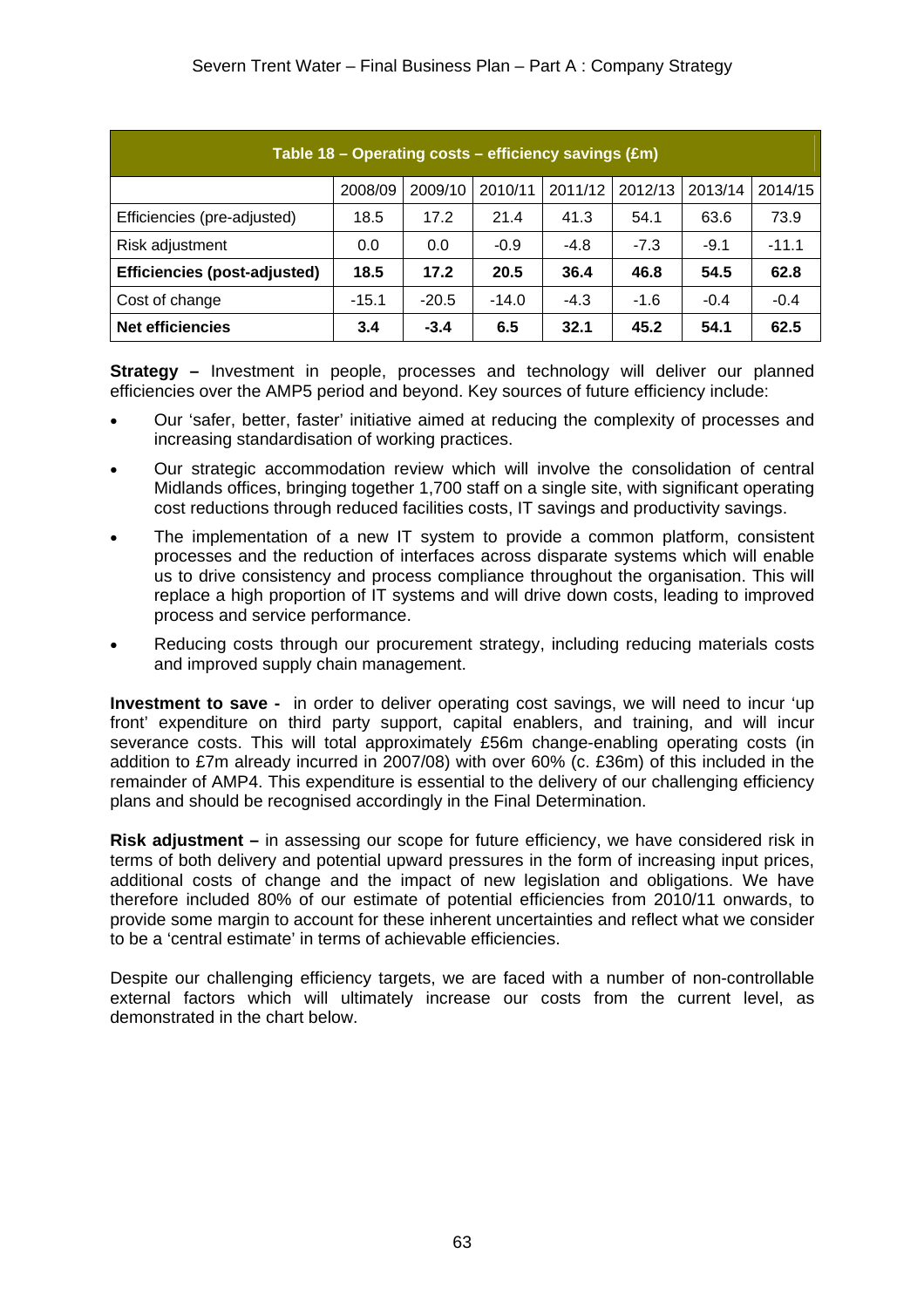

The graph below shows the impact of efficiency savings over the period, and how they are offset by growing upward pressures on costs.



**Figure 16 – Operating Cost Profile (excluding change investment)** 

*NB pension deficit included in 2007/08 base position*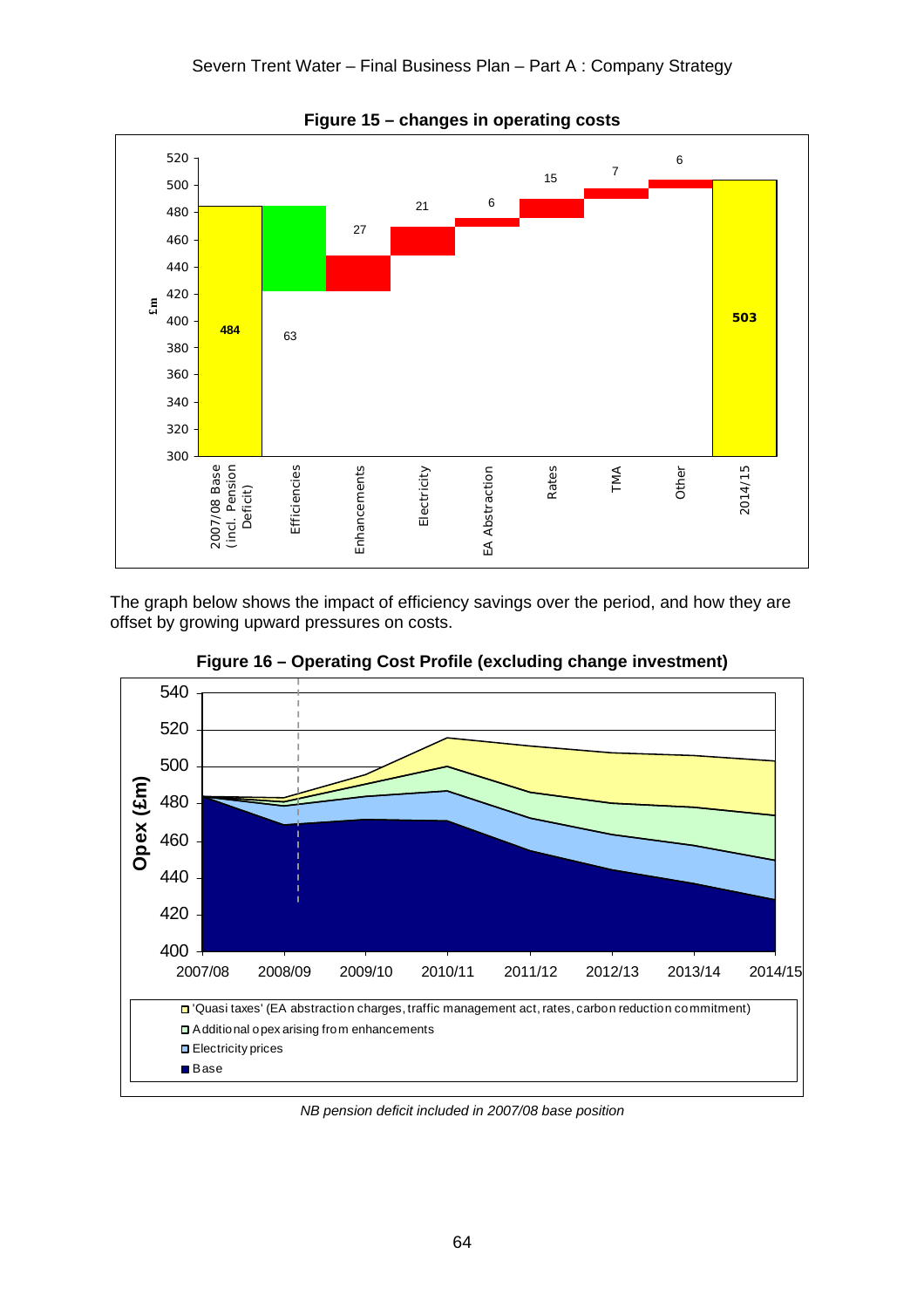# **Capital efficiencies**

Our capital efficiencies are based on a robust risk adjusted plan which aims to deliver 7% capital efficiency over the AMP5 period. Over the last two years, we have been identifying and developing opportunities and initiatives which will provide this level of efficiency. The graph below summarises the planned cost reductions for the key delivery areas within our capital investment programme.



**Figure 17 – forecast capital expenditure efficiency savings** 

A detailed model has been developed and utilised for determining the scope for efficiencies on each of the 100 plus strands that make up our proposed investment programme. In arriving at our scope for efficiency we have considered delivery risks and the short to medium term economic volatility which will have an impact on costs. Our 7% efficiency projections take account of these increases in arriving at a central estimate.

A key efficiency initiative is the development of our AMP5 capital procurement strategy. Two key elements of the strategy are:

- **The 'expert client' approach:** Severn Trent will lead, define and deliver sustainable solutions to drive the business performance we need. These solutions will be aligned with the performance objectives and strategic direction of the business and will secure regulatory compliance. This will be achieved by developing a high performance, progressive supply chain and intelligently linking asset performance to the investment planning process.
- **Flattening the 'roller coaster':** A number of the opportunities are centred on a progression towards a rolling capital investment programme. For example we have already promoted AMP5 projects and commenced feasibility work with the intention of engaging the AMP5 supply chain in April 2009 to begin the design and build phases. Within the AMP4 programme over £40m is allocated to this.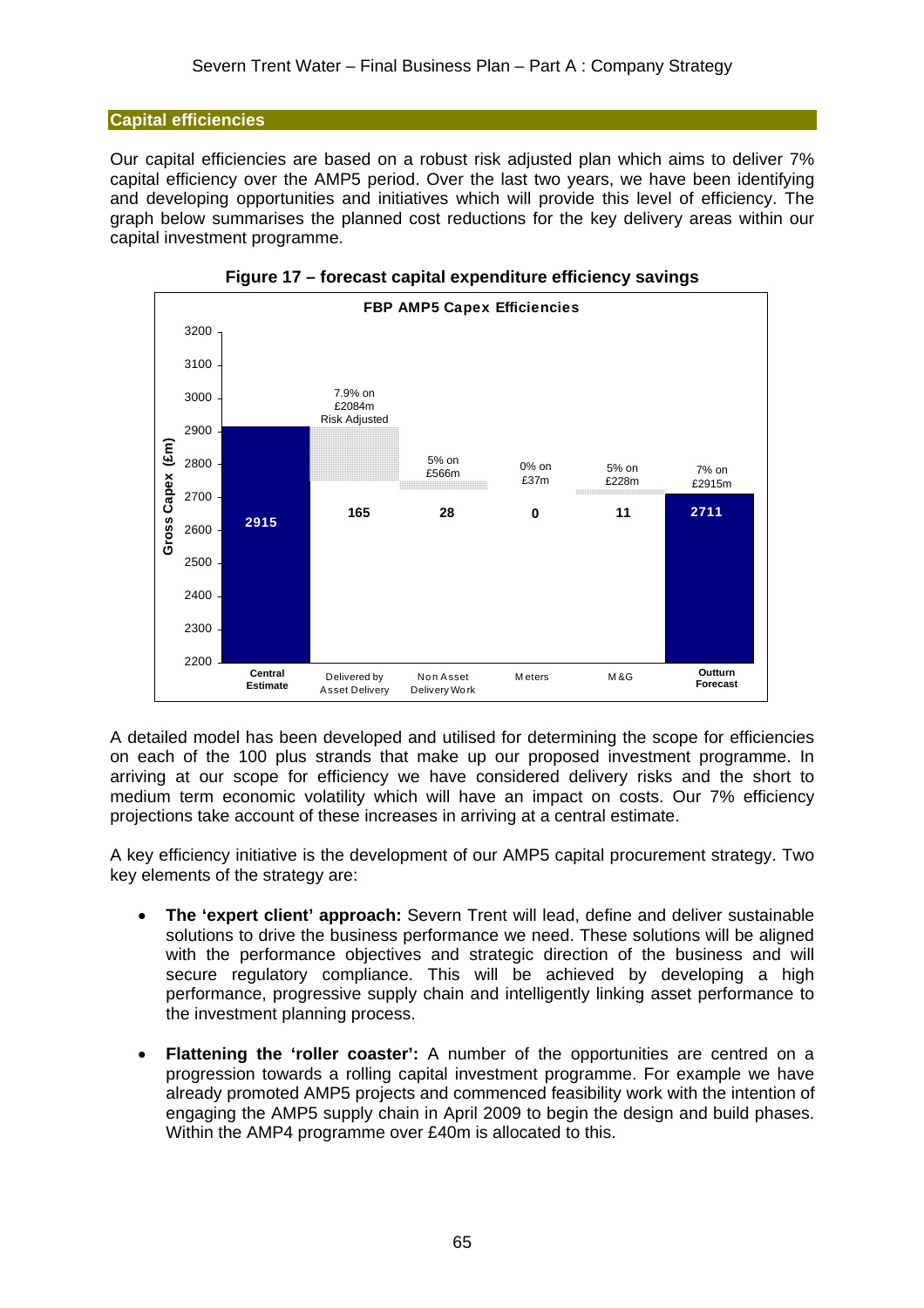A key part of the price review is Ofwat's own assessment of the scope for efficiency savings. In comparing companies' costs Ofwat intends to make adjustments for differences in construction costs between regions. We consider that Ofwat's proposed regional pricing adjustments, which will be used to assess scope for future efficiency savings, may result in an unrealistic assessment of our level of efficiency relative to other companies. We estimate that the use of this index will reduce the baseline expenditure set by Ofwat by £136m. The source of the adjustments, the Building Cost Information Service Index, is flawed as it is derived from costs which are not representative of the water industry. We have provided evidence to support our view.

The table below summarises expenditure necessary to deliver efficiency savings and general investment for continuation of service provision.

| Table 19 – Expenditure – lowest possible charges          |               |                        |  |  |  |  |
|-----------------------------------------------------------|---------------|------------------------|--|--|--|--|
| Area of expenditure                                       | Capex<br>(£m) | <b>Opex</b><br>(£m pa) |  |  |  |  |
| IΤ                                                        | 101           |                        |  |  |  |  |
| Accommodation strategy                                    | 65            |                        |  |  |  |  |
| <b>Efficiency initiatives</b>                             | 39            |                        |  |  |  |  |
| Maintaining our transport fleet                           | 28            | (62.8)                 |  |  |  |  |
| Maintaining other assets e.g. office equipment            | 9             |                        |  |  |  |  |
| Total – initiatives to promote lowest possible<br>charges | 242           |                        |  |  |  |  |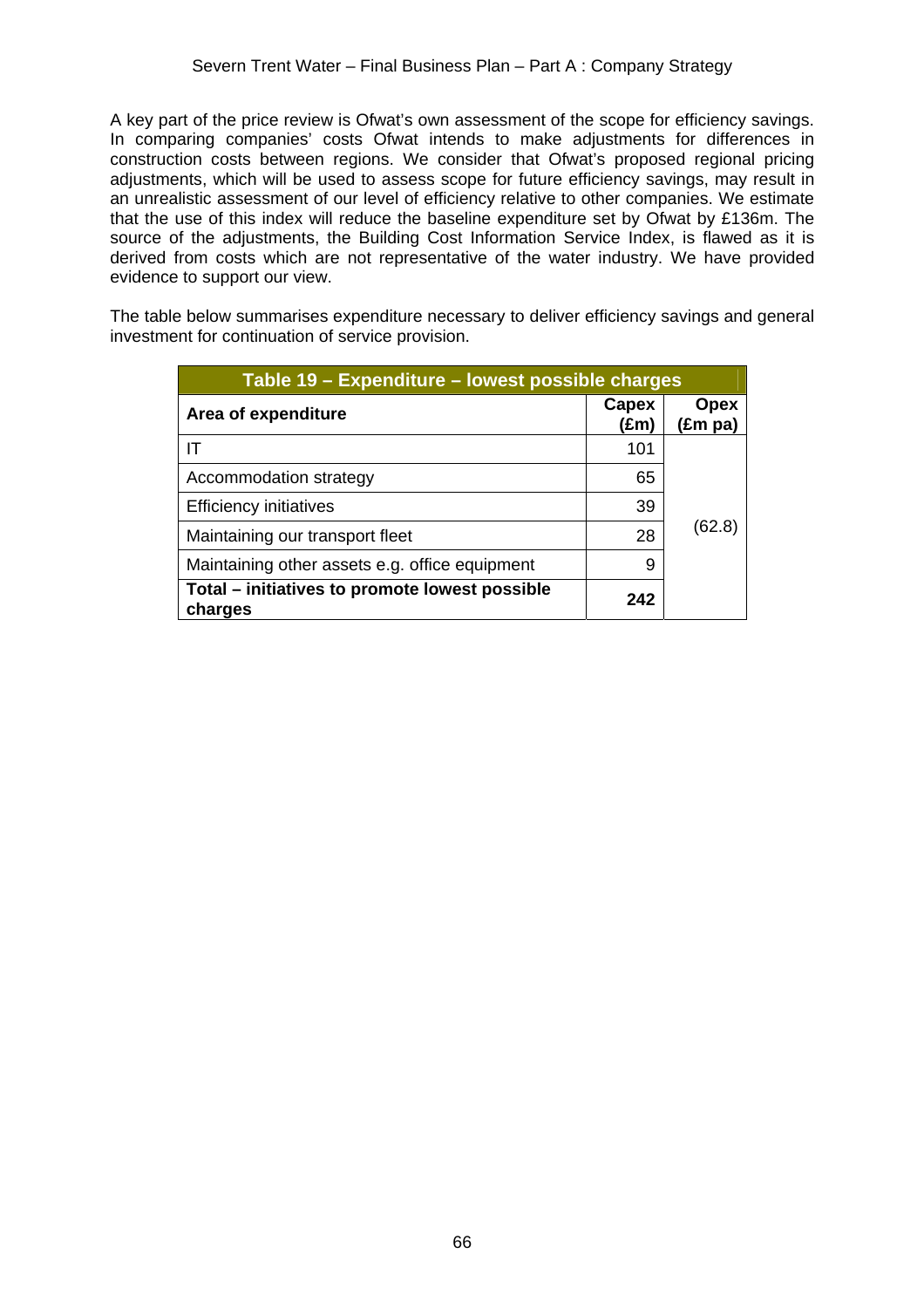# **KSI 6 Having the right skills to deliver**

**In order to deliver the service improvements we are aiming for and improve efficiency, we need to have the right people and resources available to us. Key aspects of this are attracting and retaining the right skills among our employees and suppliers.** 

**The key challenges facing us are:** 

- ¾ **A significant number of people approaching retirement and increasing competition for the skills that we need, particularly once economic growth resumes.**
- ¾ **Ensuring we have the right skills and technical ability to deliver regulatory and legislative requirements and service improvements.**
- ¾ **Driving efficiency into our business and managing our headcount, whilst ensuring we invest in the recruitment and development of apprentices to fill future skills requirements.**
- ¾ **Maximising the benefits of our process, technology, workplace and structural changes, whilst retaining and upskilling the talent within our workforce.**
- ¾ **The increasing challenge of recruiting in some of our key fields, e.g. engineering and sciences.**

**Our key strategic responses are:** 

- ¾ **We are aiming to build a skilled, motivated, diverse workforce which is effectively led, appropriately rewarded and proud to be part of Severn Trent.**
- ¾ **We are providing our teams with the tools and techniques to identify and remove waste and inefficiency from their processes.**
- ¾ **The design of our new technology platform has begun and our implementation of this will be supported by a comprehensive training programme for all employees.**
- ¾ **A new pay framework is being introduced with a robust link to market pay.**
- ¾ **A detailed engagement plan is being delivered that aims to ensure every employee has a clear picture of the way in which the business is transforming, the role they play in that transformation and the benefits it will deliver.**
- ¾ **We will offer a high quality environment to our employees, contractors, and visitors to our sites by giving a very high priority to health and safety.**

Key issues in our FBP are:

- Our plan includes further efficiency savings through changing processes and working practices, and investing in new systems. We will need to invest in training to ensure that we have the right skills for new ways of working. We are reviewing our current levels of skills and closing any gaps. In order to reduce costs and improve service we need to create an environment where employees feel valued, resulting in them delivering great results through greater flexibility, reduced absenteeism and increased job satisfaction.
- Consolidation of central Midlands offices, bringing together 1,700 staff on a single site, will also result in efficiency savings. In making the move, we will need to ensure that we retain key skills and experience, or train staff to take over from those who choose to leave.

Our vision for Severn Trent employees is that they will be flexible, commercially aware and paid in line with market rates. We are aiming to build a skilled, motivated, diverse workforce that is effectively led, appropriately rewarded and proud to be part of Severn Trent. A detailed engagement plan aims to ensure that every employee has a clear picture of the way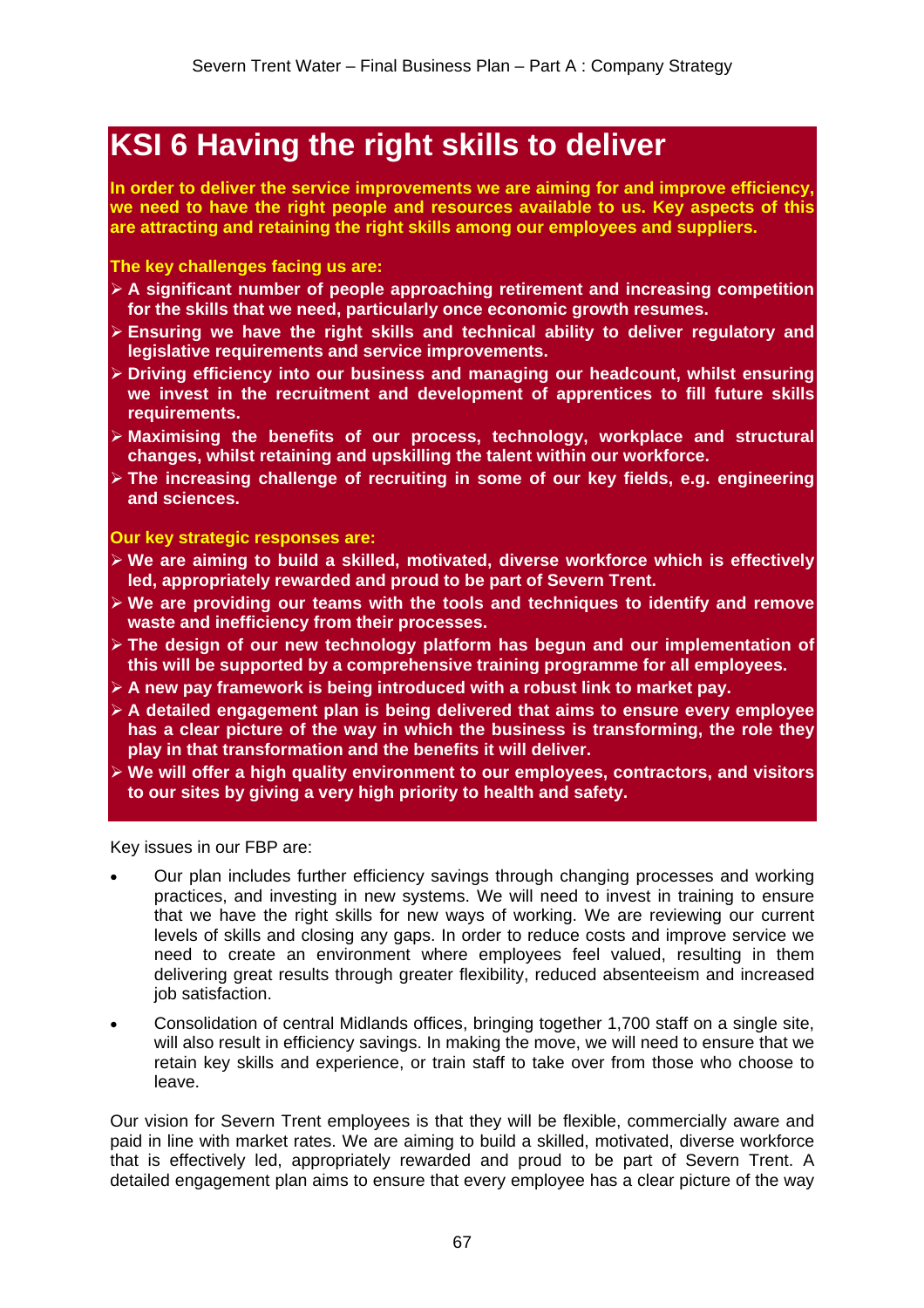in which the business is transforming, the role they play in that transformation and the benefits it will deliver.

"Lean change" thinking has been introduced into operational areas, providing our teams with the tools and techniques to identify and remove waste and inefficiency from their processes. There are around 70 people developing their skills and expertise, on the way to becoming lean change champions. By the end of 2008/09, over 1,500 of our staff will have been introduced to these new ways of working and they are already making a significant contribution to improving our standards and lowering our costs. Managers in these operational areas have been upskilled to lead change such that we can modernise our working practices and create a consistent way of working.

This "lean change" capability will be built across the rest of the organisation and will be sustained by investing in an appropriate learning infrastructure. We have been exploring how other organisations use learning academies and knowledge sharing to sustain a culture of continuous improvement. The design of our new technology platform has begun and our implementation of our new IT system will be supported by a comprehensive training programme for all employees.

A new pay framework is being introduced with a robust link to market pay, removing inconsistencies in our pay structure and enabling us to compete more effectively to recruit talented people.

A learning and development strategy is in place with a strong focus on closing the skills gap in team manager and leadership populations and providing the right technical development activities in order to create a focused, confident, engaged and capable organisation.

We are building both technical and leadership talent, with structured programmes to support development at all levels. We work closely with awarding bodies, universities and funding organisations to ensure that we are providing the right levels and standards of development programmes for our teams. Key activities in this area include:

- Working with EU Skills and other organisations in our industry, including Ofwat and Water UK, to conduct a detailed analysis of our skills requirements and the impact of the profile of our workforce over the next 15 years. This analysis has been used to support the development of technical development frameworks and a detailed five year technical development plan.
- The number of employees receiving technical development support in 09/10 has doubled. There are 49 current apprentices in operational and customer service functions and another 555 people are being supported to achieve City and Guilds, BTEC or NVQ qualifications. This year Severn Trent has been approved as a City and Guilds centre and had our CABWI licence to run NVQ programmes successfully renewed.
- Provision of professional development support through a Learning Support Scheme to a range of employees, enabling them to achieve qualifications that support their ability to deliver their roles. These include CIMA, CIPD, CIPS, ACCA and AAT awards.
- A technical development programme has been designed that will provide accredited Customer Services qualifications, which will help retention and also support those people moving to Coventry. 55 people will go through this programme in 09/10.
- Running a DMS course on supply chain management, working with Nottingham Trent University. This involves our employees, contractors and suppliers, and is a first in the utility sector.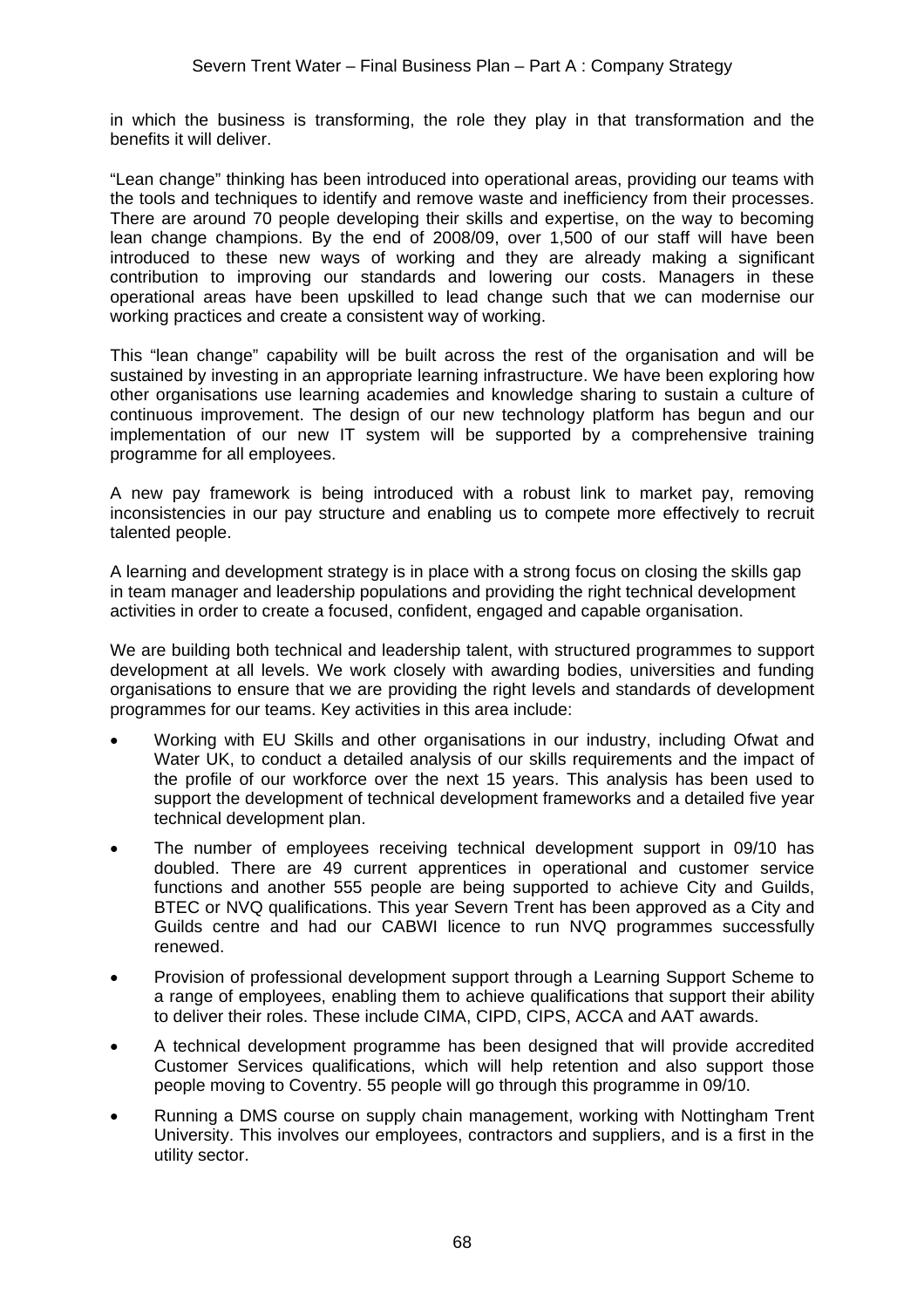#### **Health and safety**

A key part of offering a high quality environment to our employees, contractors, and visitors to our sites is giving the highest priority to health and safety. We intend to continue reducing the number of accidents and Lost Time Incidents is one of our Key Performance Indicators. Our target is to deliver upper quartile performance, and our ultimate vision is to achieve the lowest accident rate in the industry.

High health and safety standards are important in terms of the personal impact of accidents on our employees. In addition, the skills and attention to detail which achieve higher safety standards are the same as those that achieve higher operational and environmental standards and productivity. Therefore, as our operations achieve higher safety standards, they will also achieve greater operational efficiency.

A comprehensive health and safety process review of all our water and waste water sites, commenced in 2006/07, was completed in 2007/08. We consider that the management of safety risk is integral to the delivery of our capital maintenance obligations and we have not separately identified specific Health & Safety driven investment in our Water, Sewerage or M&G programmes, with the exception of additional expenditure required at visitor sites and removal of bulk chlorine at treatment works.

Our Health and Safety policy has been developed around a set of Key Strategic Objectives. The objectives incorporate a method of risk control for assessment of hazards, assessing risks, designing control measures and communication across the business. Accident investigations ensure root causes are identified to allow change through learning and ensure the company is health & safety compliant through policies, data and independent audit.

At the beginning of 2008/9 we introduced a 10 Point Safety Strategy, which will facilitate the delivery of the key Strategic Objectives:

- 1. Simple site safety rules to be introduced
- 2. Compulsory use of Personal Protective Equipment to be introduced for both STW and our contactors
- 3. Common briefing site induction to be prepared & introduced
- 4. Audit programme to focus on hazard & risk priority ratings hit the big risks first<br>5. Hazard & risk workshops to involve senior managers in defining risk priorities
- 5. Hazard & risk workshops to involve senior managers in defining risk priorities
- 6. Improve use of employee representatives & increase effectiveness of business forums for safety issues
- 7. Promote safe use of tools & equipment based on revised new site rules
- 8. Introduce / emphasise "tool-box talks" by Supervisors
- 9. Management Safety Tours to be programmed whilst people are engaged in work; they are to include environmental issues & completion monitoring
- 10. For all incident investigations:
	- Have defined & committed action plans for each recommendation
	- Action plan tracking to be introduced
	- Monthly reviews to be introduced to follow up non-compliances.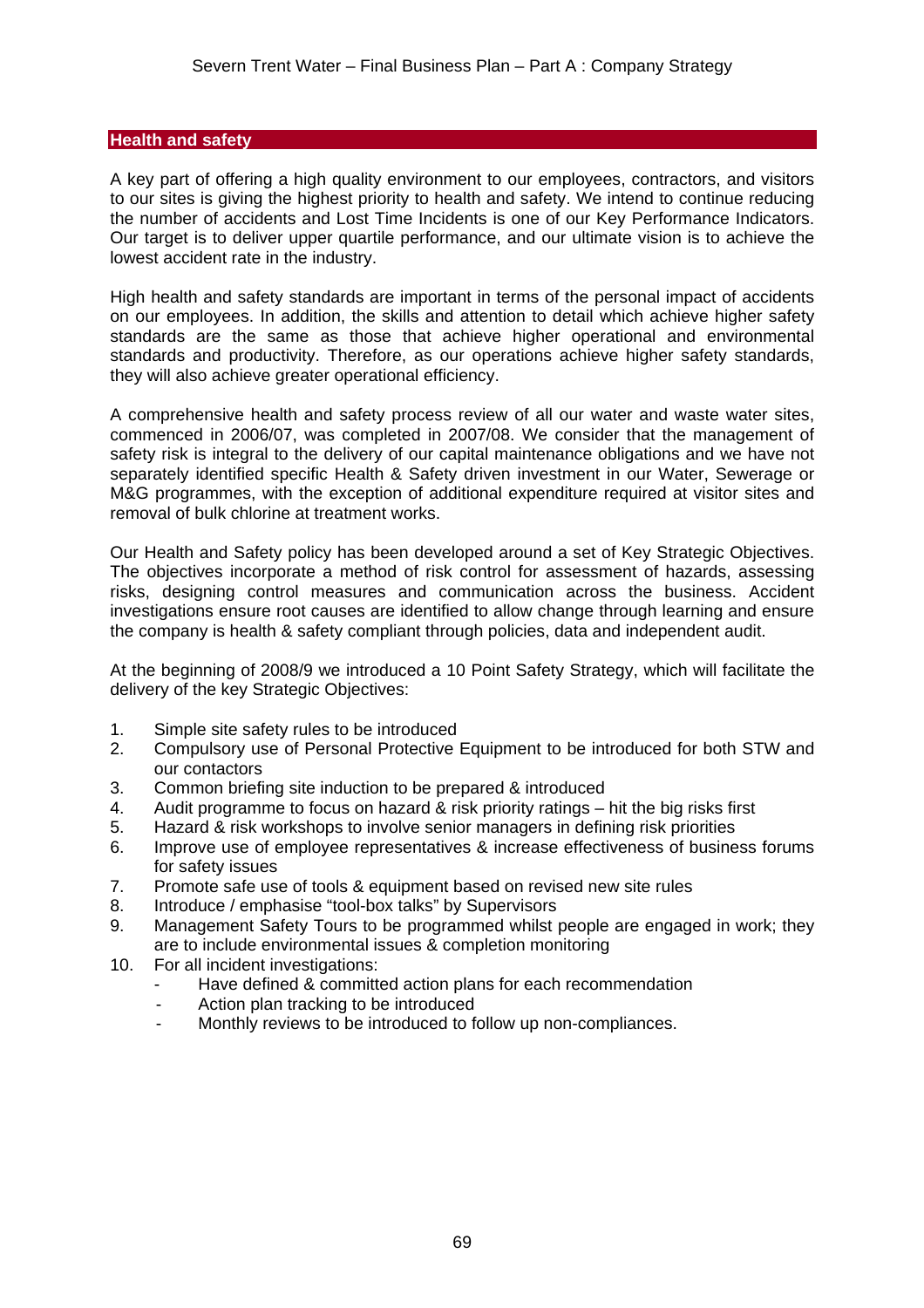# **KSI 7 Maintaining investor confidence**

**The interests of our customers and our investors are inextricably linked – we need access to financing to maintain and improve our services to customers; and lower financing costs mean lower bills. In the current economic environment both customers and investors are placing increased value on stability.** 

**Our borrowing requirements, both over the plan period and longer term, are substantial. Our plan contains a borrowing requirement averaging £200m per year over AMP5 and, as we set out in our SDS, we anticipate significant further borrowing needs in the decades ahead.** 

**The future visibility of returns and cash flow are an important element in sustaining investor confidence in these markets both for the five years of AMP 5 and beyond. We welcome the opportunity to work proactively with all stakeholders to assure fair and equitable solutions to these challenges.** 

**The key challenges facing us are:** 

- ¾ **To maintain investor confidence, in order to access finance as required at reasonable cost, and thereby provide the lowest possible charges for customers.**
- ¾ **Financing costs have been volatile in recent months as a result of dramatic changes in financial market conditions.**
- ¾ **These conditions demand greater visibility of future returns and cash flows**
- ¾ **We are susceptible to macro-economic factors which have knock-on effects through RPI, commercial demand, bad debts, and the differential between RPI and other price indices, notably IOPI (the index used to estimate capital price inflation).**
- ¾ **The Business Plan is vulnerable to the impact of continuing negative inflation.**

**The key elements of our plan which address these challenges are:**

- ¾ **Setting a capital programme which can be financed on reasonable terms.**
- ¾ **Setting a cost of capital which ensures water remains sufficiently attractive over the long term to debt and equity investors to secure financing for our planned and future investment programmes.**
- ¾ **Providing for a sustainable and progressive dividend policy.**
- ¾ **Having a financial structure, including sustaining a strong investment grade credit rating, which can absorb the impact of business cycle changes and enables funding of a long-term investment plan.**
- ¾ **Proposing a fair and equitable solution which provides a buffer against the problems caused by negative inflation.**

#### ¾ **Financing requirements**

As the diagram below shows, there has historically been a large capital expenditure programme, which has required borrowing to finance it. This will continue in AMP5 – the projected capital programme is £2.6 bn (net), compared with £2.8 bn in AMP4.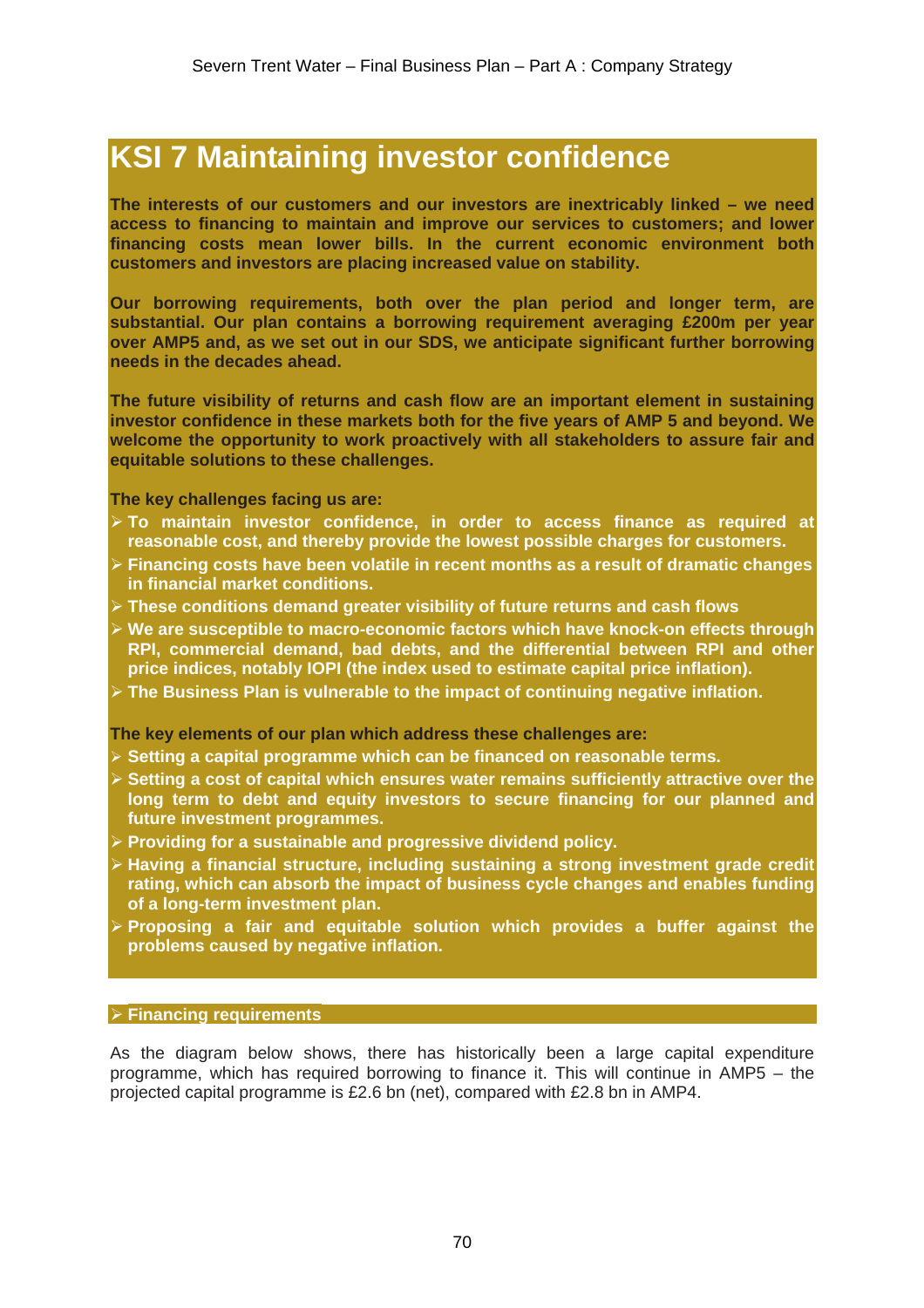## **Figure 18 – analysis of average annual cash flows**

**Where the money comes from**

**Where the money goes**



The annual funding required to finance the AMP5 capital programme and growth in net debt are shown in the graph below.

We contend that long-term sustainability and the interests of our customers are best served by:

Maintaining a good credit rating, which enables us to access finance as required on reasonable terms – we expect total new borrowings of £1 bn over the five years to 2014/15.



• Having a financial structure which continues to include a significant component financed by shareholders, which increases our ability to absorb unforeseen shocks to income or costs, compared with a company largely financed by borrowing.

Developments since the DBP underline the validity of our approach. Uncertainty in financial markets has increased, which has emphasised the need for us to maintain a strong credit rating in order to be able to access debt markets in uncertain times.

In respect of corporation tax, recent government changes, in particular the abolition of Industrial Buildings Allowances, lead to our estimated tax charge (and cash payments) rising from 2007/08 levels, with an increase of around £55m in total over the AMP5 period.

#### **The cost of capital**

Our projections are based on a cost of capital which we expect to be sufficient to retain our present credit rating. Our projected financial structure includes a significant equity component (around 40% equity as a proportion of the Regulatory Capital Value).

There are significant risks in the plan, including:

- Downturn in the economy affecting:
	- future commercial demand.
	- bad debt levels.
	- the differential between RPI and IOPI affecting construction costs.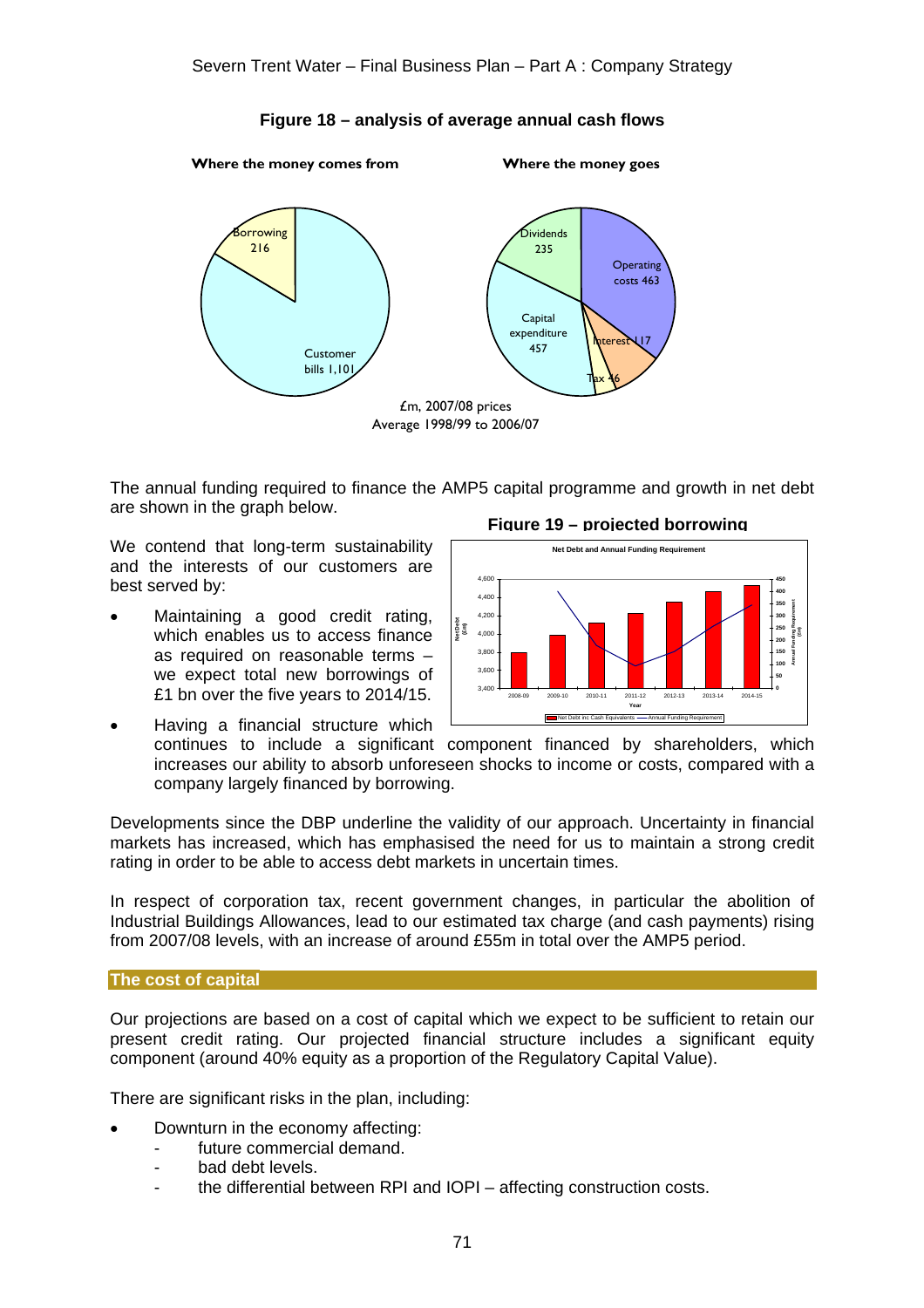- The risk of a continuation of negative price inflation in the economy as a whole, which would lead to debt rising in real terms, income falling, and the Regulatory Capital Value falling – this would have a negative impact on our key financial ratios and hence credit ratings unless the regulatory regime proactively addresses this issue.
- The costs of the adoption of private sewers have not yet been taken into account, and these costs are highly uncertain.
- The impact of future competition on revenue is uncertain.

The future visibility of returns and cash flow are an important element in sustaining investor confidence in these markets both for the five years of AMP 5 and beyond. We welcome the opportunity to work proactively with all stakeholders to assure fair and equitable solutions to these challenges. The financing plan is designed to achieve an appropriate balance between risk and return, fairness and equity.

The Water UK / Ofwat Investor Survey shows that investors' perception of water industry risk has increased since the last price review. Given the scale of borrowing that is likely to be required, we believe that Ofwat should take a long-term view in estimating the cost of capital. The adverse consequences for consumers of overestimating the cost of capital are less than the consequences of underestimating it.

The debt markets have changed significantly since mid-2007. Investors are now more riskaverse, as shown in the graph below, which shows the increase in costs of borrowing, and how the increase has been much greater for companies rated as less safe investments (BBB) than for AAA-rated companies.



**Figure 20 – cost of borrowing** 

There is a risk that costs of borrowing will rise as a result of increases in the risk-free rate (the rate at which the Government can borrow), due to:

- the UK Government's increasing borrowing requirement.
- the level of demand for Government securities from overseas investors.

Taking into account the macro-economic uncertainties, the present cost of raising debt, and the large borrowing requirement of the next 25 years, we believe that it is reasonable to use a real, post-tax cost of capital estimate of 5%, similar to that which we used in the DBP, based on a real post-tax cost of equity of 7.7%, a real post-tax cost of debt of 3.3%, and 60% gearing.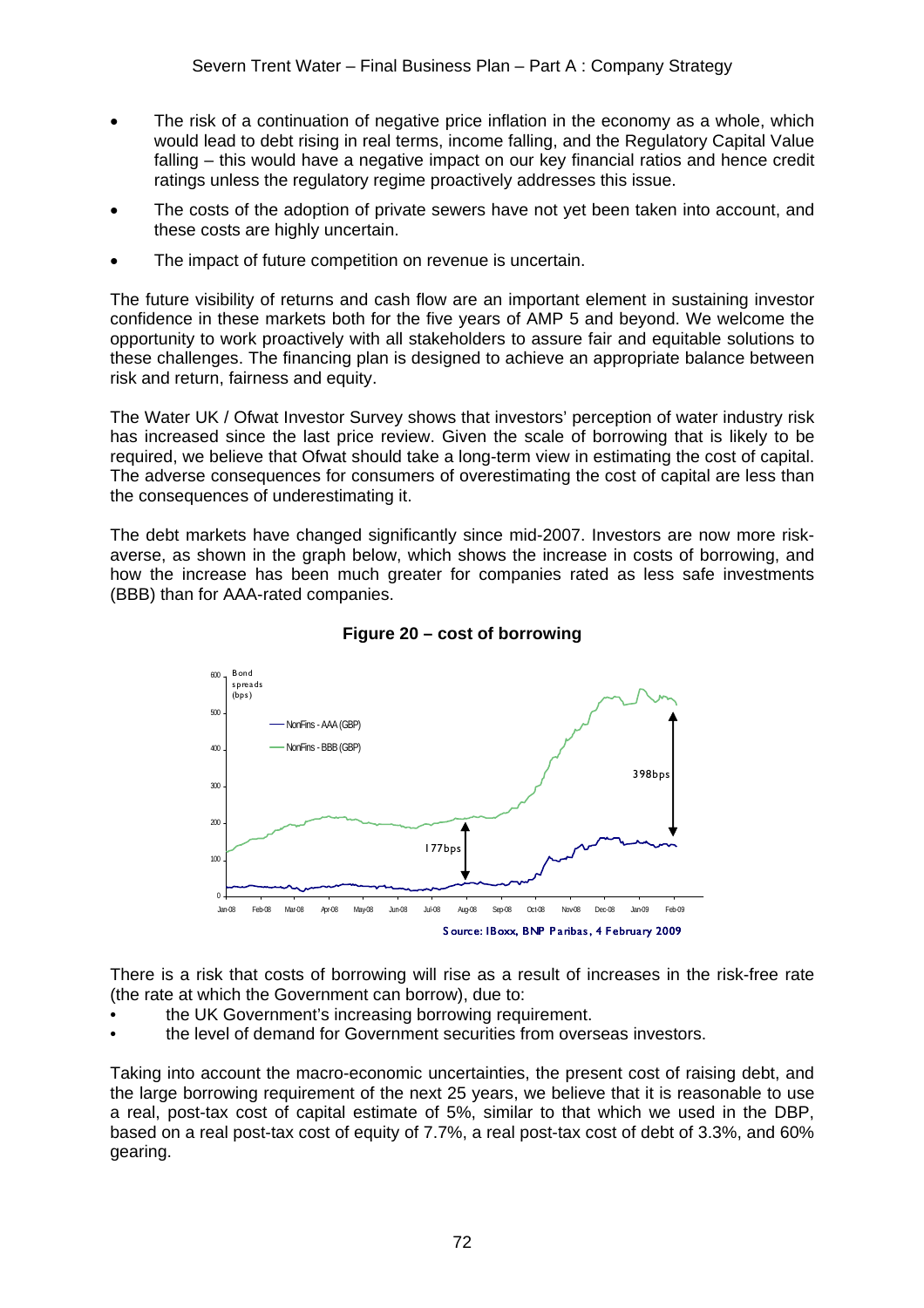There is a link between the cost of capital, the resulting assumed returns, and the capital programme. The cost of capital assumed in the price determination may affect our ability to raise the funds necessary to finance our capital programme. As such, we will need to consider at the appropriate time whether to adjust our programme in the light of the cost of capital which has been set.

#### **Financial outcomes**

Money will be raised in a variety of different debt markets, to mitigate the very real risk of funds not being available from individual markets at any time. As a long term capital investment led business, we will also manage our debt to ensure that an average debt maturity in excess of 10 years (currently 20 years) is maintained and that there is no more than 30% of the debt maturing in any five-year period. We will continue to raise finance using a mixture of different types of debt.

Our plan ensures we can maintain on an ongoing basis sufficient of the key ratios within the parameters required to sustain our single A / A2 credit rating:

| Gearing (Debt:RCV)             | $=$ | 60%  |
|--------------------------------|-----|------|
| Retained cash flow to net debt | $=$ | 10%  |
| Cash (FFO) interest cover      | $=$ | 3.5x |
| Adjusted cash (FFO) cover      | $=$ | 1.8x |

These parameters are consistent with the expectations of both debt and equity investors.

#### **Setting price limits that allow for economic uncertainty**

While most of the analysis in the Business Plan is framed in real terms, the plan must also work on a nominal and cash basis. This is for two reasons: firstly, the bills that customers ultimately pay are in nominal terms; and secondly the financial ratios which determine our rating and hence the availability and cost of debt, and thereby a part of the costs that customers support, are in nominal terms.

We stress-tested our financial model to check the robustness of our business case – this work identified negative inflation as an inherent weakness in our plan. The risks of negative inflation are significant: the single year of negative RPI which appears to be currently underway is damaging our key financial ratios. Our plan is designed to withstand this firstyear impact.

However, we know from the stress-testing work that a second year of negative RPI would present financing difficulties. For this reason we have submitted a suggested set of alternative assumptions to Ofwat, in addition to our FBP, which would protect the financing of the plan in the short term while being fair and equitable to all stakeholders in the longer term.

Prices would need to be set in a way which allows our key financial ratios to be sustained through a second year of negative RPI. We consider it prudent that Ofwat:

- Sets our price limits based on the alternative assumptions on RPI, with a second year of negative inflation.
- Requires, within the price determination, that we set prices based on the FBP values unless RPI diverges from the FBP track.
- Provides for corresponding movement in prices to compensate for the lower RPI if there is a second year of negative inflation.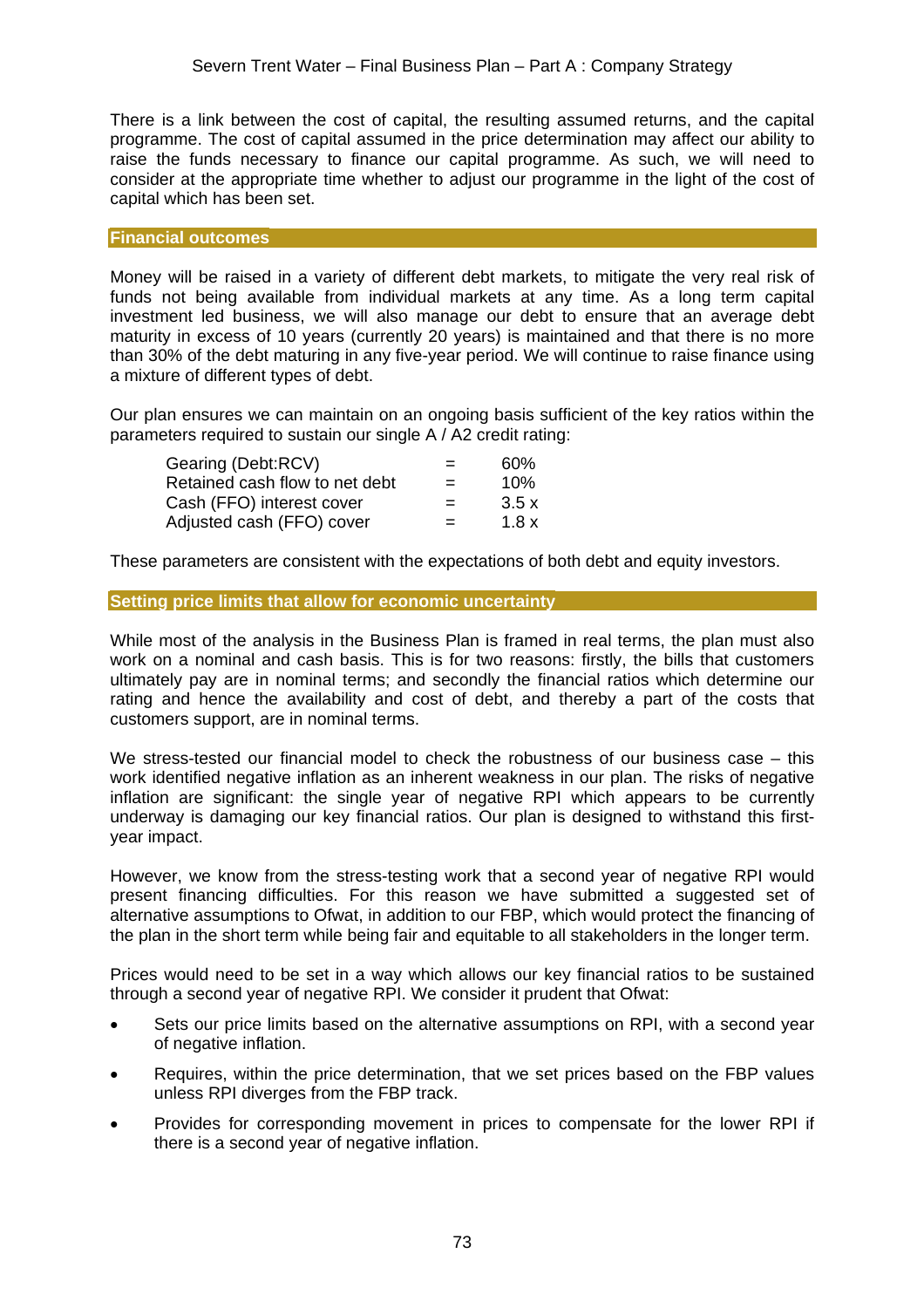• Provides for any addition to prices to be returned to customers later, if and when economic conditions permit.

An alternative approach would be to set prices based on our central assumptions but have provision for price changes built into the Final Determination if negative inflation continues. In either case, any addition to price limits would be returned to customers at a later date if economic conditions allowed, rendering such a move neutral to customers over time.

The following chart illustrates the path of real and nominal average household bills were the period of negative RPI prolonged for a further year, compared with our base case. In the negative inflation scenario, we are proposing a higher price limit in real terms for 2011/12, but bills would actually be lower in nominal terms over the period.





This approach reduces the risk to our business of being overwhelmed by deflationary forces worse than those anticipated in our base case. It uses the existing price limits mechanism to achieve this without increasing real prices to customers, unless these are necessary in the face of deflationary pressures beyond those anticipated in our base case. The additional revenue would be returned to customers if and when economic conditions had improved sufficiently. By making this mechanism explicit up front, rather than relying solely on other regulatory tools to correct any problems after the event, it assures our investors and the rating agencies that our business plan can withstand a degree of variance from the base assumptions. In turn, this additional stability benefits our customers by reducing the risk of financeability problems which drive up both our costs and ultimately our customers' bills.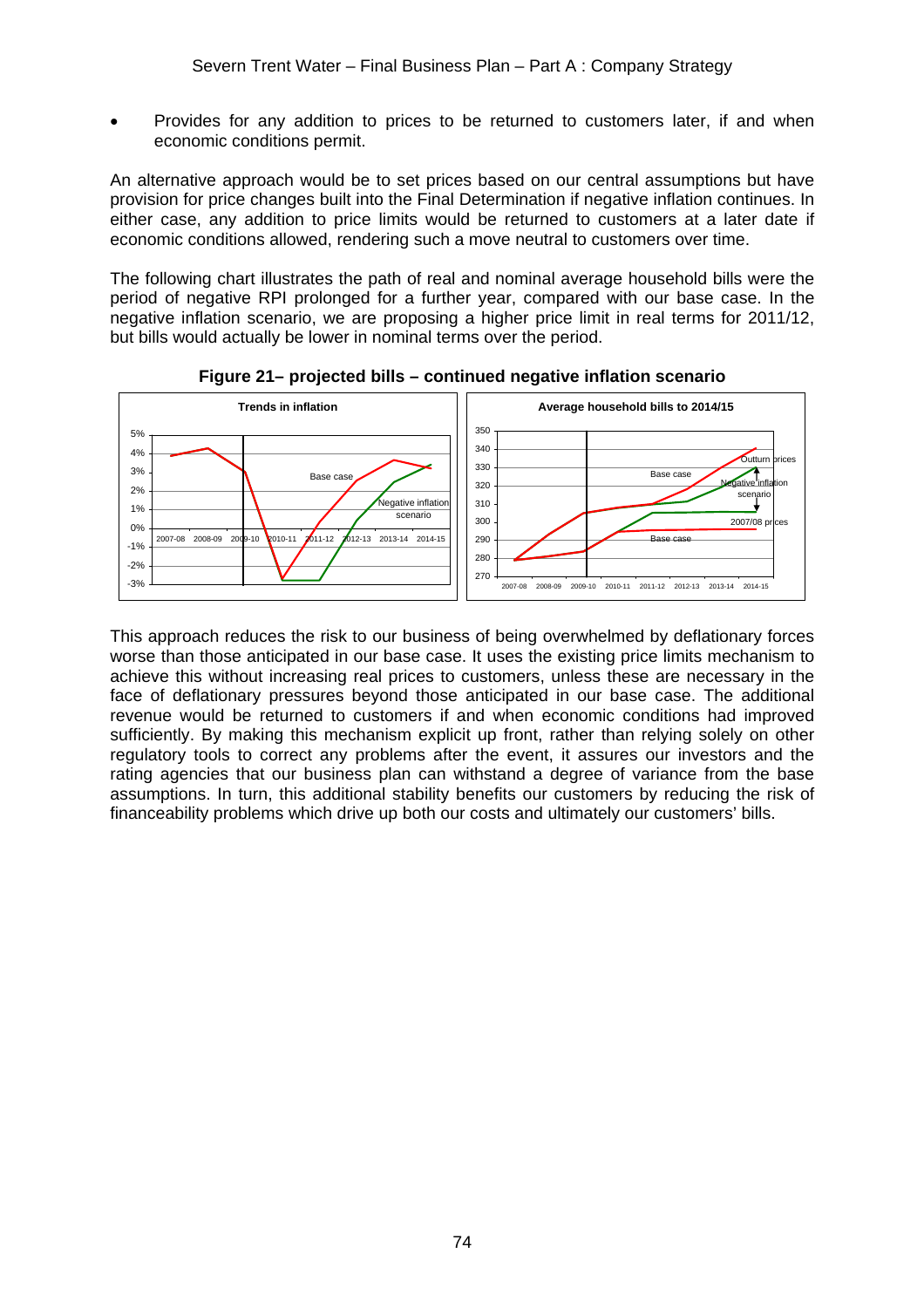# **KSI 8 Promoting an effective regulatory regime**

**The regulatory regime for the water industry has played a major role in ensuring increased efficiency and service and environmental improvements over the last 20 years. We believe, however, that the framework needs to develop to respond to the new challenges facing the industry going forward, in particular to encourage innovation and long-term sustainable solutions.** 

#### **The key challenges facing us are:**

- ¾ **Persuading our regulators of the need to change to deal effectively with today's and the future agenda, which has changed significantly since privatisation – given the regulatory regime on the whole has performed well.**
- ¾ **Gaining the trust of our regulators given well-documented misreporting and performance issues we have faced in recent times.**
- ¾ **There is increasing momentum behind development of competition in the water industry. New approaches need to be introduced.**

#### **Our key strategic responses are:**

- ¾ **Preparing a final business plan which we consider to be realistic and robust.**
- ¾ **Continuing to work constructively with our regulators and government on ways in which the regulatory regime could be improved so that it works more effectively in the interest of our customers and the environment.**
- ¾ **Ensuring that our performance meets our regulators' expectations.**

#### **Competition**

We support the extension of competition, by increasing the number of eligible customers and changing the competition framework. However, the costs of legal separation of retail alone may exceed the benefits. It needs to be coupled with other competitive developments, particularly in the development and allocation of water resources, and should therefore not be pursued as an end in itself. We have had regular discussions with Ofwat's competition team and the Cave review of competition (commissioned by Defra) on how competition can best be promoted.

In the FBP we have made allowance for the impact of some new developments being served by inset appointments and accounting separation costs. We have not, however, included the costs of legal separation of the retail business for competition, as it is not yet certain whether this will take place and the costs and timings are also uncertain. These costs would be significant and could require a later adjustment to price limits.

#### **Developing the regulatory framework**

The framework for economic regulation has:

- Provided a major stimulus for significant improvements in efficiency.
- Driven service improvements through a comparative competition regime.
- Helped ensure investor confidence through ensuring investors earn a return on their investment.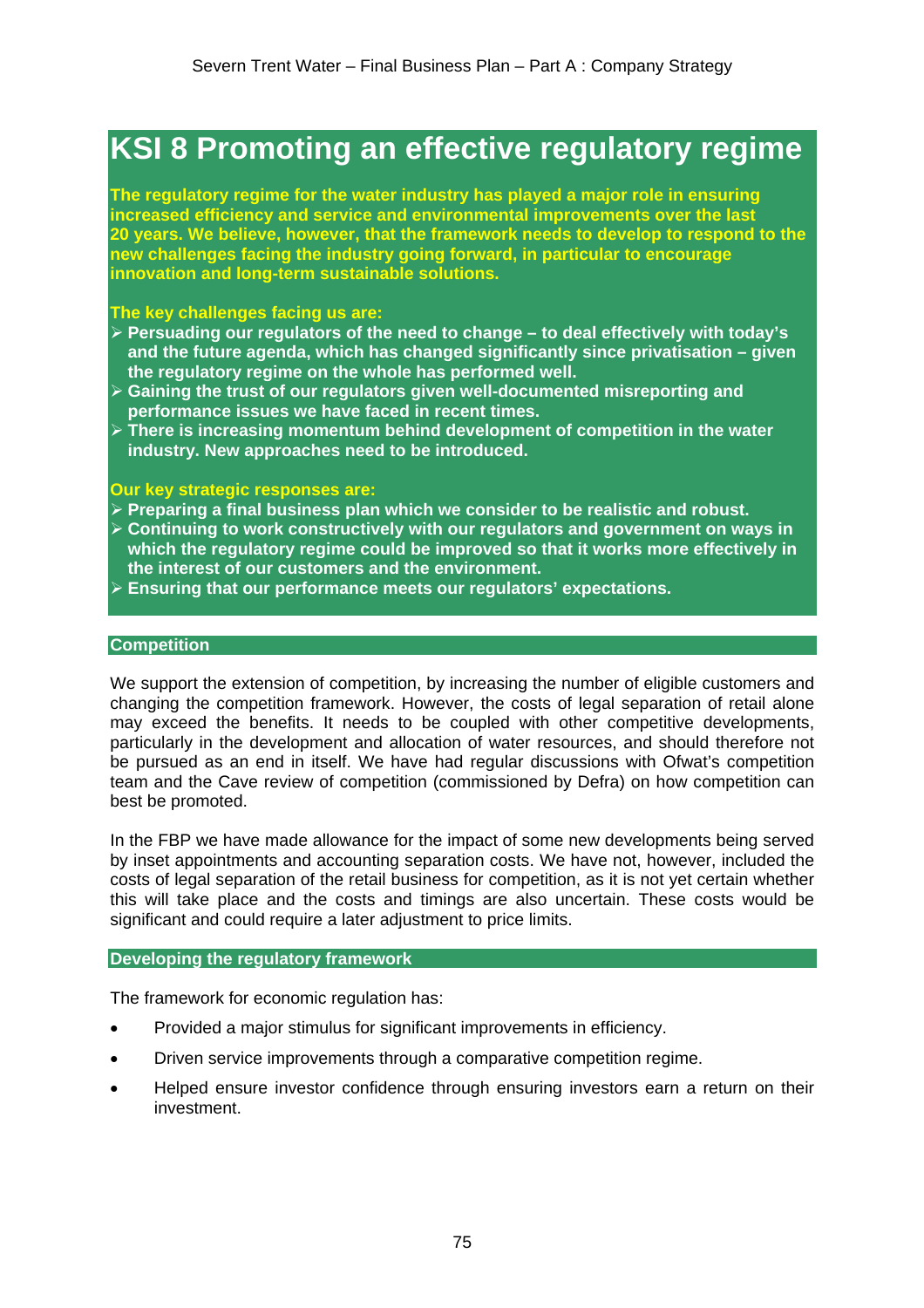There are, however, a number of limitations of the framework for economic regulation:

- It can encourage short-term efficiency savings at the potential cost of ensuring that vital infrastructure is maintained and improved to meet future requirements.
- Focus on the short term has led to a lack of appreciation of the potential financial and carbon impacts of the continuing increase in quality standards.
- It provides incentives for meeting specific targets and carrying out defined activities, rather than providing best overall outcomes to customers and the environment.
- The price setting process has previously led to over-estimation of costs by some companies in preparing business plans, which are then subject to cut-backs by the regulator with the risk of the regulator "getting it wrong".
- The regulatory framework can result in an excessive regulatory burden in terms of the amount of information required by Ofwat. The scope for increased role for reporters should be reviewed.

We have supported the introduction of Strategic Direction Statements and the new Capital Incentive Scheme at this price review, as they encourage taking a long-term approach and accurate business planning. We will continue to work with Ofwat to develop the regime to ensure that it delivers the right outcomes for customers, and that regulation is implemented in a way which is fair, equitable and transparent.

We have commenced work on a project to put forward positive suggestions to improve the regulatory framework, in order to encourage innovation and sustainable solutions, provide better services reflecting customer needs and reduce regulatory costs.

We believe that we have set out a balanced, holistic plan with optimised investment which:

- Meets the needs of customers, in terms of service improvements and lowest possible bills.
- Reflects the concerns of other key stakeholders.
- Will retain the confidence of investors and allow the proposed programme to be financed.

In order that we can deliver our plans, we need Ofwat to:

- Engage with us to understand the basis of our plan and the interrelationships between the different elements, so that there are no unjustified reductions made to the plan. Reductions in one area are likely to have knock-on effects to delivery of improvements and efficiencies in other areas.
- Implement the new Capital Incentive Scheme in a way which ensures that we can finance our activities.
- Set a cost of capital which enables us to finance our functions with our chosen financial structure, i.e. a structure which benefits from a significant equity component.
- Consider whether financeability adjustments are necessary and whether a uniform gearing assumption should be applied across the industry.
- Give clarity on our compliance obligations and how the enforcement process will work, including how penalties will be set, in order that the risks of non-compliance can be understood.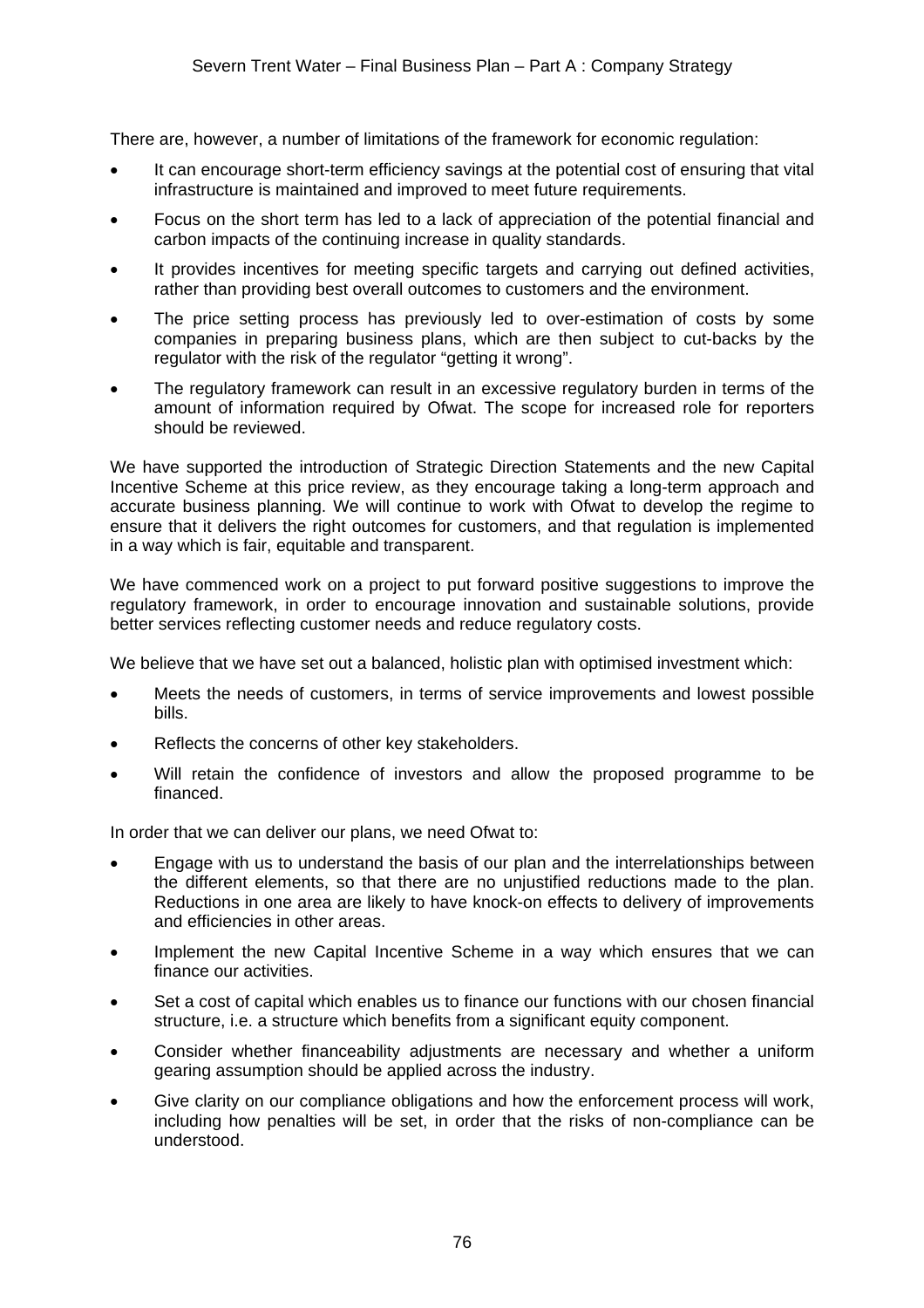## **Overall implications of our strategy**

**We are planning a range of service improvements but are only proposing an increase in bills of around 4% in real terms over 2009/10 levels. Our customer research indicates that customers would support the improvements proposed with this level of increase.** 

**The bill increase is kept down to 4% as a result of efficiency savings and a lower cost of capital than at PR04.** 

**Our proposed total capital expenditure is less than that in the Strategic Direction Statement and in our DBP and is similar to AMP4 levels.** 

Our plans provide for bills to increase by 4.3% by 2015 in real terms (after adjusting for inflation), as shown in the graph on the right. Without upward pressures from legislative changes or government pricing policies (e.g. rates and Traffic Management Act costs) bills could be held stable in real terms. In addition, without any improvements, bills could fall by around £18. However, with the programme of improvements in our plan, which we consider to be necessary and to be supported by customers, bills rise by around 1% per year. The average bill proposed for 2014/15 is very similar to that in the DBP but we have reduced our estimate for the 2009/10 average bill.



**Figure 22– projected household bills** 

|                                     |                         | 2009/10 | 2010/11 | 2011/12          | 2012/13 | 2013/14 | 2014/15 |
|-------------------------------------|-------------------------|---------|---------|------------------|---------|---------|---------|
| <b>Proposed price limits</b>        |                         |         | 3.1%    | 0.6%<br>to 3.7%* | 0.6%    | 0.6%    | 0.6%    |
| Average<br>household                | £ per<br>year           | 283.8   | 294.7   | 295.6            | 295.7   | 296.1   | 296.1   |
| <b>bills</b><br>(2007/08<br>prices) | <b>Pence</b><br>per day | 78      | 81      | 81               | 81      | 81      | 81      |

### **Table 20 – average household bills**

\* 3.7% if there is a second year of negative inflation – bills are based on a 0.6% limit in 2011/12

Our plans provide for falling prices in 2009/10 but a second year of negative RPI would present financing difficulties. For this reason we have submitted a suggested set of alternative assumptions to Ofwat, in addition to our FBP, which would protect the financing of the plan. We consider it prudent that Ofwat sets higher price limits based on the alternative assumptions on RPI, with a second year of negative inflation. We would, however, only utilise the higher price limits if RPI diverges from the FBP track. Any addition to prices would be returned to customers later, as and when economic conditions permit (i.e. if inflation exceeds the FBP base case assumption).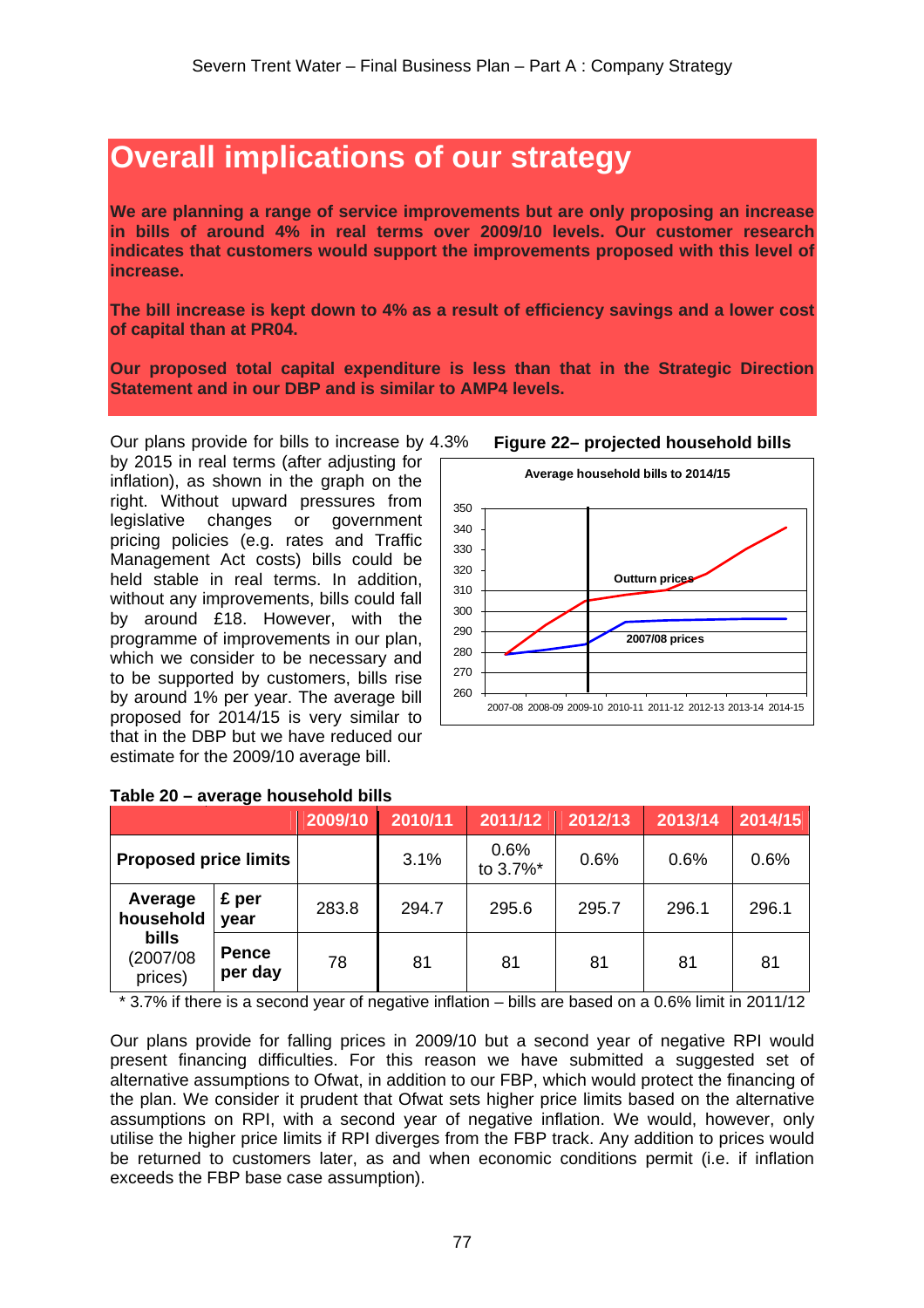The following chart illustrates the path of real and nominal average household bills were the period of negative RPI prolonged for a further year, compared with our base case. Although bills would be higher in real terms if there is a second year of negative inflation, they would be lower in nominal terms (£341 by 2014/15 in our base case, and £330 with a second year of negative inflation).



**Figure 23 – projected bills – continued negative inflation scenario** 

The planned capital expenditure of £2.6bn is similar to that in AMP4, and lower than the £3.1bn programme in the DBP. Changes include:

- A smaller sewer flooding programme, due to reassessment of the extent of new problems to be addressed.
- A reduced waste water quality programme.
- Reduced expenditure on maintaining treatment works and pumping stations.
- Increased replacement of water mains.



**Figure 24 – changes in proposed capex** 

The table below compares our current plan with the proposals in our DBP. Upward pressures on bills from the FBP investment programme are broadly consistent with the DBP.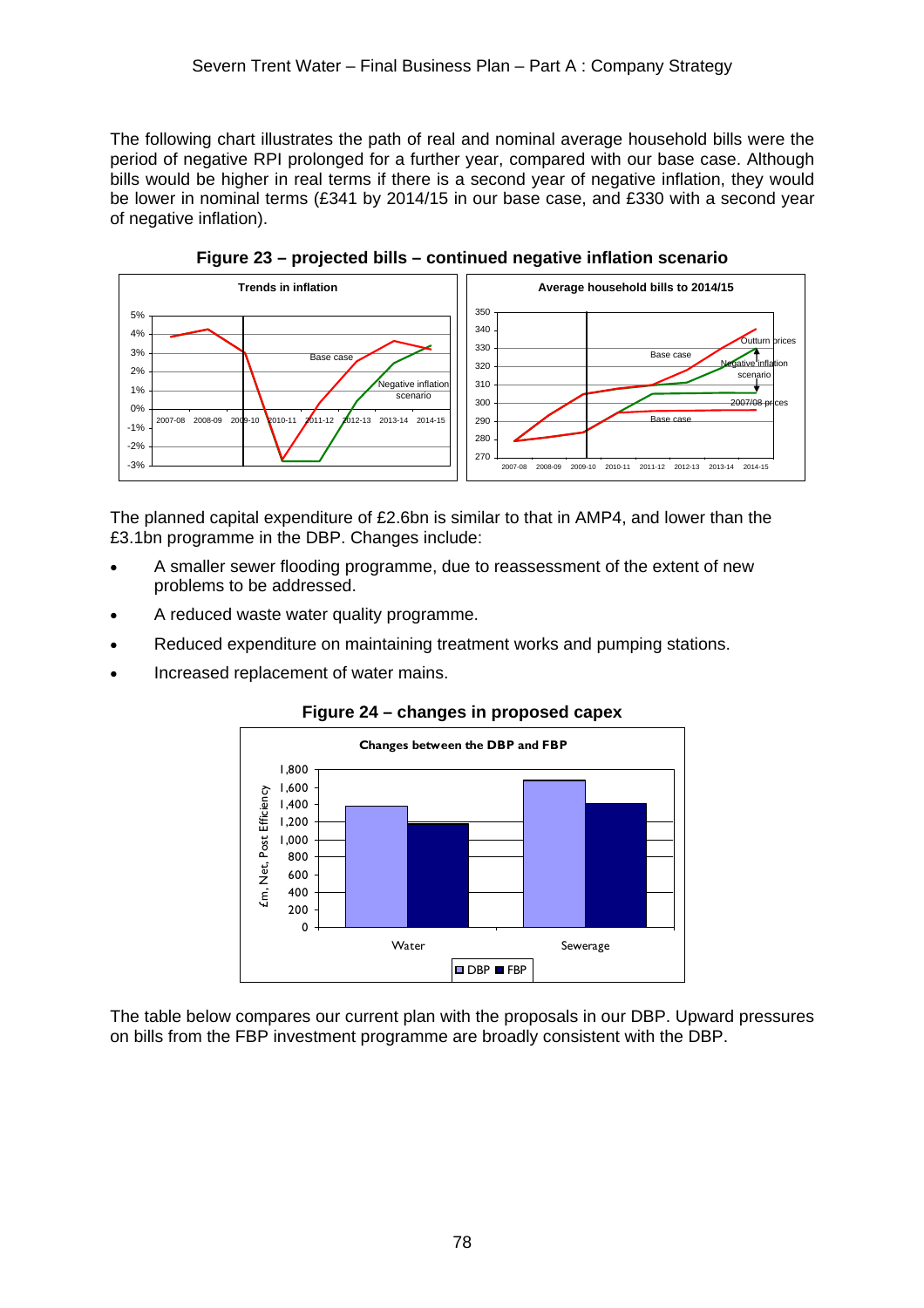| mpact of proposed corrieo changed                                                 | <b>DBP</b> | <b>FBP</b> |
|-----------------------------------------------------------------------------------|------------|------------|
| <b>Average Bill 2009/2010</b>                                                     | £289       | £283.8     |
| Changes in operating expenditure                                                  | (E6.60)    | £0.01      |
| Changes in base maintenance                                                       | (E0.58)    | (E3.34)    |
| Sewer Flooding Programme                                                          | £5.08      | £3.05      |
| Resilience                                                                        | £2.90      | £2.71      |
| Taste and Odour / Odour Nuisance                                                  | £0.62      | £0.17      |
| Uninterrupted supply of water                                                     | £1.35      | £1.13      |
| <b>Supply Demand Balance</b>                                                      | £7.12      | £4.74      |
| Quality: environmental programme (EA)                                             | £7.15      | £6.73      |
| Quality: Defra (Security & Emergency<br>Measures Direction, Isolated Communities) | £1.17      | £1.22      |
| <b>Quality: DWI</b>                                                               | £1.42      | £1.19      |
| Changes in tax                                                                    | (E9.33)    | (E5.68)    |
| Flow through of past efficiencies and other                                       | (E7.55)    | £0.32      |
| <b>Average Bill 2014/2015</b>                                                     | £292       | £296.1     |

Borrowing will increase by around £550m from 2008 to 2015. Gearing will be around 63% by 2015. Financial performance is assessed to be sufficient to maintain an A-grade credit rating. There are significant risks in the plan, including great uncertainty about future energy prices, and the financing plan is designed to achieve an appropriate balance between risk and return.

We consider that we can bear most risks, such as changes in energy prices, without the need for adjustment in prices during the next five years. However, sensitivity analysis shows that our plan is not financeable if there is a second year of negative RPI. For this reason we have submitted a suggested set of alternative assumptions to Ofwat, in addition to our FBP, which would protect the financing of the plan. Prices would need to be set in a way which allows our key financial ratios to be sustained through a second year of negative RPI.

We propose that this should be done by setting price limits above FBP proposed levels to allow for a second year of negative inflation, but the additional amount would only be taken up if RPI diverges from the FBP level. If negative inflation continued beyond that there would need to be a more general review of price limits.

Alternatively, prices could be based on our central assumptions but have provision for price changes built into the Final Determination if negative inflation continues. In either case, any addition to price limits would be returned to customers at a later date, rendering such a move neutral to stakeholders over time.

Target improvements in service levels are shown below – we expect to achieve significant improvements.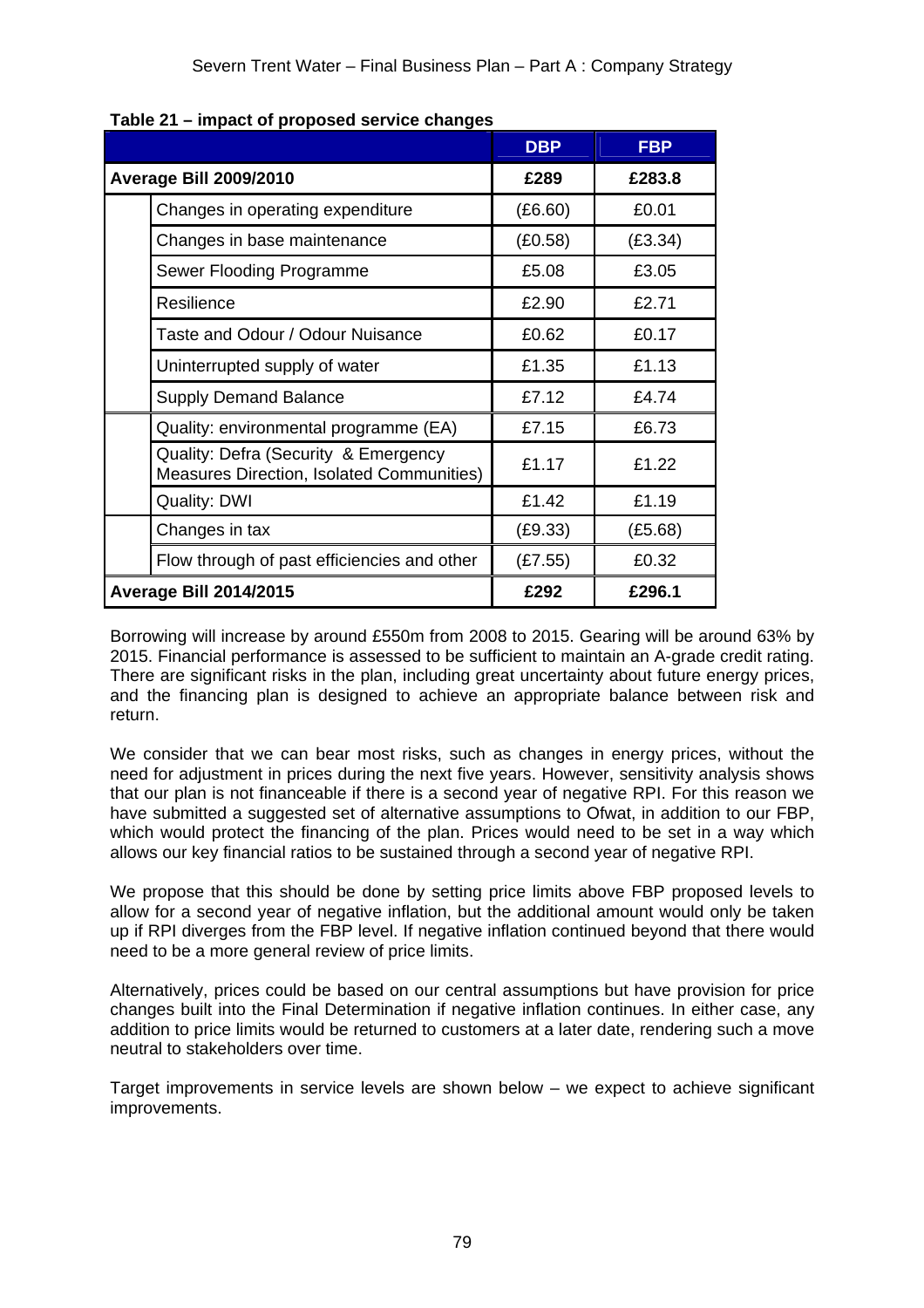| <b>Ofwat service measure</b>                     |                                 | 07/08 | 09/10  | 14/15  |
|--------------------------------------------------|---------------------------------|-------|--------|--------|
| Security of Supply Index                         |                                 | 95    | 97     | 100    |
| DG2 – at risk of low water pressure              | No. of properties               | 1,546 | 1,100  | 680    |
| DG3 – no of interruptions to supply              | Ofwat performance<br>measure    | 18.4  | 0.8    | 0.25   |
| DG5 - internal sewer flooding                    | Number of<br>properties flooded | 938   | 820    | 693    |
| DG6 – billing contacts answered within<br>5 days | $\%$                            | 90.7% | 98.5%  | 99%    |
| DG7 - complaints answered within 10<br>days      | $\%$                            | 99.9% | 99.98% | 99.98% |
| DG8 - bills based on actual meter<br>reading     | %                               | 99.6% | 99.95% | 99.95% |
| DG9 - phone calls not engaged                    | %                               | 93.7% | 99.8%  | 99.8%  |
| DG9 - phone calls not abandoned                  | %                               | 92.1% | 97%    | 97%    |
| DG9 - customer satisfaction                      | <b>Score</b>                    | 4.39  | 4.5    | 4.7    |

**Table 22 – projected changes in service levels** 

**Review against stakeholder comments**

We have taken into account views of stakeholders on our DBP – the tables below show where our plan meets their objectives.

| <b>Stakeholder</b>                                   | <b>Key Issues</b>                                                                                                    | <b>Response</b>                                                                                                                                                                                                                                        |
|------------------------------------------------------|----------------------------------------------------------------------------------------------------------------------|--------------------------------------------------------------------------------------------------------------------------------------------------------------------------------------------------------------------------------------------------------|
|                                                      | Overall number of<br>properties that remain at<br>risk of internal sewer<br>flooding by the end of 2015              | • The size of our sewer flooding<br>programme remains a key issue                                                                                                                                                                                      |
| <b>Consumer</b><br><b>Council for</b><br>Water (CCW) | Mains renewal at 0.63%<br>per annum (1,300km of<br>mains) around half the level<br>of 2005-10                        | This is part of our Water Supply<br>Demand Balance and is a key issue in<br>terms of determining the means by<br>which we should balance demand and<br>supply. The plan includes proposals for<br>1,810km mains renewal (a 45%<br>increase on the DBP) |
|                                                      | • Estimated water shortfall by<br>2015, despite proposals to<br>improve water efficiency                             | End of AMP5 deficit has been<br>$\bullet$<br>removed.                                                                                                                                                                                                  |
|                                                      | Real term reduction in bills<br>at the start of the period<br>followed by a relatively<br>large real terms increase. | The price profile in the FBP has<br>changed.                                                                                                                                                                                                           |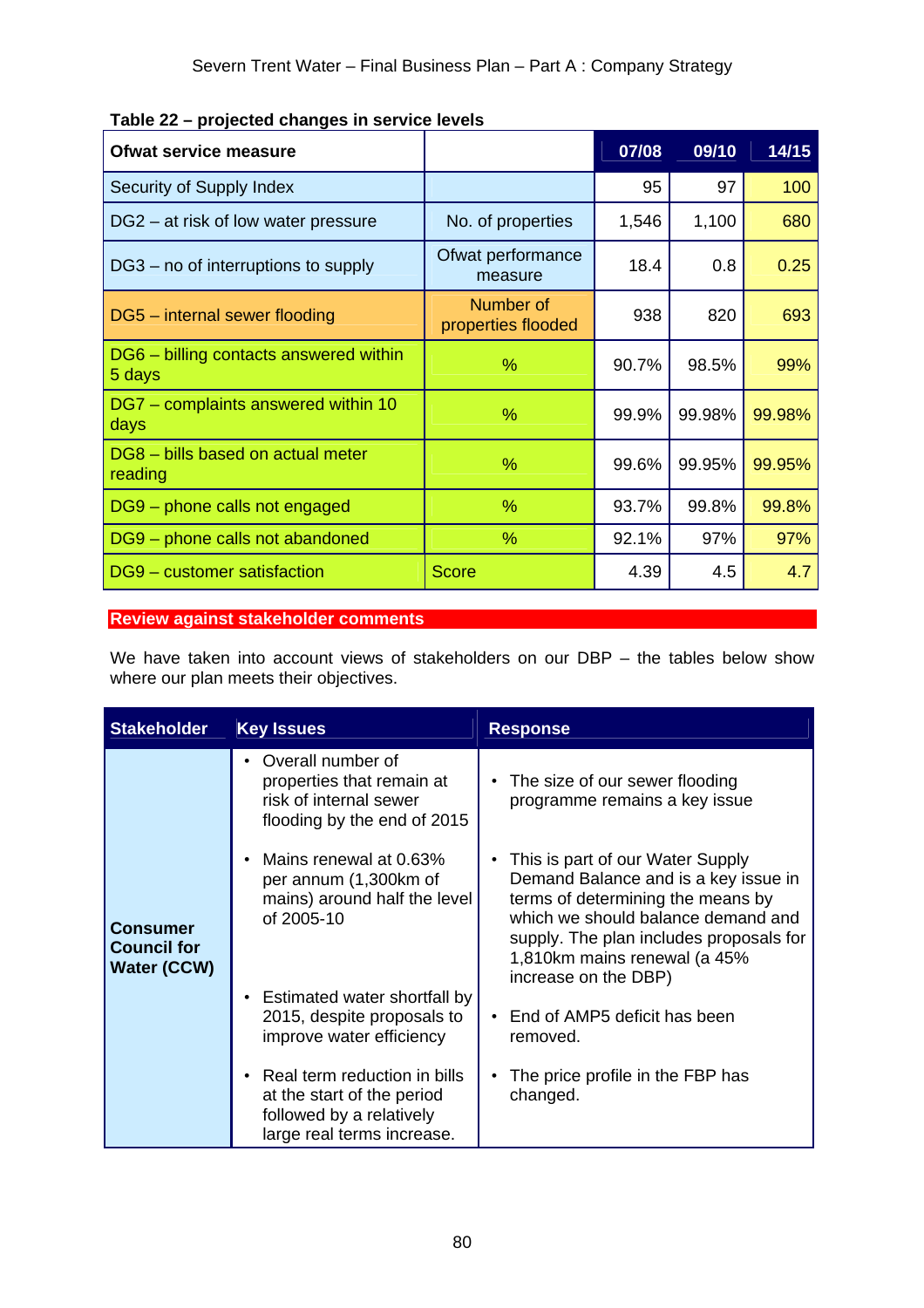| <b>Stakeholder</b>                                                                                                                            | <b>Key Issues</b>                                                                                                                            | <b>Response</b>                                                                                                                                                                     |  |  |  |
|-----------------------------------------------------------------------------------------------------------------------------------------------|----------------------------------------------------------------------------------------------------------------------------------------------|-------------------------------------------------------------------------------------------------------------------------------------------------------------------------------------|--|--|--|
| Companies propose<br>significant increase in<br>maintenance expenditure<br>for Security and<br>Emergency measures,<br>metering, energy costs, |                                                                                                                                              | • We have a balanced plan which<br>includes our metering strategy and<br>increased resilience of our assets<br>whilst reflecting the price impacts of<br>falling energy costs.      |  |  |  |
|                                                                                                                                               | water resources and<br>resilience.                                                                                                           | • The means by which we balance<br>supply and demand remains a key<br>issue                                                                                                         |  |  |  |
| <b>Drinking</b><br><b>Water</b><br>Inspectorate<br>(DWI)                                                                                      | Companies should confirm<br>appropriate provisions have<br>been made for water<br>supply assets                                              | We have followed the Capital<br>$\bullet$<br>Maintenance Planning Common<br>Framework to identify the appropriate<br>level of maintenance investment to<br>maintain serviceability. |  |  |  |
|                                                                                                                                               | • Our proposals to ensure<br>compliance with the lead<br>standard were not                                                                   | The extent to which Ofwat accept an<br>increase in maintenance related to<br>exceptionally large investment projects<br>in AMP5 is a key issue.<br>Our plan now includes the agreed |  |  |  |
|                                                                                                                                               | supported at DBP stage.                                                                                                                      | programme on lead.                                                                                                                                                                  |  |  |  |
|                                                                                                                                               | • Concerned that over half<br>NEP schemes shown as<br>not cost beneficial                                                                    | • We have worked with the EA to<br>remove projects with no significant<br>benefits, and have included the full<br>NEP in our plans (31 without additional<br>capex)                 |  |  |  |
| <b>Environment</b><br><b>Agency (EA)</b>                                                                                                      | • Further clarity required on<br>WTP and cost benefit<br>assessment                                                                          | • We met the EA to discuss our<br>approach to CBA, and further<br>discussions will take place.                                                                                      |  |  |  |
|                                                                                                                                               | Concerns raised about the<br>extent of leakage reduction,<br>meter penetration and<br>water efficiency, relative to<br>resource development. | • Our AMP5 plans now balance supply<br>and demand only through leakage<br>control, water efficiency and metering.                                                                   |  |  |  |
| <b>Natural</b><br><b>England</b>                                                                                                              | More detail required on<br>natural environment<br>contribution and<br>biodiversity, landscape and<br>recreation objectives                   | Our FBP includes further detail on our<br>contribution to the natural environment.                                                                                                  |  |  |  |
|                                                                                                                                               | <b>Review CBA environment</b><br>benefits                                                                                                    | • We have discussed CBA with EA and<br>Natural England and will arrange<br>further discussions.                                                                                     |  |  |  |
|                                                                                                                                               | Clarify catchment<br>management proposals by<br>issues, actions and<br>timeframes                                                            | Our plan includes proposals for<br>catchment investigations (forming part<br>of the EA's PR09 NEP) and catchment<br>management trials                                               |  |  |  |